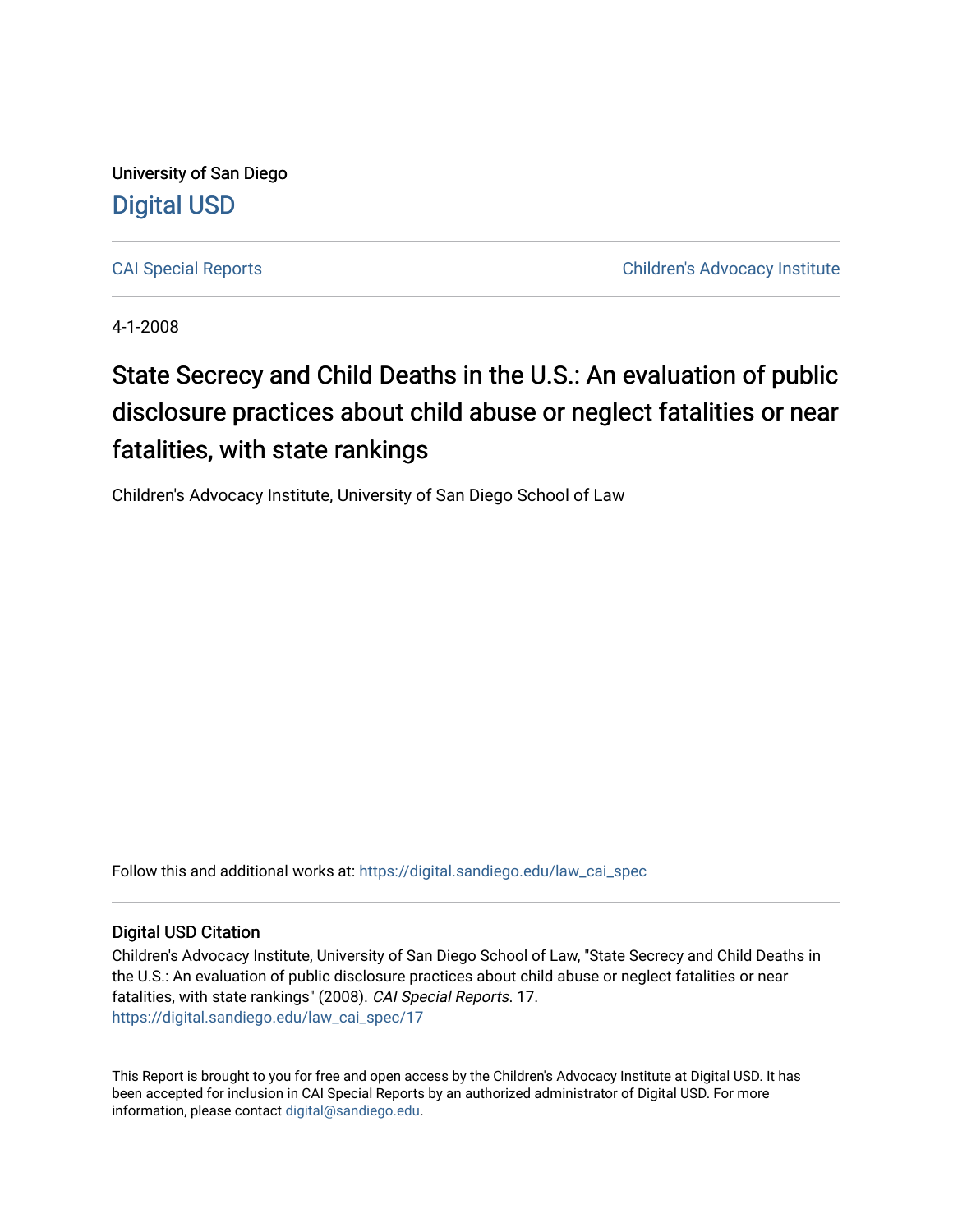# **STATE SECRECY AND CHILD DEATHS IN THE U.S.**

An Evaluation of Public Disclosure Practices about Child Abuse or Neglect Fatalities or Near Fatalities, with State Rankings

## A joint report of the Children's Advocacy Institute and First Star

Emily Reinig, Principal Investigator and Author Children's Advocacy Institute<br>University of San Diego School of Law

April 2008

Robert C. Fellmeth, Executive Director Children's Advocacy Institute University of San Diego School of Law

> Amy Harfeld, Executive Director **First Star**





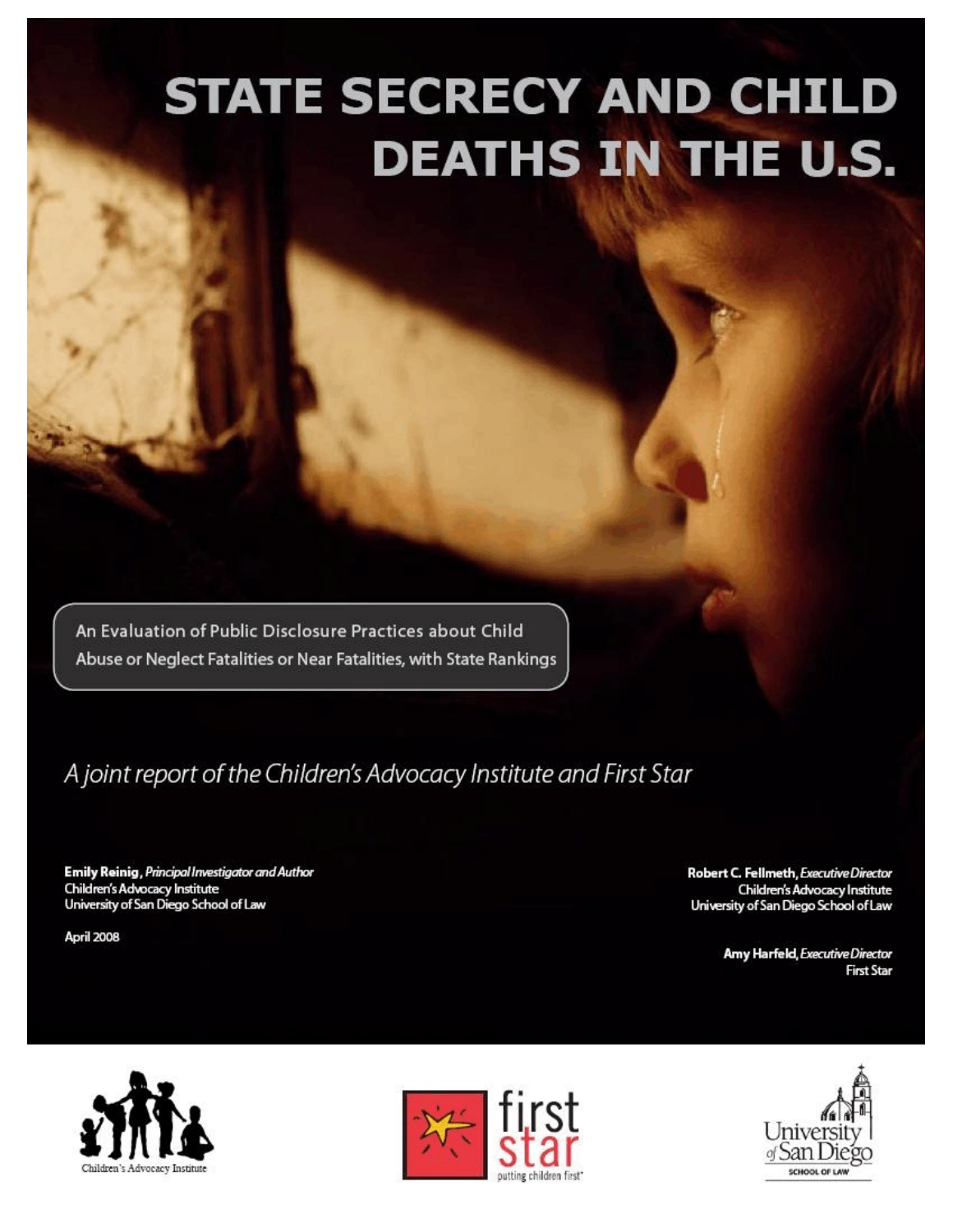

The Children's Advocacy Institute (CAI) was founded in 1989 as part of the Center for Public Interest Law at the University of San Diego (USD) School of Law. CAI's mission is to improve the health, safety, development, and well-being of children. CAI advocates in the legislature to make the law, in the courts to interpret the law, before administrative agencies to implement the law, and before the public to educate Californians on the status of children.

CAI strives to educate policymakers about the needs of children—about their needs for economic security, adequate nutrition, health care, education, quality child care, and protection from abuse, neglect, and injury. CAI's goal is to ensure that children's interests are represented effectively whenever and wherever government makes policy and budget decisions.

Robert C. Fellmeth, J.D., CAI's Executive Director, is the Price Professor of Public Interest Law at the USD School of Law and founder of both CAI and the Center for Public Interest Law. Professor Fellmeth has over 30 years of experience as a public interest law litigator, teacher, and scholar.





First Star is a national 501(c)(3) established in 1999 to strengthen the rights and improve the lives of America's abused and neglected children through education, public policy, legislative reform, and litigation. Our mission is to serve as a catalyst for meaningful reform of the child welfare system by highlighting critical systemic deficiencies and initiating change that will ultimately strengthen the rights of America's most vulnerable children.

First Star works toward a day when children's voices are heard and their basic civil rights recognized if they must pass through the child protective system.

First Star's Co-Founder and President, Peter Samuelson, is a motion picture executive who founded the Starlight Children's Foundation in 1982 and the Starbright Foundation in 1990. Sherry A. Quirk, Esq., Co- Founder and Vice Chair of First Star, a partner of Schiff Hardin, LLP, is past president and founder of One Voice and the National Coalition of Abuse Awareness. Amy Harfeld, Executive Director of First Star, has over 15 years of experience in child advocacy as a Teach For America corps member, human rights worker, litigator, defender and activist.

First Star is proud to be a pro-bono client of Schiff Hardin, LLP.

For more information about this report or for additional copies, please contact:

### **Children's Advocacy Institute**

University of San Diego School of Law 5998 Alcalá Park San Diego, CA 92110 (619) 260-4806 / Fas: (619) 260-4753 info@caichildlaw.org / www.caichildlaw.org

or

### **First Star**

1666 K Street Northwest Suite 300 Washington, D.C. 20006 (202) 293-3703/ Fax: (202) 293-3704 info@firststar.org / www.firststar.org

Published by the Children's Advocacy Institute of the University of San Diego School of Law.

Copyright © 2008 by the Children's Advocacy Institute. All rights reserved.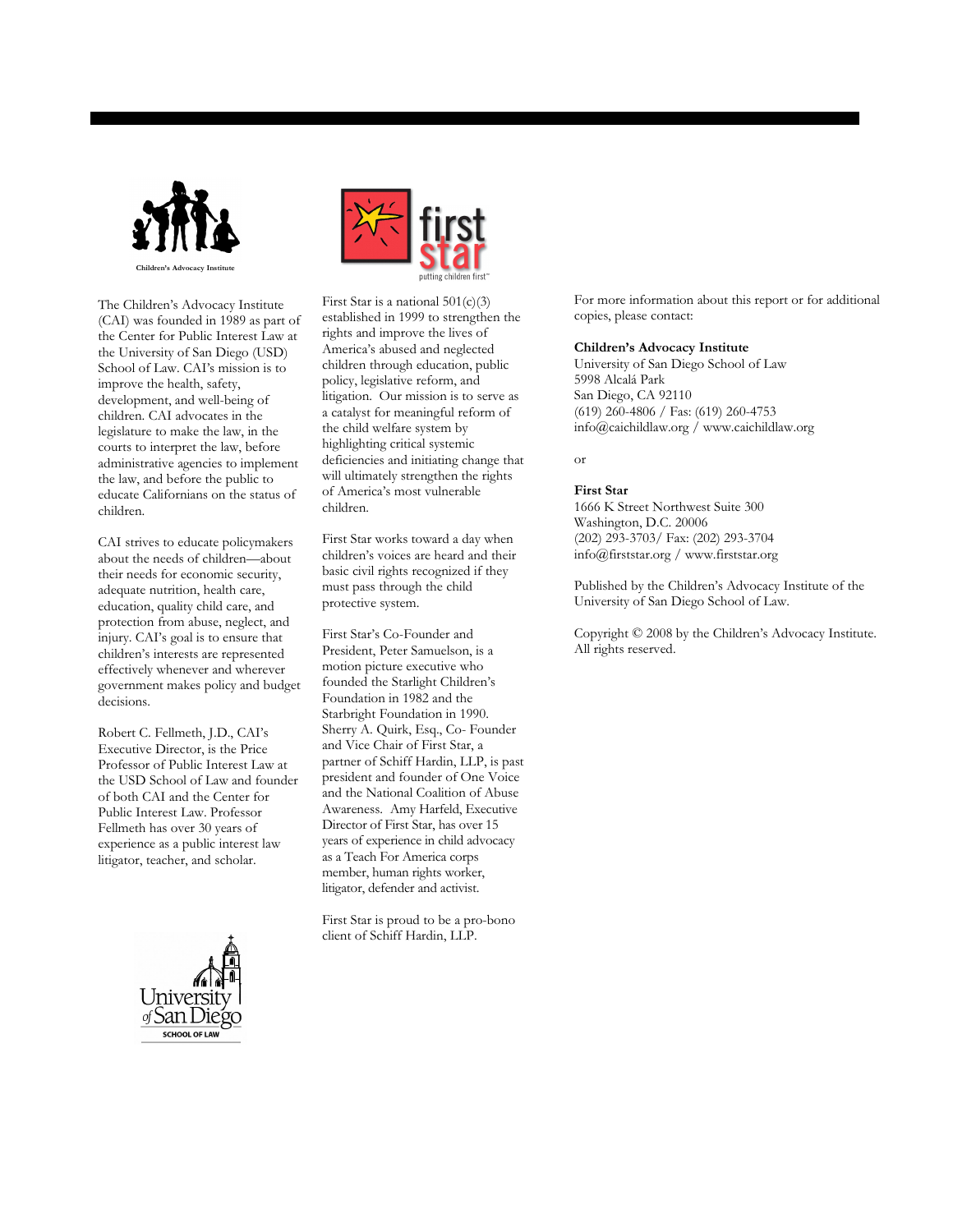| The Results:          |
|-----------------------|
| <b>State Results:</b> |

| Alabama                                                 | 13  |
|---------------------------------------------------------|-----|
| Alaska                                                  | 14  |
| Arizona                                                 | 15  |
| Arkansas                                                | 16  |
| California                                              | 17  |
| Colorado                                                | 19  |
| Connecticut                                             | 20  |
| Delaware                                                | 21  |
| District of Columbia                                    | 22  |
| Florida                                                 | 23  |
| Georgia                                                 | 2.4 |
|                                                         | 25  |
| Idaho                                                   | 26  |
|                                                         | 27  |
|                                                         | 29  |
| $Iowa \ldots \ldots \ldots \ldots \ldots \ldots \ldots$ | 30  |
| Kansas                                                  | 31  |
| Kentucky                                                | 32  |
| Louisiana                                               | 33  |
|                                                         | 34  |
| Maryland                                                | 35  |
| Massachusetts                                           | 36  |
| Michigan                                                | 37  |
| Minnesota                                               | 38  |
| Mississippi                                             | 39  |
|                                                         | 40  |

|                                                            | 41 |
|------------------------------------------------------------|----|
| Nebraska                                                   | 42 |
|                                                            | 43 |
|                                                            |    |
| New Hampshire $\dots\dots\dots\dots\dots\dots$             | 45 |
| New Jersey $\dots\dots\dots\dots\dots\dots\dots\dots\dots$ | 46 |
| New Mexico                                                 | 47 |
| New York                                                   | 48 |
| North Carolina                                             | 50 |
| North Dakota                                               | 51 |
|                                                            | 52 |
| Oklahoma                                                   | 53 |
|                                                            | 54 |
| Pennsylvania                                               | 55 |
| Rhode Island                                               | 56 |
| South Carolina                                             | 57 |
| South Dakota                                               | 58 |
| Tennessee                                                  | 59 |
| $T$ exas                                                   | 60 |
|                                                            | 61 |
| Vermont                                                    | 62 |
| Virginia                                                   | 63 |
| Washington                                                 | 64 |
|                                                            | 66 |
| Wisconsin                                                  | 67 |
|                                                            | 69 |
| Wyoming                                                    |    |

| Appendix A: Correspondent State Liaison Officers for Abuse and Neglect & |  |
|--------------------------------------------------------------------------|--|
|                                                                          |  |
|                                                                          |  |
|                                                                          |  |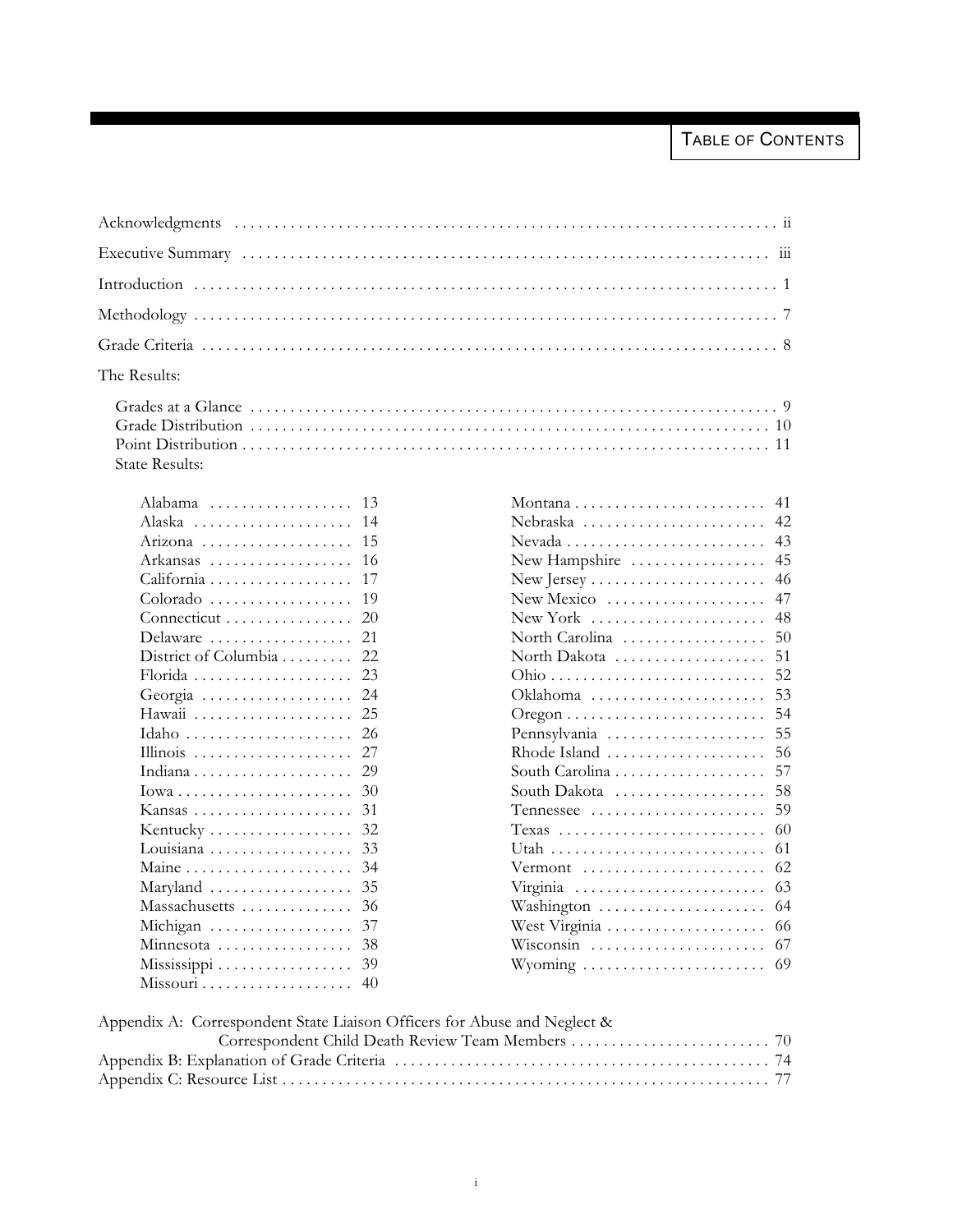### ACKNOWLEDGMENTS

The Children's Advocacy Institute and First Star would like to extend their warmest thanks to several individuals who contributed their knowledge and expertise to this project. Their insights and comments helped inform and improve the end product tremendously, and we greatly appreciate their time and efforts.

We thank the following individuals from the Children's Advocacy Institute: staff attorneys Ed Howard, Christina Riehl, and Elisa Weichel, as well as the members of the CAI Council for Children: Gary Redenbacher, JD (Council Chair), Gary Richwald, MD, MPH (Council Vice-Chair), Robert Black, MD, John. Goldenring, MD, MPH, JD, The Honorable Jan Goldsmith, Louise Horvitz, MSW, PsyD, The Honorable Leon Kaplan, James McKenna, Thomas Papageorge, JD, Blair Sadler, JD, Gloria Perez Samson, Alan Shumacher, MD, and Owen Smith, and emeritus members Birt Harvey, MD and Paul A. Peterson, JD.

We are also grateful to Dean Kevin Cole and Ashley Wood from the University of San Diego School of Law for their support and assistance, as well as Dr. Mary Lyons, President of the University of San Diego, and Dr. Julie Sullivan, Vice-President and Provost of the University of San Diego.

We also acknowledge the wonderful contributions of many individuals at First Star, including Peter Samuelson and Sherry Quirk, First Star's founders, Erika Germer, MPP, Angelique Marriner, and Christina Pamies, and the First Star Policy Advisory Council: Chris Bailey, MA, JD, Howard Davidson, JD, Donald. Duquette, JD, The Honorable Charles D. Gill, Ann M. Haralambie, Esq., Astrid H. Heger, MD, Helaine Hornby, Miriam

Krinsky, John E. B. Myers, Esq., Michael Piriano, Michael Petit, Lewis Pitts, Esq., The Honorable Charles B. Schudson, Shari Shink, Esq., Jane Spinak, JD, Kimberly Thompson ScD, Marvin R. Ventrell, JD, Carmen Delgado Votaw, and Grier Weeks.

We are also grateful to Curtis Child, Director, Office of Governmental Affairs, California's Administrative Office of the Courts; Bill Grimm, Senior Attorney for the National Center for Youth Law; and Edward M. Opton, Jr., of counsel, National Center for Youth Law.

We also thank Jennifer Harfeld, Art Director, for her generous and creative assistance in designing the covers of this report.

Finally, we would like to thank the many State Liaison Officers for Child Abuse and Neglect, as well as the many other officials from state social services agencies and child fatality review teams across the country, who responded to our requests for information and who reviewed and provided helpful feedback on draft versions of our report.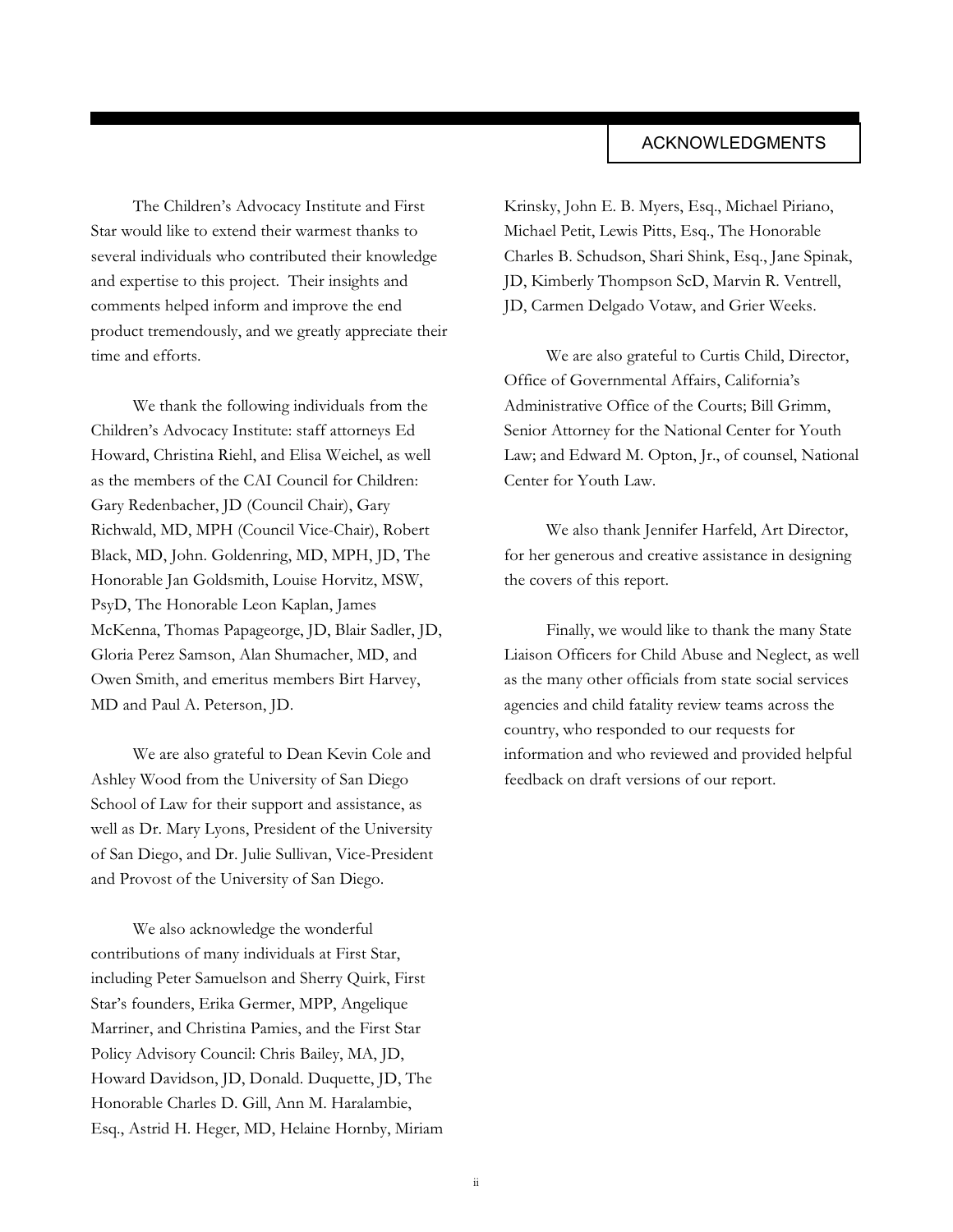### EXECUTIVE SUMMARY

This groundbreaking report jointly<br>published by the Children's Advocacy<br>Institute (CAI) and First Star evaluates each state's his groundbreaking report jointly published by the Children's Advocacy public disclosure practices about cases of child abuse or neglect that resulted in fatalities and near fatalities. Approximately 1,500 children die every year as a result of abuse or neglect in the United States. Countless more children suffer near death injuries caused by abuse or neglect. States are required to allow for public disclosure of the findings or information regarding those fatalities and near fatalities pursuant to the federal Child Abuse Prevention and Treatment Act (CAPTA). As this report reveals, however, while most states are generally in compliance with the limited letter of the federal statute, few state policies adequately further the legislative intent in these gravest cases. Information about these tragic incidents information that helps drive systemic reform where warranted, and enables the public to hold child welfare systems accountable — is withheld by many jurisdictions. This is unacceptable.

CAPTA explicitly requires states to adopt "provisions which allow for public disclosure of the findings or information about the case of child abuse or neglect which has resulted in a child fatality or near fatality." In providing clarification as to proper state execution of this provision, the Child Welfare Policy Manual declares that a state "does not have discretion in whether to allow the public access to the child fatality or near fatality information; rather, the public has the discretion as to whether to access the

information." A narrow reading of CAPTA—a reading favored by those public officials who might be embarrassed by public disclosure—frustrates the statute's purposes and ignores the guidance provided by the Manual. CAI and First Star believe that in the best interests of children, states must follow a broad interpretation of CAPTA's requirements regarding public disclosure.

The report compares the child death and near death disclosure laws and policies of all 50 U.S. states and the District of Columbia and ranks them from "A" for the best, most transparent policies to "F" for the most secretive or non-existent ones. The Report analyzes states based on the following criteria:

- Does the state have a public disclosure policy as mandated by CAPTA?
- Is the state's policy codified in statute, or is it contained in regulation or written (or oral) policy?
- What is the ease of access to the information (does the policy use mandatory or permissive language, and is the release of information contingent on conditions precedent)?
- What is the scope of information authorized for release, and are there exceptions that decrease the type of information that will be released?
- Does the state allow public access to Dependency Court (abuse/neglect) proceedings?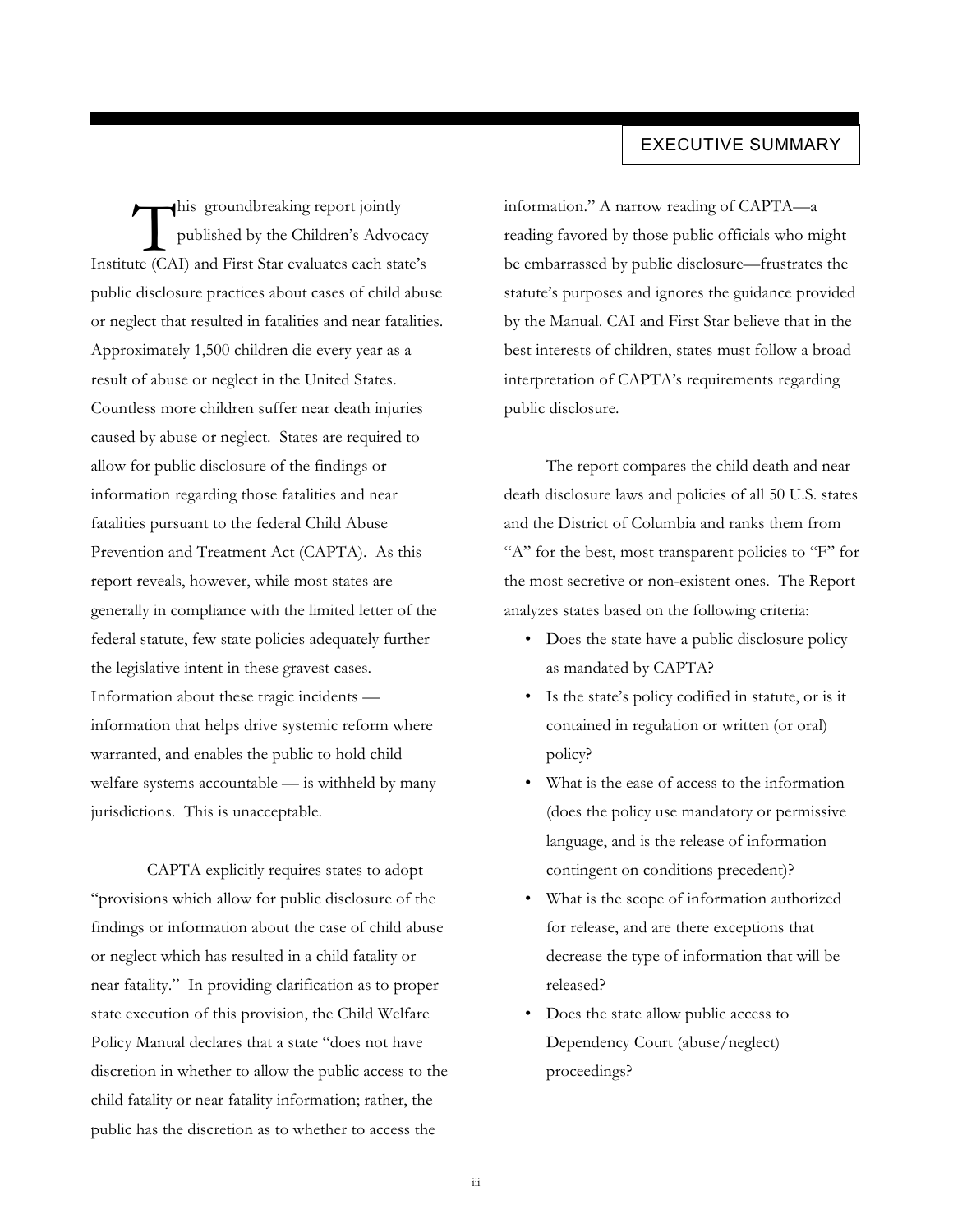Regrettably, few states fared well under this examination:

- Only two states earned an "A"
- An alarming 28 states deserved a "C+" or lower, and
- A staggering 10 states flunked.

This report aims to promote public awareness and discourse on the issue of public disclosure following child abuse and neglect deaths and near deaths, and to catalyze statewide and national legislative reform in order to better protect children and save lives. It also seeks to advocate for making information about child abuse and neglect deaths available to the public in a predictable, consistent, and enforceable manner, and ultimately to affect policy changes in the child welfare system that will better protect children, and to remove restrictions that inappropriately limit access to the information made public by CAPTA.

Many states fail to properly re-shift the balance between confidentiality and public disclosure required by CAPTA when a child dies or almost dies from maltreatment. Further, the exceptions, limitations, and conditions that many states impose on disclosure negate or significantly reduce the impact of the information provided.

The current undue emphasis on confidentiality only masks problems inherent in child protection systems. Public exposure is a necessary step toward fixing these problems. Each year, millions of

taxpayer dollars go to support child protective services investigations. Accordingly, the public has a right to know if the laws for the protection of children are being followed and its tax dollars well-spent. Child abuse deaths and near deaths reflect the system's worst failures. Until state laws require the release of accurate and unfiltered information, we cannot identify the fault lines, and cannot begin to fix them.

When abuse or neglect lead to a child's death or near death, the state's interest in confidentiality is secondary to the interests of the children who would be better protected and served by maximum transparency. An open system is a better system, draws attention to failures, empowers advocates, and ultimately better protects children. Through this report, First Star and CAI aim to hold child protection systems accountable through public scrutiny and to challenge each state to adopt the best practices available.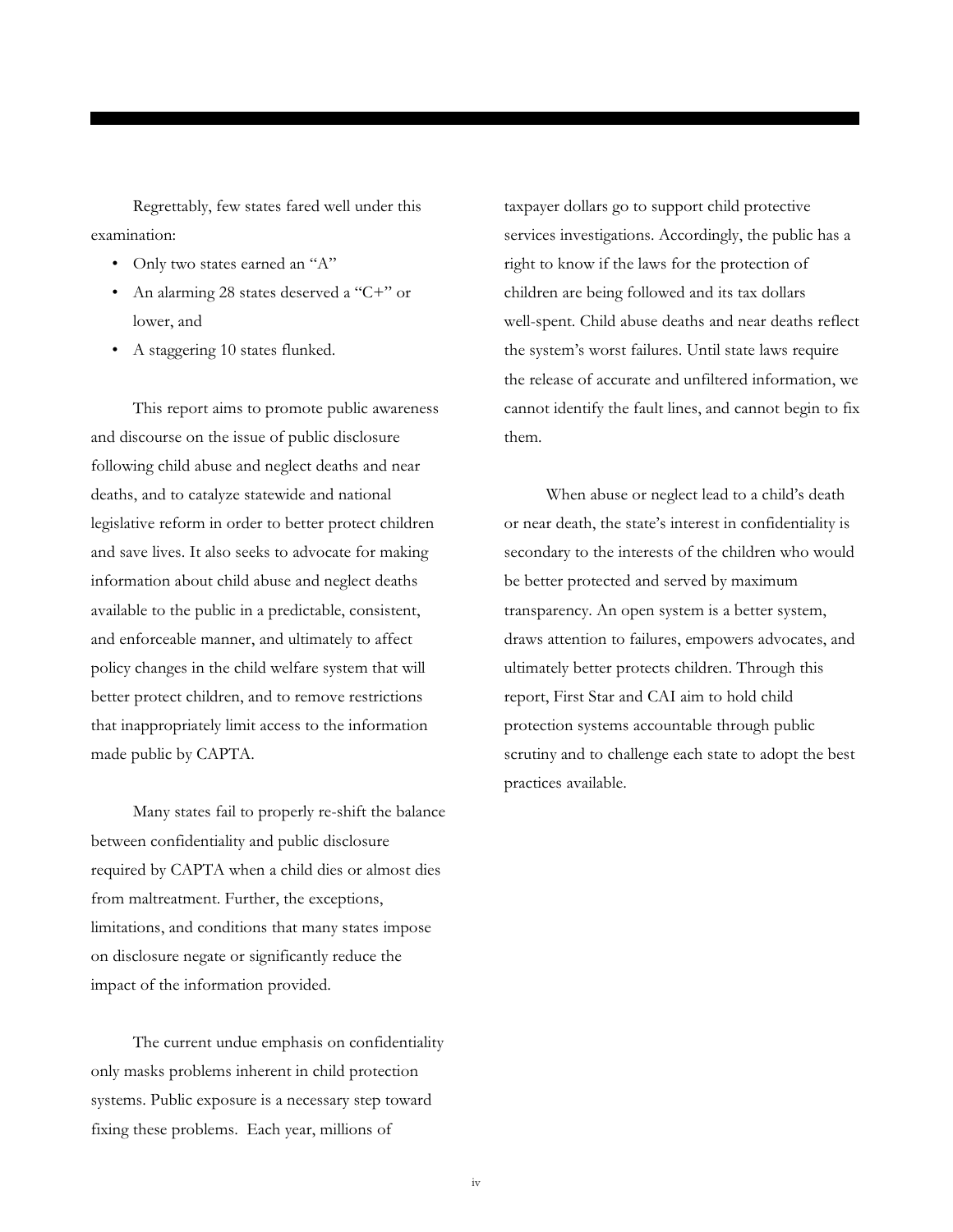On January 11, 2006, paramedics found<br>T-year-old Nixzmary Brown dead on<br>the floor of her New York apartment, with two black n January 11, 2006, paramedics found 7-year-old Nixzmary Brown dead on eyes and most of her emaciated body covered by cuts and bruises. Nixzmary had been tied to a chair with duct tape and brutally beaten to death by her step-father as punishment for stealing a cup of yogurt. After reports that caseworkers missed multiple opportunities to intervene and save Nixzmary, Mayor Michael Bloomberg declared that the system had failed this child, and embarked on a system-wide overhaul of its Administration for Children's Services.

Approximately 1,500 children like Nixzmary die every year as a result of child abuse and neglect in the United States.<sup>1</sup> Countless more children suffer near death injuries caused by abuse or neglect. Yet in most cases, we know very little about these incidents because states have sub-standard policies on the public disclosure of information regarding child abuse or neglect fatalities and near fatalities.

Abuse and neglect deaths are child welfare agencies' most crucial cases. Unfortunately, it is often only through such cases that lawmakers and the public learn of systemic inadequacies in child welfare systems. If improvements and reforms are to be

### **Massachusetts: Crying for Reform**

Haleigh Poutre was beaten into a coma when she was 11, allegedly by her foster parents. Prior to this, DSS social workers had received and dismissed at least 14 separate reports of suspected abuse.

Rebecca Riley died at the age of 4 after her parents allegedly killed her with overdoses of psychiatric drugs. Six months earlier, DSS had dismissed a therapist's concerns about overmedication.

A 7-year-old boy reported that he had been hurt with a cigarette. DSS was notified but failed to conduct a full body examination; as one law enforcement official noted, "the little boy was sent home [by DSS] to be tortured for another 13 days" until he was finally removed from his home.

These and too many other examples suggest that Massachusetts' child welfare system is dysfunctional and in critical need of comprehensive reform. But in order to thoughtfully and comprehensively determine the steps to be taken, the public must be given information on all cases of abuse or neglect that have resulted in deaths or near deaths, not just the most sensational ones that happened to be picked up by the media.

achieved, it is vital that the facts about these cases reach the public in a meaningful way. The Children's Advocacy Institute (CAI) and First Star believe that public access to the facts promotes public discourse and legislative action to protect all children.

This report compares the child death and near death disclosure laws and policies of all 50 U.S. states and the District of Columbia and ranks them from "A" for the best, most transparent policies to "F" for the most secretive or non-existent ones. The results reveal wide variation among the states, with only 2

 $1$  Although about 1,500 child abuse and neglect deaths are reported each year, the actual figure is probably much higher. According to the American Academy of Pediatrics, child maltreatment fatalities are drastically underreported in some jurisdictions because of inadequate investigations, lack of information-sharing between investigators and agencies, and reporting systems that fail to capture the contribution of maltreatment as a cause of death. *See, e.g*., B. Ewigman, MD,<br>MSPH, C. Kivlahan, MD, MSPH, and G. Land, MPH, "The Missouri Child Fatality Study: Underreporting of Maltreatment Fatalities Among Children Younger Than Five Years of Age, 1983 Through 1986," PEDIATRICS Vol. 91 No. 2 (February 1993) at 330-337.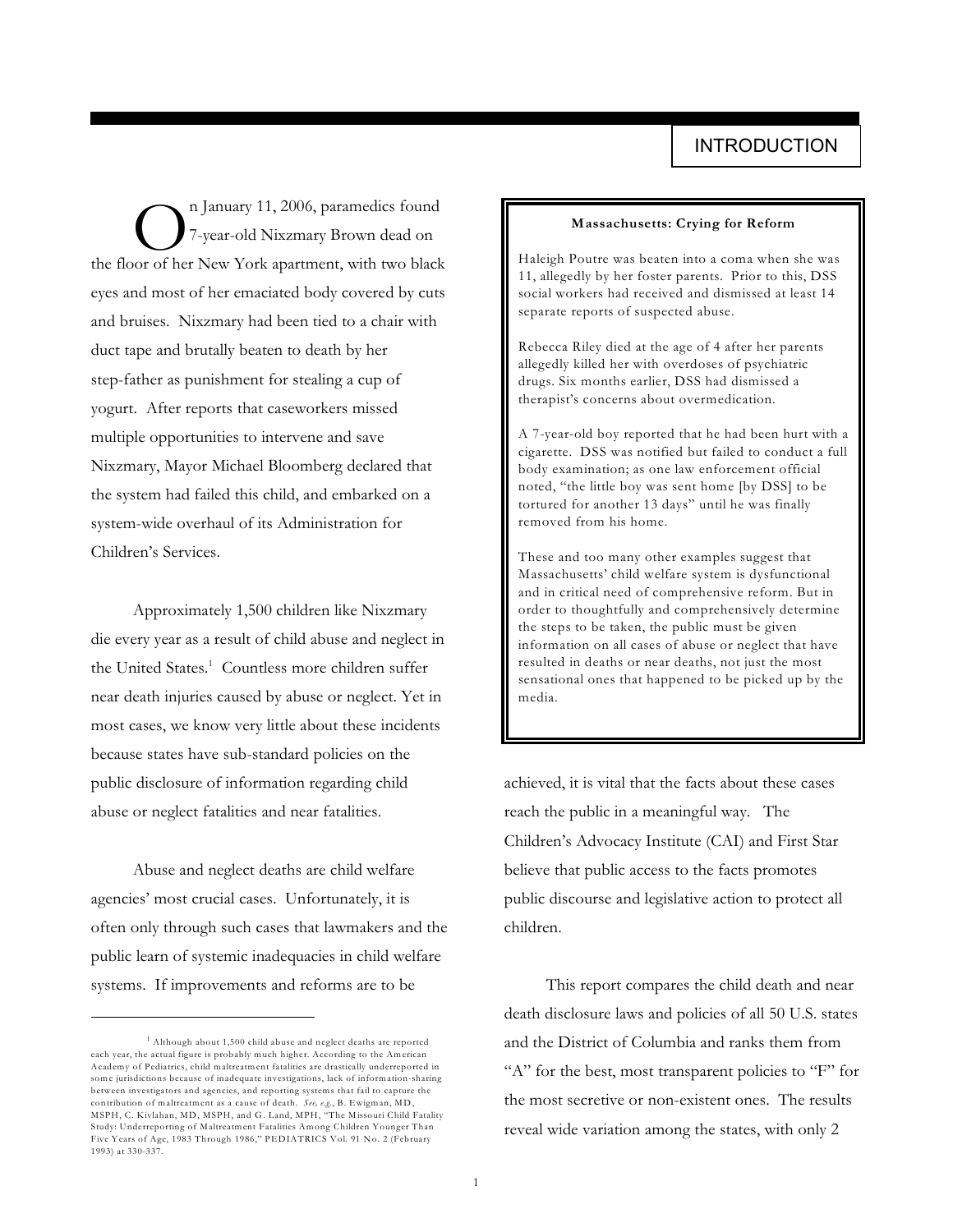states earning an "A", an alarming 28 states deserving a "C+" or lower, and a staggering 10 states receiving an "F" grade. As the report reveals, not every state has adopted provisions allowing for such public disclosure, and for those that have, the provisions are as varied as the states themselves.

Information about these tragic incidents information that helps drive systemic reform where warranted, and enables the public to hold child welfare systems accountable — is withheld by many jurisdictions. This is unacceptable. Other public safety and health crises, such as airplane crashes, food contamination, or police shootings, regularly receive intense public scrutiny that results in immediate reparative action. The public's interest in the safety of children merits that same level of scrutiny on a regular basis.

### **Georgia: A Tragic Snapshot**

A staggering 76 children died from abuse and neglect in Georgia in 2005. About 3.22 children die from abuse and neglect per 100,000 children in Georgia every year. This is the third highest rate of deaths for any state in the nation.\* Georgia's public disclosure policy earned an F in this report. *\*U.S. Department of Health and Human Services, Administration on Children, Youth and Families. Child Maltreatment 2005 (Washington, DC; U.S. Government Printing Office, 2007) at Table 4-1.*

increase accountability and enhance protection of children across the nation.

### **ABOUT CAPTA**

The federal Child Abuse Prevention and Treatment Act (CAPTA) requires that each state, as a condition of federal grant funding, outline how it will achieve the statute's purposes. State plans must include "methods to preserve...confidentiality," but they must also "allow for public disclosure of the findings or information about...case[s] of child abuse or neglect [that have] resulted in a child fatality or near fatality."<sup>2</sup> These provisions reflect an understanding that the value of confidentiality is greatly diminished in cases of fatalities and near fatalities, for in such cases it is of overwhelming importance to examine the performance of the system as a whole and to learn from any mistakes or failings.

As of 2006, all 50 states and the District of Columbia were accepting CAPTA funds.<sup>3</sup> It should follow that all states allow for public disclosure of information about cases of fatal and near-fatal child abuse and neglect. As this report reveals, however, while most states are generally in compliance with the limited letter of the statute, few state policies adequately further the legislative intent in these gravest cases.

First Star and CAI reveal in this report where each state stands on disclosure and provides grades based on specific criteria that, if in effect, would

 $242$  U.S.C.  $5106a(b)(2)(A)(x)$ .

<sup>&</sup>lt;sup>3</sup> U.S. Dept. of Health & Human Services, Administration for Children & Families, "Basic State Grants, Child Abuse Protection and Treatment Act (CAPTA), States FY 2006 Estimates," available at http://www.acf.hhs.gov/.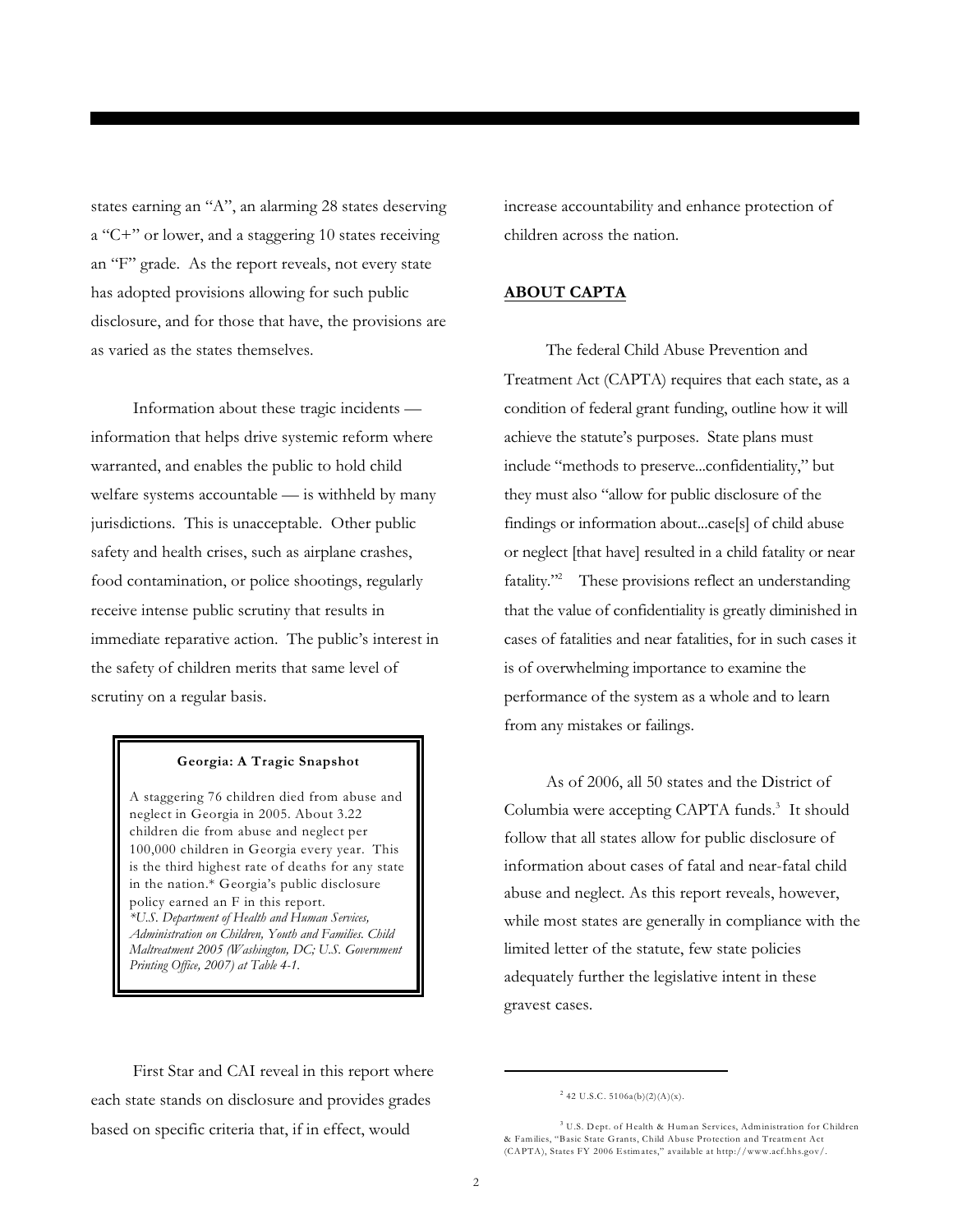In implementing the federal CAPTA statute, the Child Welfare Policy Manual interprets CAPTA's mandates on public disclosure broadly. The Manual, which provides clarification as to proper state execution of CAPTA, directs that where CAPTA requires public disclosure of "findings or information" in the law, it requires disclosure of both findings and other information, stating that the intent of this provision was to assure the public is informed about cases of child abuse or neglect which result in the death or near death of a child. Further, the Manual explicitly emphasizes that the "State does not have discretion in whether to allow the public access to the child fatality or near fatality information; rather, the public has the discretion as to whether to access the information."<sup>4</sup> A narrow reading of CAPTA—a reading favored by those who might be embarrassed by public disclosure—frustrates the statute's purposes and ignores the guidance provided by the Manual.

CAI and First Star believe that in the best interests of children, states must follow a broad interpretation of CAPTA's requirements regarding public disclosure. When abuse or neglect lead to a child's death or near death, the state's interest in confidentiality is secondary to the interests of the children who would be better protected and served by maximum transparency. An open system is a better system, draws attention to failures, empowers advocates, and ultimately better protects children. Through this report, First Star and CAI aim to hold

### U.S. Dept. of Health & Human Services, Administration for 4 Children & Families, "Child Welfare Policy Manual," section 2.1A.4, available at http://www.acf.hhs.gov/j2ee/programs/cb/laws\_policies/laws/cwpm/policy\_dsp.j  $sp?citID=68.$

### **Proposed CAPTA Amendment**

CAI and First Star hold that the public disclosure mandate contained in CAPTA is overly vague. CAPTA is up for reauthorization this summer. We will work in coalition with other child advocacy groups to press for an amendment that clarifies the confidentiality vs. disclosure balance in cases of death and near death, and encourage states to adopt clear statutory provisions for quality disclosure.

child protection systems accountable through public scrutiny and to challenge each state to adopt the best practices available.

### **BACKGROUND AND GOALS OF REPORT**

This project began as an effort by the University of San Diego School of Law's Children's Advocacy Institute (CAI) to update and expand upon a 2005 document compiled by the Child Welfare Information Gateway entitled "Disclosure of Confidential Child Abuse and Neglect Records: Summary of State Laws." CAI focused its update on the specific public disclosure policies in each state regarding information on child fatalities and near fatalities caused by abuse and neglect. $5$  To do so, CAI and First Star researched and reviewed child abuse and neglect statutes state by state; contacted

<sup>&</sup>lt;sup>5</sup> Most states have child fatality review commissions, or comparable entities, that are charged with looking into all child deaths. These entities represent a critical step forward in recognizing the importance of thorough information gathering when a child dies. Their work should be applauded. However, most of these entities do not investigate child near deaths, nor do they provide public disclosure of findings or information on child death cases. For that reason, we only recognize states' child fatality review commissions as meeting the CAPTA requirement if their mandate requires them to make information available to the public.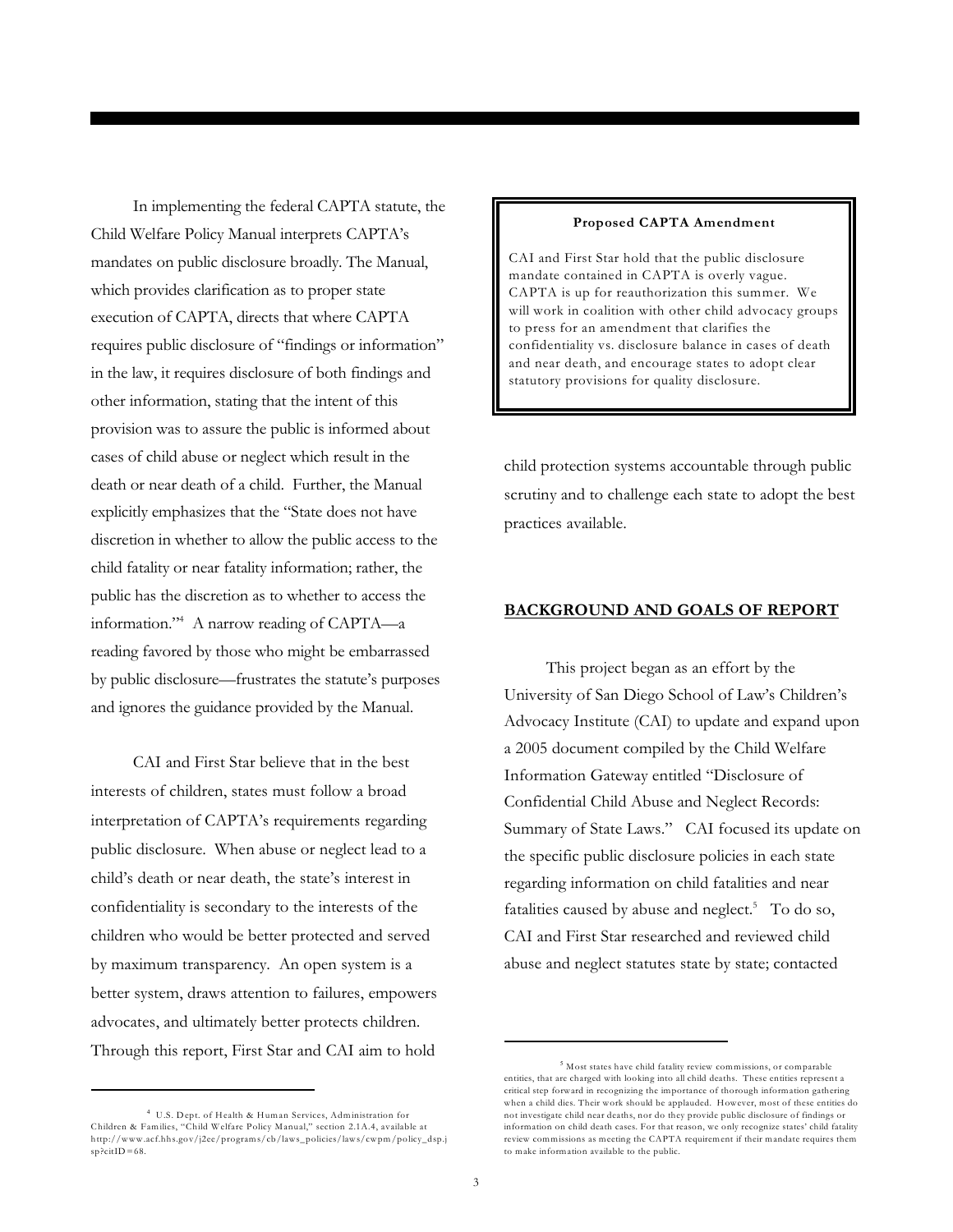each state's liaison officer for abuse and neglect<sup>6</sup> to request a list of any existing statutes or policies relating to public disclosure of child fatality and near fatality information; developed multi-level criteria to assess each state's level of transparency with regard to disclosure; drafted and distributed preliminary versions of each state's Report Card to the state liaison officers and child death review teams for comment; and made appropriate revisions to the criteria and scores based on comments from the state representatives, as well as from child advocates who peer-reviewed the report.

This report aims to promote public awareness and discourse on the issue of public disclosure following child abuse and neglect deaths and near deaths, and to catalyze statewide and national legislative reform in order to better protect children and save lives.

The primary goal of this report is to advocate for making information about child abuse and neglect deaths available to the public in a predictable, consistent, and enforceable manner. CAI and First Star believe that providing public access to these most extreme cases will promote public discourse and examination of the circumstances that led to the fatality or near fatality, thereby promoting development of child protection policies, procedures,

practices, and strategies that reduce or prevent future incidents of child neglect, abuse, and fatalities.

A second, equally important goal of this report is to encourage enforceability. In conducting this evaluation, it has become clear that many states periodically disclose information far beyond that which is required by their public disclosure policies. However, when such disclosure is discretionary (not mandated by statute or official policy), it is not predictable, consistent or enforceable. To properly credit states that are practicing more transparent disclosure than their policies suggest, the quality of the information released must be reflected in their laws. Thus, a major goal of this project is to encourage state legislatures to modify their statutes to properly indicate the required transparency, thus making disclosure policies more enforceable.

### Gold Star States  $\star$

The following states earned scores of "B+" or higher for their public disclosure policies:

- A Nevada, New Hampshire
- A– California, Indiana, Iowa, Oregon
- B+ Florida, Illinois, New York

This report also seeks to remove restrictions that inappropriately limit access to the information made public by CAPTA. For example, some statutes provide for public disclosure in the case of a child fatality or near fatality, but indicate that release may occur only after a petition has been filed. The burden of requiring the filing of a petition creates a

<sup>&</sup>lt;sup>6</sup> See Appendix A. CAI obtained the list of state liaison officers (SLOs) for child abuse and neglect from the Child Welfare Information Gateway, a service of the Children's Bureau, Administration for Children and Families, U.S. Department of Health and Human Services. Each state has an SLO, who is responsible for ensuring the compliance of state laws and policies regarding child abuse and neglect. According to the Gateway, the process for the selection of SLO varies from state to state. In some states, the Child Protective Services program manager is also the SLO.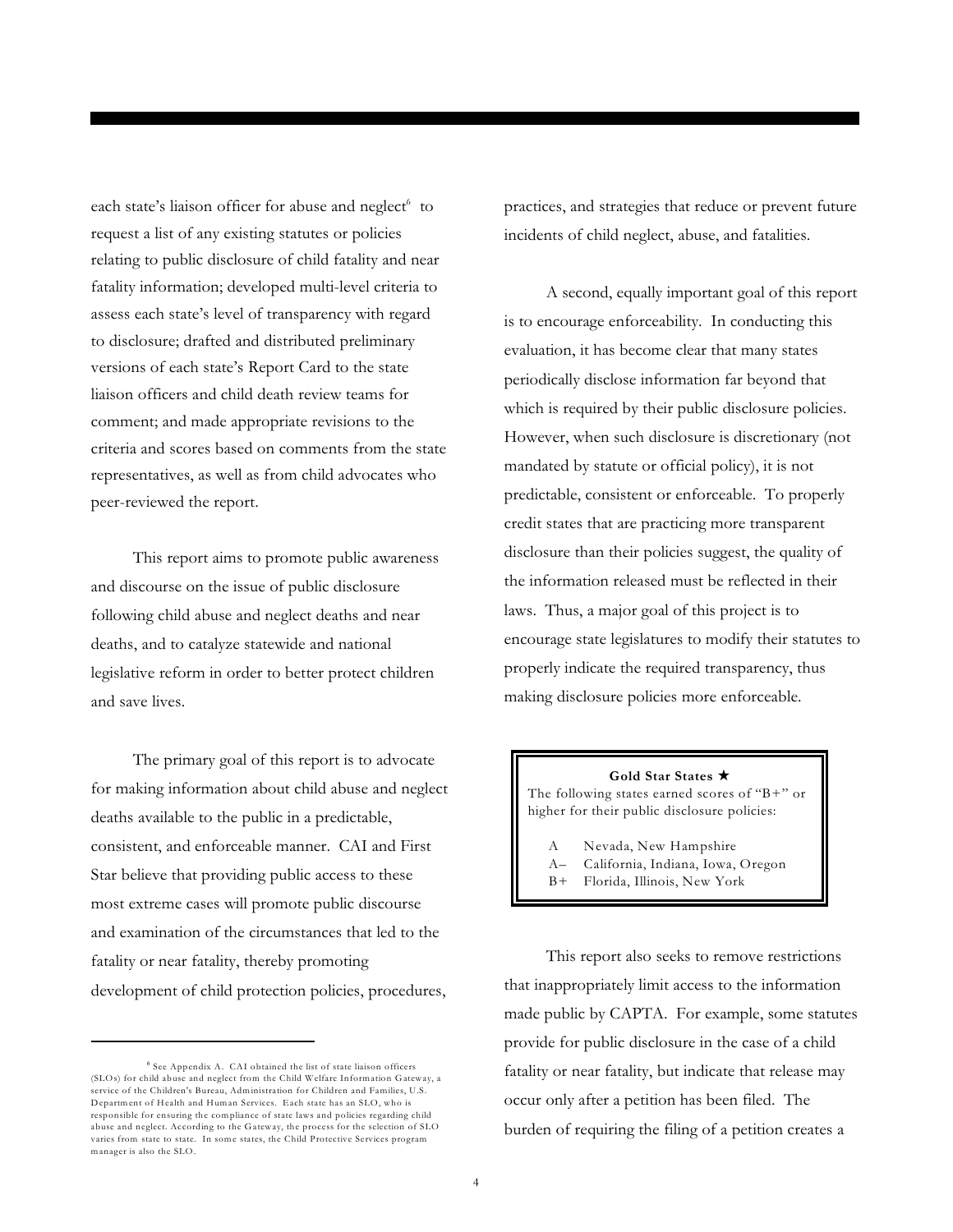vicious cycle because the names of children in the foster care system are usually held confidential and it is extremely difficult to file a petition for the release of records for a child whose name is not known. Additionally, some states provide that information will not be released until the alleged perpetrator is criminally charged (or would have been but for the alleged perpetrator's death). The disclosure of public information relating to these cases should not be dependent on the district attorney's decision to prosecute, as the criminal proceedings are not relevant to the reasons underlying the importance of the disclosure of information regarding the circumstances of a child's death.

### **Latitude for Improvement**

The following states earned scores of "D+" or below for their public disclosure policies:

- D+ Maine, Wyoming
- D Colorado, Wisconsin
- D– Massachusetts
- F Georgia, Maryland, Montana, New Mexico, North Dakota, Pennsylvania, South Dakota, Tennessee, Utah, Vermont

### **CONCLUSION**

Many states fail to properly reshift the balance between confidentiality and public disclosure required by CAPTA when a child dies or almost dies from maltreatment. Further, the exceptions, limitations, and conditions that many states impose on disclosure negate or significantly reduce the quality of the information provided.

The current undue emphasis on confidentiality only masks problems inherent in child protection systems. Public exposure is a necessary step toward fixing these problems. Each year, millions of taxpayer dollars go to support child protective services investigations. Accordingly, the public has a right to know if the laws for the protection of children are being followed and its tax dollars well-spent. Child abuse deaths and near deaths reflect the system's worst failures. Until state laws require the release of accurate and unfiltered information, we cannot identify the fault lines in the system, and cannot begin to fix them.

As in the cases of Nixzmary, Haleigh, and Rebecca, some tragic incidents are widely publicized and may lead to changes in the child welfare system. However, those changes are usually knee-jerk responses that address only the specific factors present in an individual case. Enhanced public disclosure of all child abuse and neglect deaths and near deaths enables the public, child advocates, and policymakers to work together to understand comprehensive trends and craft more thoughtful, comprehensive reforms that will help reduce or prevent the occurrence of future tragedies.

The necessary changes will not occur spontaneously. Only pressure from the public, media, advocates and legislators will assure that future editions of this report contain more "A"s and fewer "F"s.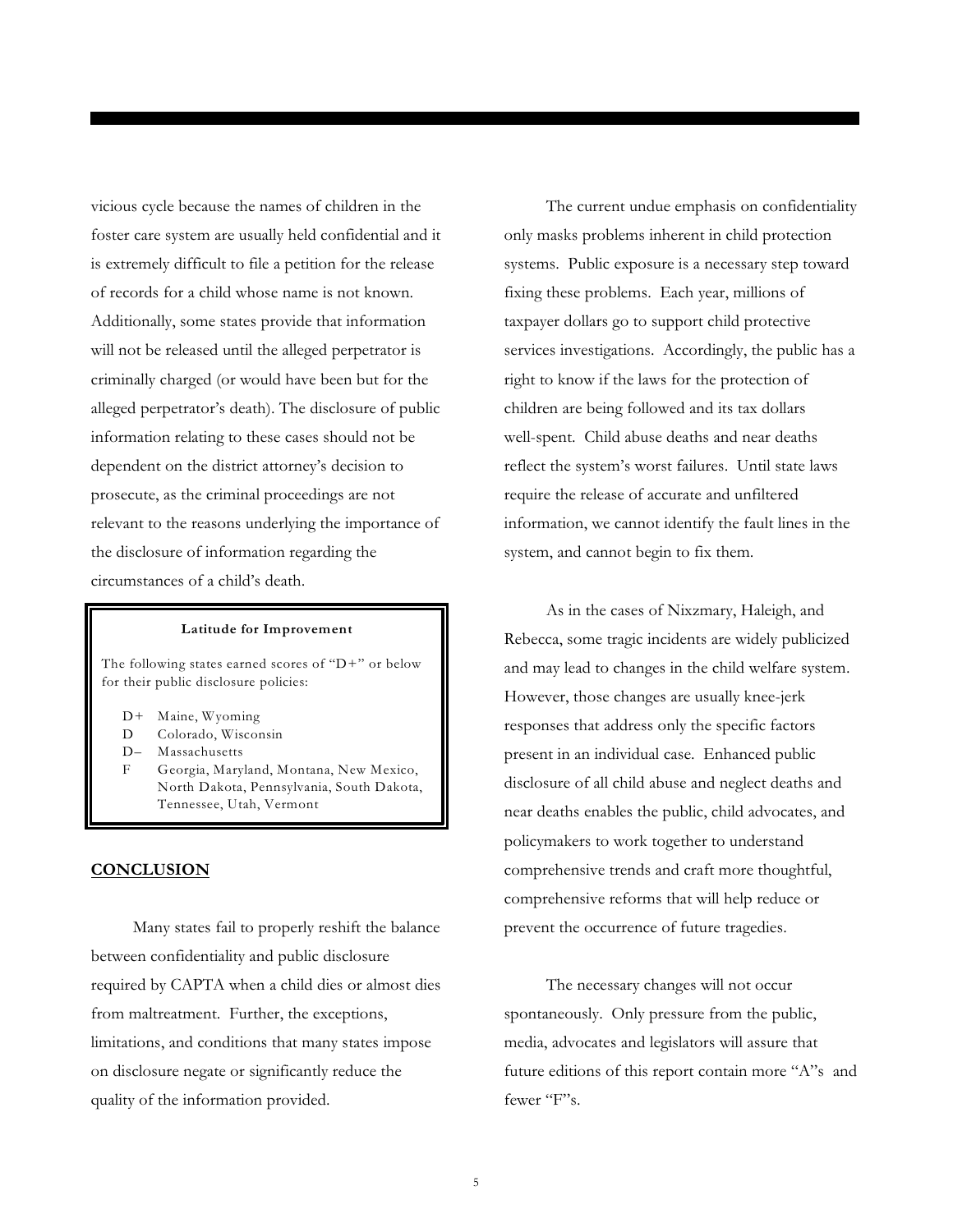### **Elements of a Good Public Disclosure Policy**

- There is a written statewide policy.
- The policy is codified in statute.
- The policy covers cases of both death and near death caused by abuse or neglect.
- The policy is mandatory.
- The policy contains no vague exceptions, limitations, or conditions on the availability of the information.
- The public is explicitly entitled to receive information including but not limited to the cause of and circumstances regarding the fatality or near fatality; the age and gender of the child; information describing any previous reports made to and investigations conducted by the child welfare agency regarding the child and/or the child's family, and the results of any such investigations; and information describing any services provided or actions taken by the child welfare agency on behalf of the child and/or the child's family, before and after the fatality or near fatality.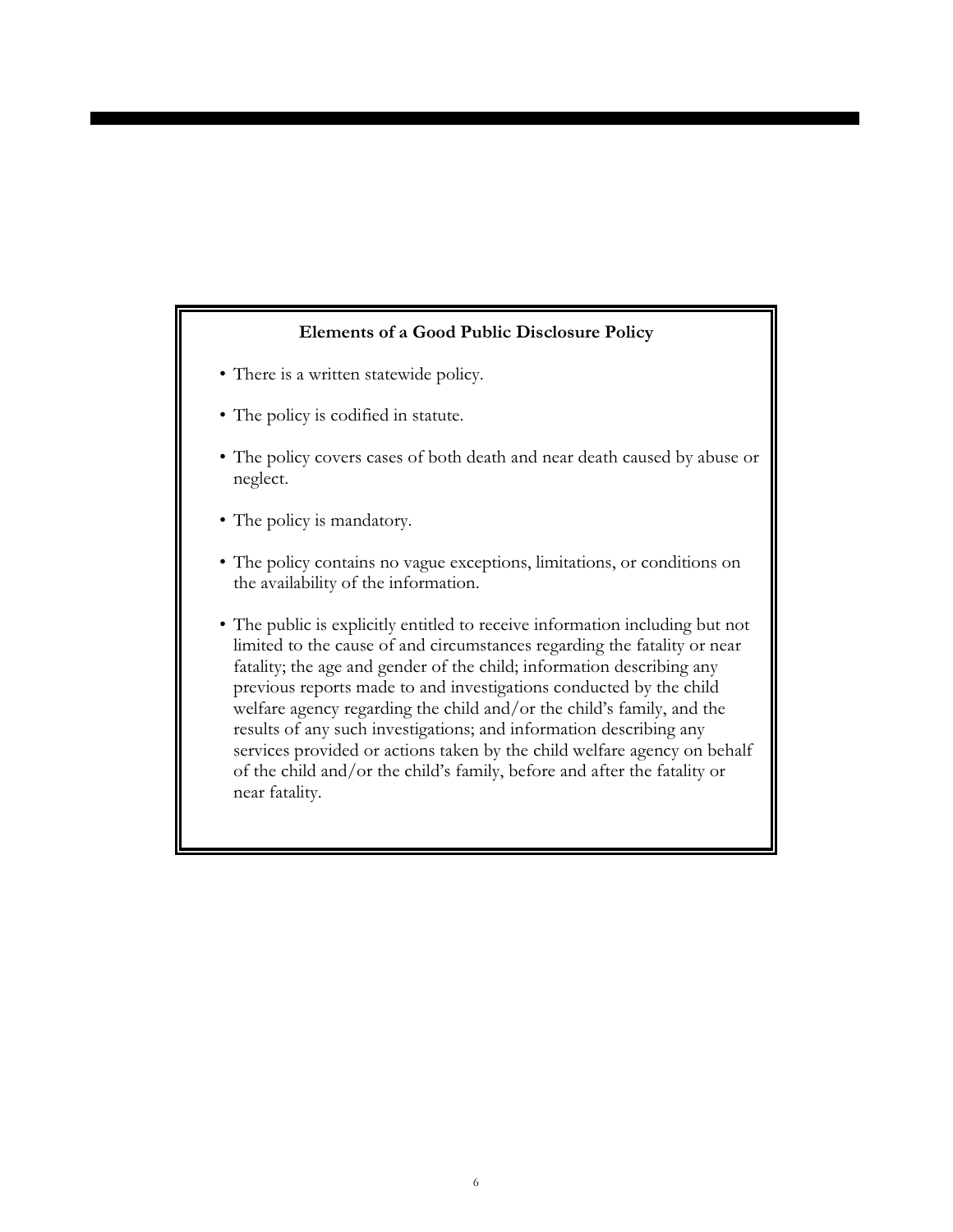## **METHODOLOGY**

T his report presents a national evaluation of each state's level of transparency with respect to the information released to the public following child fatalities and near-fatalities resulting from abuse or neglect. The grading system is based on multi-level criteria; specifically (1) does the state have an official policy regarding the disclosure to the public of findings or information about the case of child abuse or neglect which has resulted in a child fatality or near fatality, (2) is that policy codified in statute, (3) what is the ease of access to the information (and whether there are conditions precedent that must take place in order for the information to be made available), (4) what is the scope of information released (what types of information is made available, what are the exceptions and the latitude for exclusion), and (5) what is the background level of transparency (*i.e.*, the level of confidentiality maintained by the state's juvenile courts). The criteria was developed and approved by a panel of child welfare attorneys and child advocates.

CAI then reviewed child abuse and neglect statutes state by state; contacted the state liaison officer for abuse and neglect from each state requesting a list of any existing statutes or policies relating to public disclosure of child fatality and near fatality information;<sup>7</sup> developed multi-level criteria to assess each state's level of transparency with regard to disclosure; drafted and distributed a preliminary

report card to each liaison officer for comment;<sup>8</sup> and made appropriate revisions to the criteria and scores based on comments from the state representatives,<sup>9</sup> as well as from child advocates who peer-reviewed the report. CAI then sent a final preliminary report card to both the state liaison officers for each state, as well as to each state's fatality review team.<sup>10</sup>

It is the authors' intention to conduct periodic updates of this evaluation. Accordingly, each grade is subject to adjustment based on future developments in case law, statutory amendments, and clarification by state officials.

### **GRADING SYSTEM**

| $97 - 100$   | $A +$        |
|--------------|--------------|
| $93 - 96$    | $\mathbf{A}$ |
| $90 - 92$    | $A -$        |
| $87 - 89$    | $B+$         |
| 83–86        | B            |
| 80–82        | $B-$         |
| 77–79        | C+           |
| $73 - 76$    | C            |
| $70 - 72$    | $C-$         |
| $67 - 69$    | D+           |
| $63 - 66$    | D            |
| $60 - 62$    | D-           |
| 59 AND BELOW | F            |
|              |              |

<sup>9</sup> CAI received no response whatsoever, despite repeated requests, from the following 3 states: Georgia, Massachusetts, and Mississippi.

 $7$  CAI received an initial email response from the following 42 states: Alabama, Arkansas, California, Colorado, Connecticut, Delaware, District of Columbia, Florida, Hawaii, Idaho, Illinois, Indiana, Iowa, Kansas, Kentucky, Louisiana, Maine, Maryland, Michigan, Minnesota, Missouri, Montana, Nevada, New Hampshire, New Jersey, New Mexico, New York, North Carolina, North Dakota, Ohio, Oklahoma, Oregon, Pennsylvania, Rhode Island, South Carolina, Tennessee, Texas, Utah, Virginia, Washington, West Virginia, and Wisconsin.

 $8$  CAI received responses to the preliminary report card from the following 27 states: Alabama, Alaska, Arkansas, California, Delaware, Hawaii, Idaho, Indiana, Kansas, Louisiana, Maine, Minnesota, Montana, Nebraska, New Jersey, New York, North Carolina, North Dakota, Oklahoma, Pennsylvania, Rhode Island, South Carolina, Virginia, Washington, West Virginia, Wisconsin, and Wyoming.

 $^{10}$  CAI received responses to the final preliminary report card from the SLO or fatality review teams in the following 16 jurisdictions: Arizona, District of Columbia, Hawaii, Illinois, Indiana, Nebraska, Nevada, New Hampshire, New Jersey, New York, Oklahoma, South Carolina, South Dakota, Tennessee, Vermont, and Wyoming.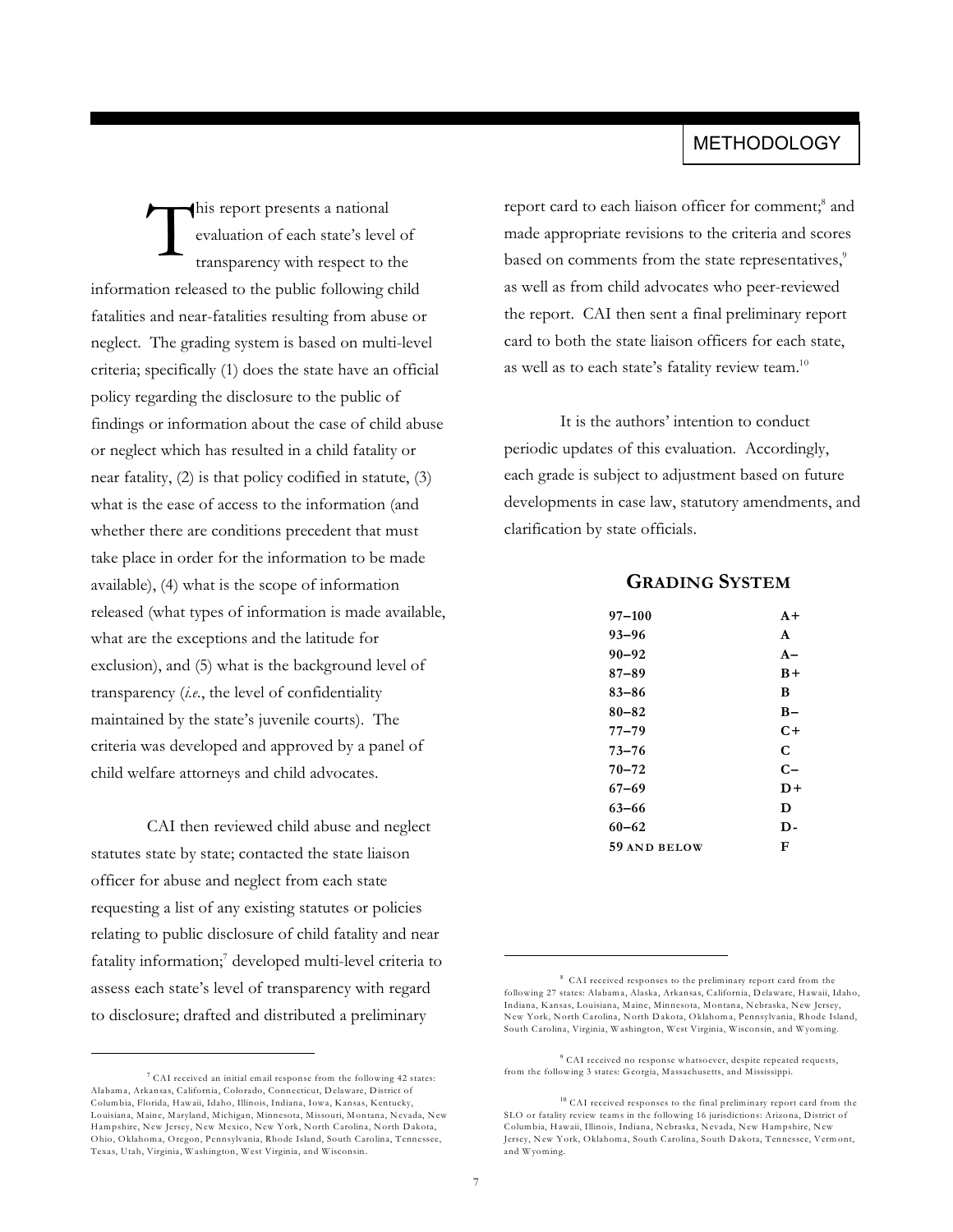### GRADE CRITERIA

## **GRADE CRITERIA**<sup>11</sup>

## **1. State Policy for Public Disclosure (0–40 points)**

Does the state have an articulated, official policy regarding the disclosure to the public of findings or information about the case of child abuse or neglect which has resulted in a child fatality or near fatality?

## **2. Policy Codified in Statute (0–10 points)**

Is the state's policy on the release of information on cases of child deaths and near deaths resulting from abuse or neglect codified in statute, or is it contained in regulation or written (or oral) policy? Policies codified in statute provide more permanency and enforceability.

## **3. Ease of Access to the Information (0–20 points)**

Does the policy use mandatory or permissive language regarding the disclosure of information? Is the release of information contingent on conditions precedent (*e.g.*, the filing of criminal charges or a court petition, having the death be a matter of public record, being able to specify the identity of the child involved, or the existence of prior agency involvement with the child or family)?

## **4. Scope of Information Released (0–20 points)**

What is the scope of information authorized for release? Is it narrow, does it have some breadth, does it have substantial breadth, or is it vague and unclear? Does the policy include exceptions that inhibit or decrease the type of information that will be released (*e.g.*, exceptions that prohibit disclosure where it would be contrary to the best interests of the child, a sibling, or parent; would interfere with the privacy of the child, sibling, or parent; or would be likely to result in an emotional or mental reaction)?

## **5. Open vs. Closed Abuse/Neglect Proceedings (0–10 points)**

Does the state allow public access to Dependency Court (abuse/neglect) proceedings? Such access enhances the public's ability to hold parties accountable for their acts and omissions, and to determine when systemic and/or specific problems exist in the child protection system that can be addressed through appropriate reforms.

<sup>&</sup>lt;sup>11</sup> For more information on the grade criteria, please see Appendix B.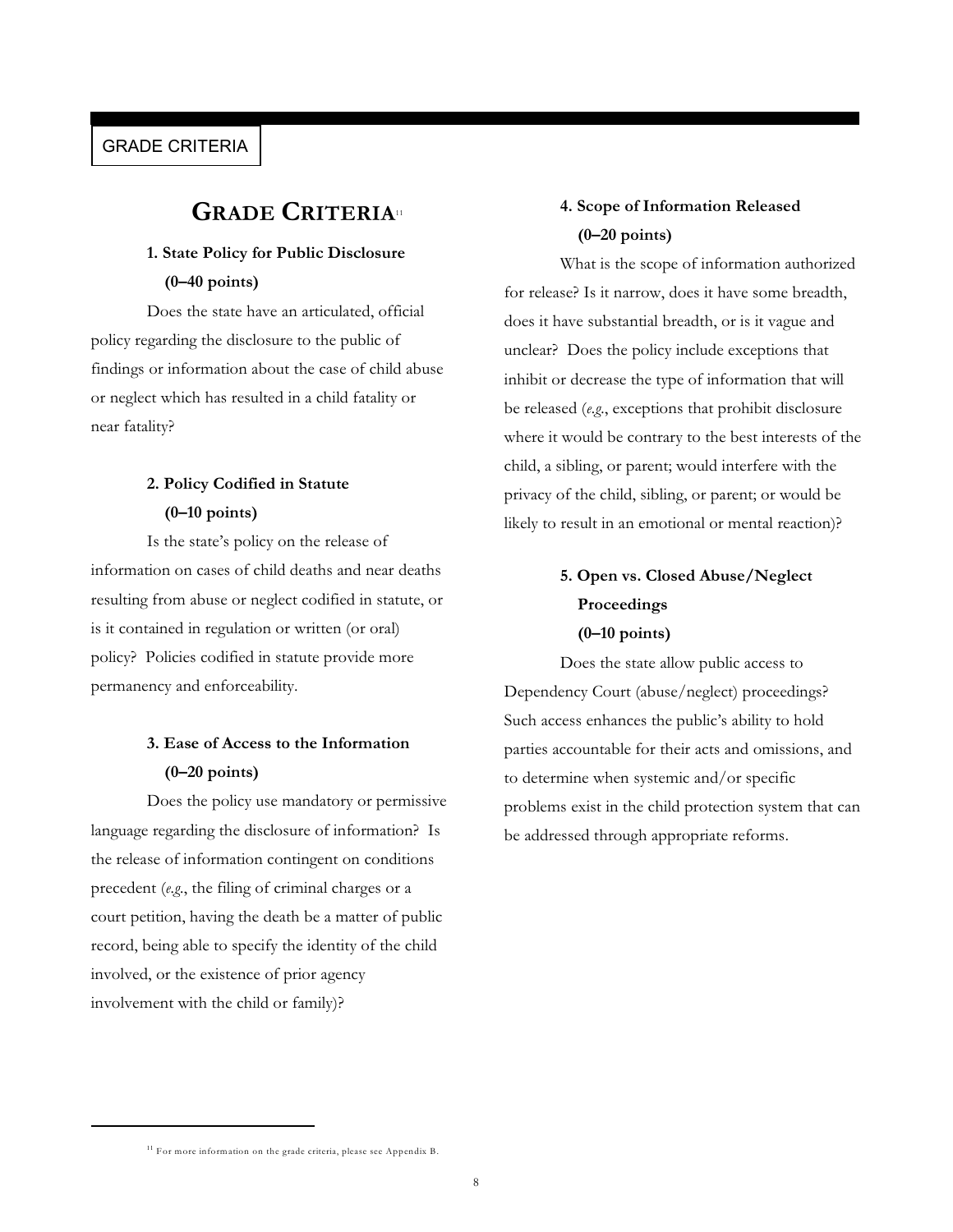THE RESULTS

| ADI<br>$J$ il $\bm{l}$ |
|------------------------|
| ATA GLANCE             |

| Jurisdiction         | Grade        | Jurisdiction          | Grade |
|----------------------|--------------|-----------------------|-------|
| Alabama              | $B -$        | Missouri              |       |
| Alaska               | $\mathbf C$  | Montana               |       |
| Arizona              | B            | Nebraska              |       |
| <b>Arkansas</b>      | $C-$         | <b>Nevada</b>         |       |
| California           | $A-$         | New Hampshire         |       |
| Colorado             | D            | New Jersey            |       |
| Connecticut          | $B -$        | <b>New Mexico</b>     |       |
| <b>Delaware</b>      | $\mathbf C$  | New York              |       |
| District of Columbia | $B -$        | <b>North Carolina</b> |       |
| Florida              | $B+$         | North Dakota          |       |
| Georgia              | $\mathbf{F}$ | Ohio                  |       |
| Hawaii               | $B -$        | Oklahoma              |       |
| Idaho                | $B -$        | Oregon                |       |
| <b>Illinois</b>      | $B+$         | Pennsylvania          |       |
| Indiana              | $A-$         | Rhode Island          |       |
| Iowa                 | $A-$         | South Carolina        |       |
| Kansas               | $\bf{B}$     | South Dakota          |       |
| Kentucky             | $C-$         | Tennessee             |       |
| Louisiana            | $C-$         | Texas                 |       |
| Maine                | $D+$         | Utah                  |       |
| Maryland             | ${\bf F}$    | Vermont               |       |
| Massachusetts        | $D-$         | Virginia              |       |
| Michigan             | $B -$        | Washington            |       |
| Minnesota            | $\bf{B}$     | West Virginia         |       |
| Mississippi          | $B -$        | Wisconsin             |       |

| isdiction        | Grade        | Jurisdiction   | Grade        |
|------------------|--------------|----------------|--------------|
| Alabama          | $B -$        | Missouri       | $B -$        |
| Alaska           | $\mathbf C$  | Montana        | F            |
| Arizona          | B            | Nebraska       | $C+$         |
| <b>Arkansas</b>  | $C-$         | Nevada         | $\mathbf{A}$ |
| California       | $A-$         | New Hampshire  | $\mathbf{A}$ |
| Colorado         | D            | New Jersey     | $B -$        |
| onnecticut       | $B -$        | New Mexico     | $\mathbf F$  |
| <b>Delaware</b>  | $\mathbf C$  | New York       | $B+$         |
| t of Columbia    | $B -$        | North Carolina | C            |
| Florida          | $B+$         | North Dakota   | $\mathbf{F}$ |
| Georgia          | ${\bf F}$    | Ohio           | $C+$         |
| Hawaii           | $B -$        | Oklahoma       | $C+$         |
| Idaho            | $B -$        | Oregon         | $A-$         |
| Illinois         | $B+$         | Pennsylvania   | $\mathbf{F}$ |
| Indiana          | $A-$         | Rhode Island   | $C-$         |
| Iowa             | $A-$         | South Carolina | $\mathbf C$  |
| Kansas           | B            | South Dakota   | ${\bf F}$    |
| Kentucky         | $C -$        | Tennessee      | ${\bf F}$    |
| ouisiana         | $C-$         | <b>Texas</b>   | $C+$         |
| Maine            | $D+$         | Utah           | $\mathbf{F}$ |
| <b>Aaryland</b>  | ${\bf F}$    | Vermont        | $\mathbf F$  |
| ssachusetts      | $D-$         | Virginia       | $C-$         |
| Michigan         | $B-$         | Washington     | $\, {\bf B}$ |
| <b>Iinnesota</b> | $\, {\bf B}$ | West Virginia  | $B -$        |
| lississippi      | $B -$        | Wisconsin      | D            |
|                  |              | Wyoming        | $D+$         |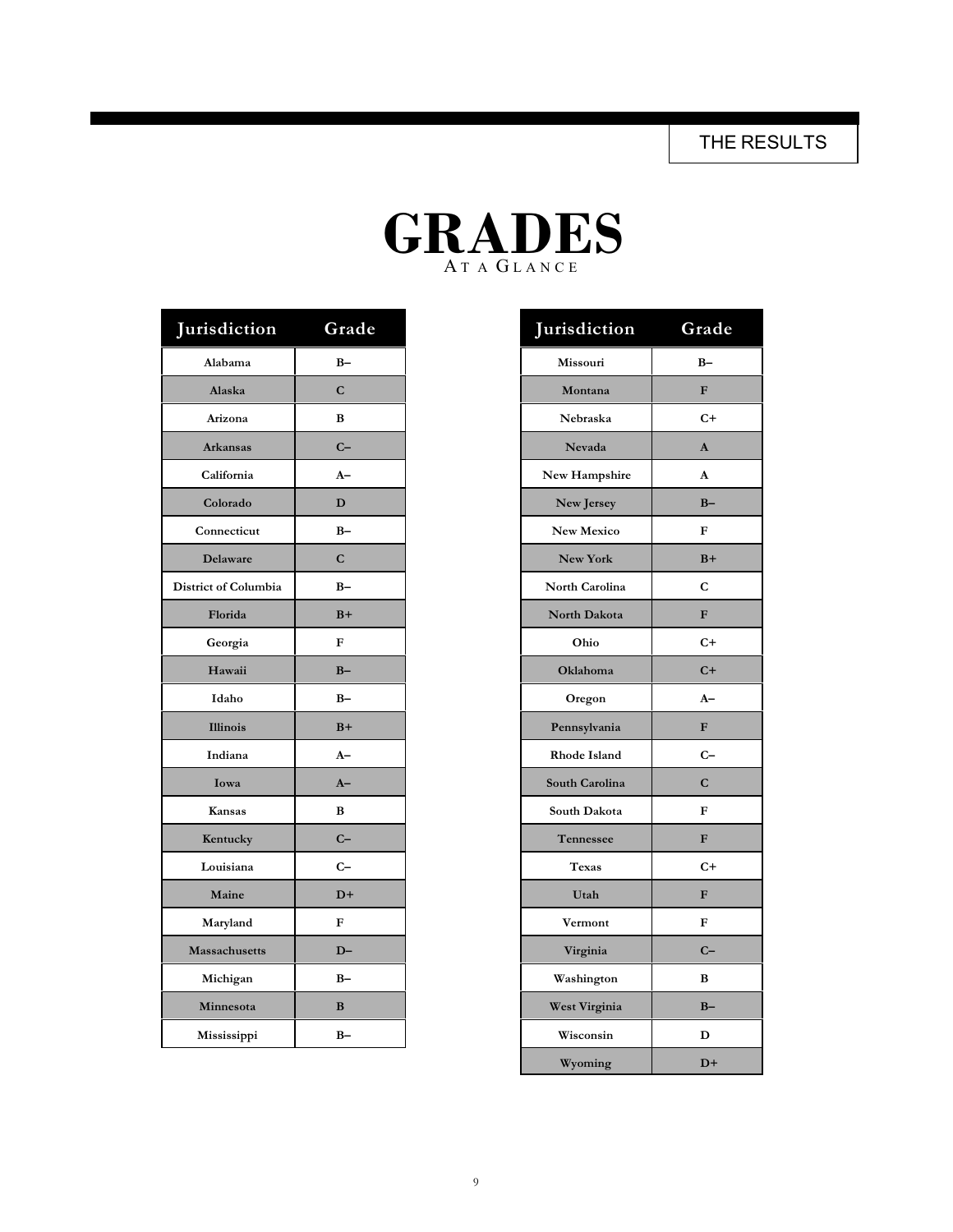# **GRADE DISTRIBUTION**

| Grade        | <b>Jurisdictions</b>                                                                                                     |
|--------------|--------------------------------------------------------------------------------------------------------------------------|
| $\mathbf{A}$ | Nevada, New Hampshire                                                                                                    |
| $A-$         | California, Indiana, Iowa, Oregon                                                                                        |
| $B+$         | Florida, Illinois, New York                                                                                              |
| B            | Arizona, Kansas, Minnesota, Washington                                                                                   |
| $B -$        | Alabama, Connecticut, District of Columbia, Hawaii, Idaho, Michigan, Mississippi, Missouri, New<br>Jersey, West Virginia |
| $C+$         | Nebraska, Ohio, Oklahoma, Texas                                                                                          |
| $\mathsf{C}$ | Alaska, Delaware, North Carolina, South Carolina                                                                         |
| $C-$         | Arkansas, Kentucky, Louisiana, Rhode Island, Virginia                                                                    |
| $D+$         | Maine, Wyoming                                                                                                           |
| D            | Colorado, Wisconsin                                                                                                      |
| $D-$         | Massachusetts                                                                                                            |
| $\mathbf{F}$ | Georgia, Maryland, Montana, New Mexico, North Dakota, Pennsylvania, South Dakota, Tennessee,<br>Utah, Vermont            |

## Distribution of Grades

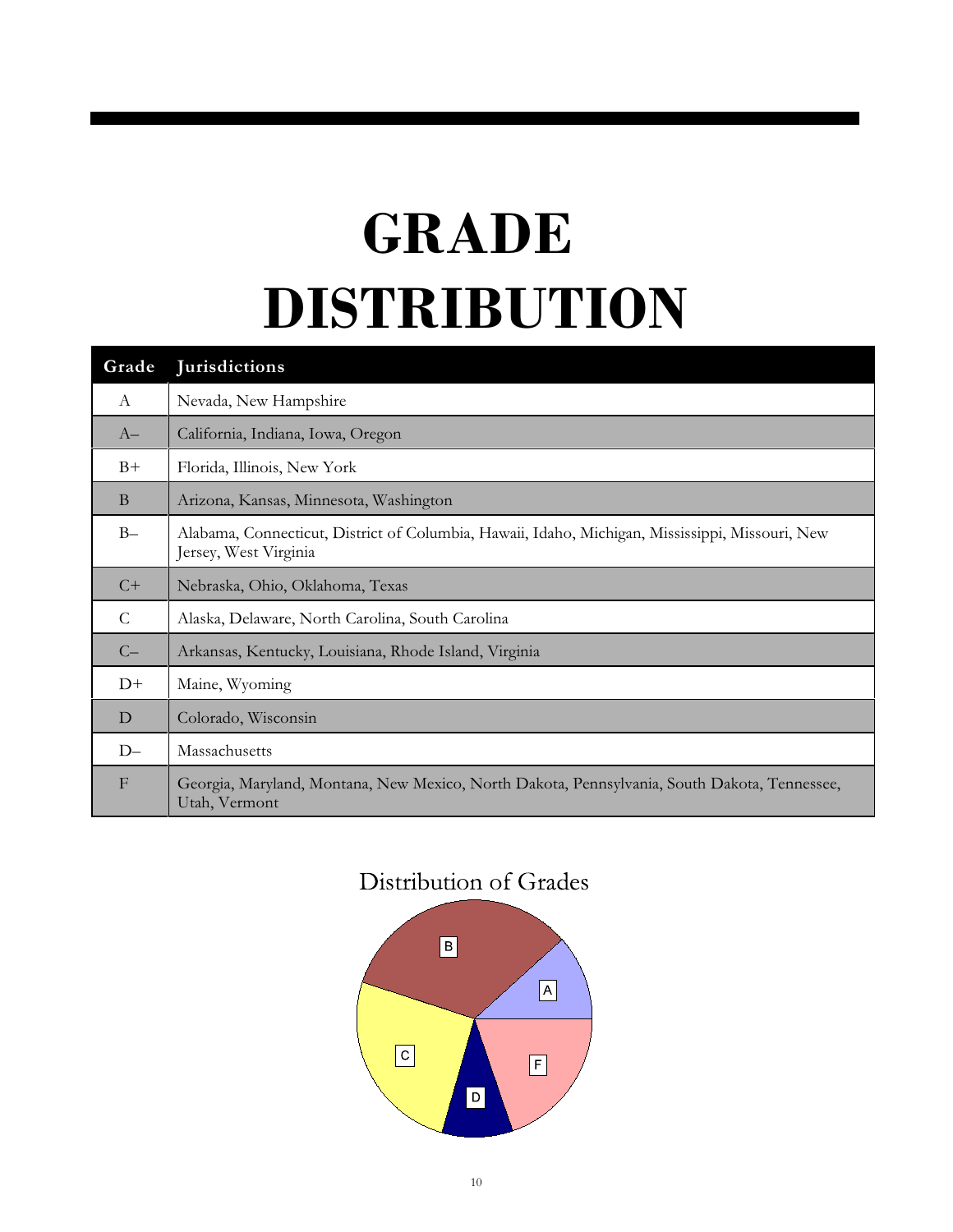# **POINT DISTRIBUTION**

| Jurisdiction         | Criteria<br>1 | Criteria<br>2    | Criteria<br>$3\overline{)}$ | Criteria<br>4 | Criteria<br>5    | Raw<br>Total | Final<br>Grade |
|----------------------|---------------|------------------|-----------------------------|---------------|------------------|--------------|----------------|
| Alabama              | 40            | 10               | 10                          | 20            | $\overline{2}$   | 82           | 82             |
| Alaska               | 40            | 10               | 6                           | 10            | 10               | 76           | 76             |
| Arizona              | 40            | 10               | $20\,$                      | 10            | $\sqrt{6}$       | 86           | 86             |
| Arkansas             | 40            | $10\,$           | 10                          | 10            | $\overline{0}$   | 70           | 70             |
| California           | 40            | $8\,$            | 20                          | 17.5          | 6                | 91.5         | 92             |
| Colorado             | 30            | $\,7$            | $\overline{9}$              | 9             | $10\,$           | 65           | 65             |
| Connecticut          | 40            | $10\,$           | 20                          | $10\,$        | $\boldsymbol{0}$ | $80\,$       | 80             |
| Delaware             | 40            | $10\,$           | 20                          | 3.5           | $\boldsymbol{0}$ | 73.5         | 74             |
| District of Columbia | 40            | 10               | 20                          | 7.25          | $\overline{5}$   | 82.25        | 82             |
| Florida              | 40            | $10\,$           | $17\,$                      | 11.5          | 10               | 88.5         | 89             |
| Georgia              | $30\,$        | $\boldsymbol{7}$ | $\mathfrak{Z}$              | 7.5           | $\sqrt{2}$       | 49.5         | 50             |
| Hawaii               | 40            | $\overline{7}$   | 20                          | 11.5          | $\overline{2}$   | 80.5         | 81             |
| Idaho                | 40            | $10\,$           | 20                          | 10            | $\sqrt{2}$       | $82\,$       | 82             |
| Illinois             | 40            | 10               | 20                          | 12            | $\overline{5}$   | 87           | 87             |
| Indiana              | 40            | $1\,0$           | 20                          | 10            | $1\,0$           | 90           | 90             |
| Iowa                 | 40            | 10               | 20                          | 12            | $10\,$           | 92           | 92             |
| Kansas               | 40            | 10               | 20                          | $6\,$         | 10               | 86           | 86             |
| Kentucky             | 40            | 10               | 6                           | 12            | $\overline{2}$   | 70           | 70             |
| Louisiana            | 40            | 10               | 10                          | 10            | $\overline{0}$   | $70\,$       | 70             |
| Maine                | 40            | 10               | 9                           | 7.25          | $\mathfrak{Z}$   | 69.25        | 69             |
| Maryland             | 40            | $1\,0$           | $\overline{2}$              | 7.25          | $\overline{0}$   | 59.25        | 59             |
| Massachusetts        | 30            | $7\phantom{.}$   | $1\,5$                      | 7.5           | $\overline{0}$   | 59.5         | 60             |
| Michigan             | 40            | 10               | $1\,8$                      | 3.5           | $10\,$           | 81.5         | 82             |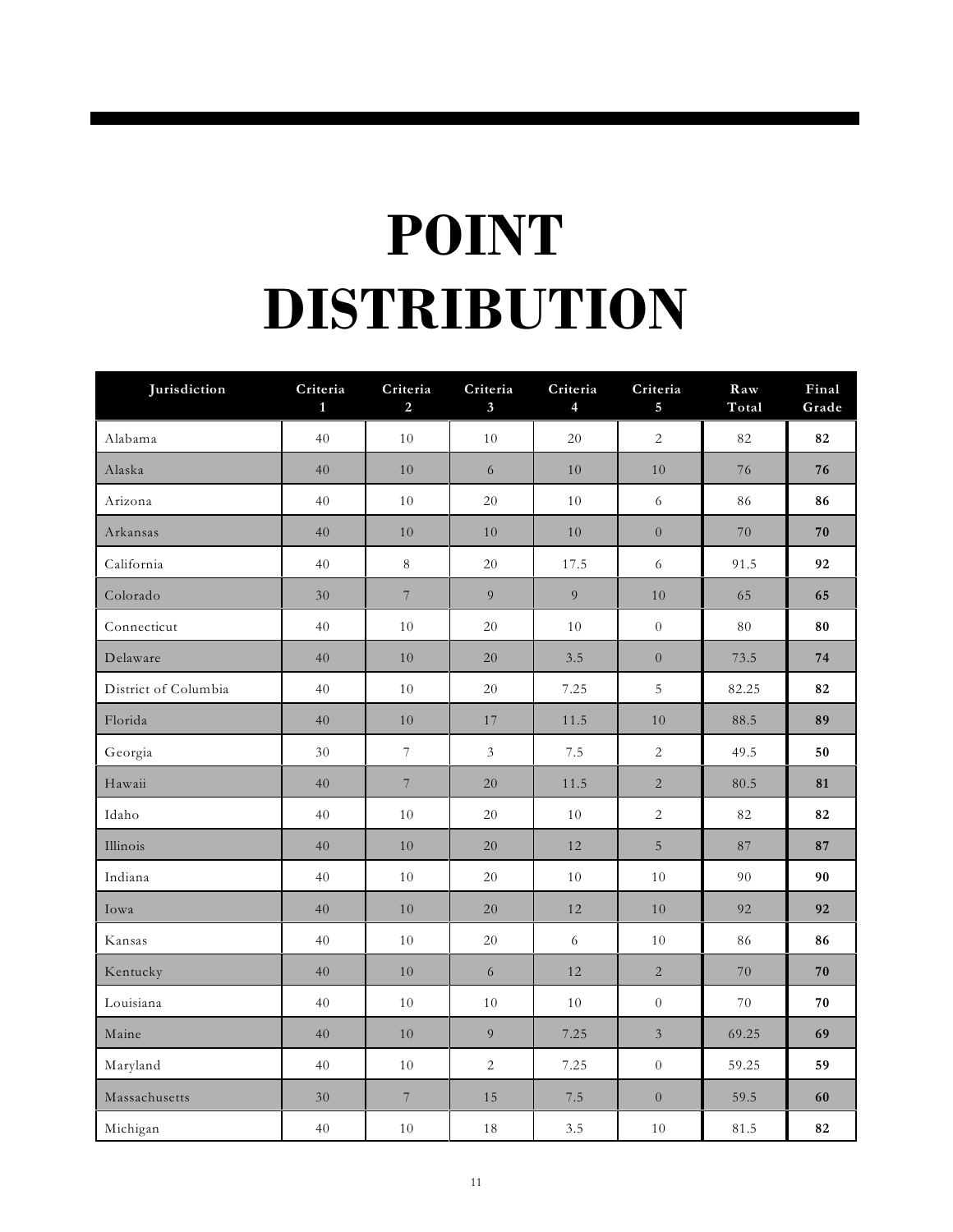| Jurisdiction   | Criteria<br>$\mathbf{1}$ | Criteria<br>2            | Criteria<br>3 <sup>1</sup> | Criteria<br>$\overline{4}$ | Criteria<br>5    | Raw<br>Total | Final<br>Grade |
|----------------|--------------------------|--------------------------|----------------------------|----------------------------|------------------|--------------|----------------|
| Minnesota      | 40                       | 10                       | $\overline{4}$             | 20                         | 10               | 84           | 84             |
| Mississippi    | 40                       | 10                       | 20                         | 10                         | $\sqrt{2}$       | 82           | 82             |
| Missouri       | 40                       | $10\,$                   | 10                         | 10                         | 10               | 80           | 80             |
| Montana        | 40                       | 10                       | 2                          | 3.5                        | $\sqrt{2}$       | 57.5         | 58             |
| Nebraska       | 40                       | 10                       | 10                         | 7.25                       | 10               | 77.25        | 77             |
| Nevada         | 40                       | 10                       | 20                         | 20                         | 5                | 95           | 95             |
| New Hampshire  | 40                       | 10                       | 20                         | 20                         | $\overline{5}$   | 95           | 95             |
| New Jersey     | 40                       | 10                       | 10                         | 12                         | 10               | 82           | 82             |
| New Mexico     | $30\,$                   | $\overline{\mathcal{I}}$ | $\overline{4}$             | 7.5                        | $\overline{5}$   | 53.5         | 54             |
| New York       | 40                       | 10                       | 12                         | 16.75                      | 10               | 88.75        | 89             |
| North Carolina | 40                       | 10                       | $\overline{4}$             | 12                         | 10               | 76           | 76             |
| North Dakota   | $30\,$                   | $\overline{7}$           | 15                         | 4.5                        | $\sqrt{2}$       | 58.5         | 59             |
| Ohio           | 40                       | $\boldsymbol{7}$         | 12                         | 10                         | 10               | 79           | 79             |
| Oklahoma       | 40                       | 10                       | $\overline{4}$             | 20                         | $\mathfrak{Z}$   | 77           | $77\,$         |
| Oregon         | 40                       | 10                       | $20\,$                     | 10                         | 10               | 90           | 90             |
| Pennsylvania   | $\overline{0}$           | $\boldsymbol{0}$         | $\overline{0}$             | $\overline{0}$             | $10$             | $10\,$       | 10             |
| Rhode Island   | 40                       | 10                       | 10                         | 10                         | $\sqrt{2}$       | 72           | 72             |
| South Carolina | 40                       | 10                       | 10                         | 10                         | $\overline{4}$   | 74           | 74             |
| South Dakota   | 40                       | $10\,$                   | $\sqrt{2}$                 | 4.25                       | $\mathfrak{Z}$   | 59.25        | 59             |
| Tennessee      | 30                       | $\overline{0}$           | $\boldsymbol{7}$           | $7.5\,$                    | $10\,$           | 54.5         | 55             |
| Texas          | 30                       | $\boldsymbol{7}$         | $15\,$                     | 15                         | 10               | $77\,$       | $77\,$         |
| Utah           | $\boldsymbol{0}$         | $\overline{0}$           | $\boldsymbol{0}$           | $\boldsymbol{0}$           | $10\,$           | $10\,$       | ${\bf 10}$     |
| Vermont        | 30                       | $\overline{7}$           | $\overline{7}$             | $7.5\,$                    | $\overline{2}$   | 53.5         | 54             |
| Virginia       | $40\,$                   | $\,7$                    | 10                         | 12                         | $\overline{c}$   | $7\sqrt{1}$  | 71             |
| Washington     | $40\,$                   | $10\,$                   | 16                         | 7.25                       | $10\,$           | 83.25        | 83             |
| West Virginia  | $40\,$                   | $10\,$                   | 20                         | 10                         | $\boldsymbol{0}$ | $80\,$       | ${\bf 80}$     |
| Wisconsin      | $40\,$                   | $10\,$                   | $\overline{2}$             | 7.25                       | $\sqrt{6}$       | 65.25        | 65             |
| Wyoming        | $40\,$                   | $\mathfrak{Z}$           | $10\,$                     | 12                         | $\overline{2}$   | $67\,$       | 67             |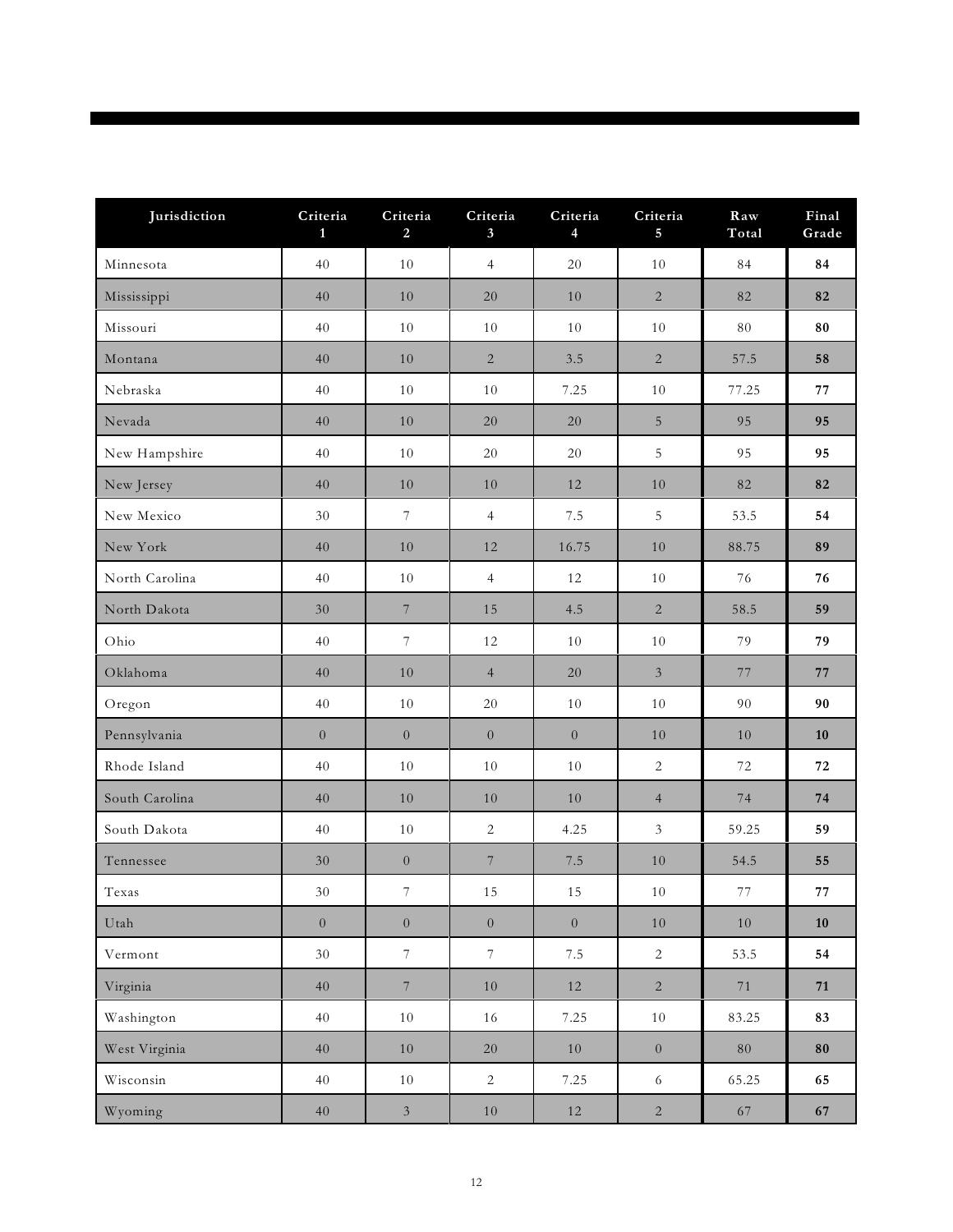# **Alabama Grade: B–**

| Criteria / Score                                                                                                                                                                                                              | Why Alabama Received This Score                                                                                                                                                                                                                                                                                                                                                                                                                                                                                                                                                                                                                                                                                                                                                                                                                                                                                                                                  |
|-------------------------------------------------------------------------------------------------------------------------------------------------------------------------------------------------------------------------------|------------------------------------------------------------------------------------------------------------------------------------------------------------------------------------------------------------------------------------------------------------------------------------------------------------------------------------------------------------------------------------------------------------------------------------------------------------------------------------------------------------------------------------------------------------------------------------------------------------------------------------------------------------------------------------------------------------------------------------------------------------------------------------------------------------------------------------------------------------------------------------------------------------------------------------------------------------------|
| 1. Is there a state policy regarding the public<br>disclosure of findings or information about<br>child abuse or neglect which has resulted in a<br>child fatality or near fatality?<br>40 points out of a possible 40 points | Yes.                                                                                                                                                                                                                                                                                                                                                                                                                                                                                                                                                                                                                                                                                                                                                                                                                                                                                                                                                             |
| 2. Is the state policy codified in statute?<br>10 points out of a possible 10 points                                                                                                                                          | Yes (Ala. Code $\S 26-14-8(c)(12)$ ).                                                                                                                                                                                                                                                                                                                                                                                                                                                                                                                                                                                                                                                                                                                                                                                                                                                                                                                            |
| 3. What is the ease of access to the<br>information?<br>10 points out of a possible 20 points                                                                                                                                 | It is unclear whether Alabama's policy is mandatory or<br>permissive, so it is being graded as if permissive. The reports<br>and records of child abuse and neglect and related information<br>or testimony "shall be confidential, and shall not be used or<br>disclosed for any purposes other than[f]or public disclosure<br>of the findings or information about the case of child abuse or<br>neglect which has resulted in a child fatality or near fatality"<br>(Ala. Code § 26-14-8(c)(12)).                                                                                                                                                                                                                                                                                                                                                                                                                                                             |
| 4. What is the scope of information<br>authorized for release?<br>20 points out of a possible 20 points                                                                                                                       | Alabama's policy has substantial breadth. The only type of<br>information explicitly exempt from disclosure is information<br>identifying by name persons other than the victim (Ala. Code §<br>$26-14-8(c)(12)$ ). Information that is available includes all<br>information in the written report; record of the final<br>disposition of the report, including services offered and<br>services accepted; and the plan for rehabilitative treatment (Ala.<br>Code $\S$ 26-14-8(b)). The written reports are required to state, if<br>known, the name of the child, his whereabouts, the names and<br>addresses of the parents, guardian or caretaker and the<br>character and extent of his injuries, the evidence of previous<br>injuries to the child and any other pertinent information which<br>might establish the cause of such injury or injuries, and the<br>identity of the person or persons responsible for the injuries<br>(Ala. Code § 26-14-5). |
| 5. Are child abuse/neglect proceedings open?<br>2 points out of a possible 10 points                                                                                                                                          | Ala. Code $\S$ 12-15-65(a) provides that the general public shall<br>be excluded from dependency hearings and only the parties,<br>their counsel, witnesses, and other persons requested by a party<br>shall be admitted. Other persons as the court finds to have a<br>proper interest in the case or in the work of the court may be<br>admitted by the court on condition that the persons refrain<br>from divulging any information which would identify the child<br>or family involved.                                                                                                                                                                                                                                                                                                                                                                                                                                                                    |
| Total: 82 points                                                                                                                                                                                                              |                                                                                                                                                                                                                                                                                                                                                                                                                                                                                                                                                                                                                                                                                                                                                                                                                                                                                                                                                                  |

13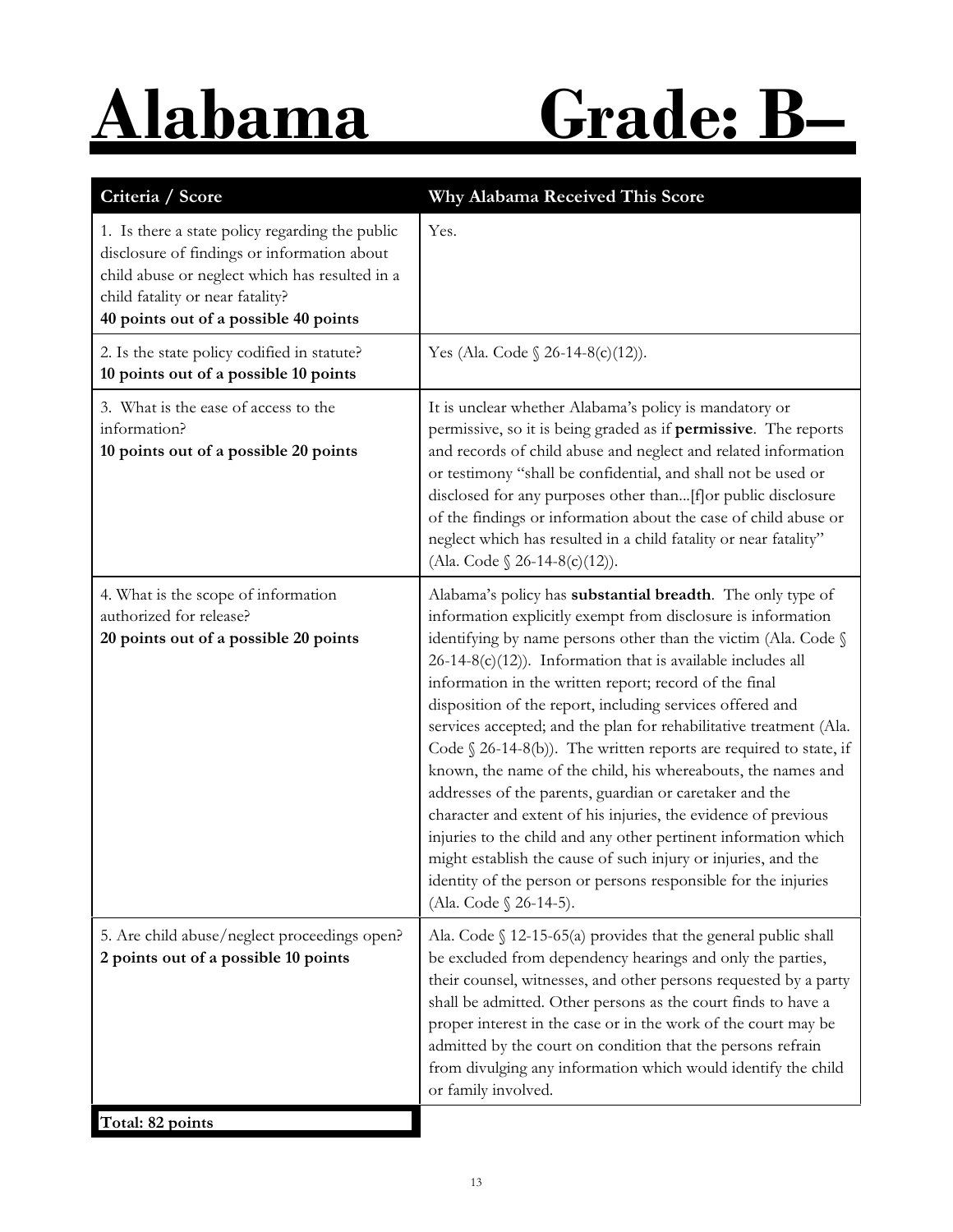# **Alaska Grade: C**

| Criteria / Score                                                                                                                                                                                                              | Why Alaska Received This Score                                                                                                                                                                                                                                                                                                                                                                                                                                                                                                                                                                                                                                                                                                                                                                                                                                                                                                                   |
|-------------------------------------------------------------------------------------------------------------------------------------------------------------------------------------------------------------------------------|--------------------------------------------------------------------------------------------------------------------------------------------------------------------------------------------------------------------------------------------------------------------------------------------------------------------------------------------------------------------------------------------------------------------------------------------------------------------------------------------------------------------------------------------------------------------------------------------------------------------------------------------------------------------------------------------------------------------------------------------------------------------------------------------------------------------------------------------------------------------------------------------------------------------------------------------------|
| 1. Is there a state policy regarding the public<br>disclosure of findings or information about<br>child abuse or neglect which has resulted in a<br>child fatality or near fatality?<br>40 points out of a possible 40 points | Yes.                                                                                                                                                                                                                                                                                                                                                                                                                                                                                                                                                                                                                                                                                                                                                                                                                                                                                                                                             |
| 2. Is the state policy codified in statute?<br>10 points out of a possible 10 points                                                                                                                                          | Yes (Alaska Stat. § 47.10.093).                                                                                                                                                                                                                                                                                                                                                                                                                                                                                                                                                                                                                                                                                                                                                                                                                                                                                                                  |
| 3. What is the ease of access to the<br>information?<br>6 points out of a possible 20 points                                                                                                                                  | Alaska's statutory language is permissive, with moderately<br>restrictive conditional language. The Commissioner of Health<br>and Social Services or the Commissioner of Administration, as<br>appropriate, "may" disclose to the public, upon request,<br>confidential information when abuse or neglect has resulted in the<br>fatality or near fatality of a child "who is the subject of one or<br>more reports of harm."                                                                                                                                                                                                                                                                                                                                                                                                                                                                                                                    |
| 4. What is the scope of information<br>authorized for release?<br>10 points out of a possible 20 points                                                                                                                       | Alaska's policy is vague and unclear. It lacks specificity, noting<br>only that the department may publicly disclose information<br>pertaining to a child or an alleged perpetrator named in a report of<br>harm, or pertaining to a household member of the child or the<br>alleged perpetrator, if the information relates to a determination, if<br>any, made by the department regarding the nature and validity of a<br>report of harm or to the department's activities arising from its<br>investigation of the report (Alaska Stat. § 47.10.093(j)). The<br>Commissioner must withhold disclosure of the child's name,<br>picture, or other information that would readily lead to the<br>identification of the child if the department determines that the<br>disclosure would be contrary to the best interests of the child, the<br>child's siblings, or other children in the child's household (Alaska<br>Stat. § 47.10.093(j)(1)). |
| 5. Are child abuse/neglect proceedings open?<br>10 points out of a possible 10 points                                                                                                                                         | Alaska Stat. § 47.10.070 provides that unless prohibited by federal<br>or state law, court order, or court rule, hearings are open to the<br>public. The initial court hearing is closed and subsequent hearings<br>may be closed upon a specific and justified finding of the court.                                                                                                                                                                                                                                                                                                                                                                                                                                                                                                                                                                                                                                                            |
| Total: 76 points                                                                                                                                                                                                              |                                                                                                                                                                                                                                                                                                                                                                                                                                                                                                                                                                                                                                                                                                                                                                                                                                                                                                                                                  |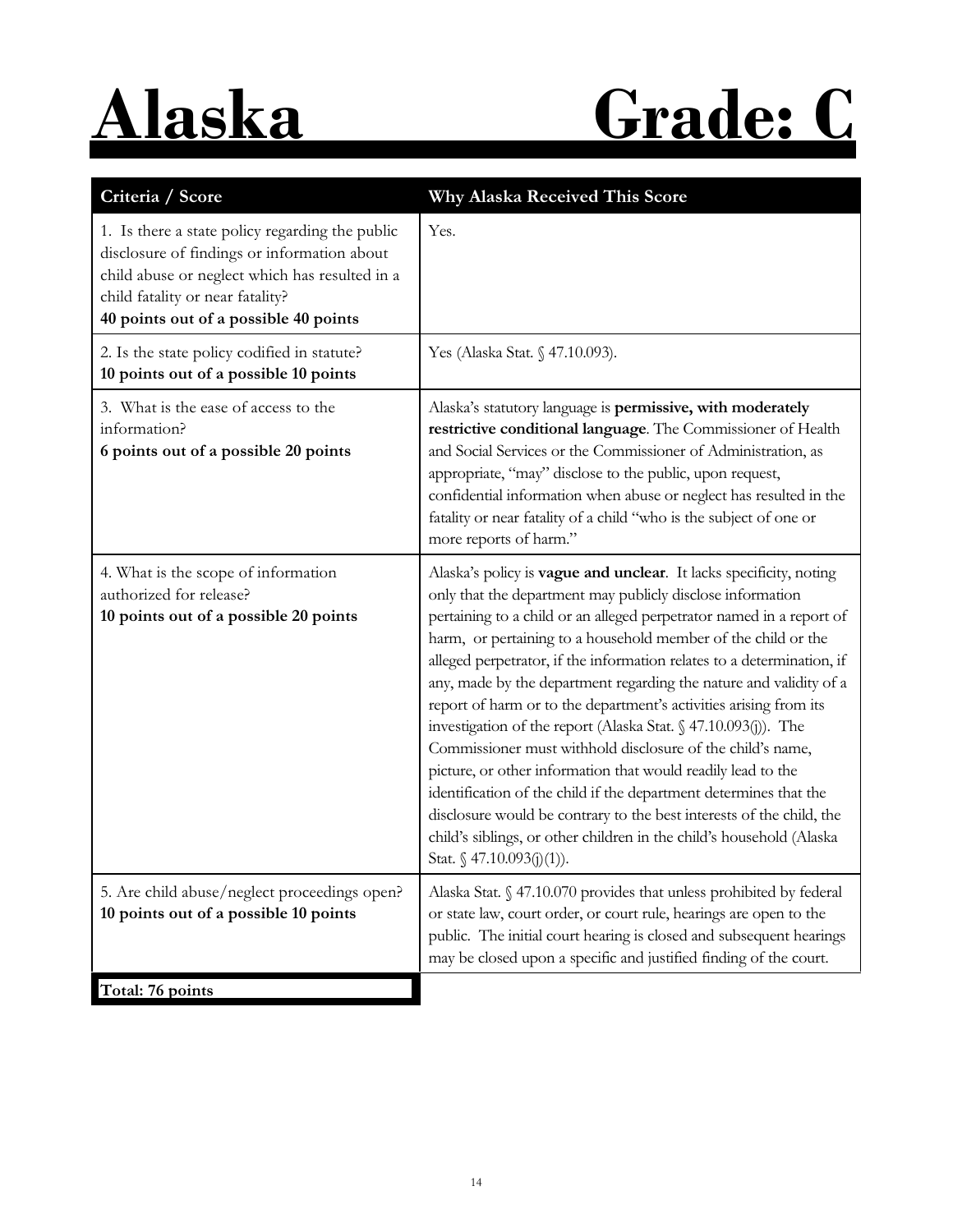# **Arizona Grade: B**

| Criteria / Score                                                                                                                                                                                                              | Why Arizona Received This Score                                                                                                                                                                                                                                                                                                                                                                                                                                                                                                                          |
|-------------------------------------------------------------------------------------------------------------------------------------------------------------------------------------------------------------------------------|----------------------------------------------------------------------------------------------------------------------------------------------------------------------------------------------------------------------------------------------------------------------------------------------------------------------------------------------------------------------------------------------------------------------------------------------------------------------------------------------------------------------------------------------------------|
| 1. Is there a state policy regarding the public<br>disclosure of findings or information about<br>child abuse or neglect which has resulted in a<br>child fatality or near fatality?<br>40 points out of a possible 40 points | Yes.                                                                                                                                                                                                                                                                                                                                                                                                                                                                                                                                                     |
| 2. Is the state policy codified in statute?<br>10 points out of a possible 10 points                                                                                                                                          | Yes (Ariz. Rev. Stat. § 8-807).*                                                                                                                                                                                                                                                                                                                                                                                                                                                                                                                         |
| 3. What is the ease of access to the<br>information?<br>20 points out of a possible 20 points                                                                                                                                 | Arizona's statutory language is mandatory. The department<br>"on request, shall provide summary information regarding the<br>fatality or near fatality caused by abuse or neglect" (Ariz. Rev.<br>Stat. § $8-807(F)(2)$ ).                                                                                                                                                                                                                                                                                                                               |
| 4. What is the scope of information<br>authorized for release?<br>10 points out of a possible 20 points                                                                                                                       | Arizona's policy is vague and unclear. It authorizes the<br>release of "summary information," but provides no specificity<br>as to what type information will be released upon request.                                                                                                                                                                                                                                                                                                                                                                  |
| 5. Are child abuse/neglect proceedings open?<br>6 points out of a possible 10 points                                                                                                                                          | Proceedings are closed, but a person who is the subject of an<br>investigation under Chapter 10, Title 8 of the Arizona Revised<br>Statutes may request that a hearing or trial relating to the<br>dependency proceeding be open to the public. The court shall<br>order the hearing to be open to the public unless the court<br>determines for good cause that all or part of the hearing or trial<br>should be closed. The court may receive evidence and shall<br>make written findings in support of its decision (Ariz. Rev.<br>Stat. § 8-224(A)). |
| Total: 86 points                                                                                                                                                                                                              |                                                                                                                                                                                                                                                                                                                                                                                                                                                                                                                                                          |

\* *Pending at the time of this report, H.B. 2454 is being considered by the Arizona Legislature. Among other things, this bill would amend Arizona's public disclosure policy to provide that the department "shall promptly provide CPS information to the public, or to any person who requests access to this information, regarding a case of child abuse or neglect that resulted in a fatality or near fatality caused by abuse, abandonment or neglect. The department shall promptly notify the county attorney of any decision to release CPS information and the county attorney shall promptly inform the department if it believes that release of this information would cause a specific, material harm to a criminal investigation. The department shall produce as much information about a fatality or near fatality as promptly as possible, and its duty to disclose is a continuing duty."*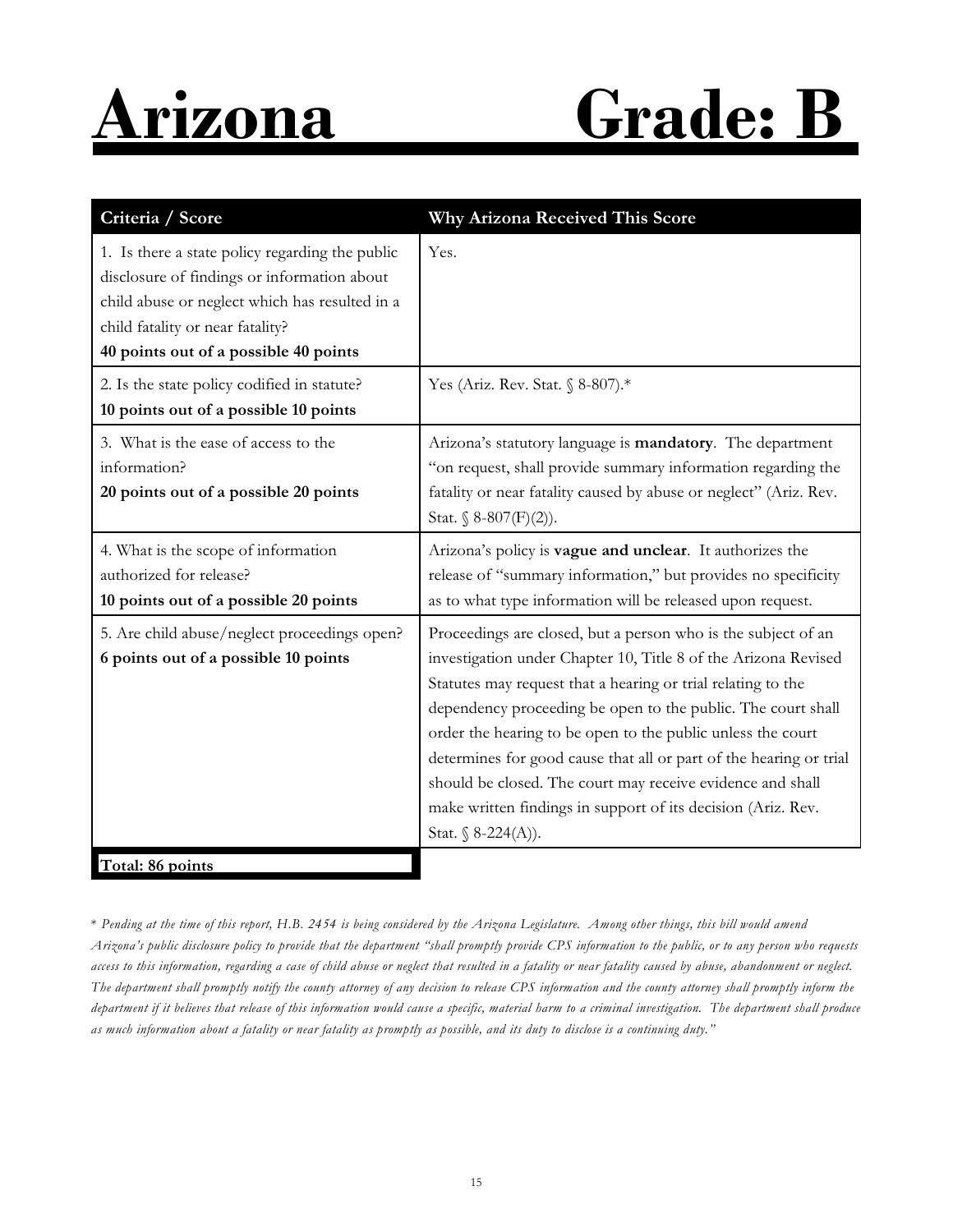# **Arkansas Grade: C–**

| Criteria / Score                                                                                                                                                                                                              | Why Arkansas Received This Score                                                                                                                                                                                                                                                                                                                                                                                                                                                        |
|-------------------------------------------------------------------------------------------------------------------------------------------------------------------------------------------------------------------------------|-----------------------------------------------------------------------------------------------------------------------------------------------------------------------------------------------------------------------------------------------------------------------------------------------------------------------------------------------------------------------------------------------------------------------------------------------------------------------------------------|
| 1. Is there a state policy regarding the public<br>disclosure of findings or information about<br>child abuse or neglect which has resulted in a<br>child fatality or near fatality?<br>40 points out of a possible 40 points | Yes.                                                                                                                                                                                                                                                                                                                                                                                                                                                                                    |
| 2. Is the state policy codified in statute?<br>10 points out of a possible 10 points                                                                                                                                          | Yes (Ark. Code Ann. § 12-12-506(a)(2)(A)(xii)).                                                                                                                                                                                                                                                                                                                                                                                                                                         |
| 3. What is the ease of access to the<br>information?<br>10 points out of a possible 20 points                                                                                                                                 | It is unclear whether Alabama's policy is mandatory or<br>permissive, so it is being graded as if permissive. "Disclosure<br>is absolutely limited to[t]he general public, the findings or<br>information about the case of child abuse or neglect that has<br>resulted in a child fatality or near fatality" (Ark. Code Ann. §<br>$12-12-506(a)(2)(A)(xii)).$                                                                                                                          |
| 4. What is the scope of information<br>authorized for release?<br>10 points out of a possible 20 points                                                                                                                       | Arkansas' policy is vague and unclear. It provides no<br>specificity as to what type of "findings or information" will be<br>released to the public, and authorizes the central registry, which<br>contains records of cases involving allegations of child<br>maltreatment that are determined to be true, to redact "any<br>information concerning siblings, attorney-client<br>communications, and other confidential communications"<br>(Ark. Code Ann. § 12-12-506(a)(2)(A)(xii)). |
| 5. Are child abuse/neglect proceedings open?<br>0 points out of a possible 10 points<br>Total: 70 points                                                                                                                      | All hearings involving allegations and reports of child<br>maltreatment and all hearings involving cases of children in<br>foster care shall be closed (Ark. Code Ann. § 9-27-325(i)(1)).                                                                                                                                                                                                                                                                                               |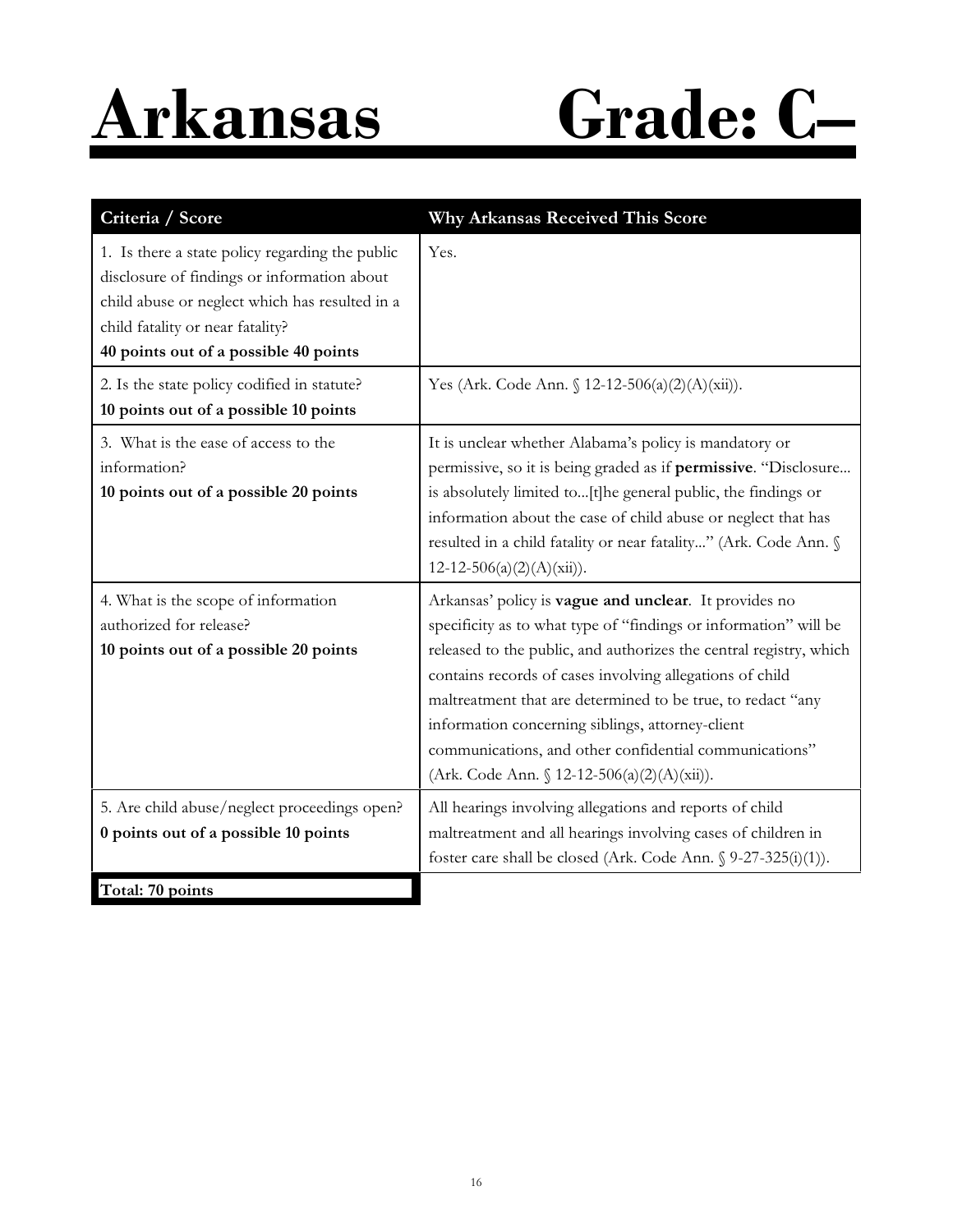**California Grade: A–**

| Criteria / Score                                                                                                                                                                                                              | Why California Received This Score                                                                                                                                                                                                                                                                                                                                                                                                                                                                                                                                                                                                                                                                                                                                                                                                                                                                                                                                                                                                                                                                                                                                                                                                                                                                                                                 |
|-------------------------------------------------------------------------------------------------------------------------------------------------------------------------------------------------------------------------------|----------------------------------------------------------------------------------------------------------------------------------------------------------------------------------------------------------------------------------------------------------------------------------------------------------------------------------------------------------------------------------------------------------------------------------------------------------------------------------------------------------------------------------------------------------------------------------------------------------------------------------------------------------------------------------------------------------------------------------------------------------------------------------------------------------------------------------------------------------------------------------------------------------------------------------------------------------------------------------------------------------------------------------------------------------------------------------------------------------------------------------------------------------------------------------------------------------------------------------------------------------------------------------------------------------------------------------------------------|
| 1. Is there a state policy regarding the public<br>disclosure of findings or information about<br>child abuse or neglect which has resulted in a<br>child fatality or near fatality?<br>40 points out of a possible 40 points | Yes.                                                                                                                                                                                                                                                                                                                                                                                                                                                                                                                                                                                                                                                                                                                                                                                                                                                                                                                                                                                                                                                                                                                                                                                                                                                                                                                                               |
| 2. Is the state policy codified in statute?<br>8 points out of a possible 10 points                                                                                                                                           | Yes, as to fatalities (Cal. Welf. & Inst. Code § 10850.4) (see also<br>Cal. Gov. Code § 6252.6).<br>No, as to near fatalities (contained in Department of Social<br>Services' "All County Letter" No. 08-13 (March 14, 2008)).                                                                                                                                                                                                                                                                                                                                                                                                                                                                                                                                                                                                                                                                                                                                                                                                                                                                                                                                                                                                                                                                                                                     |
| 3. What is the ease of access to the<br>information?<br>20 points out of a possible 20 points                                                                                                                                 | California's statutory provision regarding information on<br>fatalities is mandatory (the custodian of records for the<br>county child welfare agency, upon request, "shall" release<br>specified information). California's "All County Letter" policy<br>regarding the release of information on abuse or neglect death<br>and near fatalities is mandatory (the report "shall" be<br>available to the public upon request).*                                                                                                                                                                                                                                                                                                                                                                                                                                                                                                                                                                                                                                                                                                                                                                                                                                                                                                                    |
| 4. What is the scope of information<br>authorized for release?<br>17.5 points out of a possible 20 points                                                                                                                     | California's policy regarding deaths caused by abuse or neglect<br>has substantial breadth. Within five business days of learning<br>that a child fatality has occurred in the county and that there is<br>a reasonable suspicion that the fatality was caused by abuse or<br>neglect, the information to be disclosed includes the age and<br>gender of the child; the date of death; whether the child was in<br>foster care or in the home of his or her parent or guardian at<br>the time of death; and whether an investigation is being<br>conducted by a law enforcement agency or the county child<br>welfare agency (Cal. Welf. & Inst. Code § 10850.4(a)). Upon<br>completion of the child abuse or neglect investigation into the<br>child's death, the following documents are also available: all<br>previous referrals of abuse or neglect of the deceased child<br>while living with his/her parent or guardian; the emergency<br>response referral information form and the emergency<br>response notice of referral disposition form completed by the<br>county child welfare agency relating to the abuse or neglect that<br>caused the death of the child; any cross reports completed by<br>the county child welfare agency to law enforcement relating to<br>the deceased child; all risk and safety assessments completed by |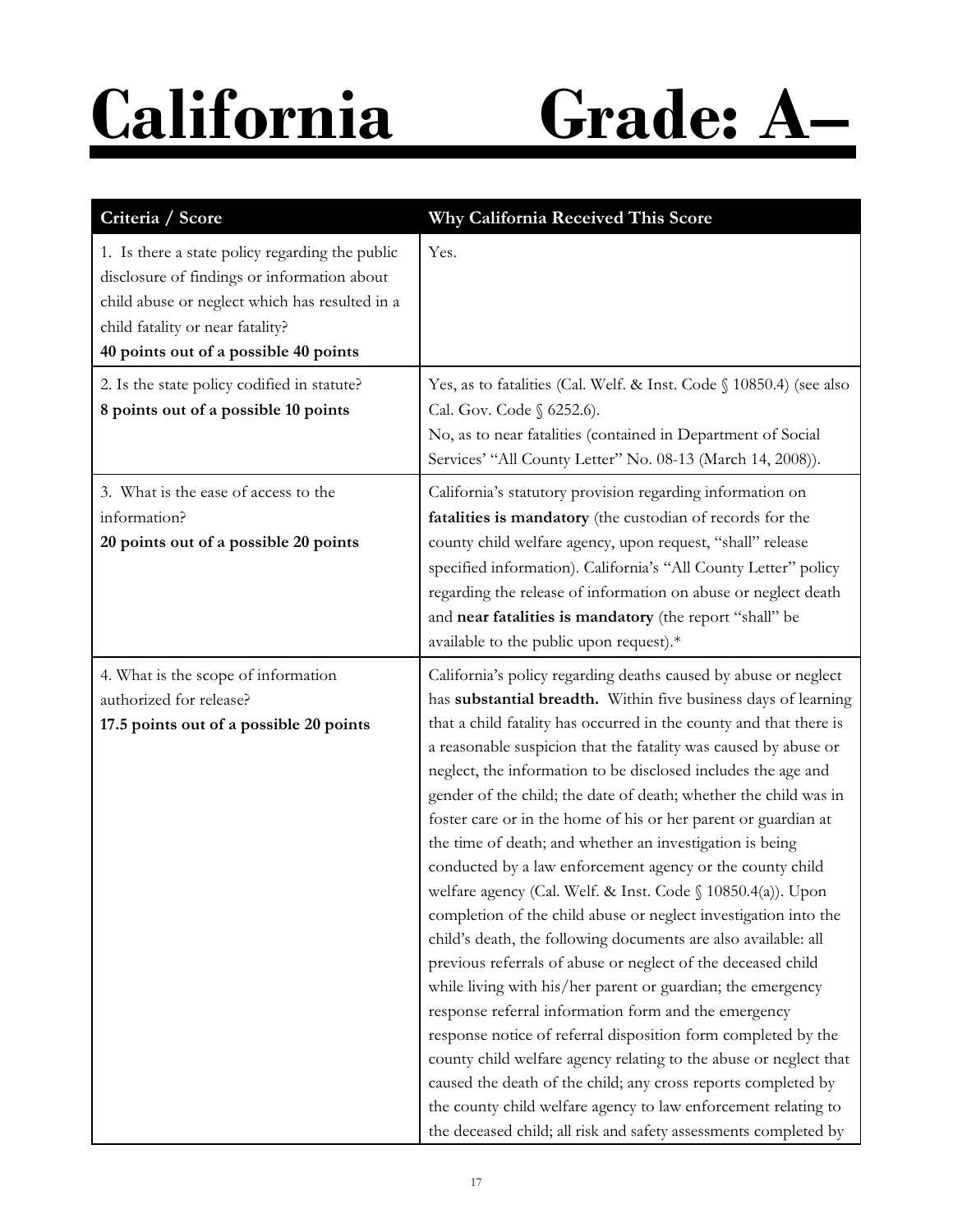|                                                                                      | the county child welfare services agency relating to the deceased<br>child; all health care records of the deceased child, excluding<br>mental health records, related to the child's death and previous<br>injuries reflective of a pattern of abuse or neglect; and copies of<br>police reports about the person against whom the child abuse or<br>neglect was substantiated. Additional documents are available if<br>the child's death occurred while the child was in foster care (Cal.<br>Welf. & Inst. Code $\S$ 10850.4(c)). The custodian of records must<br>redact the names, addresses, telephone numbers, ethnicity,<br>religion, or any other identifying information of any person or<br>institution, other than the county or DSS, that is mentioned in<br>the released documents (Cal. Welf. & Inst. Code § 10850.4(e));<br>however, for children who die from abuse or neglect while in<br>foster care, Cal. Gov. Code § 6252.6 authorizes the release of the<br>child's name to the public upon request.<br>California's policy regarding near deaths caused by abuse or<br>neglect, as contained in the Department of Social Services' "All<br>County Letter" No. 08-13 (March 14, 2008) (which also pertains<br>to deaths), is narrow. Regarding near fatalities, data collected in<br>DSS' "Statement of Findings and Information" is limited to the<br>child's age and gender, the date of the near fatality, where the<br>child resided at the time of the incident, whether law<br>enforcement or CWS/probation conducted the investigation,<br>and whether a physician, law enforcement, or CWS/Probation<br>determined that it was caused by abuse/neglect. The form<br>explicitly prohibits counties from providing any narrative<br>regarding the case. |
|--------------------------------------------------------------------------------------|--------------------------------------------------------------------------------------------------------------------------------------------------------------------------------------------------------------------------------------------------------------------------------------------------------------------------------------------------------------------------------------------------------------------------------------------------------------------------------------------------------------------------------------------------------------------------------------------------------------------------------------------------------------------------------------------------------------------------------------------------------------------------------------------------------------------------------------------------------------------------------------------------------------------------------------------------------------------------------------------------------------------------------------------------------------------------------------------------------------------------------------------------------------------------------------------------------------------------------------------------------------------------------------------------------------------------------------------------------------------------------------------------------------------------------------------------------------------------------------------------------------------------------------------------------------------------------------------------------------------------------------------------------------------------------------------------------------------------------------------------------------------------------------|
| 5. Are child abuse/neglect proceedings open?<br>6 points out of a possible 10 points | Cal. Welf. & Inst. Code § 346 provides that proceedings are<br>closed, except to individuals with a legitimate interest.<br>However, if requested by a parent or guardian and consented<br>to or requested by the minor concerning whom the petition has<br>been filed, the public may be admitted to a juvenile court<br>hearing.                                                                                                                                                                                                                                                                                                                                                                                                                                                                                                                                                                                                                                                                                                                                                                                                                                                                                                                                                                                                                                                                                                                                                                                                                                                                                                                                                                                                                                                   |
| Total: 92 points (rounded up from 91.5)                                              |                                                                                                                                                                                                                                                                                                                                                                                                                                                                                                                                                                                                                                                                                                                                                                                                                                                                                                                                                                                                                                                                                                                                                                                                                                                                                                                                                                                                                                                                                                                                                                                                                                                                                                                                                                                      |

*\* DSS' 2008 All County Letter No. 08-13 requires counties to complete and submit a "Statement of Findings and Information" for all cases of child fatalities where there is "reasonable suspicion" that they resulted from abuse or neglect, but provides that counties must complete and submit the form for cases of near fatalities only when it "is determined" that the incident occurred as a result of abuse or neglect.*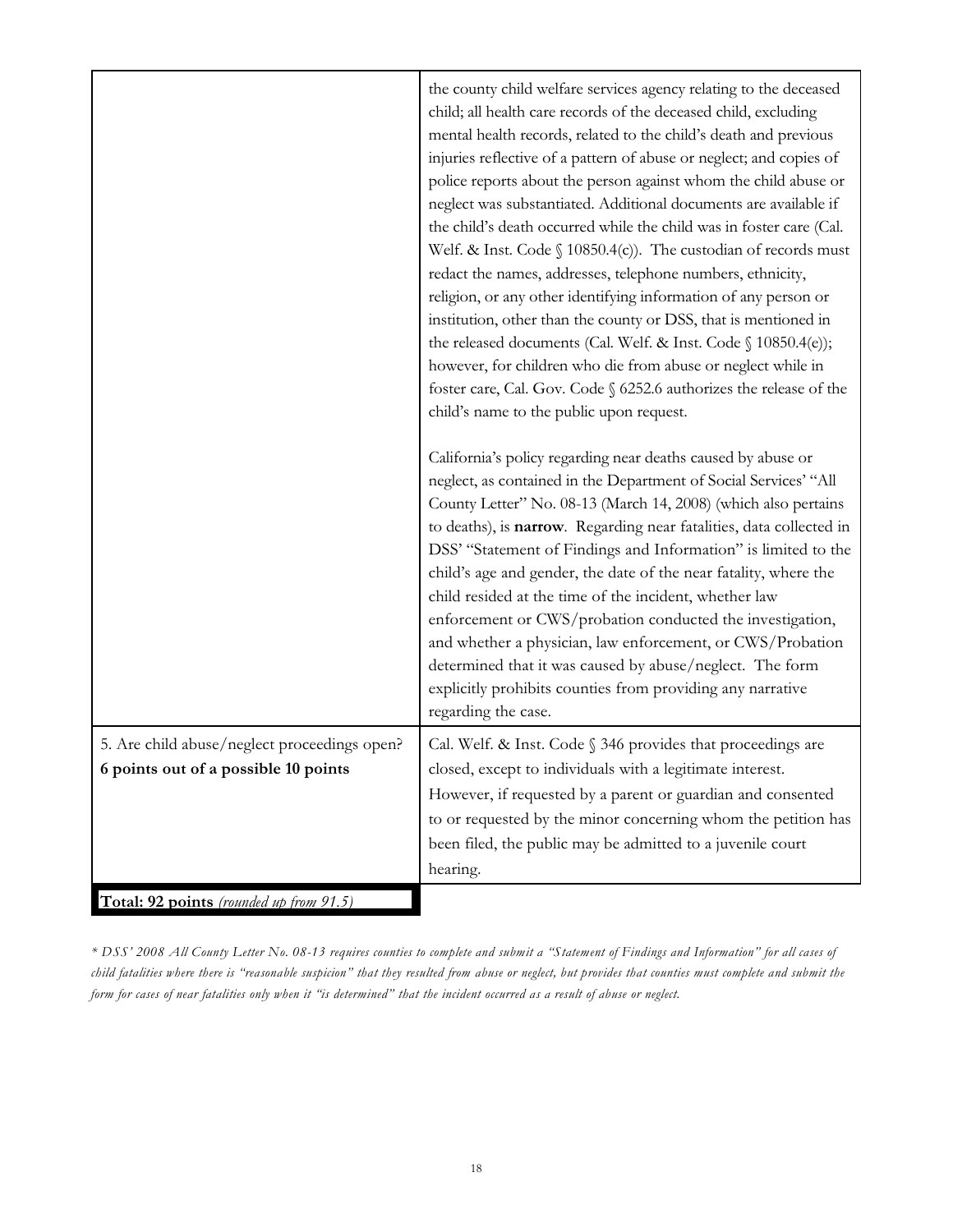# **Colorado Grade: D**

| Criteria / Score                                                                                                                                                                                                              | Why Colorado Received This Score                                                                                                                                                                                                                                                                                                                                                                                                                                                                                                                                                                                                                                                                                                                                                                                                            |
|-------------------------------------------------------------------------------------------------------------------------------------------------------------------------------------------------------------------------------|---------------------------------------------------------------------------------------------------------------------------------------------------------------------------------------------------------------------------------------------------------------------------------------------------------------------------------------------------------------------------------------------------------------------------------------------------------------------------------------------------------------------------------------------------------------------------------------------------------------------------------------------------------------------------------------------------------------------------------------------------------------------------------------------------------------------------------------------|
| 1. Is there a state policy regarding the public<br>disclosure of findings or information about<br>child abuse or neglect which has resulted in a<br>child fatality or near fatality?<br>30 points out of a possible 40 points | Yes, as to fatalities.<br>No, as to near fatalities.                                                                                                                                                                                                                                                                                                                                                                                                                                                                                                                                                                                                                                                                                                                                                                                        |
| 2. Is the state policy codified in statute?<br>7 points out of a possible 10 points                                                                                                                                           | Yes, as to fatalities (Colo. Rev. Stat. § 19-1-307).<br>No, as to near fatalities.                                                                                                                                                                                                                                                                                                                                                                                                                                                                                                                                                                                                                                                                                                                                                          |
| 3. What is the ease of access to the<br>information?<br>9 points out of a possible 20 points                                                                                                                                  | Colorado's policy, regarding deaths only, is mandatory with<br>moderately restrictive conditional language. Disclosure of<br>the name and address of the child and family and other<br>identifying information involved in reports of child abuse or<br>neglect "shall be permitted," but only when authorized by a<br>court for good cause. Such disclosure shall not be prohibited<br>when there is a death of a suspected victim of child abuse or<br>neglect and (1) the death becomes a matter of public record, or<br>(2) the alleged juvenile offender is or was a victim of abuse or<br>neglect, or (3) the suspected or alleged perpetrator becomes the<br>subject of an arrest by a law enforcement agency or the subject<br>of the filing of a formal charge by a law enforcement agency<br>(Colo. Rev. Stat. § 19-1-307(1)(b)). |
| 4. What is the scope of information<br>authorized for release?<br>9 points out of a possible 20 points                                                                                                                        | Colorado's policy, regarding deaths only, has some breadth.<br>It explicitly authorizes the release of the name and address of<br>the child and family and other identifying information, but<br>provides no further specificity (Colo. Rev. Stat. § 19-1-307).                                                                                                                                                                                                                                                                                                                                                                                                                                                                                                                                                                             |
| 5. Are child abuse/neglect proceedings open?<br>10 points out of a possible 10 points<br>Total: 65 points                                                                                                                     | Pursuant to Colo. Rev. Stat. § 19-1-106(2), the general public<br>shall not be excluded unless the court determines that it is in<br>the best interest of the child or of the community to exclude<br>the general public, and, in such event, the court shall admit only<br>such persons as have an interest in the case or the work of the<br>court, including persons whom the district attorney, the county<br>or city attorney, the child, or the parents, guardian, or other<br>custodian of the child wish to be present.                                                                                                                                                                                                                                                                                                             |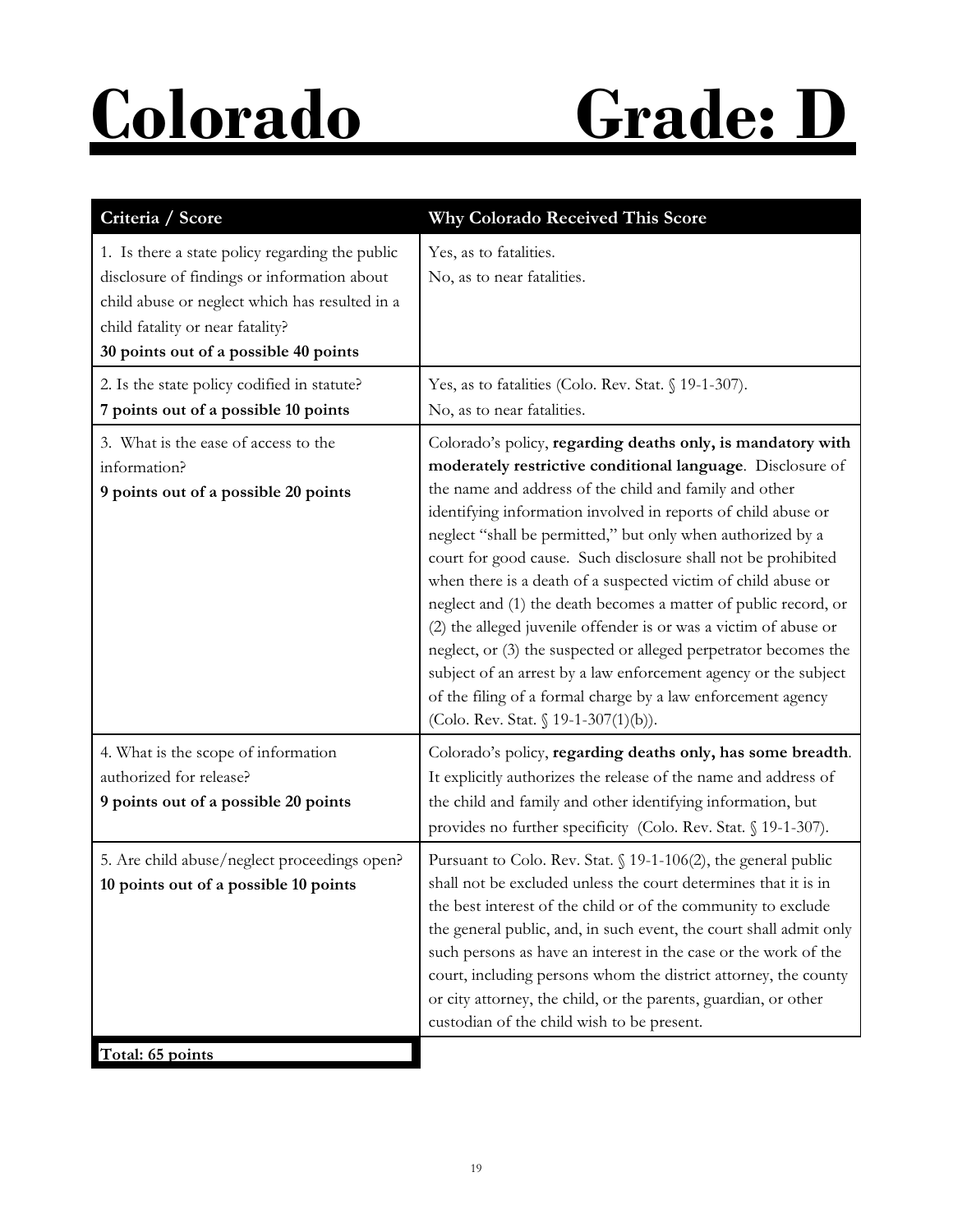# **Connecticut Grade: B–**

| Criteria / Score                                                                                                                                                                                                              | Why Connecticut Received This Score                                                                                                                                                                                                                                                                                                                                              |
|-------------------------------------------------------------------------------------------------------------------------------------------------------------------------------------------------------------------------------|----------------------------------------------------------------------------------------------------------------------------------------------------------------------------------------------------------------------------------------------------------------------------------------------------------------------------------------------------------------------------------|
| 1. Is there a state policy regarding the public<br>disclosure of findings or information about<br>child abuse or neglect which has resulted in a<br>child fatality or near fatality?<br>40 points out of a possible 40 points | Yes.                                                                                                                                                                                                                                                                                                                                                                             |
| 2. Is the state policy codified in statute?<br>10 points out of a possible 10 points                                                                                                                                          | Yes (Conn. Gen. Stat. § 17a-28(d)).                                                                                                                                                                                                                                                                                                                                              |
| 3. What is the ease of access to the<br>information?<br>20 points out of a possible 20 points                                                                                                                                 | Connecticut's policy is mandatory. The Commissioner "shall"<br>make available to public, without consent of the person,<br>information in general terms or findings concerning an incident<br>of abuse or neglect that resulted in a child fatality or near<br>fatality of a child (Conn. Gen. Stat. § 17a-28(d)).                                                               |
| 4. What is the scope of information<br>authorized for release?<br>10 points out of a possible 20 points                                                                                                                       | Connecticut's policy is vague and unclear. It provides that<br>"information in general terms or findings concerning an<br>incident of abuse or neglect which resulted in a child fatality or<br>near fatality of a child," will be made available, but provides no<br>further specificity regarding what type of information will be<br>released (Conn. Gen. Stat. § 17a-28(d)). |
| 5. Are child abuse/neglect proceedings open?<br>0 points out of a possible 10 points                                                                                                                                          | Pursuant to Conn. Gen. Stat. § 46b-122, proceedings are<br>closed, and the judge may exclude any person whose presence<br>is not necessary.                                                                                                                                                                                                                                      |
| Total: 80 points                                                                                                                                                                                                              |                                                                                                                                                                                                                                                                                                                                                                                  |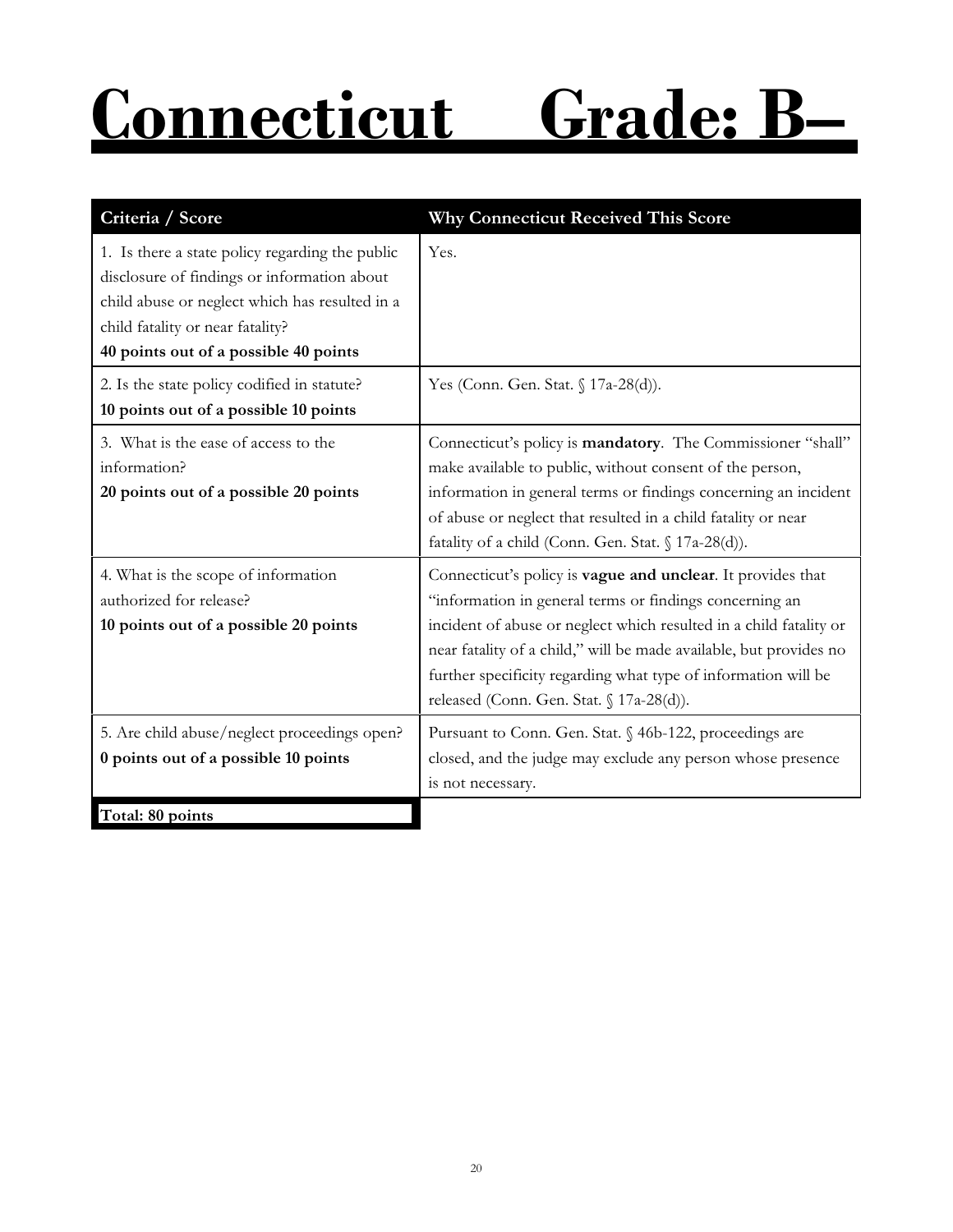# **Delaware Grade: C**

| Criteria / Score                                                                                                                                                                                                              | <b>Why Delaware Received This Score</b>                                                                                                                                                                                                                                                                                                                                                                                                                                                 |
|-------------------------------------------------------------------------------------------------------------------------------------------------------------------------------------------------------------------------------|-----------------------------------------------------------------------------------------------------------------------------------------------------------------------------------------------------------------------------------------------------------------------------------------------------------------------------------------------------------------------------------------------------------------------------------------------------------------------------------------|
| 1. Is there a state policy regarding the public<br>disclosure of findings or information about<br>child abuse or neglect which has resulted in a<br>child fatality or near fatality?<br>40 points out of a possible 40 points | Yes.                                                                                                                                                                                                                                                                                                                                                                                                                                                                                    |
| 2. Is the state policy codified in statute?<br>10 points out of a possible 10 points                                                                                                                                          | Yes (31 Del. C. § 323(e)).                                                                                                                                                                                                                                                                                                                                                                                                                                                              |
| 3. What is the ease of access to the<br>information?<br>20 points out of a possible 20 points                                                                                                                                 | Delaware's policy is mandatory. The Commission on Child<br>Deaths, Near Deaths, and Stillbirth "shall" investigate and<br>review the facts and circumstances of the death or near death<br>of an abused and/or neglected child, and "shall" make<br>recommendations, at least annually, regarding practices or<br>conditions which impact the mortality of children. These<br>recommendations shall be made to any members of the public<br>requesting them $(31$ Del. C. $\S 323(e)$ . |
| 4. What is the scope of information<br>authorized for release?<br>3.5 points out of a possible 20 points                                                                                                                      | Delaware's scope of release is narrow, with a severely<br>restrictive substantive limitation, which authorizes the<br>release of only "system-wide recommendations" (31 Del. C. §<br>$323(a)$ ) and provides that the facts and circumstances of each<br>death or near death shall be confidential (31 Del. C. § 324).                                                                                                                                                                  |
| 5. Are child abuse/neglect proceedings open?<br>0 points out of a possible 10 points                                                                                                                                          | Pursuant to 10 Del. C. § 1063 (a), proceedings are closed.                                                                                                                                                                                                                                                                                                                                                                                                                              |
| Total: 74 points (rounded up from 73.5)                                                                                                                                                                                       |                                                                                                                                                                                                                                                                                                                                                                                                                                                                                         |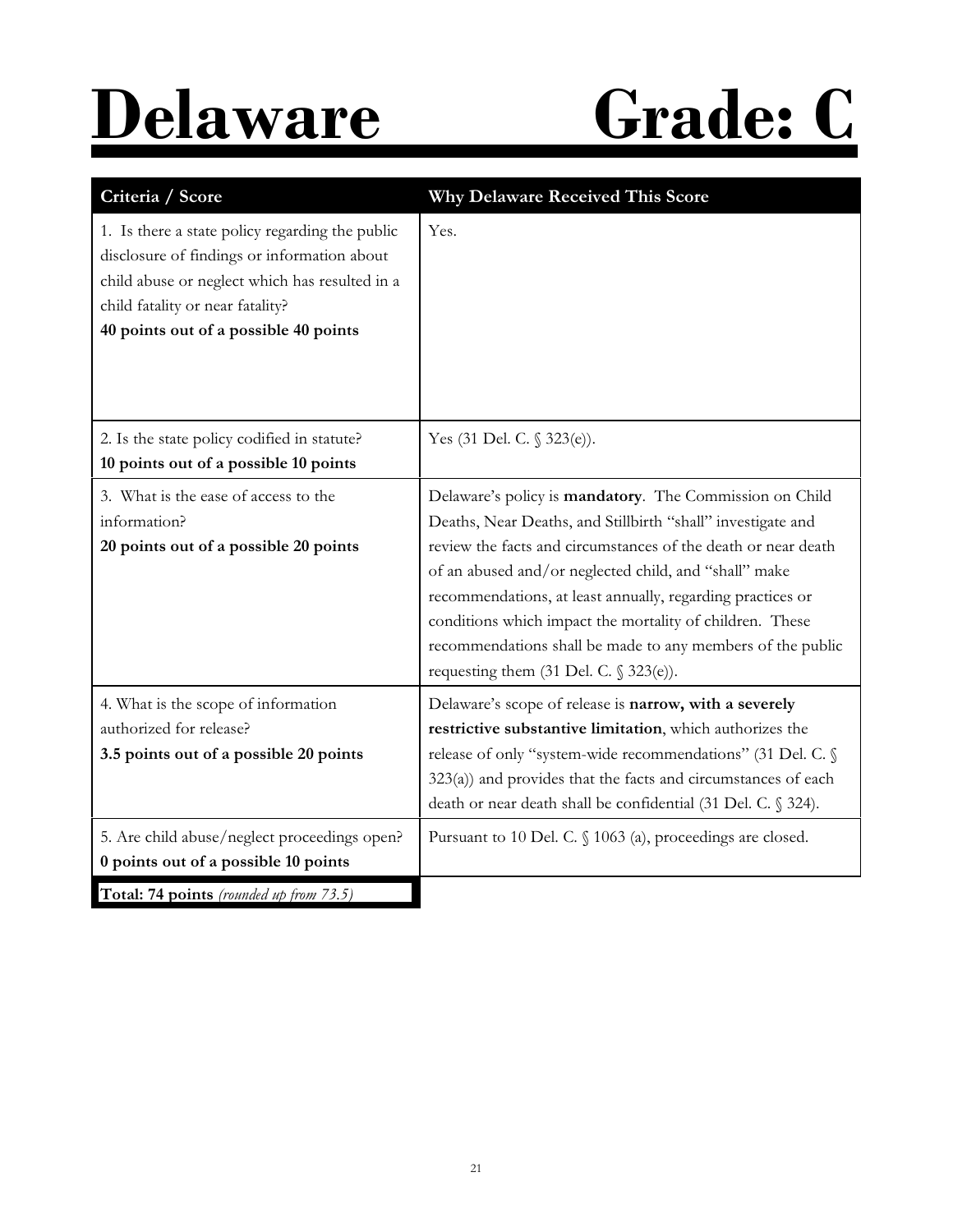# **District of Columbia Grade: B–**

| Criteria / Score                                                                                                                                                                                                              | Why District of Columbia Received This Score                                                                                                                                                                                                                                                                                                                                                                                                                                                                                                                                                                                                                                                                                                                                                                                                                                  |
|-------------------------------------------------------------------------------------------------------------------------------------------------------------------------------------------------------------------------------|-------------------------------------------------------------------------------------------------------------------------------------------------------------------------------------------------------------------------------------------------------------------------------------------------------------------------------------------------------------------------------------------------------------------------------------------------------------------------------------------------------------------------------------------------------------------------------------------------------------------------------------------------------------------------------------------------------------------------------------------------------------------------------------------------------------------------------------------------------------------------------|
| 1. Is there a state policy regarding the public<br>disclosure of findings or information about child<br>abuse or neglect which has resulted in a child<br>fatality or near fatality?<br>40 points out of a possible 40 points | Yes.                                                                                                                                                                                                                                                                                                                                                                                                                                                                                                                                                                                                                                                                                                                                                                                                                                                                          |
| 2. Is the state policy codified in statute?<br>10 points out of a possible 10 points                                                                                                                                          | Yes (D.C. Official Code § 4-1303.32 (Supp. 2007)).                                                                                                                                                                                                                                                                                                                                                                                                                                                                                                                                                                                                                                                                                                                                                                                                                            |
| 3. What is the ease of access to the<br>information?<br>20 points out of a possible 20 points                                                                                                                                 | District of Columbia's policy is mandatory. A disclosing<br>official "shall" upon written request by any person, and may<br>upon his or her own initiative, disclose to the public the<br>findings and information related to a child fatality or near<br>fatality (D.C. Official Code § 4-1303.32(a)(1) (Supp. 2007)).                                                                                                                                                                                                                                                                                                                                                                                                                                                                                                                                                       |
| 4. What is the scope of information authorized<br>for release?<br>7.25 points out of a possible 20 points                                                                                                                     | District of Columbia's policy has substantial breadth, with<br>multiple substantive limitations. The term "findings and<br>information" is defined to include all public records compiled,<br>received or created in course of any investigation, assessment,<br>or review; written summary including specified information;<br>any CPS action taken; and other pertinent information<br>concerning circumstances of abuse or neglect. Multiple<br>substantive limitations allow information to be withheld if it its<br>release would likely endanger the emotional well-being of the<br>child who is the subject of the findings and information or a<br>child who is a sibling of such child or has shared the same<br>household as such child, or if it would disclose personal or<br>private information (D.C. Official Code § 4-1303.32(a)(2)(A),<br>(G) (Supp. 2007)). |
| 5. Are child abuse/neglect proceedings open?<br>5 points out of a possible 10 points                                                                                                                                          | Pursuant to D.C. Official Code § 16-2316(e)(2)-(3) (Supp.<br>2007), proceedings are closed except to necessary individuals.<br>However, the Family Division may admit such other persons<br>(including members of the press) as have a proper interest in<br>the case or the work of the court on condition that they refrain<br>from divulging information identifying the child or members of<br>the child's family involved in the proceedings.                                                                                                                                                                                                                                                                                                                                                                                                                            |
| Total: 82 points (rounded down from 82.25)                                                                                                                                                                                    |                                                                                                                                                                                                                                                                                                                                                                                                                                                                                                                                                                                                                                                                                                                                                                                                                                                                               |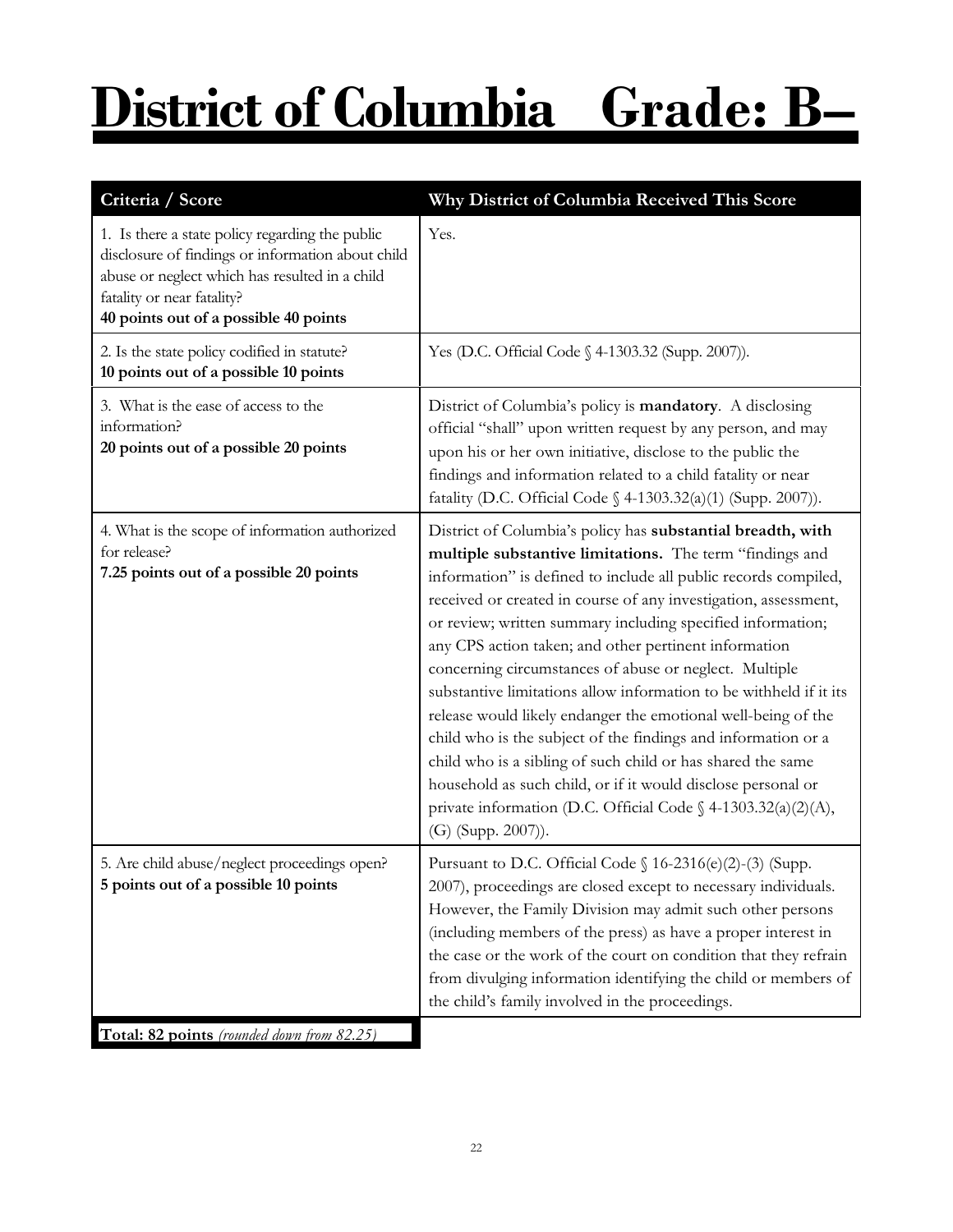# **Florida Grade: B**+

| Criteria / Score                                                                                                                                                                                                              | Why Florida Received This Score                                                                                                                                                                                                                                                                                                                                                                        |
|-------------------------------------------------------------------------------------------------------------------------------------------------------------------------------------------------------------------------------|--------------------------------------------------------------------------------------------------------------------------------------------------------------------------------------------------------------------------------------------------------------------------------------------------------------------------------------------------------------------------------------------------------|
| 1. Is there a state policy regarding the public<br>disclosure of findings or information about<br>child abuse or neglect which has resulted in a<br>child fatality or near fatality?<br>40 points out of a possible 40 points | Yes.                                                                                                                                                                                                                                                                                                                                                                                                   |
| 2. Is the state policy codified in statute?<br>10 points out of a possible 10 points                                                                                                                                          | Yes (Fla. Stat. Ann. §§ 39.202, 39.2021(2)).                                                                                                                                                                                                                                                                                                                                                           |
| 3. What is the ease of access to the<br>information?<br>17 points out of a possible 20 points                                                                                                                                 | Florida's policy, regarding deaths only, is mandatory (access<br>to such records "shall" be granted) (Fla. Stat. Ann. SS<br>$39.202(2)(o)$ ).                                                                                                                                                                                                                                                          |
|                                                                                                                                                                                                                               | Florida's policy, regarding records of serious bodily injury to<br>a child due to abuse or neglect is permissive, with a<br>moderately restrictive condition (the Department "may"<br>petition the court for an order for immediate public release of<br>the records) (Fla. Stat. Ann. $\S$ 39.2021(2)).                                                                                               |
|                                                                                                                                                                                                                               |                                                                                                                                                                                                                                                                                                                                                                                                        |
| 4. What is the scope of information<br>authorized for release?<br>11.5 points out of a possible 20 points                                                                                                                     | Florida's policy, regarding deaths only, has some breadth.<br>The policy provides that accessible records include records held<br>by the department concerning reports of child abandonment,<br>abuse, or neglect, including reports made to the central abuse<br>hotline and all records generated as a result of such reports (Fla.<br>Stat. Ann. §§ 39.202(2)(0)).                                  |
|                                                                                                                                                                                                                               | Florida's policy, regarding cases involving serious bodily<br>injury to a child, is narrow. The agency may withhold the<br>name of child, and may release limited summary information<br>including a confirmation that an investigation was conducted; a<br>description of procedural activities undertaken; and date and<br>summary of any judicial proceedings (Fla. Stat. Ann. SS<br>$39.2021(2)$ . |
| 5. Are child abuse/neglect proceedings open?<br>10 points out of a possible 10 points                                                                                                                                         | Pursuant to Fla. Stat. Ann. § 39.507(2), proceedings are open to<br>the general public. However, the judge may close proceedings in<br>the interest of the child.                                                                                                                                                                                                                                      |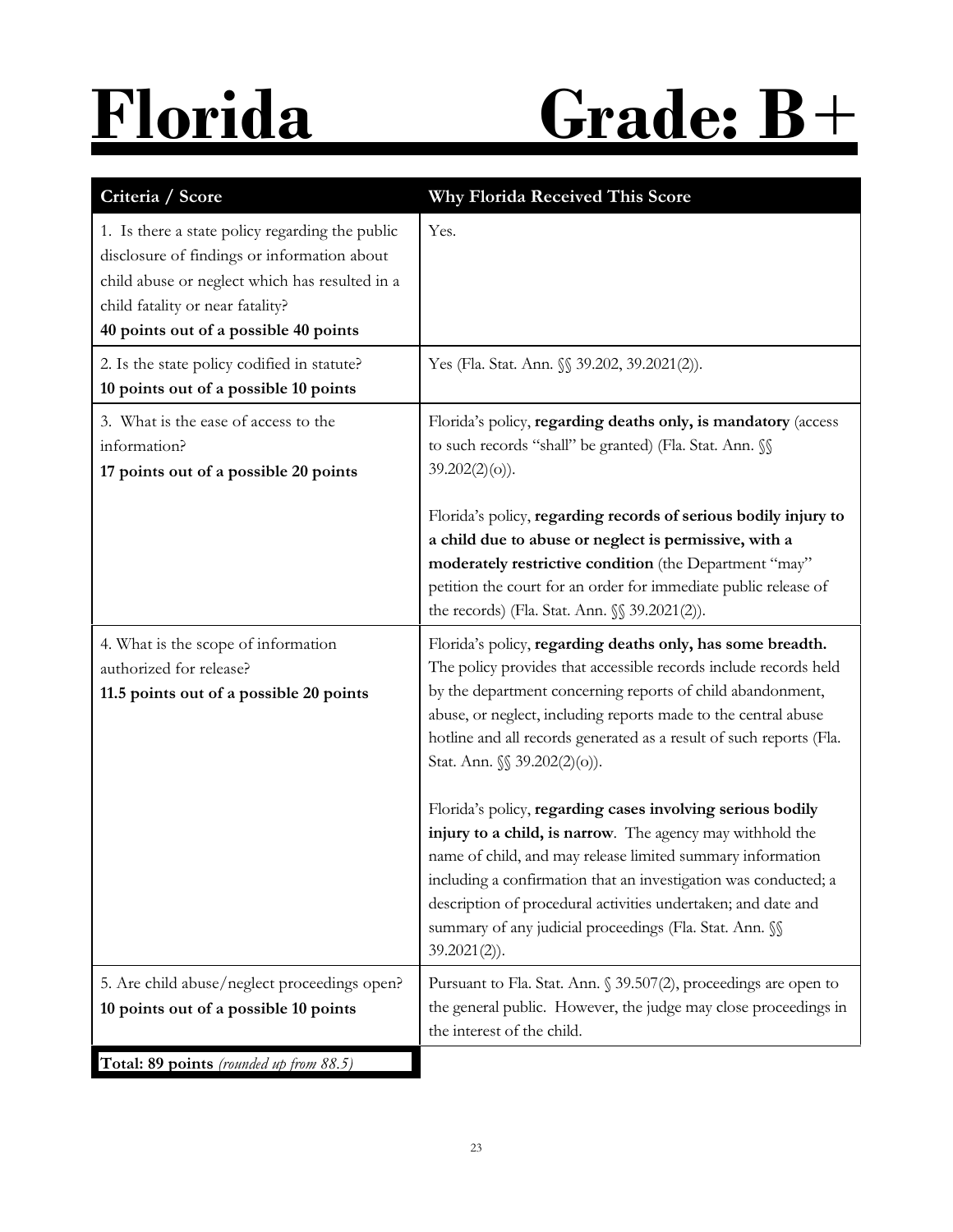# **Georgia Grade: F**

| Criteria / Score                                                                                                                                                                                                              | Why Georgia Received This Score                                                                                                                                                                                                                                                                                                                                                                                                                                                                                                                                                                                                                                                                                                                                                   |
|-------------------------------------------------------------------------------------------------------------------------------------------------------------------------------------------------------------------------------|-----------------------------------------------------------------------------------------------------------------------------------------------------------------------------------------------------------------------------------------------------------------------------------------------------------------------------------------------------------------------------------------------------------------------------------------------------------------------------------------------------------------------------------------------------------------------------------------------------------------------------------------------------------------------------------------------------------------------------------------------------------------------------------|
| 1. Is there a state policy regarding the public<br>disclosure of findings or information about<br>child abuse or neglect which has resulted in a<br>child fatality or near fatality?<br>30 points out of a possible 40 points | Yes, as to fatalities.<br>No, as to near fatalities.                                                                                                                                                                                                                                                                                                                                                                                                                                                                                                                                                                                                                                                                                                                              |
| 2. Is the state policy codified in statute?<br>7 points out of a possible 10 points                                                                                                                                           | Yes, as to fatalities (Ga. Code Ann § 49-5-41).<br>No, as to near fatalities.                                                                                                                                                                                                                                                                                                                                                                                                                                                                                                                                                                                                                                                                                                     |
| 3. What is the ease of access to the<br>information?<br>3 points out of a possible 20 points                                                                                                                                  | Georgia's policy, regarding deaths only, is mandatory, with<br>severely restrictive conditional language. Any adult<br>requesting information regarding investigations by the<br>department or a governmental child protective agency<br>regarding a deceased child "shall" have reasonable access to the<br>records, but only when the person can specify the identity of<br>the child. Also, child abuse and deprivation records are not<br>confidential if at the time of his/her death the child was (1) in<br>the custody of a state department or agency or foster parent;<br>$(2)$ a child as defined in Code Section 15-11-171(3); or (3) the<br>subject of an investigation, report, referral, or complaint under<br>Code Section 15-11-173 (Ga. Code Ann § 49-5-41(e)). |
| 4. What is the scope of information<br>authorized for release?<br>7.5 points out of a possible 20 points                                                                                                                      | Georgia's policy, regarding deaths only, is narrow.<br>Information authorized for release pursuant to Ga. Code Ann.<br>$\S$ 49-5-41(a)(6) is limited to a disclosure regarding whether<br>there is an ongoing or completed investigation of the child's<br>death and, if completed, whether child abuse was confirmed or<br>unconfirmed. There is no specificity to the types of<br>information authorized for release pursuant to Ga. Code Ann.<br>$$49-5-41(e).$                                                                                                                                                                                                                                                                                                                |
| 5. Are child abuse/neglect proceedings open?<br>2 points out of a possible 10 points                                                                                                                                          | Pursuant to Ga. Code Ann. § 15-11-78(a), proceedings are<br>closed except to necessary individuals and persons the court<br>determines to have a proper interest in the proceeding.                                                                                                                                                                                                                                                                                                                                                                                                                                                                                                                                                                                               |
| Total: 50 points (rounded up from 49.5)                                                                                                                                                                                       |                                                                                                                                                                                                                                                                                                                                                                                                                                                                                                                                                                                                                                                                                                                                                                                   |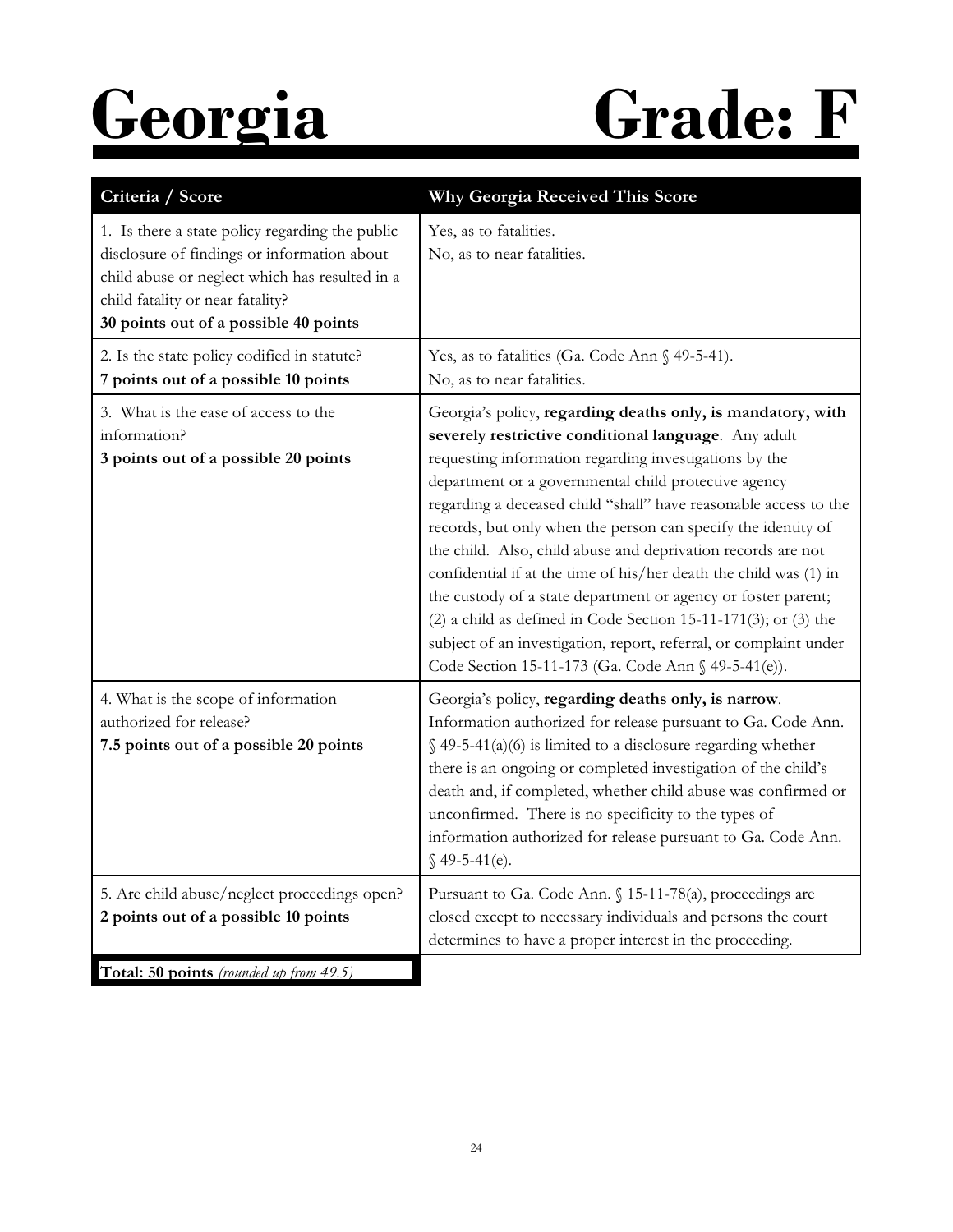# **Hawaii Grade: B–**

| Criteria / Score                                                                                                                                                                                                              | Why Hawaii Received This Score                                                                                                                                                                                                                                                                                                                                                                                                                                                                                                                                                                                                                                                                                                                                                                                                                                                                                                                                                                      |
|-------------------------------------------------------------------------------------------------------------------------------------------------------------------------------------------------------------------------------|-----------------------------------------------------------------------------------------------------------------------------------------------------------------------------------------------------------------------------------------------------------------------------------------------------------------------------------------------------------------------------------------------------------------------------------------------------------------------------------------------------------------------------------------------------------------------------------------------------------------------------------------------------------------------------------------------------------------------------------------------------------------------------------------------------------------------------------------------------------------------------------------------------------------------------------------------------------------------------------------------------|
| 1. Is there a state policy regarding the public<br>disclosure of findings or information about<br>child abuse or neglect which has resulted in a<br>child fatality or near fatality?<br>40 points out of a possible 40 points | Yes.                                                                                                                                                                                                                                                                                                                                                                                                                                                                                                                                                                                                                                                                                                                                                                                                                                                                                                                                                                                                |
| 2. Is the state policy codified in statute?<br>7 points out of a possible 10 points                                                                                                                                           | No, but Hawaii's policy is contained in administrative rule<br>(Title 17, Chapter 1601, § 17-1601-6(16)(D)).                                                                                                                                                                                                                                                                                                                                                                                                                                                                                                                                                                                                                                                                                                                                                                                                                                                                                        |
| 3. What is the ease of access to the<br>information?<br>20 points out of a possible 20 points                                                                                                                                 | Hawaii's policy is mandatory. Disclosure of all or a portion of<br>the record without consent or court order "shall be authorized"<br>when made pursuant to a legitimate state purpose, which<br>includes disclosure to the public when the child named in a<br>report is missing, has suffered a near fatality, been critically<br>injured, or has died (Title 17, Chapter 1601, §<br>$17-1601-6(16)(D)$ ).                                                                                                                                                                                                                                                                                                                                                                                                                                                                                                                                                                                        |
| 4. What is the scope of information<br>authorized for release?<br>11.5 points out of a possible 20 points                                                                                                                     | Hawaii's policy regarding fatalities has some breadth,<br>providing that child death review information that does not<br>contain any information that would permit identification of any<br>person shall be public records (Haw. Rev. Stat. § 321-345).<br>The term child death review information means information<br>regarding the child and child's family, including but not limited<br>to social, medical, and legal histories; death and birth<br>certificates; law enforcement investigative data; medical<br>examiner or coroner investigative data; parole and probation<br>information and records; information and records of social<br>service agencies; educational records; and health care institution<br>information.<br>Hawaii's policy regarding near fatalities is vague and unclear,<br>authorizing the release of all or a portion of the record, and<br>providing no further specificity regarding what types of<br>information will be disclosed (Title 17, Chapter 1601, § |
|                                                                                                                                                                                                                               | $17-1601-6$ .                                                                                                                                                                                                                                                                                                                                                                                                                                                                                                                                                                                                                                                                                                                                                                                                                                                                                                                                                                                       |
| 5. Are child abuse/neglect proceedings open?<br>2 points out of a possible 10 points                                                                                                                                          | Pursuant to Haw. Rev. Stat. § 571-41(b), proceedings are closed<br>except to individuals who have a direct interest in the case.                                                                                                                                                                                                                                                                                                                                                                                                                                                                                                                                                                                                                                                                                                                                                                                                                                                                    |
| Total: 81 points (rounded up from 80.5)                                                                                                                                                                                       |                                                                                                                                                                                                                                                                                                                                                                                                                                                                                                                                                                                                                                                                                                                                                                                                                                                                                                                                                                                                     |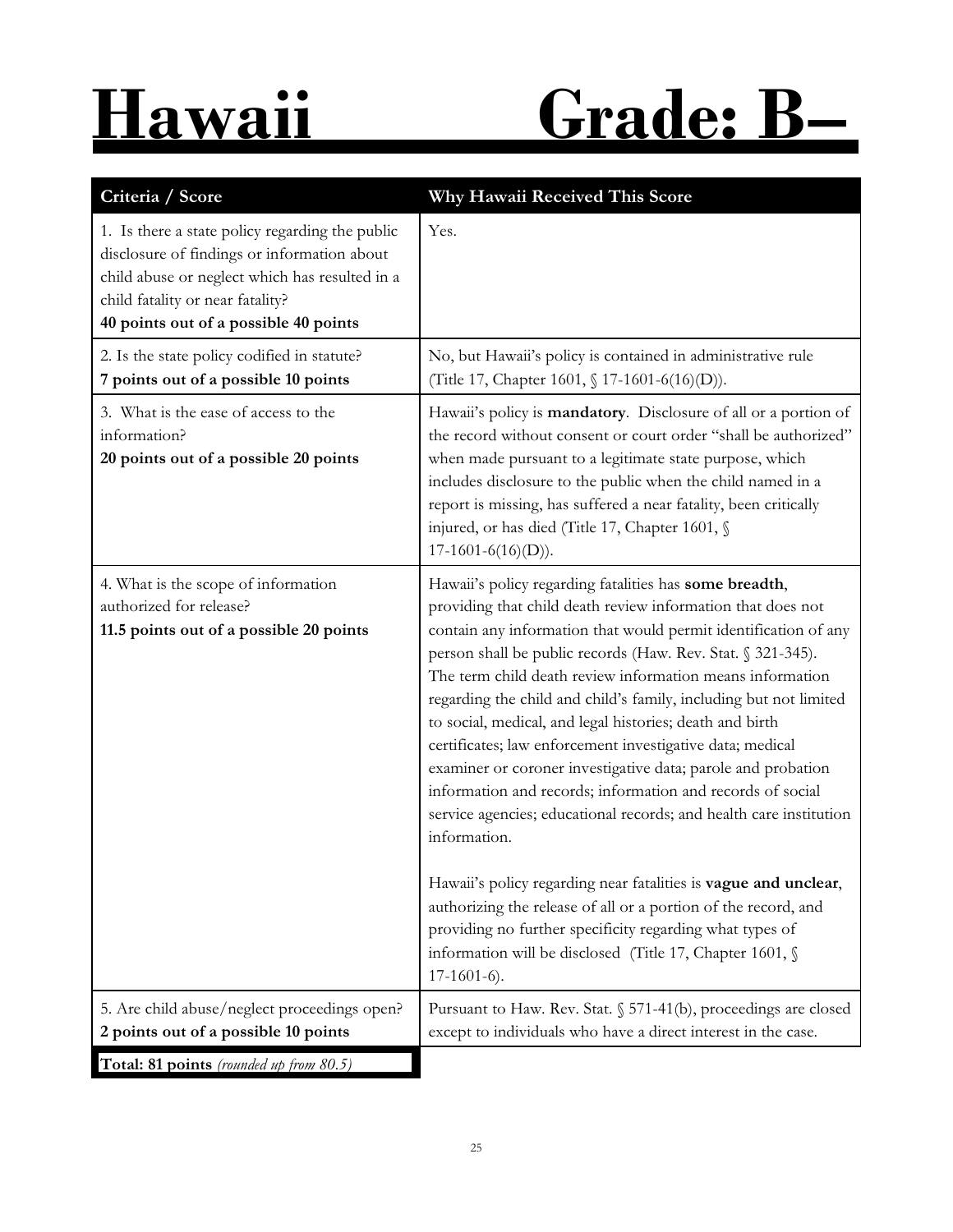# **Idaho Grade: B–**

| Criteria / Score                                                                                                                                                                                                              | Why Idaho Received This Score                                                                                                                                                                                                                               |
|-------------------------------------------------------------------------------------------------------------------------------------------------------------------------------------------------------------------------------|-------------------------------------------------------------------------------------------------------------------------------------------------------------------------------------------------------------------------------------------------------------|
| 1. Is there a state policy regarding the public<br>disclosure of findings or information about<br>child abuse or neglect which has resulted in a<br>child fatality or near fatality?<br>40 points out of a possible 40 points | Yes.                                                                                                                                                                                                                                                        |
| 2. Is the state policy codified in statute?<br>10 points out of a possible 10 points                                                                                                                                          | No, but Idaho's policy is contained in an administrative rule<br>that is subject to a comprehensive process that includes review<br>and approval by the Idaho Legislature in order to become final<br>and enforceable (IDAPA 16.05.01.210).                 |
| 3. What is the ease of access to the<br>information?<br>20 points out of a possible 20 points                                                                                                                                 | Idaho's policy is mandatory. Information regarding child<br>fatalities or near fatalities "is required" to be made public by<br>CAPTA (IDAPA 16.05.01.210).                                                                                                 |
| 4. What is the scope of information<br>authorized for release?<br>10 points out of a possible 20 points                                                                                                                       | Idaho's policy is <b>vague and unclear</b> , authorizing the release of<br>information regarding child fatalities or near fatalities but<br>providing no further specificity regarding what types of<br>information will be disclosed (IDAPA 16.05.01.210). |
| 5. Are child abuse/neglect proceedings open?<br>2 points out of a possible 10 points                                                                                                                                          | Pursuant to Idaho Code Ann. § 16-1613(1), proceedings are<br>closed except to individuals who have a direct interest in the<br>case.                                                                                                                        |
| Total: 82 points                                                                                                                                                                                                              |                                                                                                                                                                                                                                                             |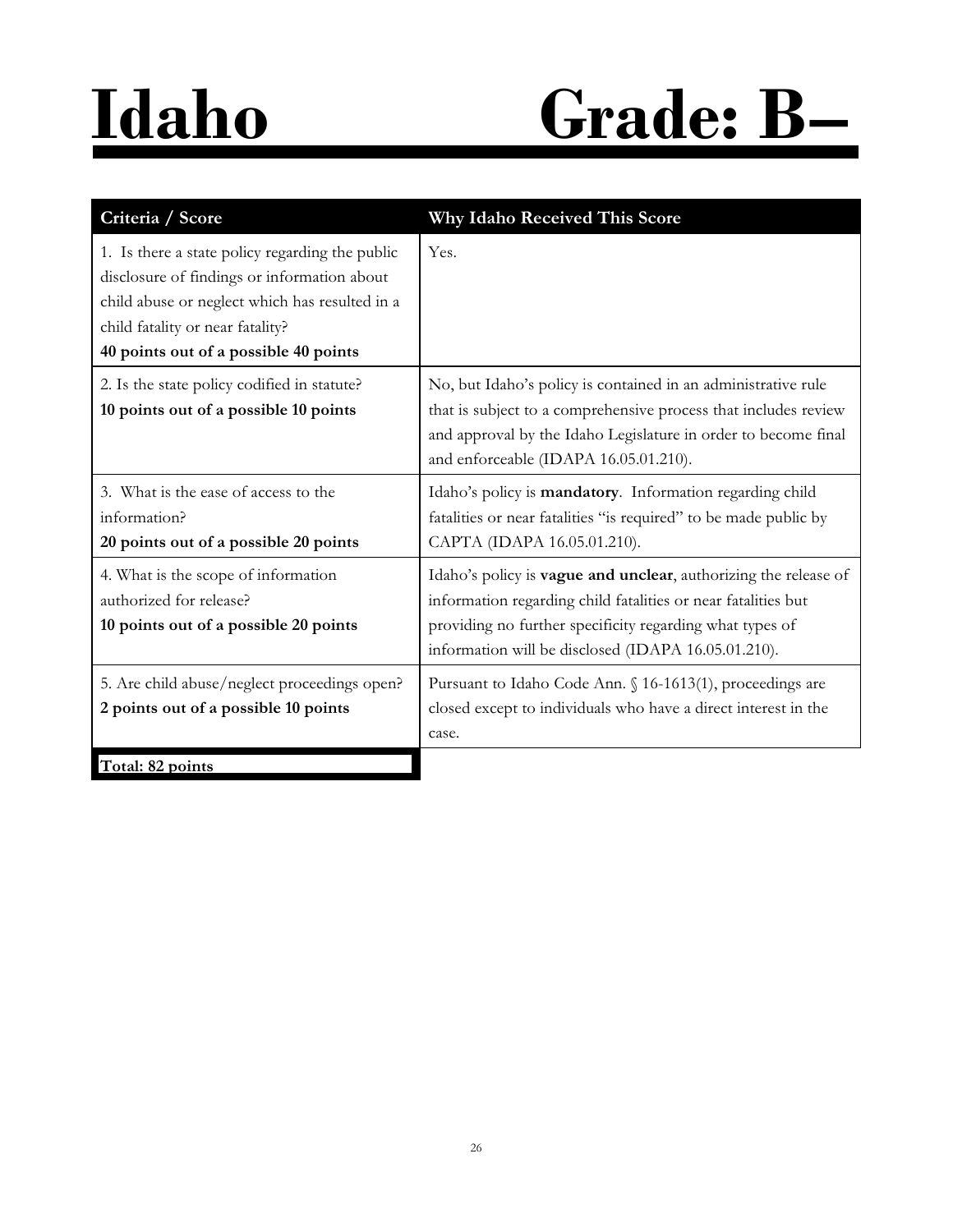# **Illinois Grade: B+**

| Criteria / Score                                                                                                                                                                                                              | <b>Why Illinois Received This Score</b>                                                                                                                                                                                                                                                                                                                                                                                                                                                                                                                                                                                                                                                                                                                                                                                                                                                                                            |
|-------------------------------------------------------------------------------------------------------------------------------------------------------------------------------------------------------------------------------|------------------------------------------------------------------------------------------------------------------------------------------------------------------------------------------------------------------------------------------------------------------------------------------------------------------------------------------------------------------------------------------------------------------------------------------------------------------------------------------------------------------------------------------------------------------------------------------------------------------------------------------------------------------------------------------------------------------------------------------------------------------------------------------------------------------------------------------------------------------------------------------------------------------------------------|
| 1. Is there a state policy regarding the public<br>disclosure of findings or information about<br>child abuse or neglect which has resulted in a<br>child fatality or near fatality?<br>40 points out of a possible 40 points | Yes.                                                                                                                                                                                                                                                                                                                                                                                                                                                                                                                                                                                                                                                                                                                                                                                                                                                                                                                               |
| 2. Is the state policy codified in statute?<br>10 points out of a possible 10 points                                                                                                                                          | Yes $(325$ ILCS $5/4.2$ ).*                                                                                                                                                                                                                                                                                                                                                                                                                                                                                                                                                                                                                                                                                                                                                                                                                                                                                                        |
| 3. What is the ease of access to the<br>information?<br>20 points out of a possible 20 points                                                                                                                                 | Illinois' policy is mandatory. If the Department receives from<br>the public a request for information relating to a case of child<br>abuse or neglect involving the death or serious life-threatening<br>injury of a child, the Director shall consult with the State's<br>Attorney in the county of venue and release the report related<br>to the case $(325$ ILCS $5/4.2(b)$ ). <sup>*</sup> Further, no later than six<br>months after the date of the death or serious life-threatening<br>injury of the child, the Department shall notify specified<br>policymakers upon the completion of the report and shall<br>submit an annual cumulative report to the Governor and the<br>General Assembly incorporating cumulative data about the<br>reports and including appropriate findings and<br>recommendations; these reports shall be made available to the<br>public after completion or submittal (325 ILCS 5/4.2(c)).* |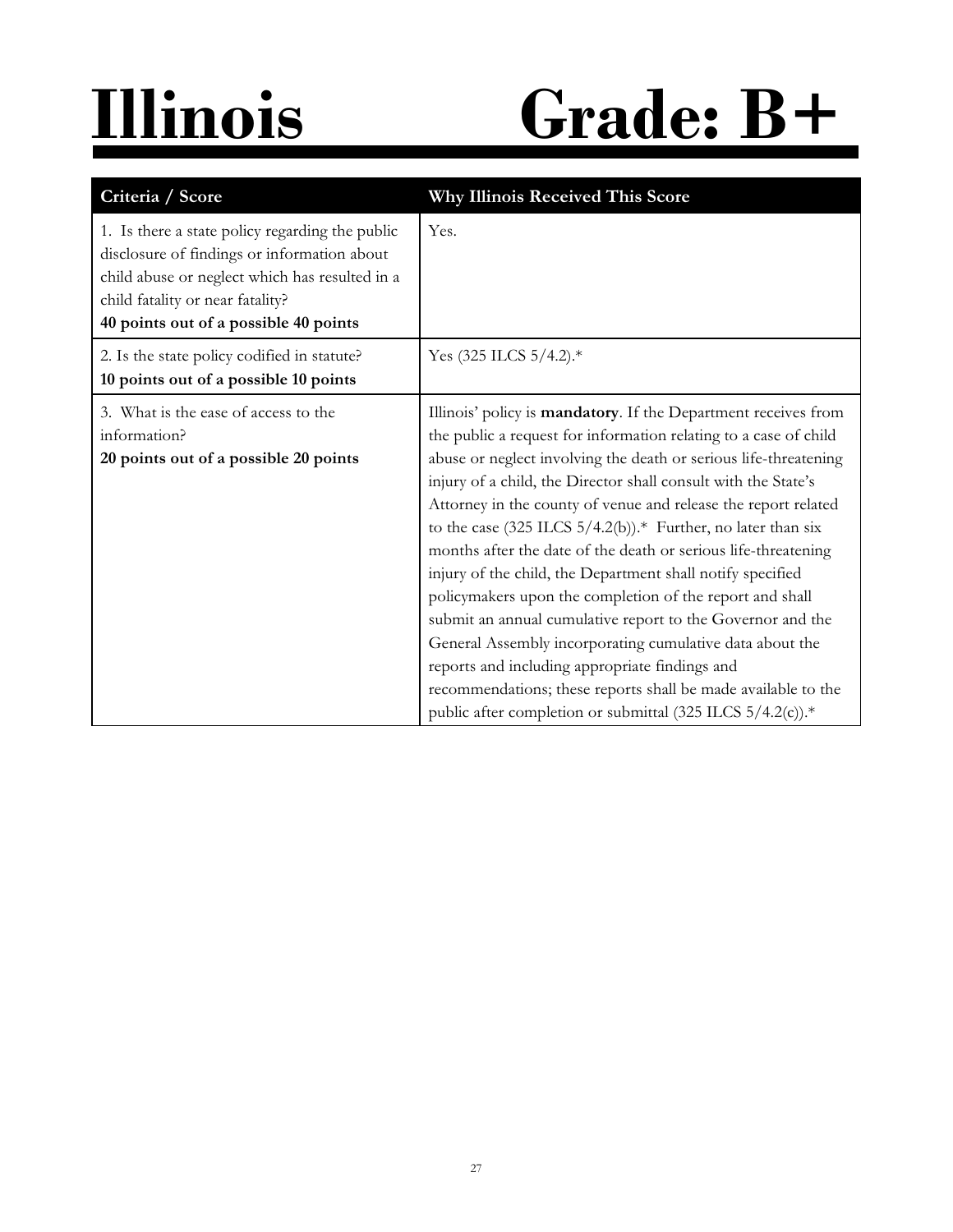| 4. What is the scope of information<br>authorized for release?<br>12 points out of a possible 20 points | Illinois' policy has substantial breadth, with a moderately<br>restrictive substantive limitation. The policy provides that<br>the disclosable report shall include the cause of death or serious<br>life-threatening injury, whether from natural or other causes;<br>any extraordinary or pertinent information concerning the<br>circumstances of the child's death or serious life-threatening<br>injury; identification of child protective or other social services<br>provided or actions taken regarding the child or his or her<br>family at the time of the death or serious life-threatening injury<br>or within the preceding 5 years; any action or further<br>investigation undertaken by the Department since the death or<br>serious life-threatening injury of the child; as appropriate,<br>recommendations for State administrative or policy changes;<br>and whether the alleged perpetrator of the abuse or neglect has<br>been charged with committing a crime related to the report and<br>allegation of abuse or neglect. Any information provided by an<br>adult subject of a report that is released about the case in a<br>public forum shall be subject to disclosure upon a public |
|---------------------------------------------------------------------------------------------------------|-----------------------------------------------------------------------------------------------------------------------------------------------------------------------------------------------------------------------------------------------------------------------------------------------------------------------------------------------------------------------------------------------------------------------------------------------------------------------------------------------------------------------------------------------------------------------------------------------------------------------------------------------------------------------------------------------------------------------------------------------------------------------------------------------------------------------------------------------------------------------------------------------------------------------------------------------------------------------------------------------------------------------------------------------------------------------------------------------------------------------------------------------------------------------------------------------------------------|
| 5. Are child abuse/neglect proceedings open?                                                            | information request. Information about the case shall also be<br>subject to disclosure upon consent of an adult subject.<br>Information about the case shall also be subject to disclosure if<br>it has been publicly disclosed in a report by a law enforcement<br>agency or official, a State's Attorney, a judge, or any other State<br>or local investigative agency or official. A moderately<br>restrictive substantive limitation allows the Director to redact<br>from the information disclosed to the public information that<br>may cause mental harm to a sibling or another child living in<br>the household $(325$ ILCS $5/4.2(b)$ ).*<br>Pursuant to 705 ILCS 405/1-5(6), proceedings are closed to the                                                                                                                                                                                                                                                                                                                                                                                                                                                                                          |
| 5 points out of a possible 10 points                                                                    | general public except for the news media, the victim, and<br>individuals with a direct interest in the case.                                                                                                                                                                                                                                                                                                                                                                                                                                                                                                                                                                                                                                                                                                                                                                                                                                                                                                                                                                                                                                                                                                    |
| Total: 87 points                                                                                        |                                                                                                                                                                                                                                                                                                                                                                                                                                                                                                                                                                                                                                                                                                                                                                                                                                                                                                                                                                                                                                                                                                                                                                                                                 |

*\* 325 ILCS 5/4.2 was amended by P.A. 95-405 with changes that will go into effect on June 1, 2008. All references to 325 ILCS 5/4.2 refer to the statutory language as it will be on and after June 1, 2008.*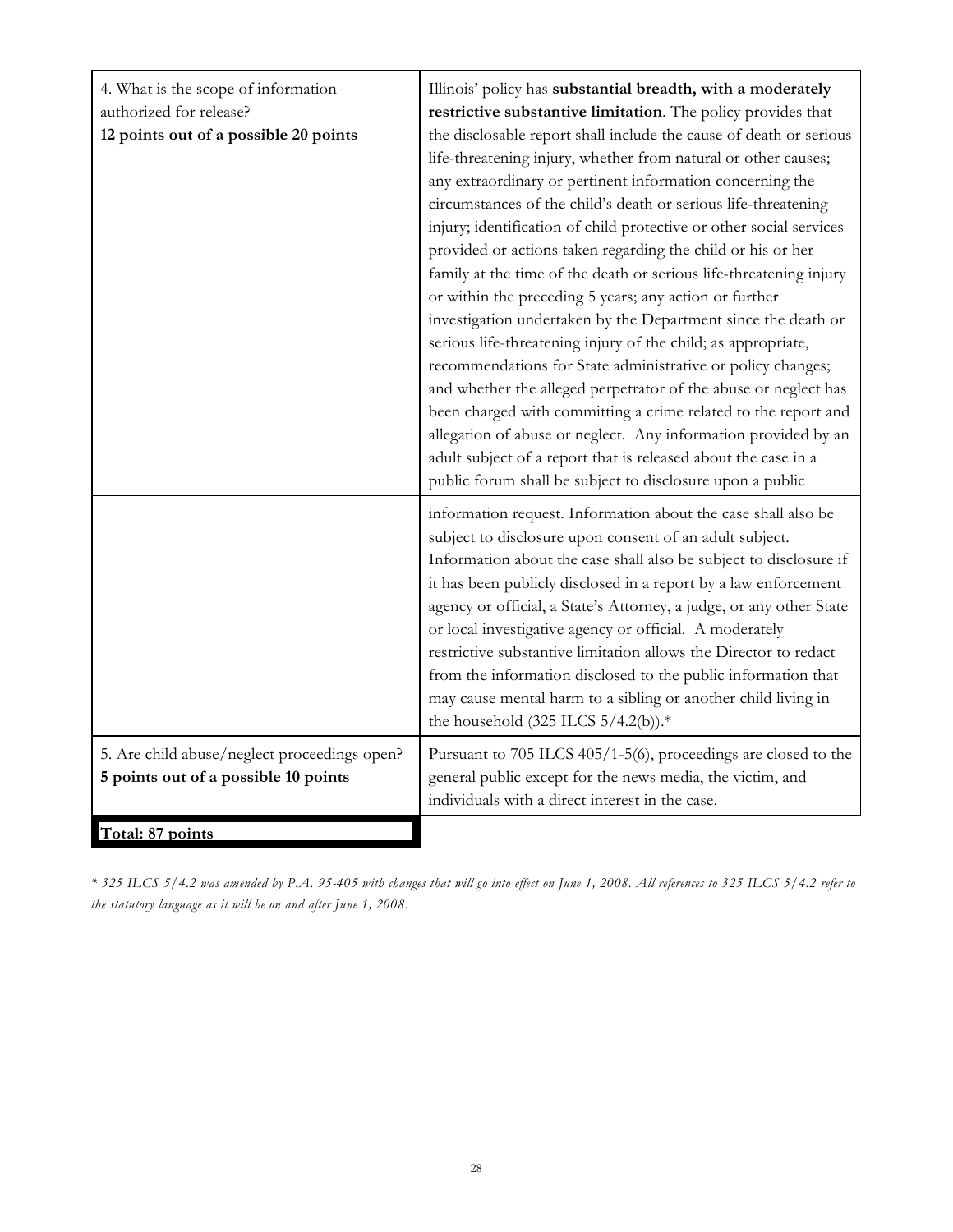# **Indiana Grade: A–**

| Criteria / Score                                                                                                                                                                                                              | Why Indiana Received This Score                                                                                                                                                                                                                                                                                                                                                                                                                                                |
|-------------------------------------------------------------------------------------------------------------------------------------------------------------------------------------------------------------------------------|--------------------------------------------------------------------------------------------------------------------------------------------------------------------------------------------------------------------------------------------------------------------------------------------------------------------------------------------------------------------------------------------------------------------------------------------------------------------------------|
| 1. Is there a state policy regarding the public<br>disclosure of findings or information about<br>child abuse or neglect which has resulted in a<br>child fatality or near fatality?<br>40 points out of a possible 40 points | Yes.                                                                                                                                                                                                                                                                                                                                                                                                                                                                           |
| 2. Is the state policy codified in statute?<br>10 points out of a possible 10 points                                                                                                                                          | Yes (Ind. Code Ann § 31-33-18-1.5).                                                                                                                                                                                                                                                                                                                                                                                                                                            |
| 3. What is the ease of access to the<br>information?<br>20 points out of a possible 20 points                                                                                                                                 | Indiana's policy is mandatory. When a person requests a<br>record, the entity having control of the record "shall<br>immediately transmit" a copy of the record to the court<br>exercising juvenile jurisdiction in the county in which the death<br>or near fatality of the child occurred (Ind. Code Ann §<br>31-33-18-1.5(e)). The court "shall" disclose the record upon<br>payment of the reasonable expenses of copying the record<br>(Ind. Code Ann § 31-33-18-1.5(g)). |
| 4. What is the scope of information<br>authorized for release?<br>10 points out of a possible 20 points                                                                                                                       | Indiana's policy is vague and unclear. It allows certain<br>identifying information to be redacted and provides only that<br>disclosure pertains to records held by the division of family<br>services; a county office; the department; a local child fatality<br>review team; and the statewide child fatality review team (Ind.<br>Code Ann $\S$ 31-33-18-1.5(a)). The policy provides no further<br>specificity regarding what types of information will be<br>disclosed.  |
| 5. Are child abuse/neglect proceedings open?<br>10 points out of a possible 10 points                                                                                                                                         | Pursuant to Ind. Code Ann. § 31-32-6-2, proceedings are open;<br>the juvenile court shall determine whether the public should be<br>excluded from a proceeding.                                                                                                                                                                                                                                                                                                                |
| Total: 90 points                                                                                                                                                                                                              |                                                                                                                                                                                                                                                                                                                                                                                                                                                                                |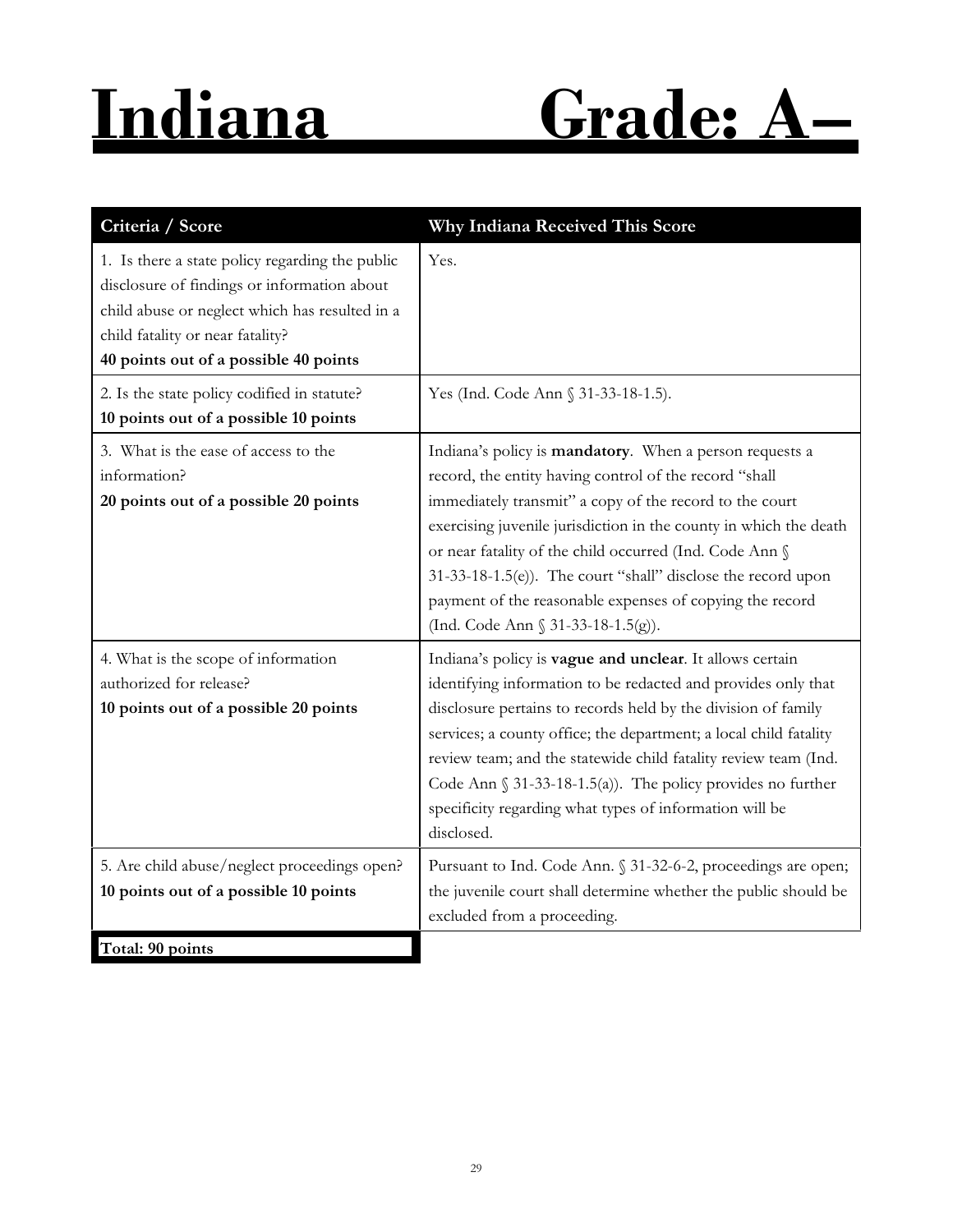## **Iowa Grade: A–**

| Criteria / Score                                                                                                                                                                                                              | Why Iowa Received This Score                                                                                                                                                                                                                                                                                                                                                                                                                                                                                                                                                                                                                                                                                                                                                                                                                                                                                   |
|-------------------------------------------------------------------------------------------------------------------------------------------------------------------------------------------------------------------------------|----------------------------------------------------------------------------------------------------------------------------------------------------------------------------------------------------------------------------------------------------------------------------------------------------------------------------------------------------------------------------------------------------------------------------------------------------------------------------------------------------------------------------------------------------------------------------------------------------------------------------------------------------------------------------------------------------------------------------------------------------------------------------------------------------------------------------------------------------------------------------------------------------------------|
| 1. Is there a state policy regarding the public<br>disclosure of findings or information about<br>child abuse or neglect which has resulted in a<br>child fatality or near fatality?<br>40 points out of a possible 40 points | Yes.                                                                                                                                                                                                                                                                                                                                                                                                                                                                                                                                                                                                                                                                                                                                                                                                                                                                                                           |
| 2. Is the state policy codified in statute?<br>10 points out of a possible 10 points                                                                                                                                          | Yes (Iowa Code § 235A.15(9)-(11)).                                                                                                                                                                                                                                                                                                                                                                                                                                                                                                                                                                                                                                                                                                                                                                                                                                                                             |
| 3. What is the ease of access to the<br>information?<br>20 points out of a possible 20 points                                                                                                                                 | Iowa's policy is mandatory. If the department receives from a<br>member of the public a request for information relating to a<br>case of founded child abuse involving a fatality or near fatality<br>to a child, the director shall consult with the county attorney<br>and "shall" disclose information relating to the case (Iowa<br>Code $\S$ 235A.15(9)).                                                                                                                                                                                                                                                                                                                                                                                                                                                                                                                                                 |
| 4. What is the scope of information<br>authorized for release?<br>12 points out of a possible 20 points                                                                                                                       | Iowa's policy has substantial breadth, with a moderately<br>restrictive substantive limitation. While it does not explicitly<br>authorize the release of the child's name, it does provide that<br>the release shall include any relevant child abuse information<br>and the department's response and findings; whether the child<br>was utilizing social services at time of incident or within five<br>year period preceding; any recommendations made by the<br>department to the county attorney or juvenile court; if<br>applicable, a summary of an evaluation of the department's<br>responses in case (Iowa Code § 235A.15(10)). However, a<br>substantive limitation authorizes the director to withhold<br>information he/she reasonably believes is likely to cause mental<br>harm to a sibling of the child or to another child residing in the<br>child's household (Iowa Code § 235A.15(9)(d)). |
| 5. Are child abuse/neglect proceedings open?                                                                                                                                                                                  | Pursuant to Iowa Code § 232.92, proceedings are open to the                                                                                                                                                                                                                                                                                                                                                                                                                                                                                                                                                                                                                                                                                                                                                                                                                                                    |
| 10 points out of a possible 10 points<br>Total: 92 points                                                                                                                                                                     | public, but may be closed in the interest of the child.                                                                                                                                                                                                                                                                                                                                                                                                                                                                                                                                                                                                                                                                                                                                                                                                                                                        |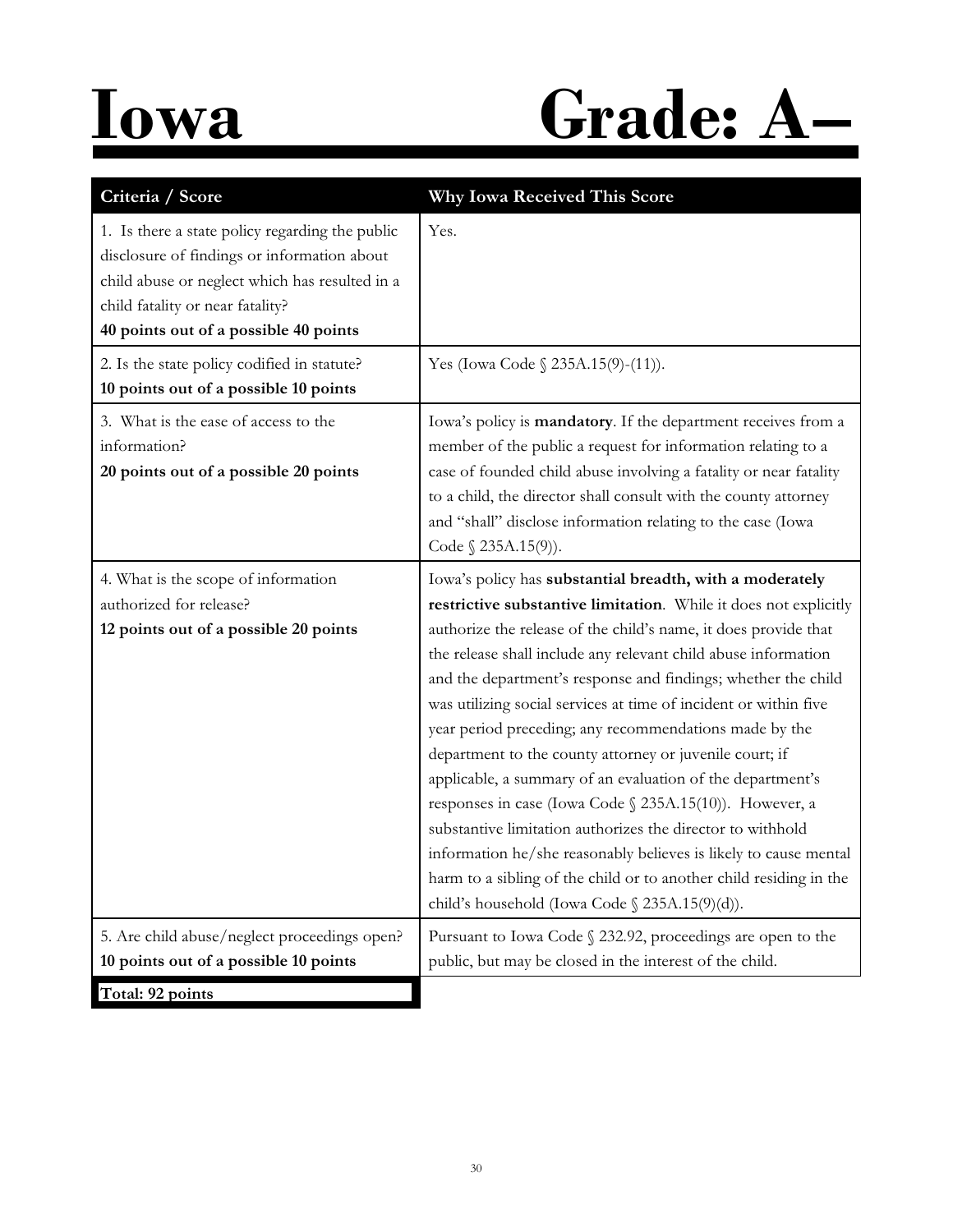

# **Kansas Grade: B**

| Criteria / Score                                                                                                                                                                                                              | Why Kansas Received This Score                                                                                                                                                                                                                                                                                                                                                                                                                                                                                                            |
|-------------------------------------------------------------------------------------------------------------------------------------------------------------------------------------------------------------------------------|-------------------------------------------------------------------------------------------------------------------------------------------------------------------------------------------------------------------------------------------------------------------------------------------------------------------------------------------------------------------------------------------------------------------------------------------------------------------------------------------------------------------------------------------|
| 1. Is there a state policy regarding the public<br>disclosure of findings or information about<br>child abuse or neglect which has resulted in a<br>child fatality or near fatality?<br>40 points out of a possible 40 points | Yes.                                                                                                                                                                                                                                                                                                                                                                                                                                                                                                                                      |
| 2. Is the state policy codified in statute?<br>10 points out of a possible 10 points                                                                                                                                          | Yes (Kan. Stat. Ann. § 38-2212(f)).                                                                                                                                                                                                                                                                                                                                                                                                                                                                                                       |
| 3. What is the ease of access to the<br>information?<br>20 points out of a possible 20 points                                                                                                                                 | Kansas' policy is mandatory. In the event that child abuse or<br>neglect results in a child fatality or near fatality, the reports or<br>records of a child in need of care received by the department of<br>social and rehabilitation services, a law enforcement agency or<br>any juvenile intake and assessment worker "shall" become a<br>public record and subject to disclosure (Kan. Stat. Ann. §<br>$38-2212(f)(1)$ ).                                                                                                            |
| 4. What is the scope of information<br>authorized for release?<br>6 points out of a possible 20 points                                                                                                                        | Kansas' policy is vague and unclear, with a moderately<br>restrictive substantive limitation. The policy provides that<br>"reports and records" shall become a public record, but<br>provides no specificity regarding what types of information will<br>be released. The policy states that privileged information<br>remains privileged. A substantive limitation allow records to be<br>withheld if release would affect the privacy of child or the<br>child's siblings, parents or guardians (Kan. Stat. Ann. §<br>$38-2212(f)(1)$ . |
| 5. Are child abuse/neglect proceedings open?<br>10 points out of a possible 10 points                                                                                                                                         | Pursuant to Kan. Stat. Ann. § 38-2247, proceedings are open<br>unless the court determines that closed proceedings would be<br>in the best interest or necessary to protect the privacy rights of<br>parents. Upon agreement of interested parties and the court,<br>other persons may be admitted.                                                                                                                                                                                                                                       |
| Total: 86 points                                                                                                                                                                                                              |                                                                                                                                                                                                                                                                                                                                                                                                                                                                                                                                           |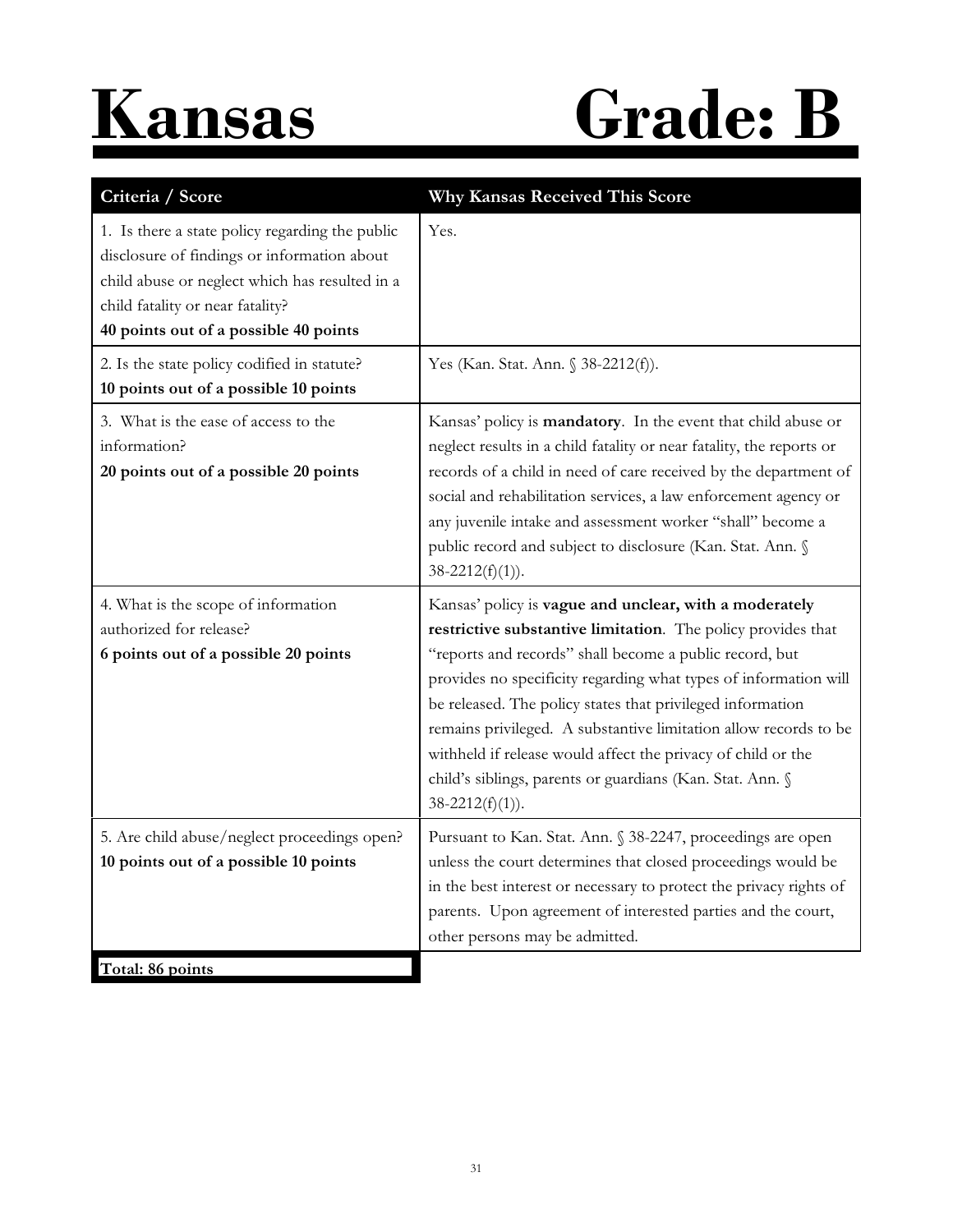

| Criteria / Score                                                                                                                                                                                                              | <b>Why Kentucky Received This Score</b>                                                                                                                                                                                                                                                                                                                                                                                                                                                                                                                                                                                                                                                                                                                                                                                                                                                                                                                                                                                                                                                                                                                                        |
|-------------------------------------------------------------------------------------------------------------------------------------------------------------------------------------------------------------------------------|--------------------------------------------------------------------------------------------------------------------------------------------------------------------------------------------------------------------------------------------------------------------------------------------------------------------------------------------------------------------------------------------------------------------------------------------------------------------------------------------------------------------------------------------------------------------------------------------------------------------------------------------------------------------------------------------------------------------------------------------------------------------------------------------------------------------------------------------------------------------------------------------------------------------------------------------------------------------------------------------------------------------------------------------------------------------------------------------------------------------------------------------------------------------------------|
| 1. Is there a state policy regarding the public<br>disclosure of findings or information about<br>child abuse or neglect which has resulted in a<br>child fatality or near fatality?<br>40 points out of a possible 40 points | Yes.                                                                                                                                                                                                                                                                                                                                                                                                                                                                                                                                                                                                                                                                                                                                                                                                                                                                                                                                                                                                                                                                                                                                                                           |
| 2. Is the state policy codified in statute?<br>10 points out of a possible 10 points                                                                                                                                          | Yes (Ky. Rev. Stat. Ann. § 620.050(12)).                                                                                                                                                                                                                                                                                                                                                                                                                                                                                                                                                                                                                                                                                                                                                                                                                                                                                                                                                                                                                                                                                                                                       |
| 3. What is the ease of access to the<br>information?<br>6 points out of a possible 20 points                                                                                                                                  | Kentucky's policy is permissive, with moderately restrictive<br>conditional language. Information "may" be publicly<br>disclosed by the Cabinet for Human Resources in a case where<br>child abuse or neglect has resulted in a child fatality or near<br>fatality. However, the cabinet only conducts internal reviews of<br>cases where the cabinet had prior involvement with the child or<br>family (Ky. Rev. Stat. Ann. § 620.050(12)(b)).                                                                                                                                                                                                                                                                                                                                                                                                                                                                                                                                                                                                                                                                                                                                |
| 4. What is the scope of information<br>authorized for release?<br>12 points out of a possible 20 points                                                                                                                       | Kentucky's policy has some breadth. Although silent as to<br>the release of the name of child, the policy states that the<br>summary prepared by the cabinet shall include its actions and<br>any policy or personnel changes taken or to be taken, including<br>the results of appeals, as a result of the findings from the<br>internal review; and any cooperation, assistance, or information<br>from any agency of the state or any other agency, institution, or<br>facility providing services to the child or family that were<br>requested and received by the cabinet during the investigation<br>of a child fatality or near fatality (Ky. Rev. Stat. Ann. §<br>$620.050(12)(b)$ ). When an adult who is the subject of<br>information made confidential publicly reveals or causes to be<br>revealed any significant part of the confidential matter or<br>information, the confidentiality is presumed voluntarily waived,<br>and confidential information and records about the person<br>making or causing the public disclosure, not already disclosed<br>but related to the information made public, may be disclosed<br>(Ky. Rev. Stat. Ann. § 620.050(13)). |
| 5. Are child abuse/neglect proceedings open?<br>2 points out of a possible 10 points                                                                                                                                          | Pursuant to Ky. Rev. Stat. Ann. § 610.070(3), proceedings are<br>closed to the general public. The court may admit persons with<br>a direct interest in the case or in the work of the court and<br>others agreed to by the child and his attorney.                                                                                                                                                                                                                                                                                                                                                                                                                                                                                                                                                                                                                                                                                                                                                                                                                                                                                                                            |
| Total: 70 points                                                                                                                                                                                                              |                                                                                                                                                                                                                                                                                                                                                                                                                                                                                                                                                                                                                                                                                                                                                                                                                                                                                                                                                                                                                                                                                                                                                                                |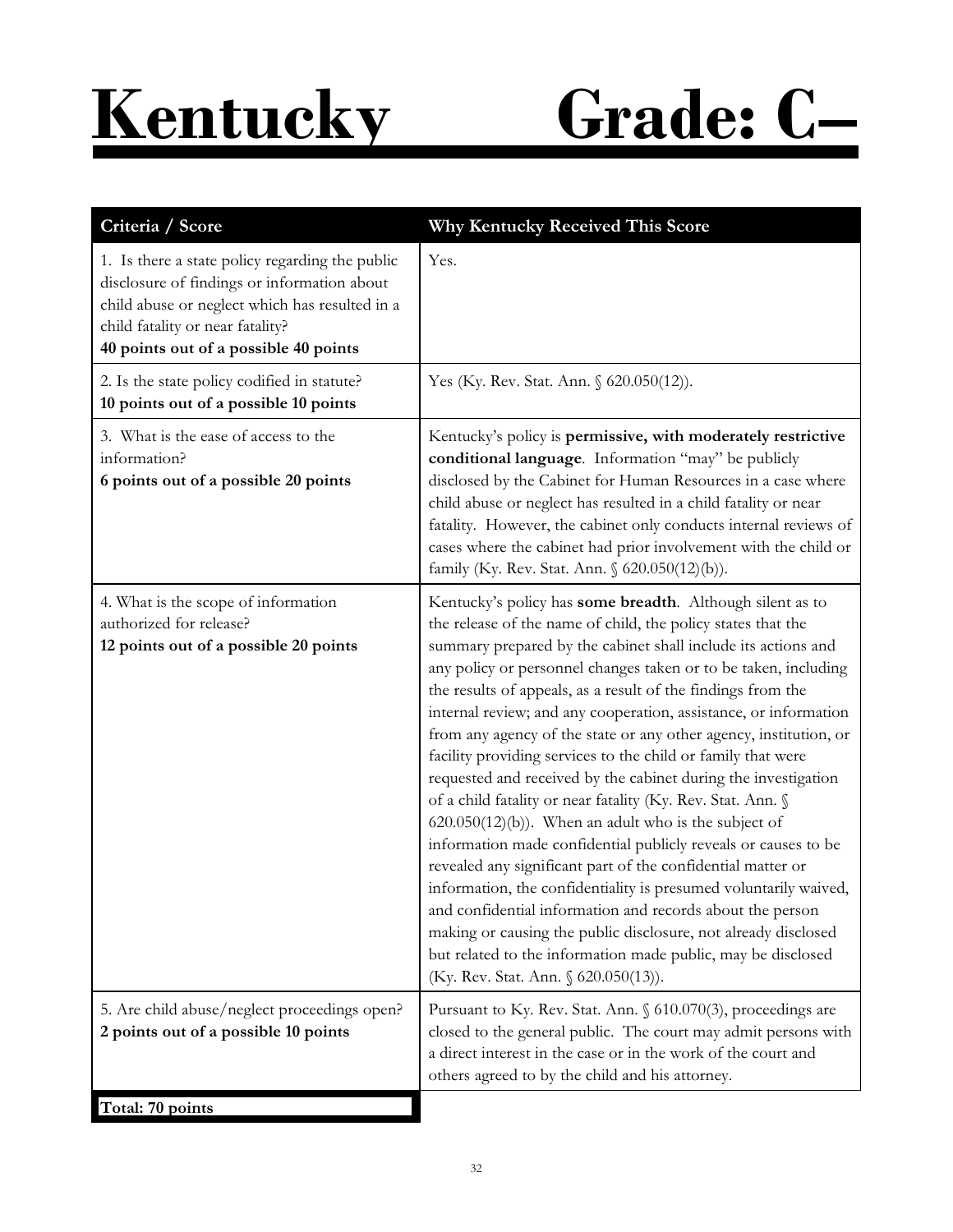## **Louisiana Grade: C–**

| Criteria / Score                                                                                                                                                                                                              | Why Louisiana Received This Score                                                                                                                                                                                                                                                                                                                                                                                                |
|-------------------------------------------------------------------------------------------------------------------------------------------------------------------------------------------------------------------------------|----------------------------------------------------------------------------------------------------------------------------------------------------------------------------------------------------------------------------------------------------------------------------------------------------------------------------------------------------------------------------------------------------------------------------------|
| 1. Is there a state policy regarding the public<br>disclosure of findings or information about<br>child abuse or neglect which has resulted in a<br>child fatality or near fatality?<br>40 points out of a possible 40 points | Yes.                                                                                                                                                                                                                                                                                                                                                                                                                             |
| 2. Is the state policy codified in statute?<br>10 points out of a possible 10 points                                                                                                                                          | Yes (La. R.S. 46:56).                                                                                                                                                                                                                                                                                                                                                                                                            |
| 3. What is the ease of access to the<br>information?<br>10 points out of a possible 20 points                                                                                                                                 | Louisiana's policy is permissive. Public disclosure of summary<br>information contained in the child abuse or neglect records of<br>the Department of Social Services "may" be made when there<br>has been a child fatality or near fatality in which abuse or<br>neglect was medically determined by an examining physician to<br>be a contributing factor in the cause of death or near fatality<br>(La. R.S. $46:56(F)(9)$ ). |
| 4. What is the scope of information<br>authorized for release?<br>10 points out of a possible 20 points                                                                                                                       | Louisiana's policy is vague and unclear. The policy provides<br>only that "limited public disclosure of summary information"<br>contained in child abuse or neglect records is authorized, with<br>no further specificity (La. R.S. $46:56(F)(9)$ ).                                                                                                                                                                             |
| 5. Are child abuse/neglect proceedings open?<br>0 points out of a possible 10 points                                                                                                                                          | Pursuant to La. Child. Code Ann. art. 407(A), proceedings are<br>closed to the general public.                                                                                                                                                                                                                                                                                                                                   |
| Total: 70 points                                                                                                                                                                                                              |                                                                                                                                                                                                                                                                                                                                                                                                                                  |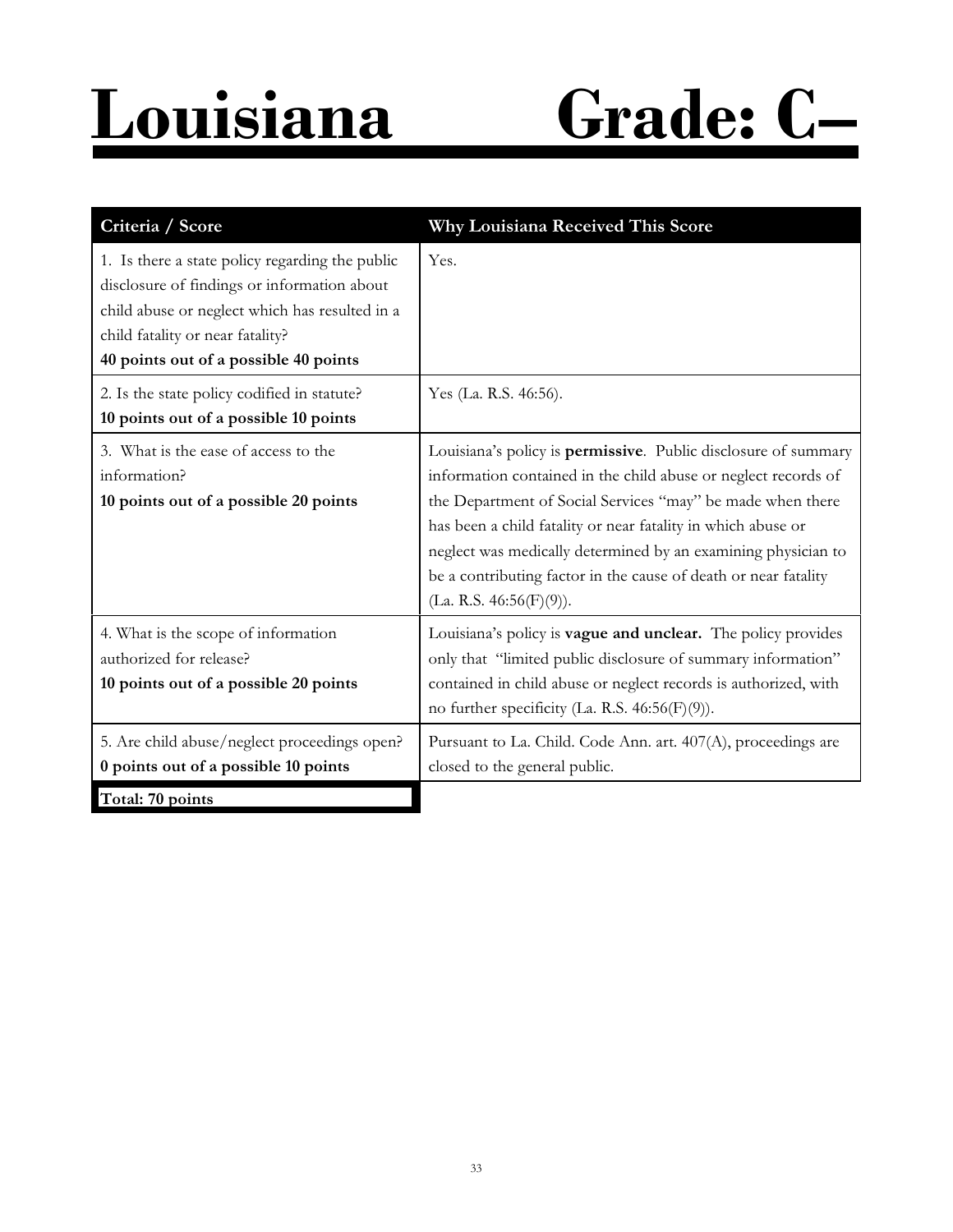## **Maine Grade: D+**

| Criteria / Score                                                                                                                                                                                                              | Why Maine Received This Score                                                                                                                                                                                                                                                                                                                                                                                                                                                                                                                                                                                                                                                                                                                                                                                                                                                                                                                                                                                                                                                 |
|-------------------------------------------------------------------------------------------------------------------------------------------------------------------------------------------------------------------------------|-------------------------------------------------------------------------------------------------------------------------------------------------------------------------------------------------------------------------------------------------------------------------------------------------------------------------------------------------------------------------------------------------------------------------------------------------------------------------------------------------------------------------------------------------------------------------------------------------------------------------------------------------------------------------------------------------------------------------------------------------------------------------------------------------------------------------------------------------------------------------------------------------------------------------------------------------------------------------------------------------------------------------------------------------------------------------------|
| 1. Is there a state policy regarding the public<br>disclosure of findings or information about<br>child abuse or neglect which has resulted in a<br>child fatality or near fatality?<br>40 points out of a possible 40 points | Yes.                                                                                                                                                                                                                                                                                                                                                                                                                                                                                                                                                                                                                                                                                                                                                                                                                                                                                                                                                                                                                                                                          |
| 2. Is the state policy codified in statute?<br>10 points out of a possible 10 points                                                                                                                                          | Yes (M.R.S. § 4008-A).                                                                                                                                                                                                                                                                                                                                                                                                                                                                                                                                                                                                                                                                                                                                                                                                                                                                                                                                                                                                                                                        |
| 3. What is the ease of access to the<br>information?<br>9 points out of a possible 20 points                                                                                                                                  | Maine's policy regarding deaths only is permissive and its<br>policy regarding near deaths is permissive with moderately<br>restrictive conditional language. For deaths, the commissioner<br>"may" disclose specified information (M.R.S. § 4008-A(1)(d)).<br>For near fatalities, the commissioner "may" disclose specified<br>information only if the alleged perpetrator of the abuse or neglect<br>has been charged with committing a crime related to the allegation<br>of abuse or neglect; a judge, a law enforcement agency official, a<br>district attorney or another state or local investigative agency or<br>official has publicly disclosed, as required by law in the<br>performance of official duties, the provision of child welfare<br>services or the investigation by child welfare services of the abuse<br>or neglect of the child; or an individual who is the parent,<br>custodian or guardian of the victim or a child victim over 14 years<br>of age has made a prior knowing, voluntary, public disclosure<br>(M.R.S. $\oint$ 4008-A(1)(a)-(c)). |
| 4. What is the scope of information<br>authorized for release?<br>7.25 points out of a possible 20 points                                                                                                                     | Maine's policy has substantial breadth, with a severely<br>restrictive substantive limitation. Disclosure may include the<br>name and age of the child (if the child is under 13, his/her GAL<br>must agree); the findings of the investigating agency; CPS actions<br>taken; whether the child or family has received care or services<br>from child welfare services prior to every report of abuse/neglect;<br>and any extraordinary or pertinent information concerning<br>circumstances of abuse/neglect (M.R.S. $\$$ 4008-A(2)). A severely<br>restrictive substantive limitation authorizes the commissioner to<br>withhold information if release would be contrary to the best<br>interests of the child, the child's siblings, or other children in the<br>household (M.R.S. $\$$ 4008-A(4)).                                                                                                                                                                                                                                                                       |
| 5. Are child abuse/neglect proceedings open?<br>3 points out of a possible 10 points                                                                                                                                          | Pursuant to Me. Rev. Stat. Ann. Title 22, § 4007(1), proceedings<br>are closed to the public unless the court orders otherwise.                                                                                                                                                                                                                                                                                                                                                                                                                                                                                                                                                                                                                                                                                                                                                                                                                                                                                                                                               |
| Total: 69 points (rounded down from 69.25)                                                                                                                                                                                    |                                                                                                                                                                                                                                                                                                                                                                                                                                                                                                                                                                                                                                                                                                                                                                                                                                                                                                                                                                                                                                                                               |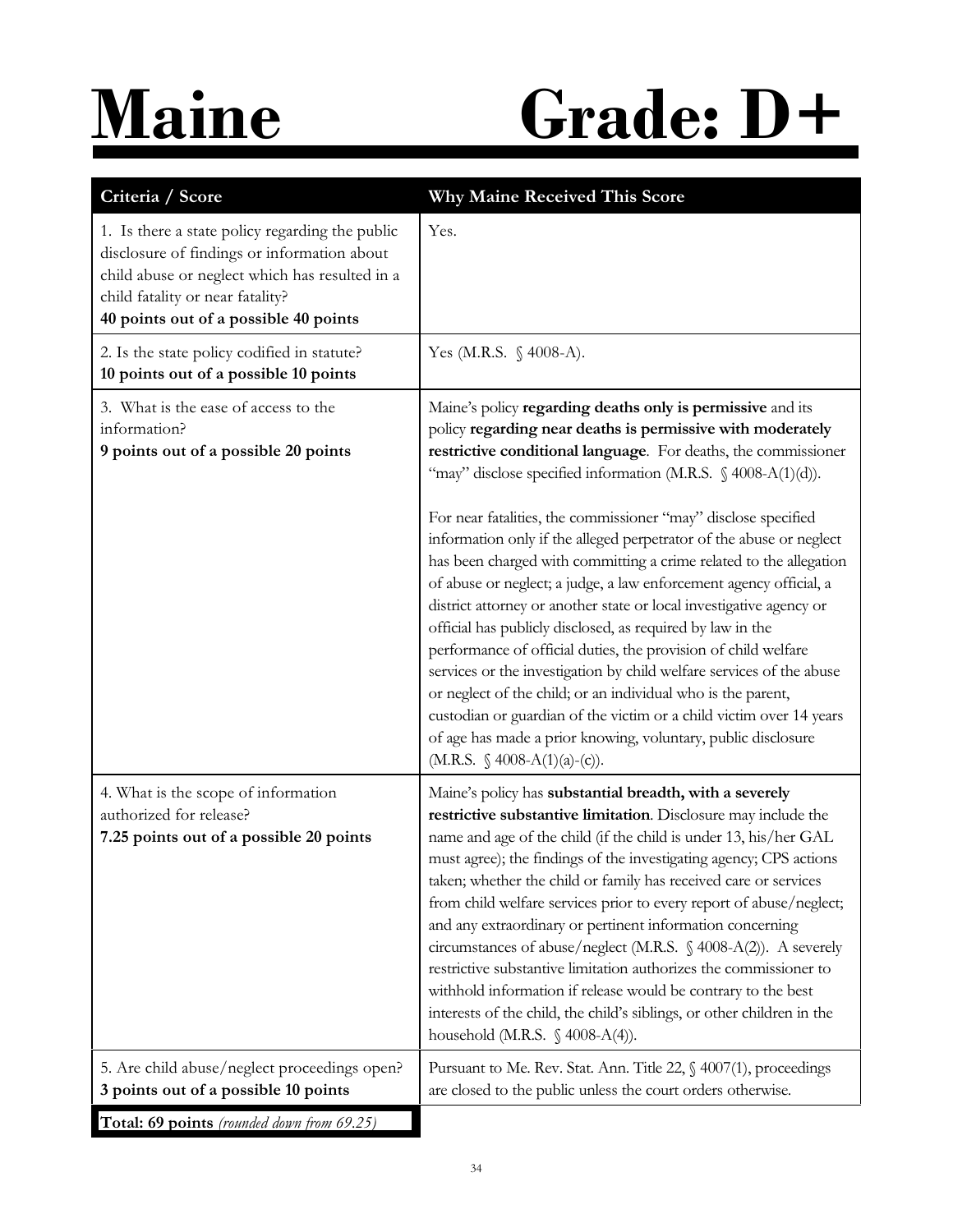# **Maryland Grade: F**

| Criteria / Score                                                                                                                                                                                                              | Why Maryland Received This Score                                                                                                                                                                                                                                                                                                                                                                                                                                                                                                                                                                                                                                                                                                                                                                                                                                                                                              |
|-------------------------------------------------------------------------------------------------------------------------------------------------------------------------------------------------------------------------------|-------------------------------------------------------------------------------------------------------------------------------------------------------------------------------------------------------------------------------------------------------------------------------------------------------------------------------------------------------------------------------------------------------------------------------------------------------------------------------------------------------------------------------------------------------------------------------------------------------------------------------------------------------------------------------------------------------------------------------------------------------------------------------------------------------------------------------------------------------------------------------------------------------------------------------|
| 1. Is there a state policy regarding the public<br>disclosure of findings or information about<br>child abuse or neglect which has resulted in a<br>child fatality or near fatality?<br>40 points out of a possible 40 points | Yes.                                                                                                                                                                                                                                                                                                                                                                                                                                                                                                                                                                                                                                                                                                                                                                                                                                                                                                                          |
| 2. Is the state policy codified in statute?<br>10 points out of a possible 10 points                                                                                                                                          | Yes (Md. Ann. Code art. HU, § 1-203).                                                                                                                                                                                                                                                                                                                                                                                                                                                                                                                                                                                                                                                                                                                                                                                                                                                                                         |
| 3. What is the ease of access to the<br>information?<br>2 points out of a possible 20 points                                                                                                                                  | Maryland's policy is permissive with severely restrictive<br>conditional language. The local director or Secretary "may"<br>disclose information concerning child abuse or neglect, as<br>specified, when a child named in a report of abuse or neglect<br>has died or suffered a serious physical injury, but only if the<br>alleged abuser or neglector has been charged with a crime<br>related to a report of child abuse or neglect (Md. Ann. Code<br>art. HU, $\int 1-203(b)(1)$ .                                                                                                                                                                                                                                                                                                                                                                                                                                      |
| 4. What is the scope of information<br>authorized for release?<br>7.25 points out of a possible 20 points                                                                                                                     | Maryland's policy has substantial breadth, with a severely<br>restrictive substantive limitation. Information that may be<br>disclosed includes the name of child; the date of report;<br>findings made at the conclusion of the investigation, and the<br>disposition based on those findings; services provided; the<br>number of referrals for professional services; any prior<br>adjudication as a child in need of assistance; and any<br>information concerning the circumstances of abuse/neglect<br>and investigation (Md. Ann. Code art. HU, § 1-203(d)). A<br>severely restrictive substantive limitation allows information to<br>be withheld if the director or secretary determines disclosure is<br>contrary to the best interests of the child, the child's siblings, or<br>other children in the household, family, or care of the alleged<br>abuser or neglector (Md. Ann. Code art. HU, § 1-203(b)(1)(i)). |
| 5. Are child abuse/neglect proceedings open?<br>0 points out of a possible 10 points                                                                                                                                          | Pursuant to Md. Code Ann. Cts. & Jud. Proc. § 3-810(b)(2),<br>the general public is excluded from proceedings that involve<br>the discussion of confidential information from the child abuse<br>and neglect report and record, or any information obtained<br>from the child welfare agency concerning a child or family who<br>is receiving Title IV-B child welfare services or Title IV-E<br>foster care or adoption assistance.                                                                                                                                                                                                                                                                                                                                                                                                                                                                                          |
| Total: 50 points (rounded down from 50.25)                                                                                                                                                                                    |                                                                                                                                                                                                                                                                                                                                                                                                                                                                                                                                                                                                                                                                                                                                                                                                                                                                                                                               |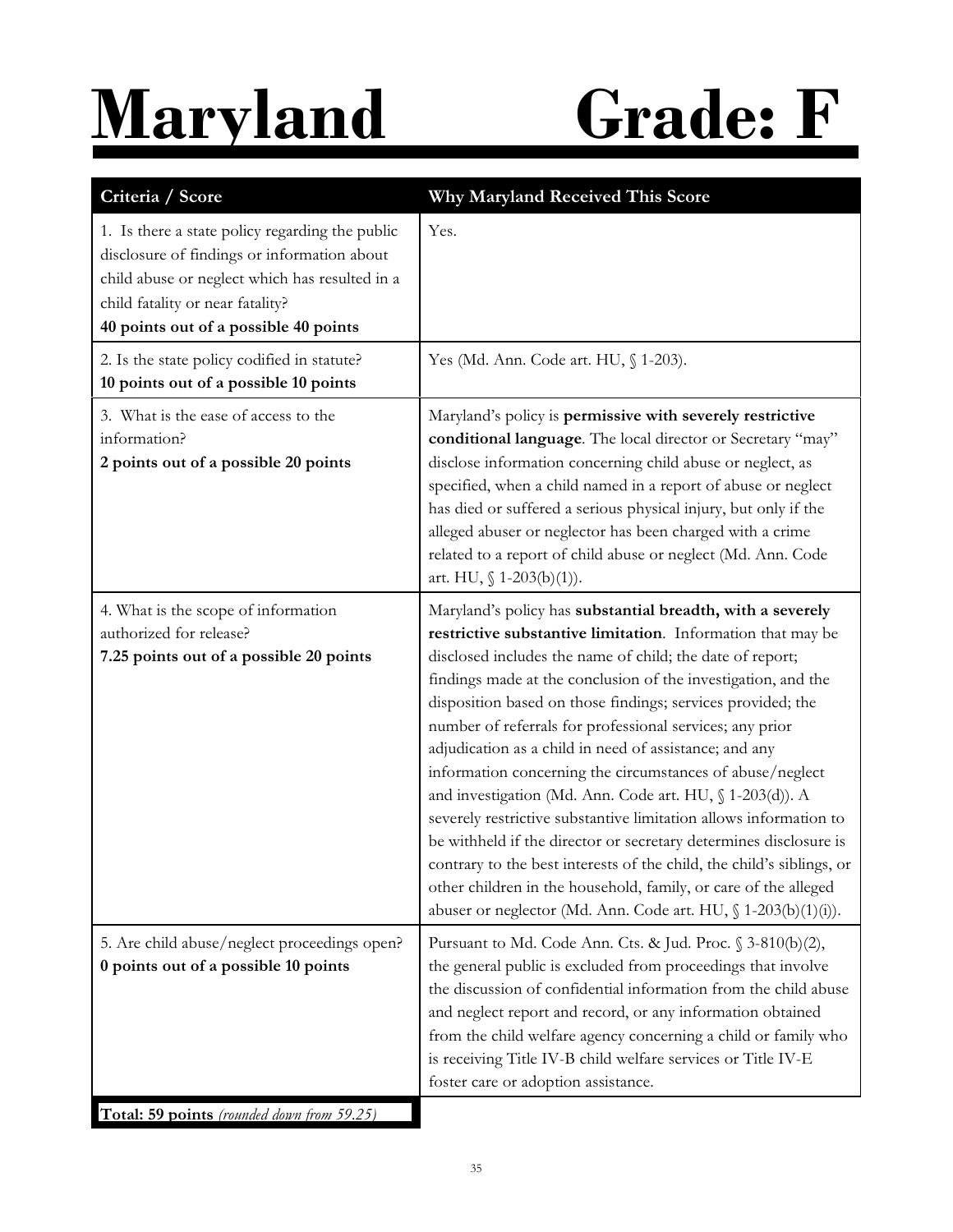# **Massachusetts Grade:D–**

| Criteria / Score                                                                                                                                                                                                              | Why Massachusetts Received This Score                                                                                                                                                                                                                              |
|-------------------------------------------------------------------------------------------------------------------------------------------------------------------------------------------------------------------------------|--------------------------------------------------------------------------------------------------------------------------------------------------------------------------------------------------------------------------------------------------------------------|
| 1. Is there a state policy regarding the public<br>disclosure of findings or information about<br>child abuse or neglect which has resulted in a<br>child fatality or near fatality?<br>30 points out of a possible 40 points | Yes, as to fatalities.*<br>No, as to near fatalities.                                                                                                                                                                                                              |
| 2. Is the state policy codified in statute?<br>7 points out of a possible 10 points                                                                                                                                           | Yes, as to fatalities (M.G.L.A. 38 $\%$ 2A).*<br>No, as to near fatalities.                                                                                                                                                                                        |
| 3. What is the ease of access to the<br>information?<br>15 points out of a possible 20 points                                                                                                                                 | Massachusetts' policy, regarding deaths only, is mandatory.<br>The state child fatality review team "shall" provide the public<br>with annual written reports (M.G.L.A. 38 $\Omega(A(b)(2)(ix))$ .                                                                 |
| 4. What is the scope of information<br>authorized for release?<br>7.5 points out of a possible 20 points                                                                                                                      | Massachusetts' policy, regarding deaths only, is vague and<br>unclear. The policy requires the release of reports including,<br>but not limited to, the state team's findings and<br>recommendations, with no further specificity (M.G.L.A. 38 §<br>2A(b)(2)(ix)). |
| 5. Are child abuse/neglect proceedings open?<br>0 points out of a possible 10 points                                                                                                                                          | Pursuant to Mass. Ann. Laws ch. 119, § 38, proceedings are<br>closed to the general public.                                                                                                                                                                        |
| Total: 60 points (rounded up from 59.5 points)                                                                                                                                                                                |                                                                                                                                                                                                                                                                    |

\* *Although Massachusetts does not have a policy specifically implementing the CAPTA requirement regarding public disclosure of findings or information on cases of child abuse or neglect that result in fatalities or near fatalities, it does require its child fatality review team to release certain information to the public; thus, points were provided based on the quality and availability of that public information.*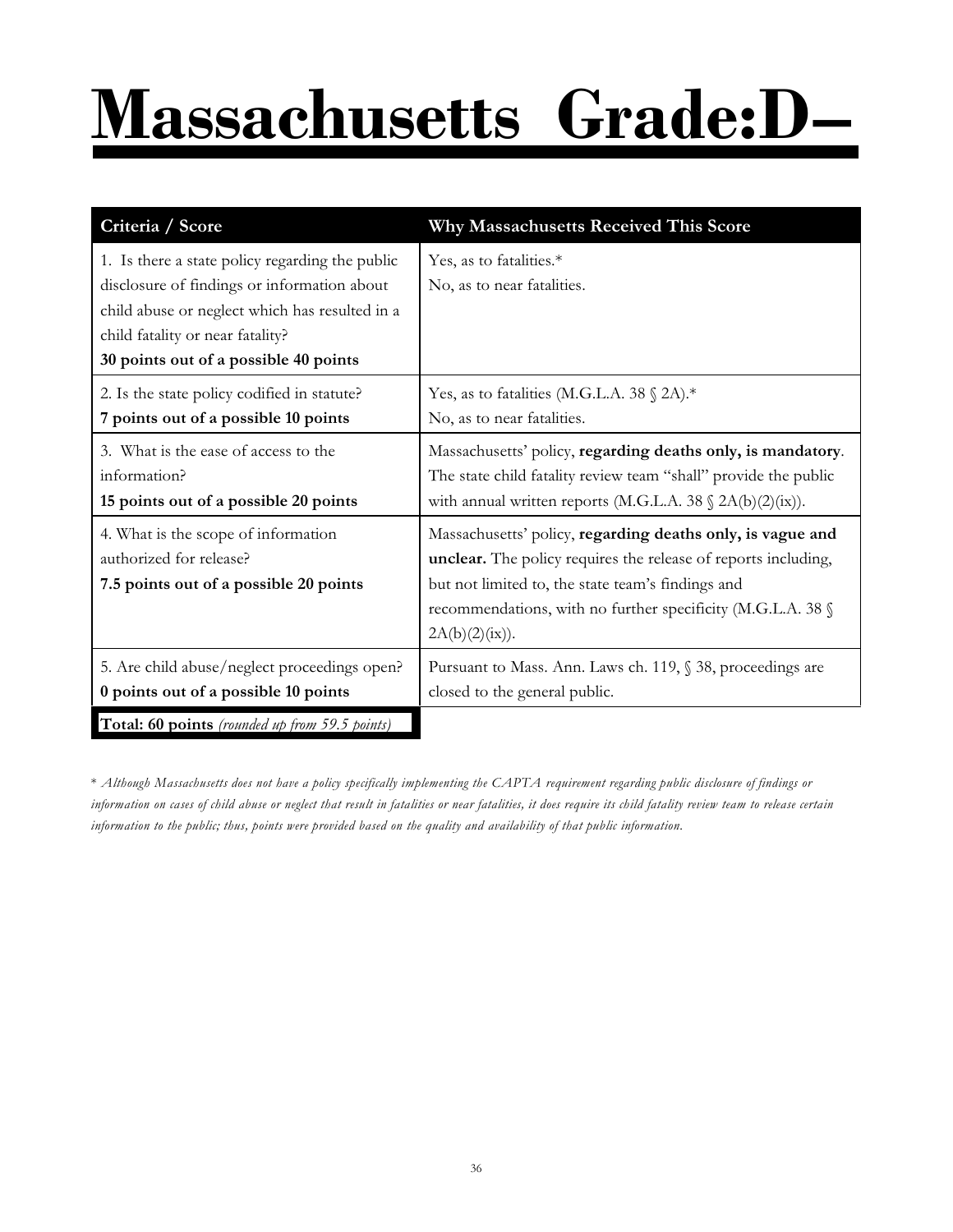### **Michigan Grade: B–**

| Criteria / Score                                                                                                                                                                                                              | Why Michigan Received This Score                                                                                                                                                                                                                                                                                                                                                                                                                                                                                                                                     |
|-------------------------------------------------------------------------------------------------------------------------------------------------------------------------------------------------------------------------------|----------------------------------------------------------------------------------------------------------------------------------------------------------------------------------------------------------------------------------------------------------------------------------------------------------------------------------------------------------------------------------------------------------------------------------------------------------------------------------------------------------------------------------------------------------------------|
| 1. Is there a state policy regarding the public<br>disclosure of findings or information about<br>child abuse or neglect which has resulted in a<br>child fatality or near fatality?<br>40 points out of a possible 40 points | Yes.                                                                                                                                                                                                                                                                                                                                                                                                                                                                                                                                                                 |
| 2. Is the state policy codified in statute?<br>10 points out of a possible 10 points                                                                                                                                          | Yes (MCLS §§ 722.627c, 722.627d).                                                                                                                                                                                                                                                                                                                                                                                                                                                                                                                                    |
| 3. What is the ease of access to the<br>information?<br>18 points out of a possible 20 points                                                                                                                                 | Michigan's policy regarding fatalities is mandatory (the<br>director "shall" release specified information (MCLS §<br>722.627c)), and its policy regarding near fatalities is<br>permissive (the director "may" release specified information<br>regarding cases involving sexual abuse, serious injury, or life<br>threatening harm (MCLS $\int$ 722.627d(2)(b)(vi)).                                                                                                                                                                                               |
| 4. What is the scope of information<br>authorized for release?<br>3.5 points out of a possible 20 points                                                                                                                      | Michigan's policy is narrow, with a severely restrictive<br>substantive limitation. The policy defines "specified<br>information" to mean information in a children's protective<br>services case record related specifically to the department's<br>actions in responding to a complaint of child abuse or neglect<br>(MCLS § 722.622(y)). A severely restrictive substantive<br>limitation authorizes information to be withheld if release<br>conflicts with the best interest of the child to whom the<br>specified information relates (MCLS § 722.627d(2)(b)). |
| 5. Are child abuse/neglect proceedings open?<br>10 points out of a possible 10 points<br>Total: 82 points (rounded up from 81.5)                                                                                              | Pursuant to Mich. Comp. Laws Serv. § 712A.17(7),<br>proceedings are open to public. Upon motion of a party or a<br>victim, the court may close the hearing of a case to members of<br>the general public during the testimony of a juvenile witness or<br>the victim if the court finds that closing the hearing is necessary<br>to protect the welfare of the juvenile witness or the victim.                                                                                                                                                                       |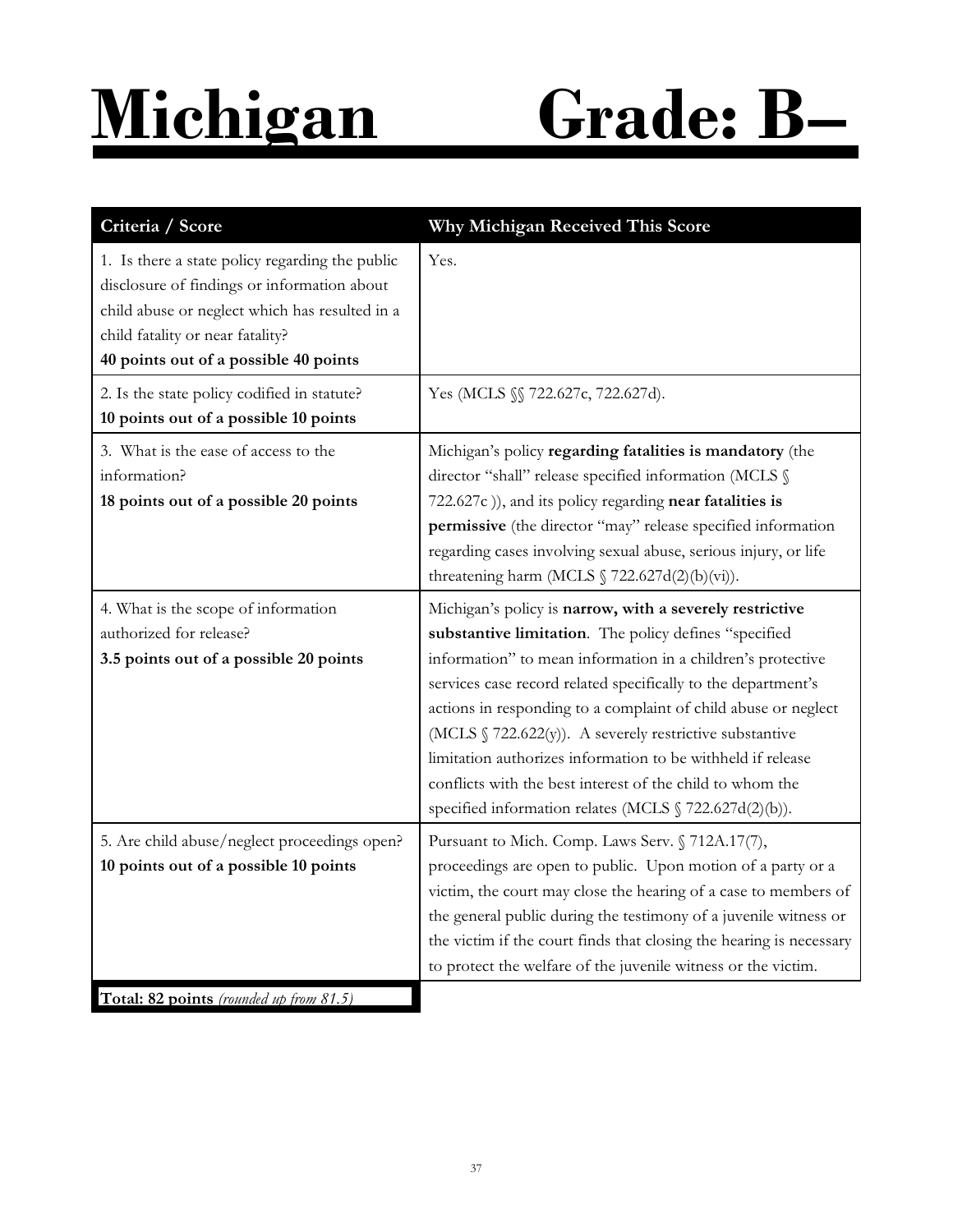## **Minnesota Grade: B**

| Criteria / Score                                                                                                                                                                                                              | Why Minnesota Received This Score                                                                                                                                                                                                                                                                                                                                                                                                                                                                                                                              |
|-------------------------------------------------------------------------------------------------------------------------------------------------------------------------------------------------------------------------------|----------------------------------------------------------------------------------------------------------------------------------------------------------------------------------------------------------------------------------------------------------------------------------------------------------------------------------------------------------------------------------------------------------------------------------------------------------------------------------------------------------------------------------------------------------------|
| 1. Is there a state policy regarding the public<br>disclosure of findings or information about<br>child abuse or neglect which has resulted in a<br>child fatality or near fatality?<br>40 points out of a possible 40 points | Yes.                                                                                                                                                                                                                                                                                                                                                                                                                                                                                                                                                           |
| 2. Is the state policy codified in statute?<br>10 points out of a possible 10 points                                                                                                                                          | Yes (M.S.A. § 626.556, Subd. 11d).                                                                                                                                                                                                                                                                                                                                                                                                                                                                                                                             |
| 3. What is the ease of access to the<br>information?<br>4 points out of a possible 20 points                                                                                                                                  | Minnesota's policy is mandatory with severely restrictive<br>conditional language. The public agency "shall" disclose to<br>the public, upon request, the findings and information related<br>to a child fatality or near fatality, if a person is criminally<br>charged with having caused the child fatality or near fatality or<br>a county attorney certifies that a person would have been<br>charged with having caused the child fatality or near fatality but<br>for that person's death (M.S.A. § 626.556, Subd. 11d(b)).                             |
| 4. What is the scope of information<br>authorized for release?<br>20 points out of a possible 20 points                                                                                                                       | Minnesota's policy has substantial breadth. It provides that<br>the term "findings and information" means a written summary<br>that includes the dates, outcomes, results of any actions taken<br>or services rendered; results of any review of child mortality<br>panel or any public agency; results of investigations; description<br>of conduct of most recent investigation and services rendered;<br>and the basis for the agency's determination (M.S.A. § 626.556,<br>Subd. 11d(c)). The provisions are silent as to release of the<br>name of child. |
| 5. Are child abuse/neglect proceedings open?<br>10 points out of a possible 10 points                                                                                                                                         | Pursuant to Minn. Rule of Court 27.01, absent exceptional<br>circumstances, hearings in juvenile protection matters are<br>presumed accessible to public. The closure of any hearing shall<br>be noted on the record and reasons for closure given.                                                                                                                                                                                                                                                                                                            |
| Total: 84 points                                                                                                                                                                                                              |                                                                                                                                                                                                                                                                                                                                                                                                                                                                                                                                                                |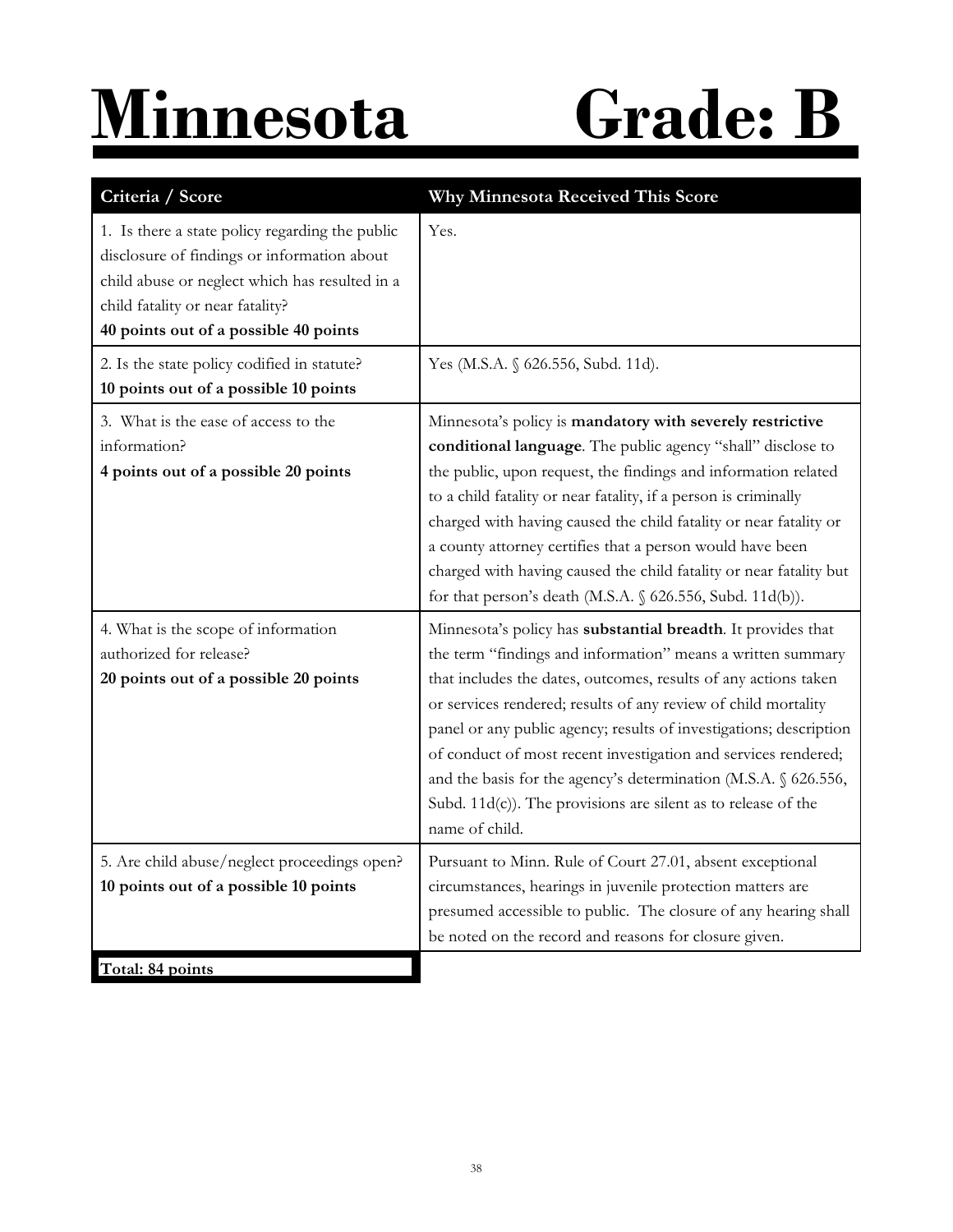## **Mississippi Grade: B–**

| Criteria / Score                                                                                                                                                                                                              | Why Mississippi Received This Score                                                                                                                                                                                                                                                                                                                                                                                                                                                                  |
|-------------------------------------------------------------------------------------------------------------------------------------------------------------------------------------------------------------------------------|------------------------------------------------------------------------------------------------------------------------------------------------------------------------------------------------------------------------------------------------------------------------------------------------------------------------------------------------------------------------------------------------------------------------------------------------------------------------------------------------------|
| 1. Is there a state policy regarding the public<br>disclosure of findings or information about<br>child abuse or neglect which has resulted in a<br>child fatality or near fatality?<br>40 points out of a possible 40 points | Yes.                                                                                                                                                                                                                                                                                                                                                                                                                                                                                                 |
| 2. Is the state policy codified in statute?<br>10 points out of a possible 10 points                                                                                                                                          | Yes (Miss. Code Ann. § 43-21-261).                                                                                                                                                                                                                                                                                                                                                                                                                                                                   |
| 3. What is the ease of access to the<br>information?<br>20 points out of a possible 20 points                                                                                                                                 | Mississippi's policy appears to be mandatory. It provides that<br>in every case where there is any indication or suggestion of<br>either abuse or neglect and a child's physical condition is<br>medically labeled as medically "serious" or "critical" or a child<br>dies, confidentiality provisions "shall not apply" (Miss. Code<br>Ann. $$43-21-261(17)$ .                                                                                                                                      |
| 4. What is the scope of information<br>authorized for release?<br>10 points out of a possible 20 points                                                                                                                       | Mississippi's policy is narrow. The policy provides for<br>disclosure of the name and address of the child, but explicitly<br>limits other pertinent information to verification of case status<br>(no case or involvement, case exists, open or active case, case<br>closed); if a case exists, the type of report or case (physical<br>abuse, neglect, etc.); date of intake and investigations; and case<br>disposition (substantiated or unsubstantiated) (Miss. Code Ann.<br>$$43-21-261(17)$ . |
| 5. Are child abuse/neglect proceedings open?<br>2 points out of a possible 10 points<br>Total: 82 points                                                                                                                      | Pursuant to Miss. Code Ann. § 43-21-203(6), proceedings are<br>closed to the general public. The court may admit persons with<br>direct interest in the work of the court.                                                                                                                                                                                                                                                                                                                           |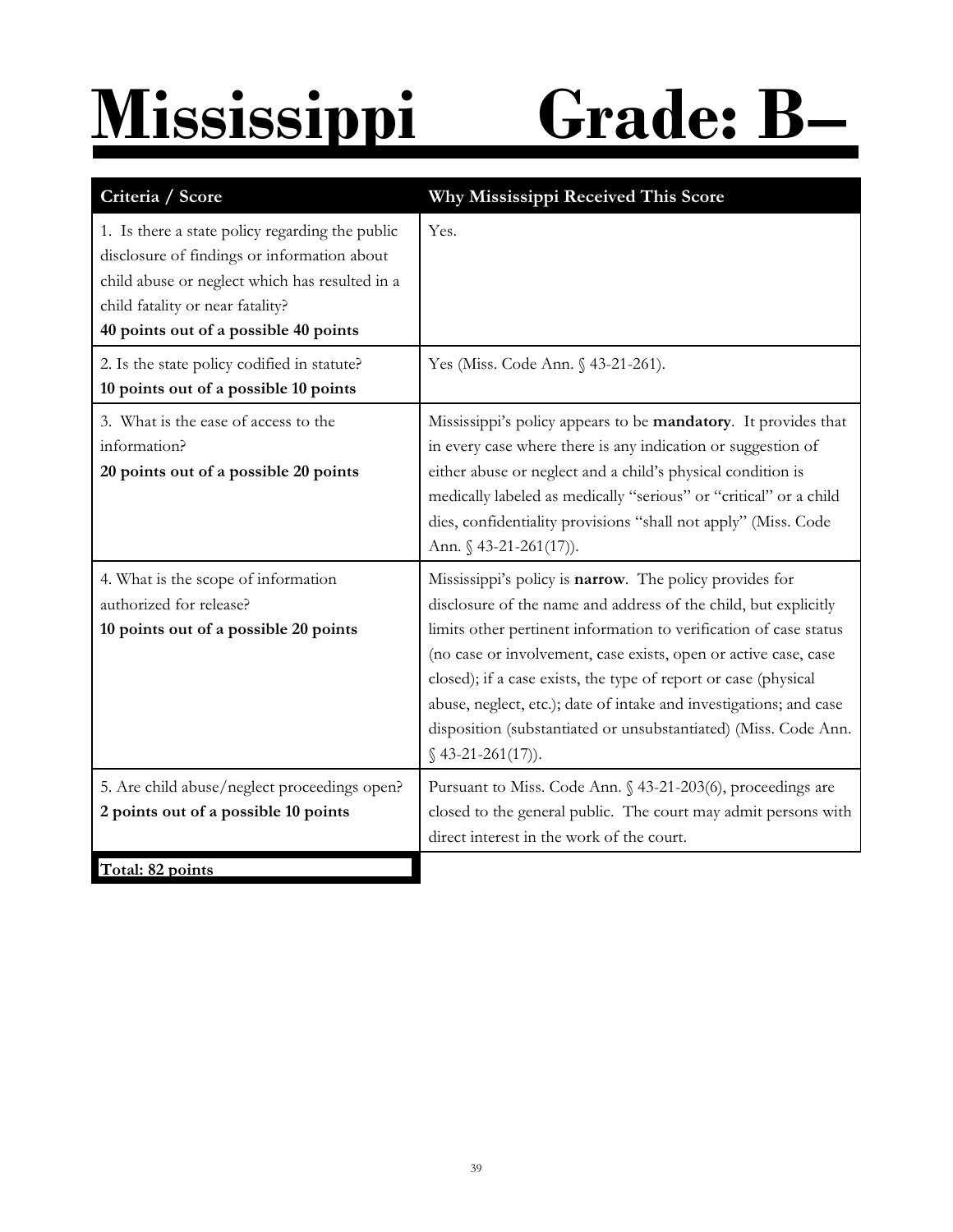### **Missouri Grade: B–**

| Criteria / Score                                                                                                                                                                                                              | Why Missouri Received This Score                                                                                                                                                                                                                                                                                                                               |
|-------------------------------------------------------------------------------------------------------------------------------------------------------------------------------------------------------------------------------|----------------------------------------------------------------------------------------------------------------------------------------------------------------------------------------------------------------------------------------------------------------------------------------------------------------------------------------------------------------|
| 1. Is there a state policy regarding the public<br>disclosure of findings or information about<br>child abuse or neglect which has resulted in a<br>child fatality or near fatality?<br>40 points out of a possible 40 points | Yes.                                                                                                                                                                                                                                                                                                                                                           |
| 2. Is the state policy codified in statute?<br>10 points out of a possible 10 points                                                                                                                                          | Yes (Mo. Rev. Stat. § 210.150.5).                                                                                                                                                                                                                                                                                                                              |
| 3. What is the ease of access to the<br>information?<br>10 points out of a possible 20 points                                                                                                                                 | Missouri's policy is permissive. The release of findings or<br>information about cases which resulted in a child fatality or<br>near fatality "is at the sole discretion" of the director of the<br>department of social services, based upon a review of the<br>potential harm to other children within the immediate family<br>(Mo. Rev. Stat. § 210.150.5). |
| 4. What is the scope of information<br>authorized for release?<br>10 points out of a possible 20 points                                                                                                                       | Missouri's policy is vague and unclear. It authorizes the<br>release of "findings or information about cases which resulted<br>in a child fatality or near fatality", but provides no further<br>specificity regarding what type of information will be disclosed<br>(Mo. Rev. Stat. § 210.150.5).                                                             |
| 5. Are child abuse/neglect proceedings open?<br>10 points out of a possible 10 points                                                                                                                                         | Pursuant to Mo. Rev. Stat. § 211.319(1), proceedings are open<br>to the public. The court may exclude certain persons if it is in<br>the welfare and best interests of the child or for exceptional<br>circumstances.                                                                                                                                          |
| Total: 80 points                                                                                                                                                                                                              |                                                                                                                                                                                                                                                                                                                                                                |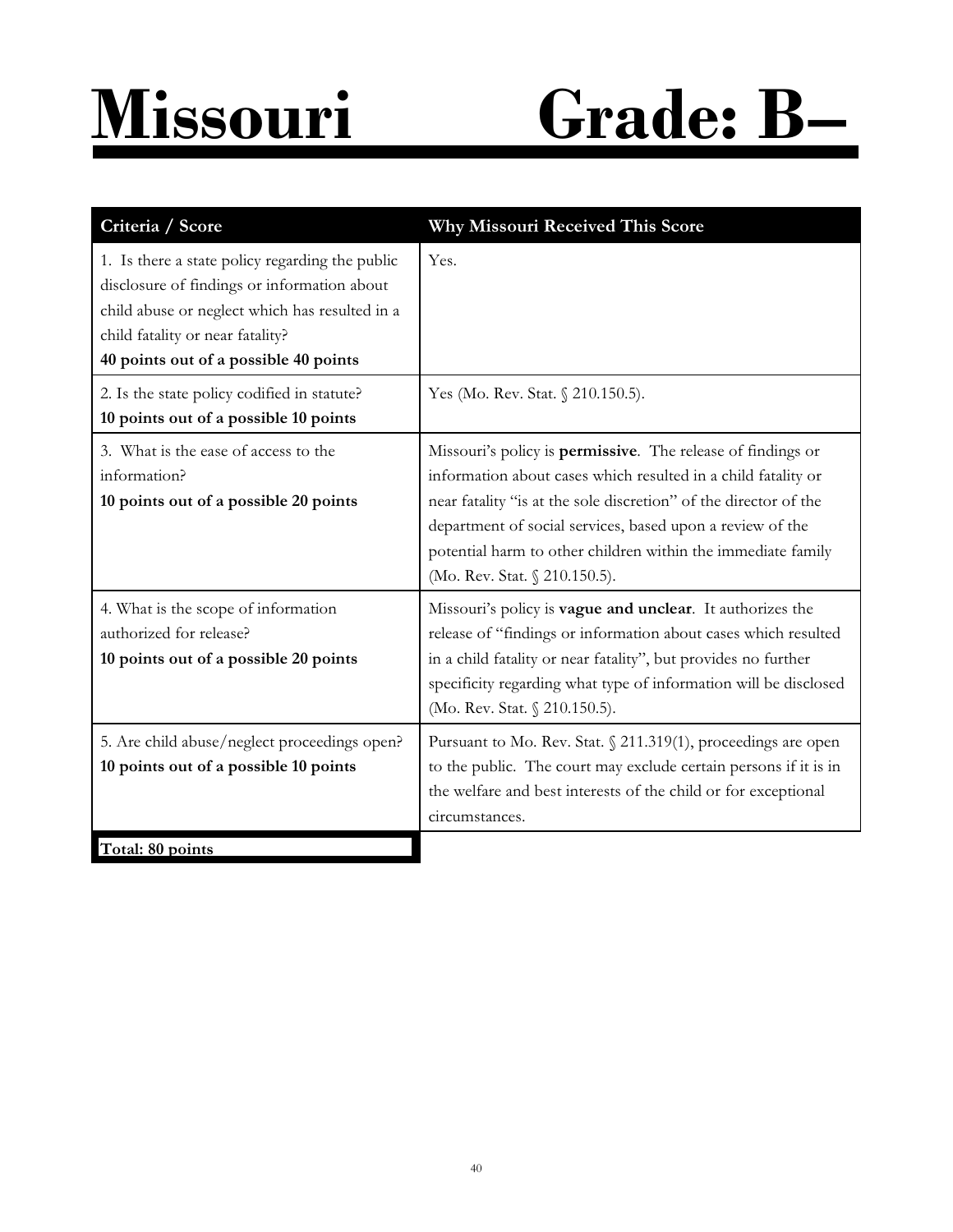# **Montana Grade: F**

| Criteria / Score                                                                                                                                                                                                              | Why Montana Received This Score                                                                                                                                                                                                                                                                                                                                                                                                                                                                                                                                    |
|-------------------------------------------------------------------------------------------------------------------------------------------------------------------------------------------------------------------------------|--------------------------------------------------------------------------------------------------------------------------------------------------------------------------------------------------------------------------------------------------------------------------------------------------------------------------------------------------------------------------------------------------------------------------------------------------------------------------------------------------------------------------------------------------------------------|
| 1. Is there a state policy regarding the public<br>disclosure of findings or information about<br>child abuse or neglect which has resulted in a<br>child fatality or near fatality?<br>40 points out of a possible 40 points | Yes (although the provision below does not specifically extend<br>to child fatalities and near fatalities caused by abuse or neglect,<br>it arguably includes such cases).                                                                                                                                                                                                                                                                                                                                                                                         |
| 2. Is the state policy codified in statute?<br>10 points out of a possible 10 points                                                                                                                                          | Yes (Mont. Code Ann. § 41-3-205).                                                                                                                                                                                                                                                                                                                                                                                                                                                                                                                                  |
| 3. What is the ease of access to the<br>information?<br>2 points out of a possible 20 points                                                                                                                                  | Montana's policy is permissive with severely restrictive<br>conditional language. Records, including case notes,<br>correspondence, evaluations, videotapes, and interviews, unless<br>otherwise protected or unless disclosure of the records is<br>determined to be detrimental to the child or harmful to another<br>person who is a subject of information contained in the<br>records, "may" be disclosed, but only to persons or entities<br>meeting one of 26 classifications, none of which include the<br>general public (Mont. Code Ann. § 41-3-205(3)). |
| 4. What is the scope of information<br>authorized for release?<br>3.5 points out of a possible 20 points                                                                                                                      | Montana's policy is narrow, with a severely restrictive<br>substantive limitation. For example, disclosure to the news<br>media is limited to the "confirmation of factual information<br>regarding how the case was handled" (Mont. Code Ann. §<br>$41-3-205(3)(p)$ ). A severely restrictive substantive limitation<br>authorizes disclosure to be withheld if release is found to<br>violate the privacy rights of the child, child's parent, or<br>guardian (Mont. Code Ann. § 41-3-205(3)(p)).                                                                |
| 5. Are child abuse/neglect proceedings open?<br>2 points out of a possible 10 points                                                                                                                                          | Pursuant to Mont. Code Ann. § 40-6-120, proceedings are<br>closed except to necessary individuals.                                                                                                                                                                                                                                                                                                                                                                                                                                                                 |
| Total: 58 points (rounded up from 57.5)                                                                                                                                                                                       |                                                                                                                                                                                                                                                                                                                                                                                                                                                                                                                                                                    |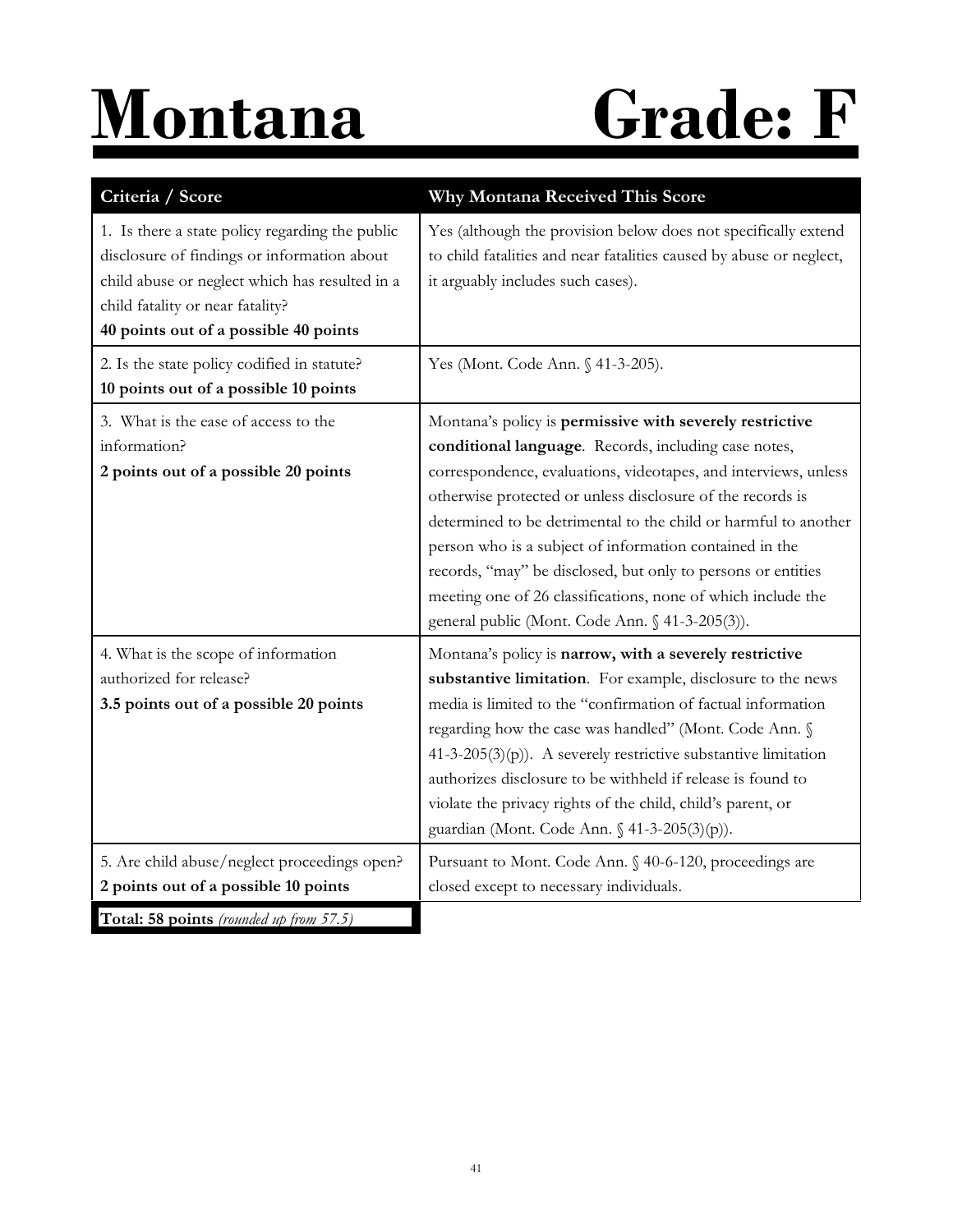### **Nebraska Grade: C+**

| Criteria / Score                                                                                                                                                                                                              | Why Nebraska Received This Score                                                                                                                                                                                                                                                                                                                                                                                                                                                                                                                                                                                                                                                                                                                                                                                  |
|-------------------------------------------------------------------------------------------------------------------------------------------------------------------------------------------------------------------------------|-------------------------------------------------------------------------------------------------------------------------------------------------------------------------------------------------------------------------------------------------------------------------------------------------------------------------------------------------------------------------------------------------------------------------------------------------------------------------------------------------------------------------------------------------------------------------------------------------------------------------------------------------------------------------------------------------------------------------------------------------------------------------------------------------------------------|
| 1. Is there a state policy regarding the public<br>disclosure of findings or information about<br>child abuse or neglect which has resulted in a<br>child fatality or near fatality?<br>40 points out of a possible 40 points | Yes.                                                                                                                                                                                                                                                                                                                                                                                                                                                                                                                                                                                                                                                                                                                                                                                                              |
| 2. Is the state policy codified in statute?<br>10 points out of a possible 10 points                                                                                                                                          | Yes (Legislative Bill 782, March 10, 2008).                                                                                                                                                                                                                                                                                                                                                                                                                                                                                                                                                                                                                                                                                                                                                                       |
| 3. What is the ease of access to the<br>information?<br>10 points out of a possible 20 points                                                                                                                                 | Nebraska's policy is permissive. The chief executive officer or<br>director "may" disclose information regarding child abuse or<br>neglect and the investigation of and any services related to the<br>child abuse and neglect if the information is related to a child<br>fatality or near fatality (Legislative Bill 782, March 10, 2008).                                                                                                                                                                                                                                                                                                                                                                                                                                                                      |
| 4. What is the scope of information<br>authorized for release?<br>7.25 points out of a possible 20 points                                                                                                                     | Nebraska's policy has substantial breadth with a severely<br>restrictive substantive limitation.* Information that may be<br>disclosed includes, but is not limited to, child placement,<br>whether in-home or out-of-home, terms of contact, hearing<br>dates, the reason for removal from parents or placement, the<br>number of placements and type, permanency objectives, court-<br>ordered services or other services provided by the division, and<br>status of the court process. A severely restrictive substantive<br>limitation authorize disclosure to be withheld if the chief<br>executive officer or director determines that disclosure is<br>contrary to the best interests of the child, the child's siblings, or<br>other children in the household (Legislative Bill 782, March 10,<br>2008). |
| 5. Are child abuse/neglect proceedings open?                                                                                                                                                                                  | Pursuant to Neb. Rev. Stat. Ann. § 24-1001, proceedings are                                                                                                                                                                                                                                                                                                                                                                                                                                                                                                                                                                                                                                                                                                                                                       |
| 10 points out of a possible 10 points<br>Total: 77 points (rounded down from 77.25)                                                                                                                                           | open to the general public.                                                                                                                                                                                                                                                                                                                                                                                                                                                                                                                                                                                                                                                                                                                                                                                       |

*\* The authors believe that the policy Nebraska had prior to the March 10, 2008 enactment of Legislative Bill 782 authorized a broader scope of information for release to the public. That policy, which was codified at Neb. Rev. Stat. Ann. § 28-736, authorized disclosure of dates, outcomes, results of any actions taken or services rendered, confirmation that investigations were conducted, results of investigations, a description of conduct of the most recent investigation and services rendered, and the basis for the agency's decision.*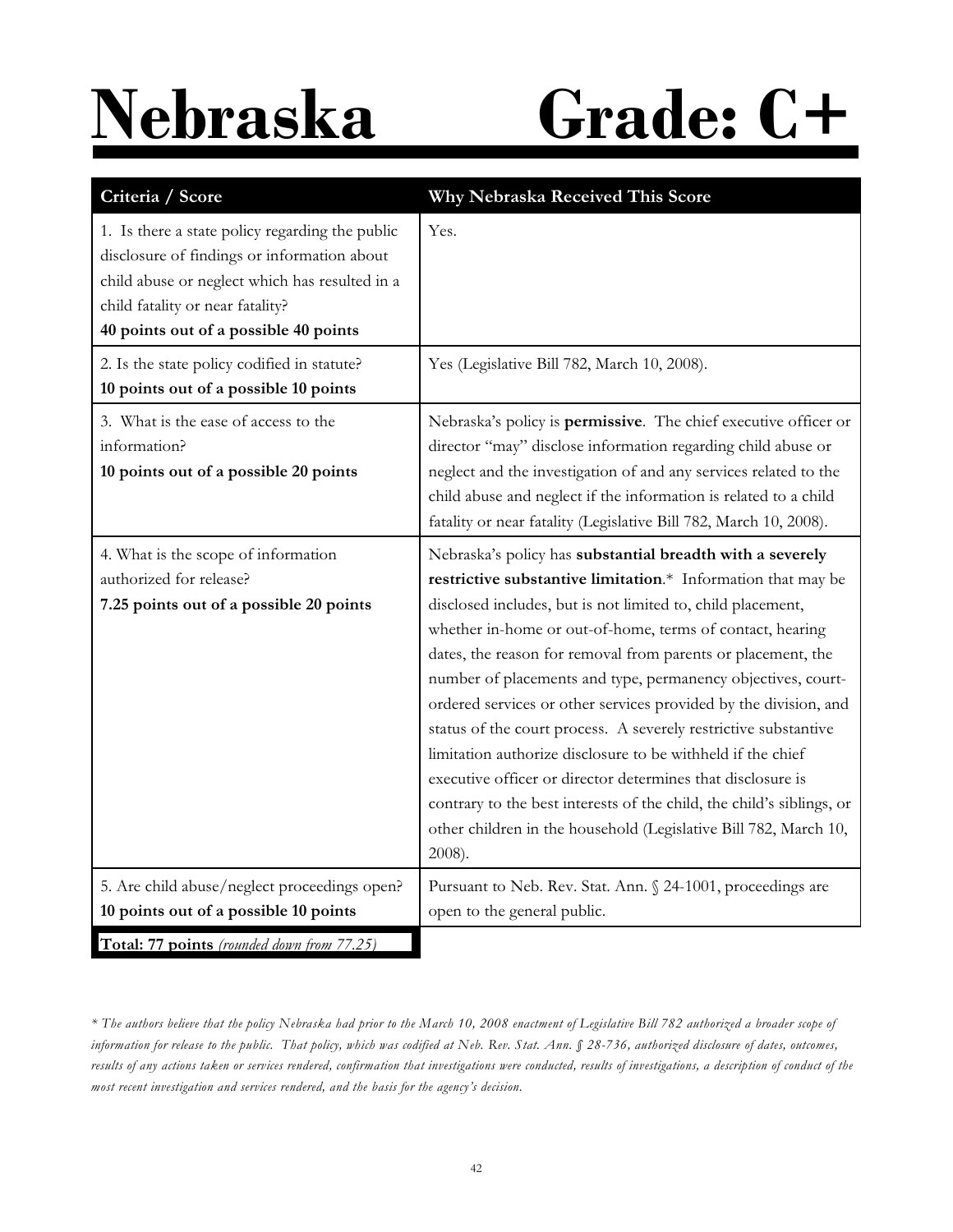## **Nevada Grade: A**

| Criteria / Score                                                                                                                                                                                                              | Why Nevada Received This Score                                                                                                                                                                                                                                                                                                                                                                                                                                                                                                                                                                                                                                                                                                                                                                                                                                                                                                                                                                                                                                                                                                                                                                                                                                                                                                                    |
|-------------------------------------------------------------------------------------------------------------------------------------------------------------------------------------------------------------------------------|---------------------------------------------------------------------------------------------------------------------------------------------------------------------------------------------------------------------------------------------------------------------------------------------------------------------------------------------------------------------------------------------------------------------------------------------------------------------------------------------------------------------------------------------------------------------------------------------------------------------------------------------------------------------------------------------------------------------------------------------------------------------------------------------------------------------------------------------------------------------------------------------------------------------------------------------------------------------------------------------------------------------------------------------------------------------------------------------------------------------------------------------------------------------------------------------------------------------------------------------------------------------------------------------------------------------------------------------------|
| 1. Is there a state policy regarding the public<br>disclosure of findings or information about<br>child abuse or neglect which has resulted in a<br>child fatality or near fatality?<br>40 points out of a possible 40 points | Yes.                                                                                                                                                                                                                                                                                                                                                                                                                                                                                                                                                                                                                                                                                                                                                                                                                                                                                                                                                                                                                                                                                                                                                                                                                                                                                                                                              |
| 2. Is the state policy codified in statute?<br>10 points out of a possible 10 points                                                                                                                                          | Yes (Nev. Rev. Stat. Ann. § 432B.175).                                                                                                                                                                                                                                                                                                                                                                                                                                                                                                                                                                                                                                                                                                                                                                                                                                                                                                                                                                                                                                                                                                                                                                                                                                                                                                            |
| 3. What is the ease of access to the<br>information?<br>20 points out of a possible 20 points                                                                                                                                 | Nevada's policy is mandatory. Data or information<br>concerning reports and investigations thereof "must be made<br>available" to any member of the general public upon request if<br>the child who is the subject of a report of abuse or neglect<br>suffered a fatality or near fatality (Nev. Rev. Stat. Ann. §<br>$432B.175(1)$ .                                                                                                                                                                                                                                                                                                                                                                                                                                                                                                                                                                                                                                                                                                                                                                                                                                                                                                                                                                                                             |
| 4. What is the scope of information<br>authorized for release?<br>20 points out of a possible 20 points                                                                                                                       | Nevada's policy has substantial breadth. The data or<br>information which must be disclosed includes, without<br>limitation a summary of the report of abuse or neglect and a<br>factual description of the contents of the report; the date of<br>birth and gender of the child; the date that the child suffered<br>the fatality or near fatality; the cause of the fatality or near<br>fatality, if such information has been determined; whether the<br>child welfare services agency had any contact with the child or a<br>member of the child's family or household before the fatality<br>or near fatality and, if so, the frequency of any contact or<br>communication with the child or a member of the child's<br>family or household before the fatality or near fatality and the<br>date on which the last contact or communication occurred<br>before the fatality or near fatality, whether the agency provided<br>any child welfare services to the child or to a member of the<br>child's family or household before or at the time of the fatality<br>or near fatality; whether the agency made any referrals for child<br>welfare services for the child or for a member of the child's<br>family or household before or at the time of the fatality or near<br>fatality, whether the agency took any other actions concerning |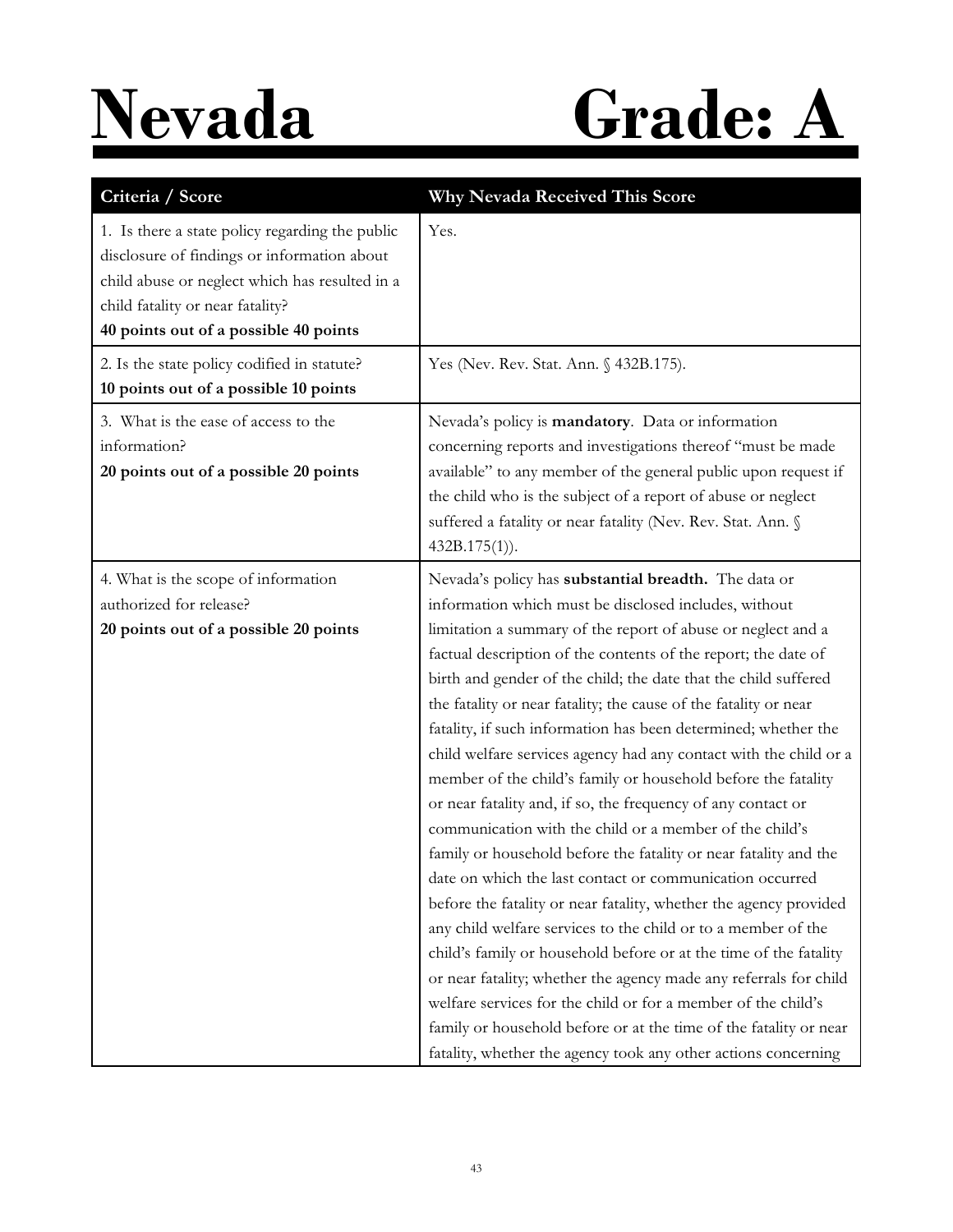|                                              | the welfare of the child before or at the time of the fatality or          |
|----------------------------------------------|----------------------------------------------------------------------------|
|                                              | near fatality, and a summary of the status of the child's case at          |
|                                              | the time of the fatality or near fatality, including, without              |
|                                              | limitation, whether the child's case was closed by the agency              |
|                                              | which provides child welfare services before the fatality or               |
|                                              | near fatality and, if so, the reasons that the case was closed; and        |
|                                              | whether the agency, in response to the fatality or near fatality,          |
|                                              | has provided or intends to provide child welfare services to the           |
|                                              | child or to a member of the child's family or household, has               |
|                                              | made or intends to make a referral for child welfare services for          |
|                                              | the child or for a member of the child's family or household;              |
|                                              | and has taken or intends to take any other action concerning               |
|                                              | the welfare and safety of the child or any member of the child's           |
|                                              | family or household (Nev. Rev. Stat. Ann. $\frac{432B.175(1)(a)-(f)}{2}$ . |
| 5. Are child abuse/neglect proceedings open? | Pursuant to Nev. Rev. Stat. Ann. $\frac{1}{2}$ 432B.430(1)(a), (2)(a),     |
| 5 points out of a possible 10 points         | proceedings are closed in counties with population of less than            |
|                                              | 400,000, and open in counties with populations greater than                |
|                                              | 400,000.                                                                   |
| Total: 95 points                             |                                                                            |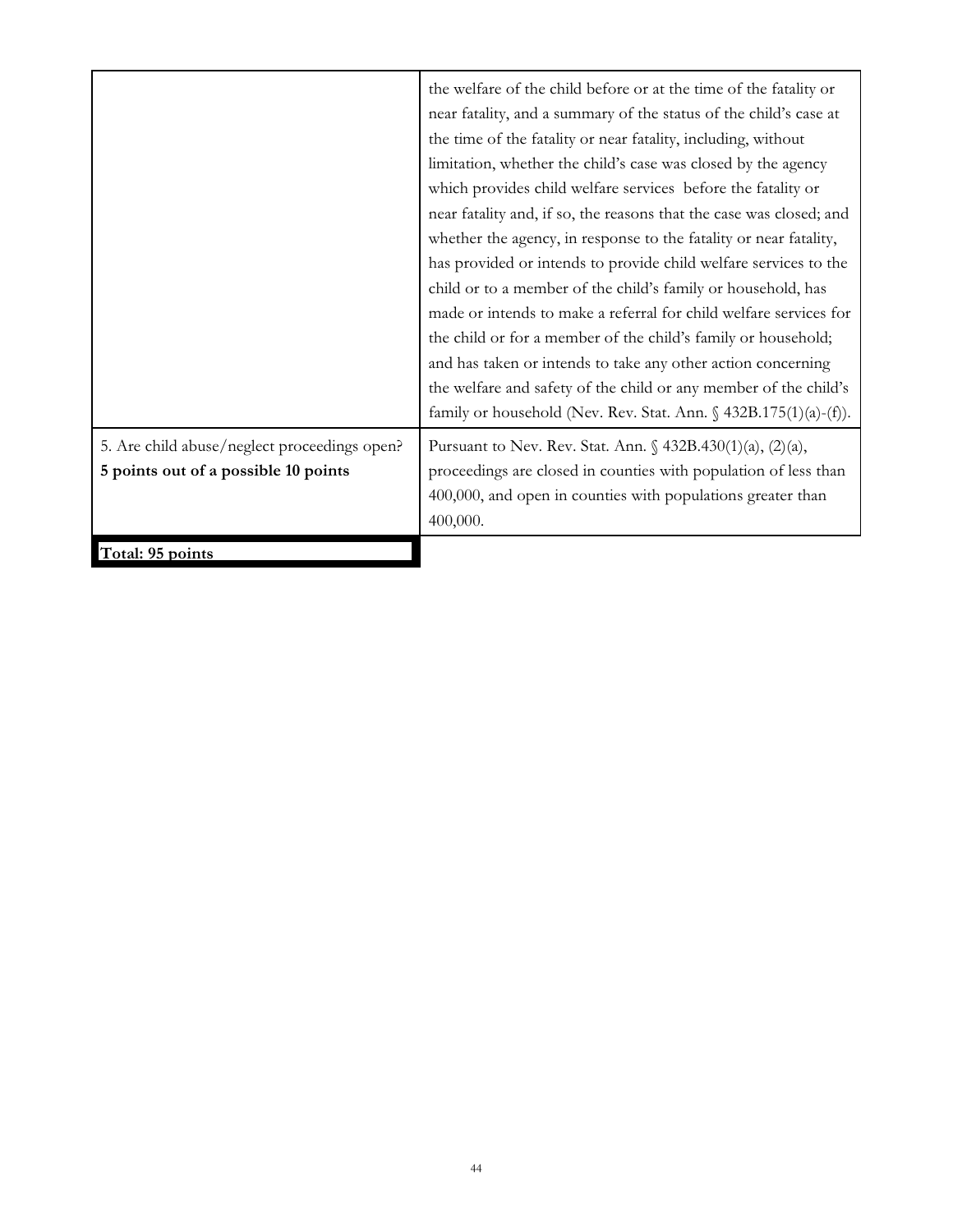## **New Hampshire Grade: A**

| Criteria / Score                                                                                                                                                                                                              | Why New Hampshire Received This Score                                                                                                                                                                                                                                                                                                                                                                                                                                                                                                                                                                                                                                                                                                                                                                                                                                                                                      |
|-------------------------------------------------------------------------------------------------------------------------------------------------------------------------------------------------------------------------------|----------------------------------------------------------------------------------------------------------------------------------------------------------------------------------------------------------------------------------------------------------------------------------------------------------------------------------------------------------------------------------------------------------------------------------------------------------------------------------------------------------------------------------------------------------------------------------------------------------------------------------------------------------------------------------------------------------------------------------------------------------------------------------------------------------------------------------------------------------------------------------------------------------------------------|
| 1. Is there a state policy regarding the public<br>disclosure of findings or information about<br>child abuse or neglect which has resulted in a<br>child fatality or near fatality?<br>40 points out of a possible 40 points | Yes.                                                                                                                                                                                                                                                                                                                                                                                                                                                                                                                                                                                                                                                                                                                                                                                                                                                                                                                       |
| 2. Is the state policy codified in statute?<br>10 points out of a possible 10 points                                                                                                                                          | Yes (NH RSA § 126-A:5(XII)).                                                                                                                                                                                                                                                                                                                                                                                                                                                                                                                                                                                                                                                                                                                                                                                                                                                                                               |
| 3. What is the ease of access to the<br>information?<br>20 points out of a possible 20 points                                                                                                                                 | New Hampshire's policy is mandatory. The Commissioner<br>shall, upon request, publicly disclose specified information<br>regarding the abuse or neglect of a child if there has been a<br>fatality or near fatality resulting from abuse or neglect of a child<br>(NH RSA $\S$ 126-A:5(XII)(a)).                                                                                                                                                                                                                                                                                                                                                                                                                                                                                                                                                                                                                           |
| 4. What is the scope of information<br>authorized for release?<br>20 points out of a possible 20 points                                                                                                                       | New Hampshire's policy has substantial breadth. Information<br>that shall be released includes the date of report; the statutory<br>basis and supporting allegations of any such report; whether any<br>such report was referred to the district office and if so, the<br>priority assigned to it; the date it was referred to district for<br>assessment; for each report, the date and means by which<br>contact was made with the family, any collateral contact made as<br>part of investigation, the date the assessment was finished, the<br>fact that the department's investigation resulted in finding of<br>abuse/neglect and basis for the finding, and services and actions<br>taken; and any extraordinary or pertinent information concerning<br>circumstances of abuse or neglect (when the Commissioner<br>determines disclosure is consistent with the public interest) (NH<br>RSA $\S$ 126-A:5(XII)(c)). |
| 5. Are child abuse/neglect proceedings open?<br>5 points out of a possible 10 points                                                                                                                                          | Pursuant to N.H. Rev. Stat. Ann. § 169-C:14, proceedings are<br>closed except to necessary individuals. Only such persons as<br>the parties, their witnesses, counsel and representatives of the<br>agencies present to perform their official duties shall be<br>admitted, except that other persons invited by a party may<br>attend, with the court's prior approval.*                                                                                                                                                                                                                                                                                                                                                                                                                                                                                                                                                  |
| Total: 95 points                                                                                                                                                                                                              |                                                                                                                                                                                                                                                                                                                                                                                                                                                                                                                                                                                                                                                                                                                                                                                                                                                                                                                            |

*\*While abuse and neglect hearings are generally closed to the public pursuant to RSA 169-C:14, the New Hampshire legislature has established temporary pilot projects in Grafton, Rockingham, and Sullivan counties, subject to certain restrictions. Abuse and neglect hearings in these counties will be open to the public unless the court determines that the disclosure of some or all of the evidence would be contrary to the best interests of the child, or that disclosure would cause unreasonable harm to one or more of the parties. Any party may request the court to order, or the court on its own initiative may order, that all or a portion of a hearing be closed to the public. Medical and psychological reports, records, and profiles, and testimony referring to the contents of such reports, records, and profiles, shall remain confidential in all abuse and neglect proceedings. When the child who is the subject of the proceedings is present at a hearing, it shall be presumed that admitting non-parties would be contrary to the best interest of the child, or would cause unreasonable harm.*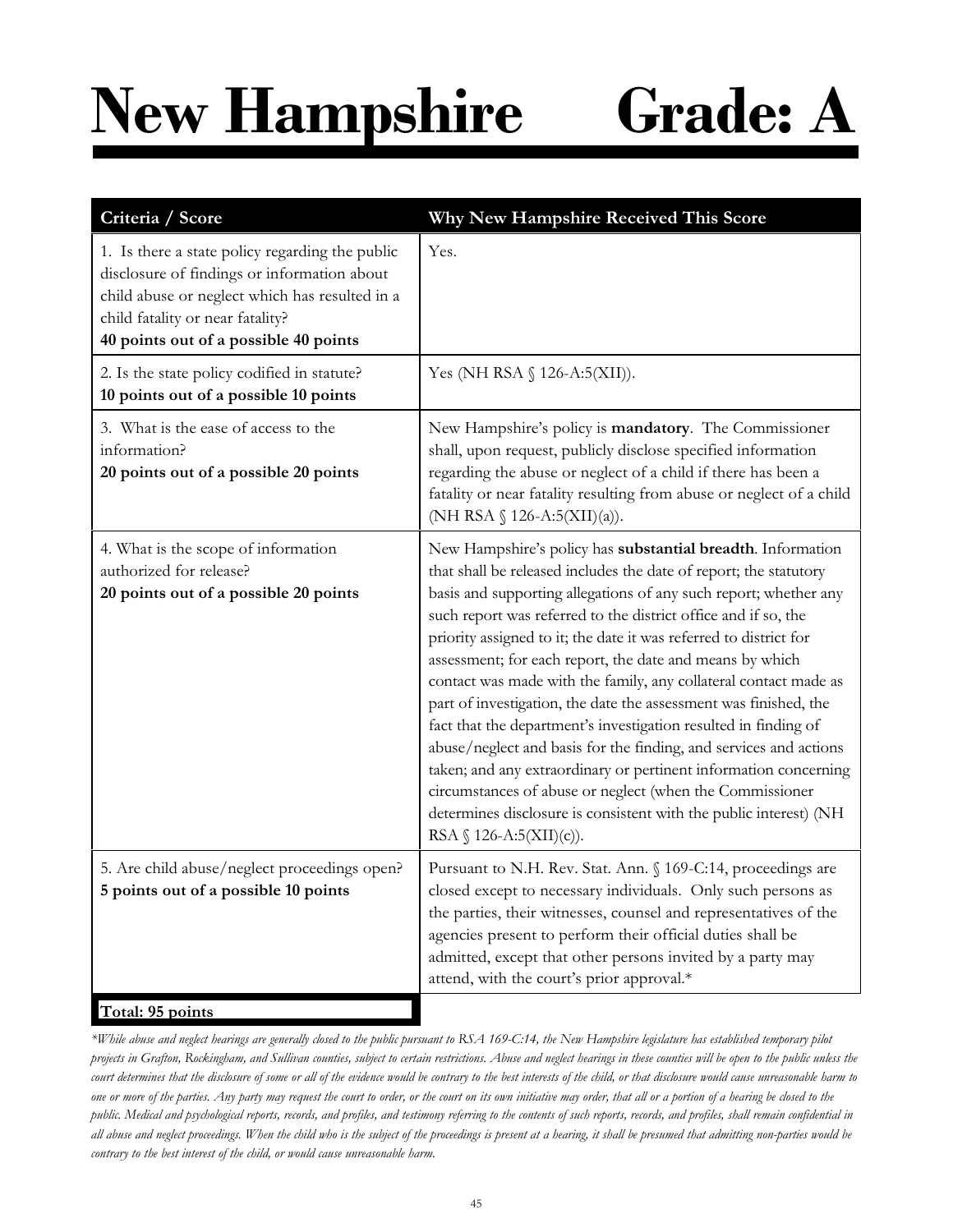## **New Jersey Grade: B–**

| Criteria / Score                                                                                                                                                                                                              | Why New Jersey Received This Score                                                                                                                                                                                                                                                                                                                                                                                                                                                                                                                                                                                                                                                                                                                                                                                                                                                                                                                                                                                                                                                          |
|-------------------------------------------------------------------------------------------------------------------------------------------------------------------------------------------------------------------------------|---------------------------------------------------------------------------------------------------------------------------------------------------------------------------------------------------------------------------------------------------------------------------------------------------------------------------------------------------------------------------------------------------------------------------------------------------------------------------------------------------------------------------------------------------------------------------------------------------------------------------------------------------------------------------------------------------------------------------------------------------------------------------------------------------------------------------------------------------------------------------------------------------------------------------------------------------------------------------------------------------------------------------------------------------------------------------------------------|
| 1. Is there a state policy regarding the public<br>disclosure of findings or information about<br>child abuse or neglect which has resulted in a<br>child fatality or near fatality?<br>40 points out of a possible 40 points | Yes.                                                                                                                                                                                                                                                                                                                                                                                                                                                                                                                                                                                                                                                                                                                                                                                                                                                                                                                                                                                                                                                                                        |
| 2. Is the state policy codified in statute?                                                                                                                                                                                   | Yes (N.J. Rev. Stat. § 9:6-8.10a).                                                                                                                                                                                                                                                                                                                                                                                                                                                                                                                                                                                                                                                                                                                                                                                                                                                                                                                                                                                                                                                          |
| 10 points out of a possible 10 points                                                                                                                                                                                         |                                                                                                                                                                                                                                                                                                                                                                                                                                                                                                                                                                                                                                                                                                                                                                                                                                                                                                                                                                                                                                                                                             |
| 3. What is the ease of access to the<br>information?<br>10 points out of a possible 20 points                                                                                                                                 | New Jersey's policy is permissive. The department "may"<br>disclose to the public the findings or information about a case<br>of child abuse or neglect which has resulted in a child fatality or<br>near fatality (N.J. Rev. Stat. § 9:6-8.10a(f)).                                                                                                                                                                                                                                                                                                                                                                                                                                                                                                                                                                                                                                                                                                                                                                                                                                        |
| 4. What is the scope of information<br>authorized for release?<br>12 points out of a possible 20 points                                                                                                                       | New Jersey's policy has substantial breadth with a<br>moderately restrictive substantive limitation. If there is an<br>ongoing investigation, the department may release the name of<br>child; the date of incident; the living arrangement of the child at<br>the time of the incident; information on other possible child<br>victims; the nature of incident; the status of involvement with<br>the child prior to the incident; actions taken to protect the<br>child; and the name of the office supervising case. If the<br>investigation is closed and substantiated, the department may<br>release the child's current medical condition or date of death;<br>the child's current living situation; the details about the<br>incident; whether it was determined that another child was<br>abused as well; and the type of services provided by division,<br>including referrals. A moderately restrictive substantive<br>limitation authorizes information to be withheld if release is<br>likely to endanger the emotional well-being of a child (Reg.<br>10:133G-4.4; 4.5; 4.6). |
| 5. Are child abuse/neglect proceedings open?                                                                                                                                                                                  | Pursuant to N.J. Rev. Stat. § 9:6-8.43(b), proceedings are open                                                                                                                                                                                                                                                                                                                                                                                                                                                                                                                                                                                                                                                                                                                                                                                                                                                                                                                                                                                                                             |
| 10 points out of a possible 10 points                                                                                                                                                                                         | but may be closed to the general public.                                                                                                                                                                                                                                                                                                                                                                                                                                                                                                                                                                                                                                                                                                                                                                                                                                                                                                                                                                                                                                                    |
| Total: 82 points                                                                                                                                                                                                              |                                                                                                                                                                                                                                                                                                                                                                                                                                                                                                                                                                                                                                                                                                                                                                                                                                                                                                                                                                                                                                                                                             |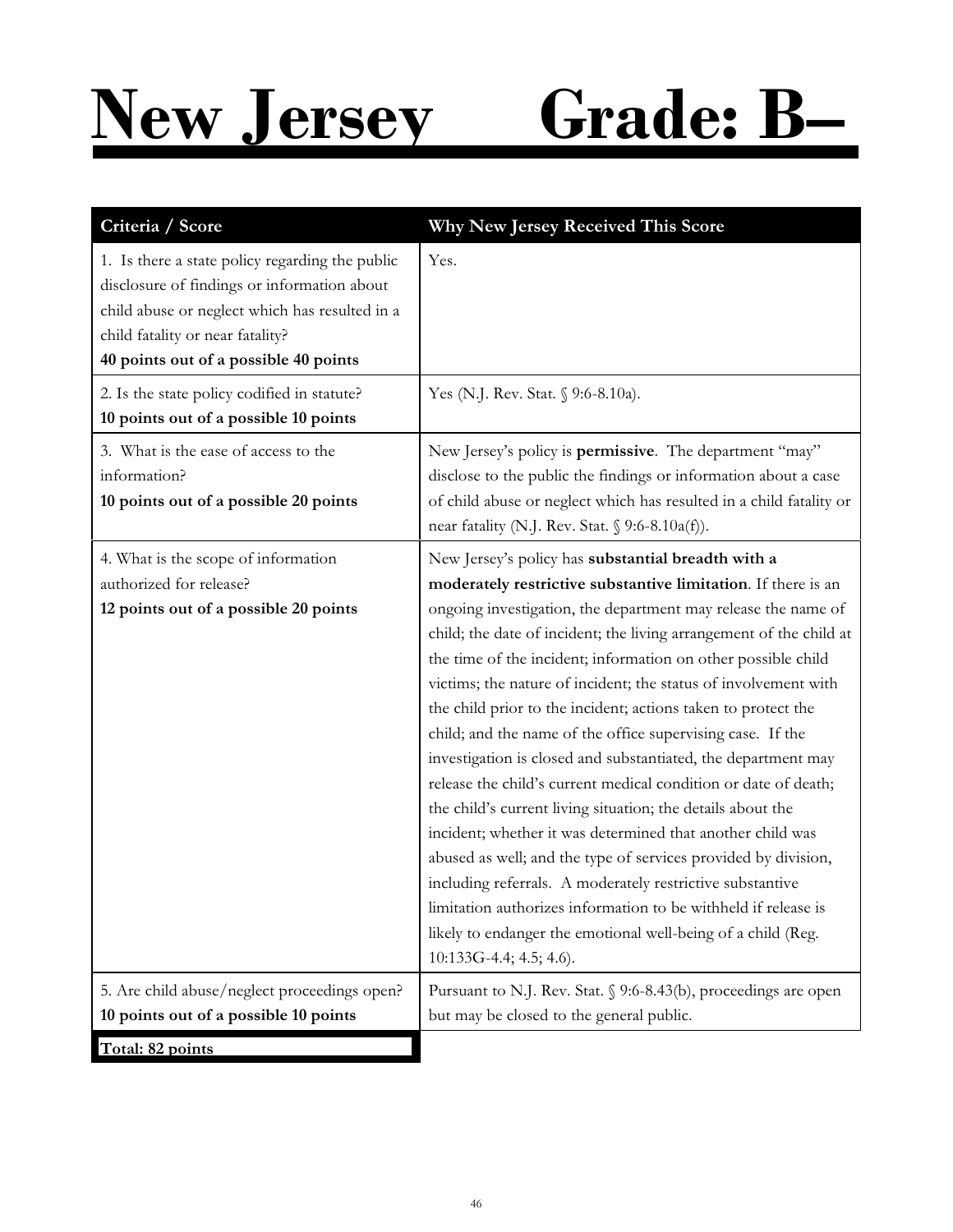# **New Mexico Grade: F**

| Criteria / Score                                                                                                                                                                                                              | <b>Why New Mexico Received This Score</b>                                                                                                                                                                                                                                                                                                                |
|-------------------------------------------------------------------------------------------------------------------------------------------------------------------------------------------------------------------------------|----------------------------------------------------------------------------------------------------------------------------------------------------------------------------------------------------------------------------------------------------------------------------------------------------------------------------------------------------------|
| 1. Is there a state policy regarding the public<br>disclosure of findings or information about<br>child abuse or neglect which has resulted in a<br>child fatality or near fatality?<br>30 points out of a possible 40 points | Yes, as to fatalities.<br>No, as to near fatalities.                                                                                                                                                                                                                                                                                                     |
| 2. Is the state policy codified in statute?<br>7 points out of a possible 10 points                                                                                                                                           | Yes, as to fatalities (N.M. Stat. Ann. § 32A-4-33).<br>No, as to near fatalities.                                                                                                                                                                                                                                                                        |
| 3. What is the ease of access to the<br>information?<br>4 points out of a possible 20 points                                                                                                                                  | New Mexico's policy, which addresses deaths only, is<br>permissive with moderately restrictive conditional<br>language. When a child's death is allegedly caused by abuse or<br>neglect, the department "may" release information about the<br>case after consultation with and the consent of the district<br>attorney (N.M. Stat. Ann. § 32A-4-33(E)). |
| 4. What is the scope of information<br>authorized for release?<br>7.5 points out of a possible 20 points                                                                                                                      | New Mexico's policy, which addresses deaths only, is vague<br>and unclear. It authorizes the release of "information about<br>the case" but provides no further specificity regarding what<br>types of information will be disclosed (N.M. Stat. Ann. §<br>$32A-4-33(E)$ ).                                                                              |
| 5. Are child abuse/neglect proceedings open?<br>5 points out of a possible 10 points                                                                                                                                          | Pursuant to N.M. Stat. Ann. § 32A-4-20(B)-(D), proceedings<br>are closed except to necessary individuals, the media and<br>persons approved by the court.                                                                                                                                                                                                |
| Total: 54 points (rounded up from 53.5)                                                                                                                                                                                       |                                                                                                                                                                                                                                                                                                                                                          |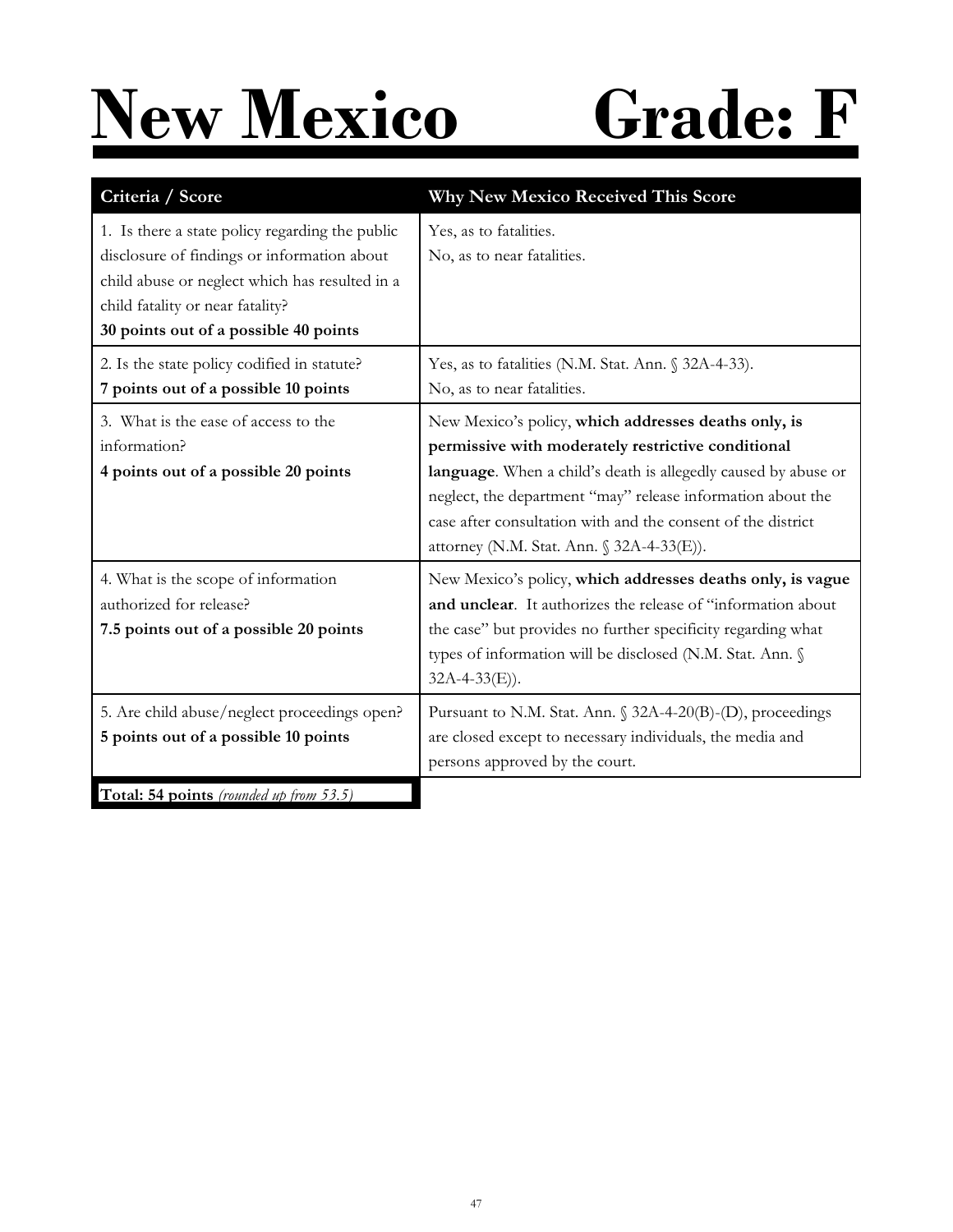### **New York Grade: B+**

| Criteria / Score                                                                                                                                                                                                              | <b>Why New York Received This Score</b>                                                                                                                                                                                                                                                                                                                                                                                                                                                                                                                                                                                                                                                                                                                                                                                                                                                                                                                                                                                                                                                                       |
|-------------------------------------------------------------------------------------------------------------------------------------------------------------------------------------------------------------------------------|---------------------------------------------------------------------------------------------------------------------------------------------------------------------------------------------------------------------------------------------------------------------------------------------------------------------------------------------------------------------------------------------------------------------------------------------------------------------------------------------------------------------------------------------------------------------------------------------------------------------------------------------------------------------------------------------------------------------------------------------------------------------------------------------------------------------------------------------------------------------------------------------------------------------------------------------------------------------------------------------------------------------------------------------------------------------------------------------------------------|
| 1. Is there a state policy regarding the public<br>disclosure of findings or information about<br>child abuse or neglect which has resulted in a<br>child fatality or near fatality?<br>40 points out of a possible 40 points | Yes.                                                                                                                                                                                                                                                                                                                                                                                                                                                                                                                                                                                                                                                                                                                                                                                                                                                                                                                                                                                                                                                                                                          |
| 2. Is the state policy codified in statute?<br>10 points out of a possible 10 points                                                                                                                                          | Yes (NY CLS Soc Serv § 422-a).                                                                                                                                                                                                                                                                                                                                                                                                                                                                                                                                                                                                                                                                                                                                                                                                                                                                                                                                                                                                                                                                                |
| 3. What is the ease of access to the<br>information?<br>12 points out of a possible 20 points                                                                                                                                 | New York's policy regarding fatalities is mandatory with<br>moderately conditional language. In the case of the death<br>of a child whose care and custody or custody and guardianship<br>has been transferred to an authorized agency, or the death of a<br>child for whom any local department of social services has an<br>open child protective services or preventive services case, or in<br>the case of a report made to the central register involving the<br>death of a child, either the office of children and families<br>services or the applicable fatality review team is required to<br>prepare and issue a report, which shall be made available to the<br>public (NY CLS Soc Serv § 20(5)).<br>New York's policy regarding near fatalities is permissive. The<br>commissioner or a city or county social services commissioner<br>"may" disclose information regarding the abuse or<br>maltreatment of a child, and the investigation thereof and any<br>services related thereto, if the child named in the report has<br>died or the report involves the near fatality of a child (NY CLS |
| 4. What is the scope of information<br>authorized for release?<br>16.75 points out of a possible 20 points                                                                                                                    | Soc Serv $\oint$ 422-a(1)(d)).<br>New York's policy regarding fatalities has substantial<br>breadth. The report that is made available to the public must<br>include the cause of the death, identification of child protective<br>or other services provided or actions taken regarding the child<br>and his/her family, any extraordinary or pertinent information<br>concerning the circumstances of the child's death, whether the<br>child or the child's family had received assistance, care, or<br>services from the social services district prior to the child's<br>death, any action or further investigation taken by the                                                                                                                                                                                                                                                                                                                                                                                                                                                                         |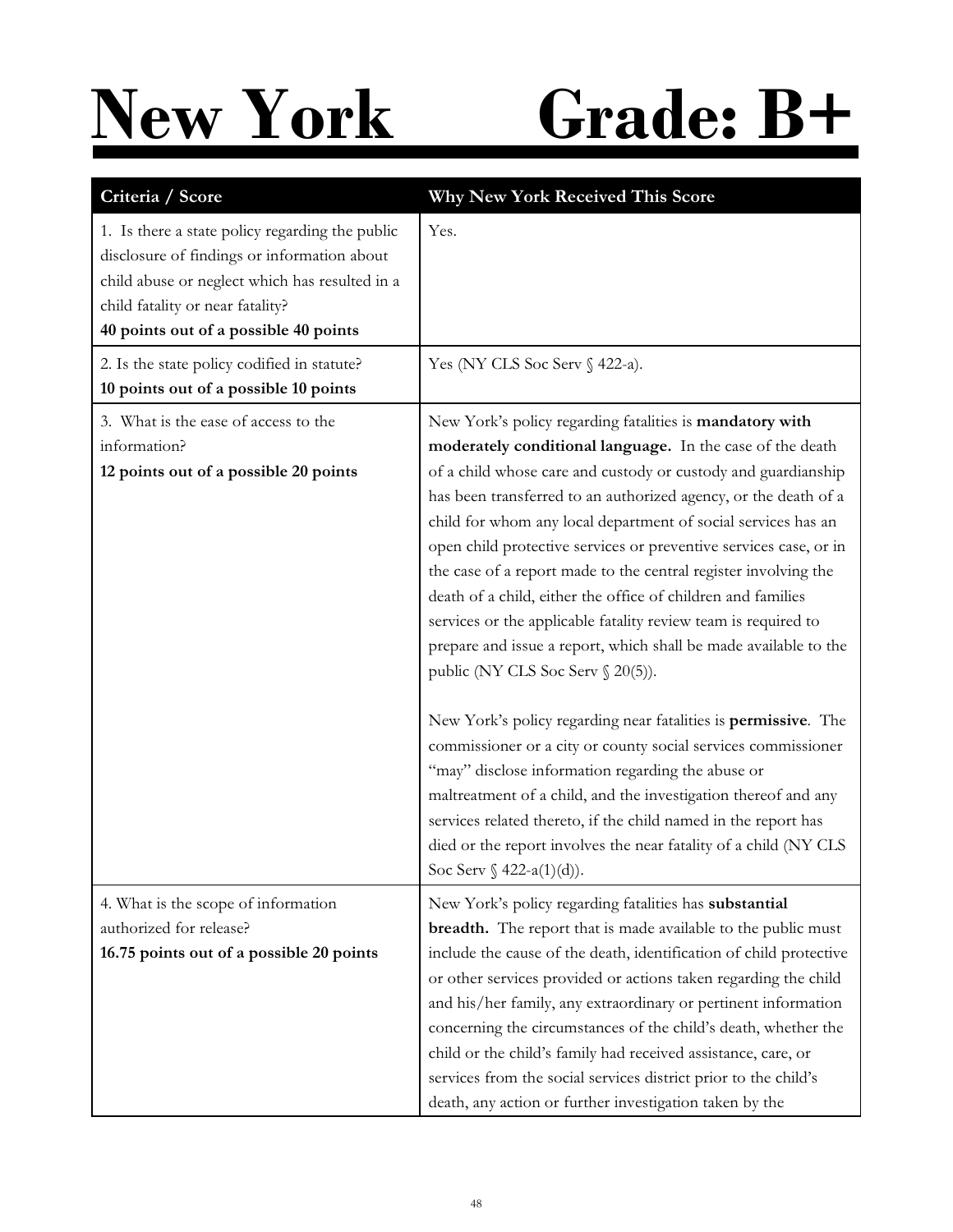|                                                                                       | department or by the local social services district since the<br>death of the child, and, as appropriate, recommendations for<br>local or state administrative or policy changes (NY CLS Soc<br>Serv $\S 20(5)(b)$ ).                                                                                                                                                                                                                                                                                                                                                                                                                                                                                                                                                                                                                                                       |
|---------------------------------------------------------------------------------------|-----------------------------------------------------------------------------------------------------------------------------------------------------------------------------------------------------------------------------------------------------------------------------------------------------------------------------------------------------------------------------------------------------------------------------------------------------------------------------------------------------------------------------------------------------------------------------------------------------------------------------------------------------------------------------------------------------------------------------------------------------------------------------------------------------------------------------------------------------------------------------|
|                                                                                       | New York's policy regarding near fatalities has substantial<br>breadth with a severely restrictive substantive limitation.<br>The commissioner may disclose the name of child; the<br>determination of the investigation and findings upon which the<br>determination was based; CPS actions taken in response to<br>reports; whether the child or family has received care or<br>services prior to each report; and any extraordinary or<br>pertinent info concerning circumstances of report (if the<br>director determines release to be "consistent with public<br>interest") (NY CLS Soc Serv $\int$ 422-a(2)). A severely restrictive<br>substantive limitation authorizes the information to be<br>withheld if disclosure is contrary to the best interest of the<br>child, the child's siblings or other children in the household<br>(NY CLS Soc Serv § 422-a(1)). |
| 5. Are child abuse/neglect proceedings open?<br>10 points out of a possible 10 points | Pursuant to N.Y. Fam. Ct. Act § 1043, proceedings are open,<br>but may be closed to the general public. Interested parties are<br>admitted.                                                                                                                                                                                                                                                                                                                                                                                                                                                                                                                                                                                                                                                                                                                                 |
| Total: 89 points (rounded up from 88.75)                                              |                                                                                                                                                                                                                                                                                                                                                                                                                                                                                                                                                                                                                                                                                                                                                                                                                                                                             |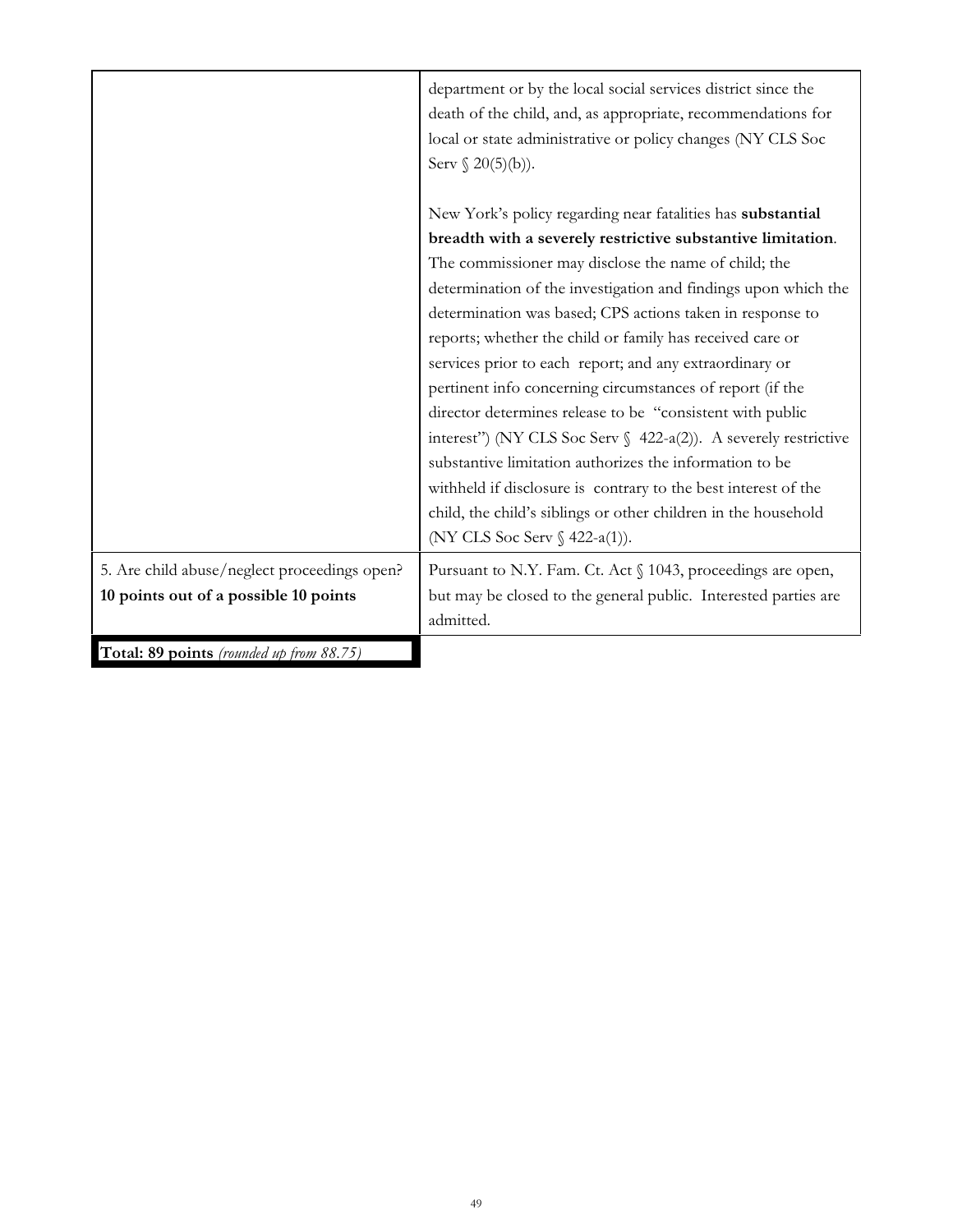## **North Carolina Grade: C**

| Criteria / Score                                                                                                                                                                                                              | Why North Carolina Received This Score                                                                                                                                                                                                                                                                                                                                                                                                                                                                                                                                                                                                                                                                                       |
|-------------------------------------------------------------------------------------------------------------------------------------------------------------------------------------------------------------------------------|------------------------------------------------------------------------------------------------------------------------------------------------------------------------------------------------------------------------------------------------------------------------------------------------------------------------------------------------------------------------------------------------------------------------------------------------------------------------------------------------------------------------------------------------------------------------------------------------------------------------------------------------------------------------------------------------------------------------------|
| 1. Is there a state policy regarding the public<br>disclosure of findings or information about<br>child abuse or neglect which has resulted in a<br>child fatality or near fatality?<br>40 points out of a possible 40 points | Yes.                                                                                                                                                                                                                                                                                                                                                                                                                                                                                                                                                                                                                                                                                                                         |
| 2. Is the state policy codified in statute?<br>10 points out of a possible 10 points                                                                                                                                          | Yes (N.C. Gen. Stat. § 7B-2902).                                                                                                                                                                                                                                                                                                                                                                                                                                                                                                                                                                                                                                                                                             |
| 3. What is the ease of access to the<br>information?<br>4 points out of a possible 20 points                                                                                                                                  | North Carolina's policy is mandatory with severely<br>restrictive conditional language. The public agency "shall"<br>disclose to the public, upon request, the findings and<br>information related to a child fatality or near fatality, if a person<br>is criminally charged with having caused a child fatality or near<br>fatality, or the district attorney has certified that a person would<br>be charged with having caused the child fatality or near fatality<br>but for that person's prior death (N.C. Gen. Stat. §<br>$7B-2902(b)$ ).                                                                                                                                                                            |
| 4. What is the scope of information<br>authorized for release?<br>12 points out of a possible 20 points                                                                                                                       | North Carolina's policy has substantial breadth with a<br>moderately restrictive substantive limitation. The written<br>summary includes dates, outcomes, results of any actions taken<br>or services rendered; the results of any review of child mortality<br>panel or any public agency; the results of the investigations; a<br>description of the conduct of the most recent investigation and<br>services rendered and the basis for the department's decision<br>(N.C. Gen. Stat. § 7B-2902(a)(2)). Provisions are silent as to<br>release of the name of the child. A substantive limitation<br>authorizes disclosure to be withheld if release is likely to cause<br>mental harm (N.C. Gen. Stat. § 7B-2902(d)(2)). |
| 5. Are child abuse/neglect proceedings open?<br>10 points out of a possible 10 points                                                                                                                                         | Pursuant to N.C. Gen. Stat. § 7B-801, proceedings are open.<br>The court has discretion to determine whether proceedings<br>shall be closed to the public. No hearing or part of a hearing<br>shall be closed by the court if the juvenile requests that it<br>remain open.                                                                                                                                                                                                                                                                                                                                                                                                                                                  |
| Total: 76 points                                                                                                                                                                                                              |                                                                                                                                                                                                                                                                                                                                                                                                                                                                                                                                                                                                                                                                                                                              |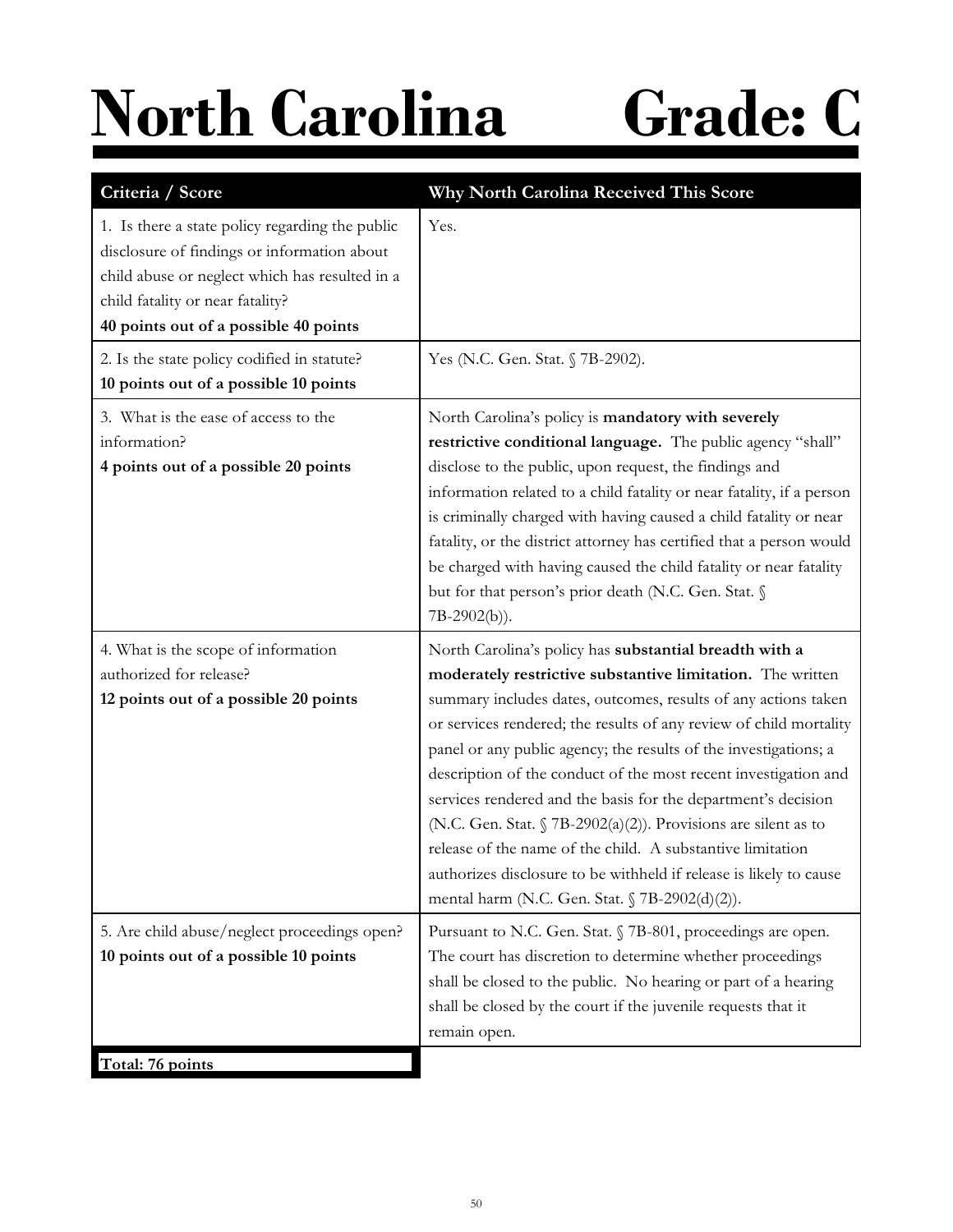# **North Dakota Grade: F**

| Criteria / Score                                                                                                                                                                                                              | Why North Dakota Received This Score                                                                                                                                                                                                                                                                                                                                                                                                                                                                                                                                                                                                                                                                                                                                                                                                                 |
|-------------------------------------------------------------------------------------------------------------------------------------------------------------------------------------------------------------------------------|------------------------------------------------------------------------------------------------------------------------------------------------------------------------------------------------------------------------------------------------------------------------------------------------------------------------------------------------------------------------------------------------------------------------------------------------------------------------------------------------------------------------------------------------------------------------------------------------------------------------------------------------------------------------------------------------------------------------------------------------------------------------------------------------------------------------------------------------------|
| 1. Is there a state policy regarding the public<br>disclosure of findings or information about<br>child abuse or neglect which has resulted in a<br>child fatality or near fatality?<br>30 points out of a possible 40 points | Yes, as to fatalities.<br>No, as to near fatalities.                                                                                                                                                                                                                                                                                                                                                                                                                                                                                                                                                                                                                                                                                                                                                                                                 |
| 2. Is the state policy codified in statute?<br>7 points out of a possible 10 points                                                                                                                                           | Yes, as to fatalities (N.D. Cent. Code § 50-25.1-04.1).<br>No, as to near fatalities.                                                                                                                                                                                                                                                                                                                                                                                                                                                                                                                                                                                                                                                                                                                                                                |
| 3. What is the ease of access to the<br>information?<br>15 points out of a possible 20 points                                                                                                                                 | North Dakota's policy, which pertains to fatalities only, is<br>mandatory. The child protection team "shall" make available<br>information reflecting the disposition of reports of institutional<br>child abuse, neglect, or death resulting from abuse or neglect<br>(N.D. Cent. Code § 50-25.1-04.1(2)).                                                                                                                                                                                                                                                                                                                                                                                                                                                                                                                                          |
| 4. What is the scope of information<br>authorized for release?<br>4.5 points out of a possible 20 points                                                                                                                      | North Dakota's policy is vague and unclear, with a<br>moderately restrictive substantive limitation. It authorizes<br>the release of information but provides no further specificity<br>regarding what type of information will be disclosed. A<br>moderately restrictive substantive limitation limits the<br>availability of information to cases of institutional child abuse<br>or neglect, which means "situations of known or suspected<br>child abuse or neglect when the institution responsible for the<br>child's welfare is a residential child care facility, a treatment or<br>care center for mentally retarded, a public or private residential<br>educational facility, a maternity home, or any residential facility<br>owned or managed by the state or a political subdivision of the<br>state" (N.D. Cent. Code § 50-25.1-02(9). |
| 5. Are child abuse/neglect proceedings open?<br>2 points out of a possible 10 points                                                                                                                                          | Pursuant to N.D. Cent. Code § 27-20-24(5), proceedings are<br>closed except to necessary individuals.                                                                                                                                                                                                                                                                                                                                                                                                                                                                                                                                                                                                                                                                                                                                                |
| Total: 59 points (rounded up from 58.5)                                                                                                                                                                                       |                                                                                                                                                                                                                                                                                                                                                                                                                                                                                                                                                                                                                                                                                                                                                                                                                                                      |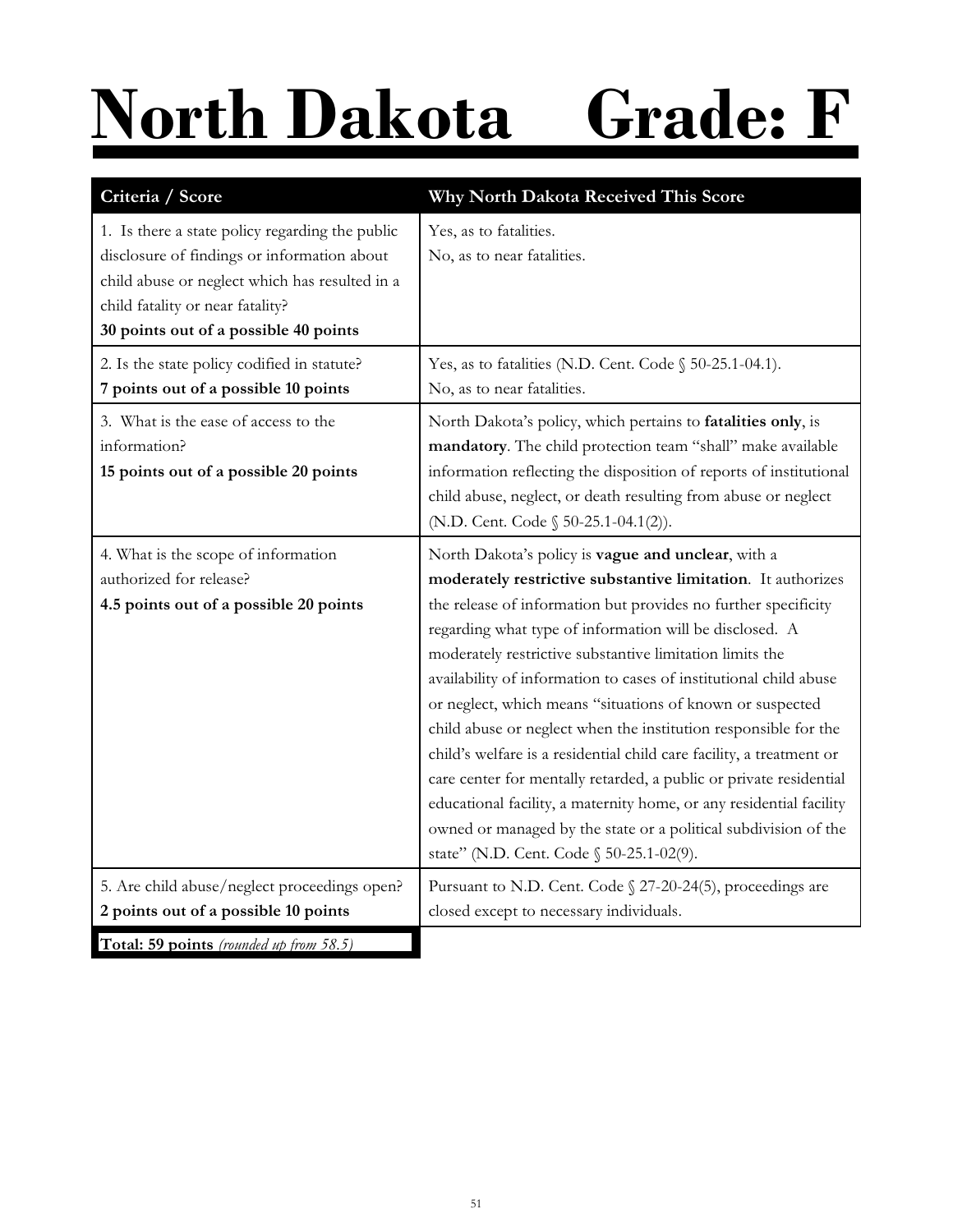### **Ohio Grade: C+**

| Criteria / Score                                                                                                                                                                                                              | <b>Why Ohio Received This Score</b>                                                                                                                                                                                                                                                                                                                                                                                                                                                                                 |
|-------------------------------------------------------------------------------------------------------------------------------------------------------------------------------------------------------------------------------|---------------------------------------------------------------------------------------------------------------------------------------------------------------------------------------------------------------------------------------------------------------------------------------------------------------------------------------------------------------------------------------------------------------------------------------------------------------------------------------------------------------------|
| 1. Is there a state policy regarding the public<br>disclosure of findings or information about<br>child abuse or neglect which has resulted in a<br>child fatality or near fatality?<br>40 points out of a possible 40 points | Yes.                                                                                                                                                                                                                                                                                                                                                                                                                                                                                                                |
| 2. Is the state policy codified in statute?<br>7 points out of a possible 10 points                                                                                                                                           | No, Ohio's policy is not codified in statute, but is contained in<br>regulation (Ohio Admin. Code, § 5101:2-33-21(D)(4)).                                                                                                                                                                                                                                                                                                                                                                                           |
| 3. What is the ease of access to the<br>information?<br>12 points out of a possible 20 points                                                                                                                                 | Ohio's policy is mandatory with moderately restrictive<br>conditional language. Upon obtaining the written<br>authorization of its director, the public children's service<br>agency "shall" promptly provide public disclosure of the<br>findings or information about the case of child abuse or neglect<br>which has resulted in either a child fatality or a near fatality<br>that, as certified by a physician, places the child in serious or<br>critical condition (Ohio Admin. Code, § 5101:2-33-21(D)(4)). |
| 4. What is the scope of information<br>authorized for release?<br>10 points out of a possible 20 points                                                                                                                       | Ohio's policy is vague and unclear. It authorizes the release<br>of findings or information but provides no further specificity<br>regarding what type of information will be disclosed (Ohio<br>Admin. Code, § 5101:2-33-21(D)(4)).                                                                                                                                                                                                                                                                                |
| 5. Are child abuse/neglect proceedings open?<br>10 points out of a possible 10 points                                                                                                                                         | Pursuant to Ohio Rev. Code Ann. § 2151.35(A)(1), proceedings<br>are open. The court may exclude the general public if it holds a<br>separate hearing to determine whether it is appropriate.                                                                                                                                                                                                                                                                                                                        |
| Total: 79 points                                                                                                                                                                                                              |                                                                                                                                                                                                                                                                                                                                                                                                                                                                                                                     |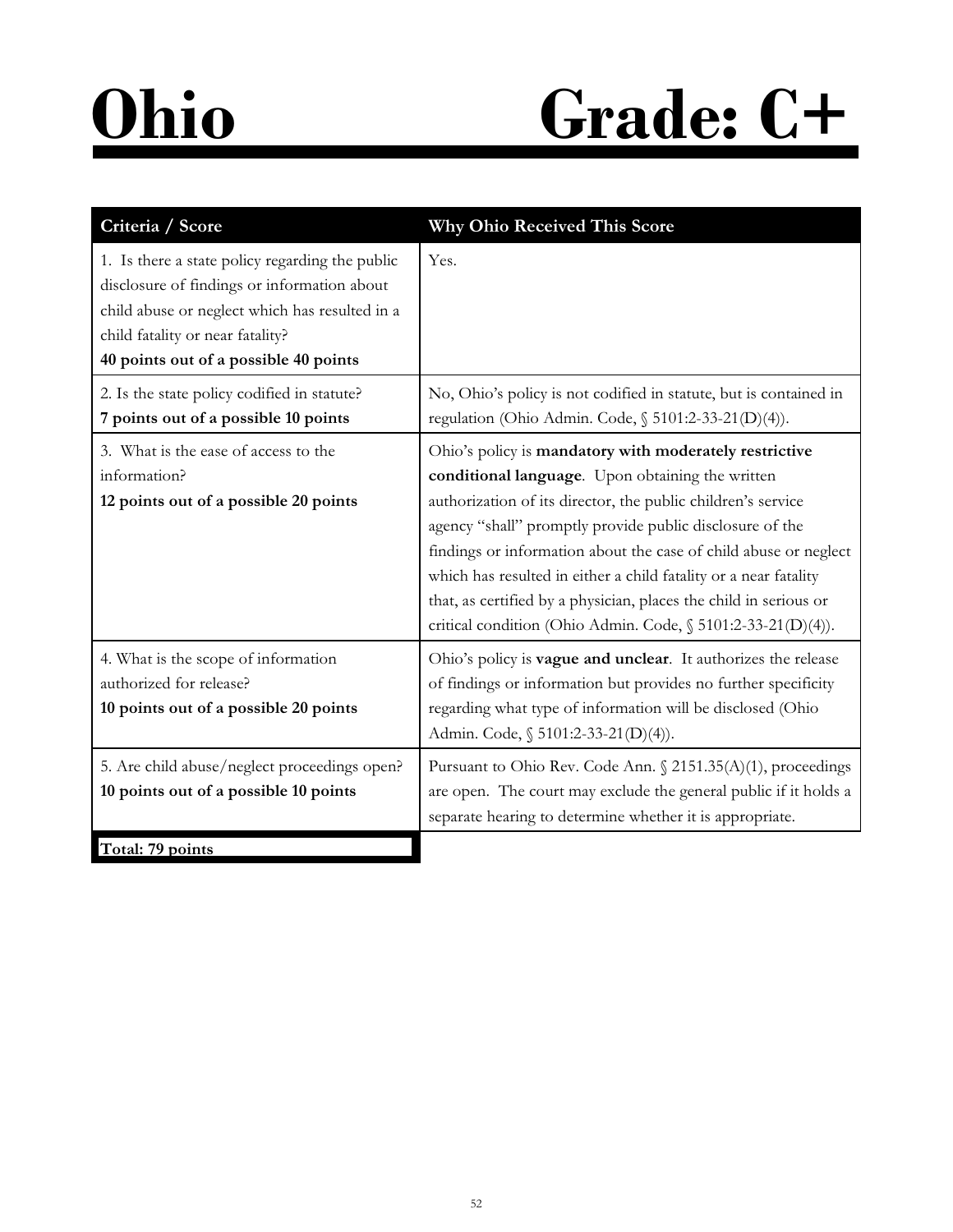# **Oklahoma Grade: C+**

| Criteria / Score                                                                                                                                                                                                              | Why Oklahoma Received This Score                                                                                                                                                                                                                                                                                                                                                                                                                                                                                                                                                                                                                                                                                                      |
|-------------------------------------------------------------------------------------------------------------------------------------------------------------------------------------------------------------------------------|---------------------------------------------------------------------------------------------------------------------------------------------------------------------------------------------------------------------------------------------------------------------------------------------------------------------------------------------------------------------------------------------------------------------------------------------------------------------------------------------------------------------------------------------------------------------------------------------------------------------------------------------------------------------------------------------------------------------------------------|
| 1. Is there a state policy regarding the public<br>disclosure of findings or information about<br>child abuse or neglect which has resulted in a<br>child fatality or near fatality?<br>40 points out of a possible 40 points | Yes.                                                                                                                                                                                                                                                                                                                                                                                                                                                                                                                                                                                                                                                                                                                                  |
| 2. Is the state policy codified in statute?<br>10 points out of a possible 10 points                                                                                                                                          | Yes (10 Okl. St. § 7005-1.9(B)).                                                                                                                                                                                                                                                                                                                                                                                                                                                                                                                                                                                                                                                                                                      |
| 3. What is the ease of access to the<br>information?<br>4 points out of a possible 20 points                                                                                                                                  | Oklahoma's policy is mandatory with severely restrictive<br>conditional language. In cases involving the death or near<br>death of a child, when a person responsible for the child has<br>been charged by information or indictment with committing a<br>crime resulting in the death or near death of the child, there<br>shall be a presumption that the best interest of the public will<br>be served by public disclosure of certain information<br>concerning the circumstances of the investigation of the death<br>or near death of the child and any other investigations within<br>the last three years concerning that child, or other children<br>while living in the same household (10 Okl. St. $\sqrt{7005-1.9(B)}$ ). |
| 4. What is the scope of information<br>authorized for release?<br>20 points out of a possible 20 points                                                                                                                       | Oklahoma's policy has substantial breadth. The information<br>that may be disclosed includes confirmation as to whether a<br>report has been made and whether an investigation has begun;<br>a summary of previous reports; dates and outcome of any<br>investigations or actions taken by the department in response<br>to previous reports; specific recommendation made to the<br>district attorney and any subsequent action taken; dates of any<br>judicial proceedings prior to death; recommendations<br>submitted at judicial proceedings; and rulings of the court (10<br>Okl. St. $\int$ 7005-1.9(C)(1)). Provisions are silent as to the release<br>of name of the child.                                                  |
| 5. Are child abuse/neglect proceedings open?<br>3 points out of a possible 10 points                                                                                                                                          | Pursuant to 10 Okla. St. § 7003-4.1, proceedings are closed<br>except to necessary individuals. The judge may order the court<br>to be opened to the public.                                                                                                                                                                                                                                                                                                                                                                                                                                                                                                                                                                          |
| Total: 77 points                                                                                                                                                                                                              |                                                                                                                                                                                                                                                                                                                                                                                                                                                                                                                                                                                                                                                                                                                                       |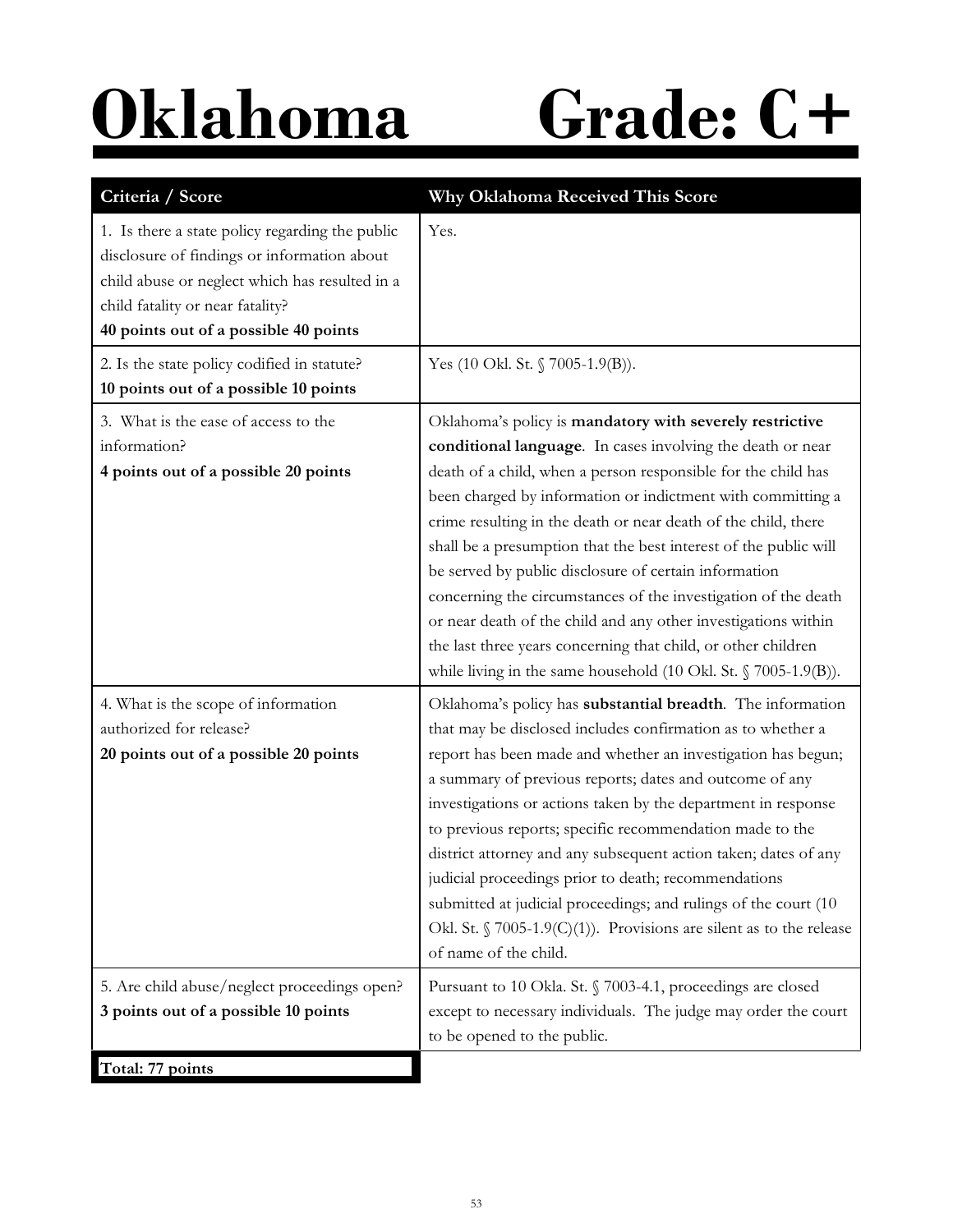

| Criteria / Score                                                                                                                                                                                                              | <b>Why Oregon Received This Score</b>                                                                                                                                                                                                                                                                                |
|-------------------------------------------------------------------------------------------------------------------------------------------------------------------------------------------------------------------------------|----------------------------------------------------------------------------------------------------------------------------------------------------------------------------------------------------------------------------------------------------------------------------------------------------------------------|
| 1. Is there a state policy regarding the public<br>disclosure of findings or information about<br>child abuse or neglect which has resulted in a<br>child fatality or near fatality?<br>40 points out of a possible 40 points | Yes.                                                                                                                                                                                                                                                                                                                 |
| 2. Is the state policy codified in statute?<br>10 points out of a possible 10 points                                                                                                                                          | Yes (ORS $\{\triangleleft 419B.035\}$ ).                                                                                                                                                                                                                                                                             |
| 3. What is the ease of access to the<br>information?<br>20 points out of a possible 20 points                                                                                                                                 | Oregon's policy is mandatory. The Department of Human<br>Services "shall" make records available to any person, upon<br>request, if the reports or records requested regard an incident<br>in which a child, as the result of abuse, died or suffered serious<br>physical injury (ORS $\frac{6}{9}$ 419B.035(1)(h)). |
| 4. What is the scope of information<br>authorized for release?<br>10 points out of a possible 20 points                                                                                                                       | Oregon's policy is vague and unclear. It authorizes the<br>release of "reports or records", but provides no further<br>specificity regarding the type of information that will be<br>released (ORS $\S$ 419B.035(1)(h)).                                                                                             |
| 5. Are child abuse/neglect proceedings open?<br>10 points out of a possible 10 points                                                                                                                                         | Pursuant to Or. Const. art. I, $\S$ 10, proceedings are open to the<br>general public.                                                                                                                                                                                                                               |
| Total: 90 points                                                                                                                                                                                                              |                                                                                                                                                                                                                                                                                                                      |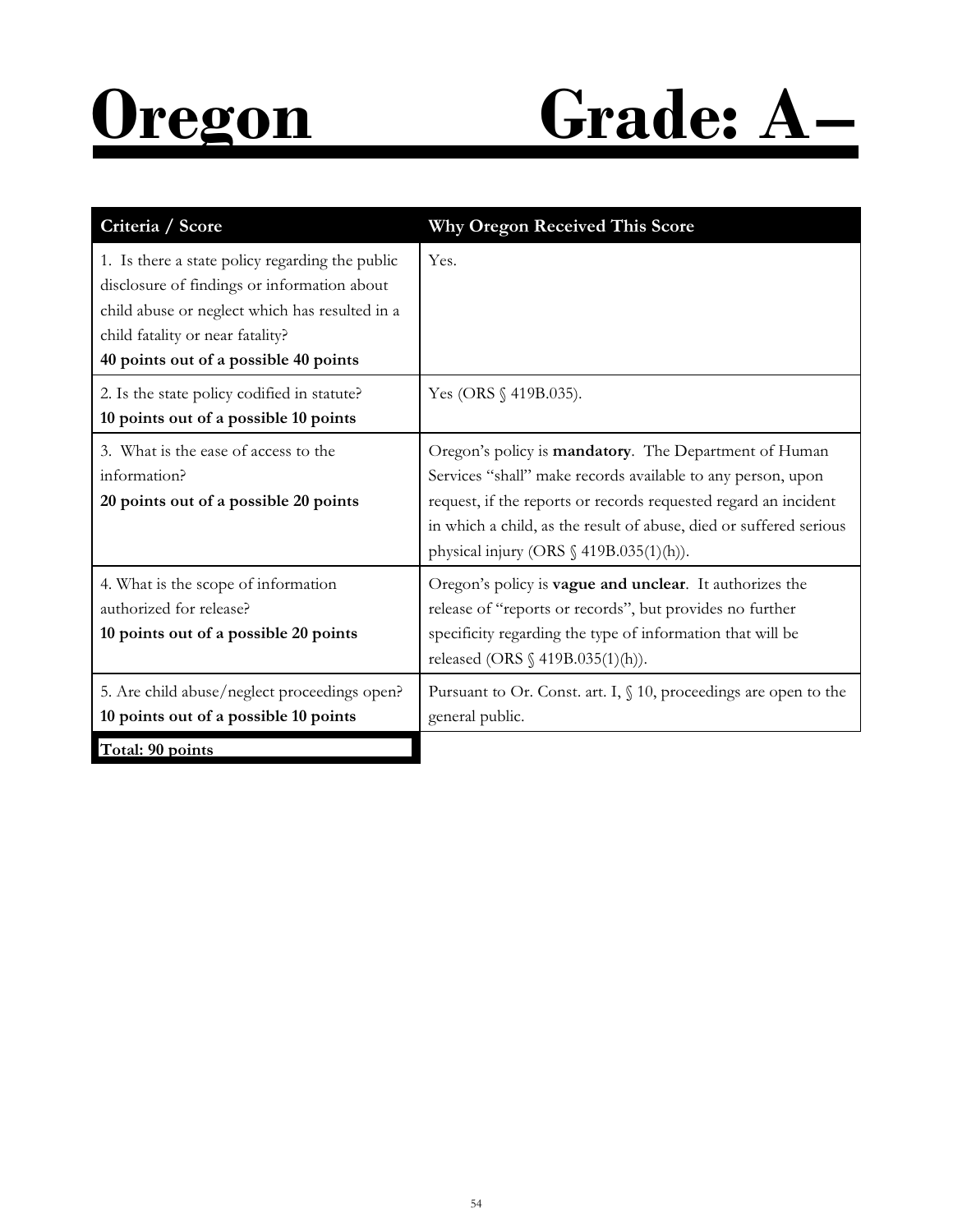# **Pennsylvania Grade: F**

| Criteria / Score                                                                                                                                                                                                             | Why Pennsylvania Received This Score                                                                                                                                                                                                                                                                                                                                                                                                                                                                                                                                                                                                                                                                                                   |
|------------------------------------------------------------------------------------------------------------------------------------------------------------------------------------------------------------------------------|----------------------------------------------------------------------------------------------------------------------------------------------------------------------------------------------------------------------------------------------------------------------------------------------------------------------------------------------------------------------------------------------------------------------------------------------------------------------------------------------------------------------------------------------------------------------------------------------------------------------------------------------------------------------------------------------------------------------------------------|
| 1. Is there a state policy regarding the public<br>disclosure of findings or information about<br>child abuse or neglect which has resulted in a<br>child fatality or near fatality?<br>0 points out of a possible 40 points | $No.*$                                                                                                                                                                                                                                                                                                                                                                                                                                                                                                                                                                                                                                                                                                                                 |
| 2. Is the state policy codified in statute?<br>0 points out of a possible 10 points                                                                                                                                          | No.                                                                                                                                                                                                                                                                                                                                                                                                                                                                                                                                                                                                                                                                                                                                    |
| 3. What is the ease of access to the<br>information?<br>0 points out of a possible 20 points                                                                                                                                 | No policy on public disclosure was identified.                                                                                                                                                                                                                                                                                                                                                                                                                                                                                                                                                                                                                                                                                         |
| 4. What is the scope of information<br>authorized for release?<br>0 points out of a possible 20 points                                                                                                                       | No policy on public disclosure was identified.                                                                                                                                                                                                                                                                                                                                                                                                                                                                                                                                                                                                                                                                                         |
| 5. Are child abuse/neglect proceedings open?<br>10 points out of a possible 10 points                                                                                                                                        | Pursuant to Pa. Const. Art. 1, § 11 "all courts shall be open." A<br>2003 superior court decision held that "while there is a<br>rebuttable constitutional presumption that juvenile dependency<br>proceedings are open to the public, our courts possess an<br>inherent power to control access to their proceedings and may<br>deny access when appropriate. Once an interested party seeks<br>access, however, the party seeking to keep the proceedings<br>closed may rebut the presumption of openness by<br>demonstrating that: (1) closure serves a compelling<br>governmental interest, and (2) no less restrictive means to serve<br>that interest exists" (In the Interest of M.B., 2003 PA Super 76,<br>819 A.2d 59 (2003). |
| Total: 10 points                                                                                                                                                                                                             |                                                                                                                                                                                                                                                                                                                                                                                                                                                                                                                                                                                                                                                                                                                                        |

*<sup>\*</sup> Although 23 Pa.C.S.A. § 6347 requires the Department of Public Welfare of the Commonwealth to prepare and transmit to the Governor and the General Assembly a quarterly report that includes a summary of the findings with nonidentifying information about each case of child abuse or neglect that has resulted in a child fatality or near fatality, the statute does not specifically authorize the release of such reports to the public.*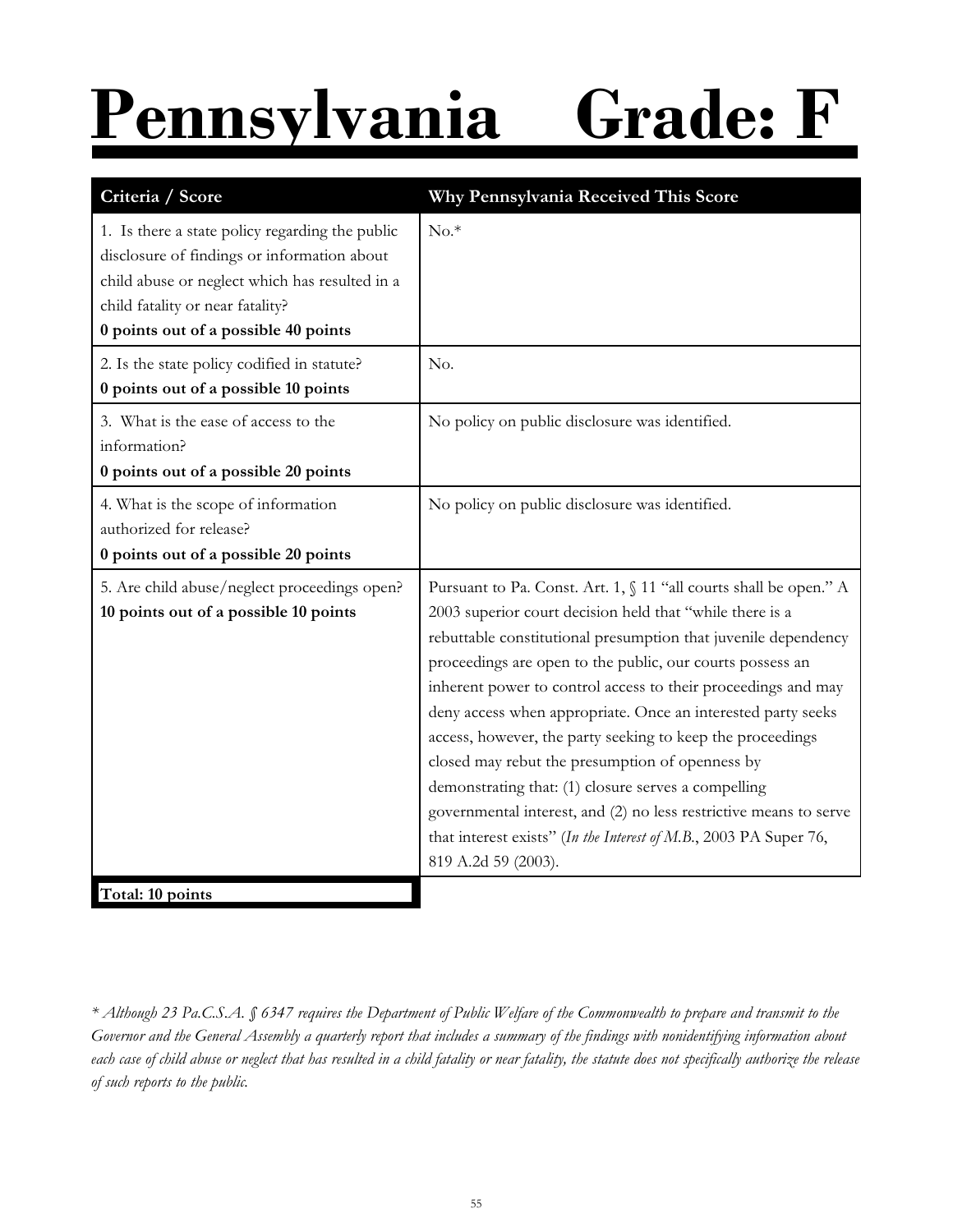# **Rhode Island Grade: C–**

| Criteria / Score                                                                                                                                                                                                              | Why Rhode Island Received This Score                                                                                                                                                                                                                                                               |
|-------------------------------------------------------------------------------------------------------------------------------------------------------------------------------------------------------------------------------|----------------------------------------------------------------------------------------------------------------------------------------------------------------------------------------------------------------------------------------------------------------------------------------------------|
| 1. Is there a state policy regarding the public<br>disclosure of findings or information about<br>child abuse or neglect which has resulted in a<br>child fatality or near fatality?<br>40 points out of a possible 40 points | Yes.                                                                                                                                                                                                                                                                                               |
| 2. Is the state policy codified in statute?<br>10 points out of a possible 10 points                                                                                                                                          | Yes (R.I. Gen. Laws § 42-72-8).                                                                                                                                                                                                                                                                    |
| 3. What is the ease of access to the<br>information?<br>10 points out of a possible 20 points                                                                                                                                 | Rhode Island's policy is <b>permissive</b> . The director may disclose<br>the findings or other information about a case as the director<br>deems necessary in a case of child abuse or neglect which has<br>resulted in a child fatality or near fatality (R.I. Gen. Laws §<br>$42 - 72 - 8(c)$ . |
| 4. What is the scope of information<br>authorized for release?<br>10 points out of a possible 20 points                                                                                                                       | Rhode Island's policy is vague and unclear. It authorizes the<br>release of "findings or other information", but provides no<br>further specificity regarding what type of information will be<br>disclosed (R.I. Gen. Laws $\frac{6}{5}$ 42-72-8(c)).                                             |
| 5. Are child abuse/neglect proceedings open?<br>2 points out of a possible 10 points                                                                                                                                          | Pursuant to R.I. Gen. Laws § 14-1-30, proceedings are closed<br>except to necessary individuals.                                                                                                                                                                                                   |
| Total: 72 points                                                                                                                                                                                                              |                                                                                                                                                                                                                                                                                                    |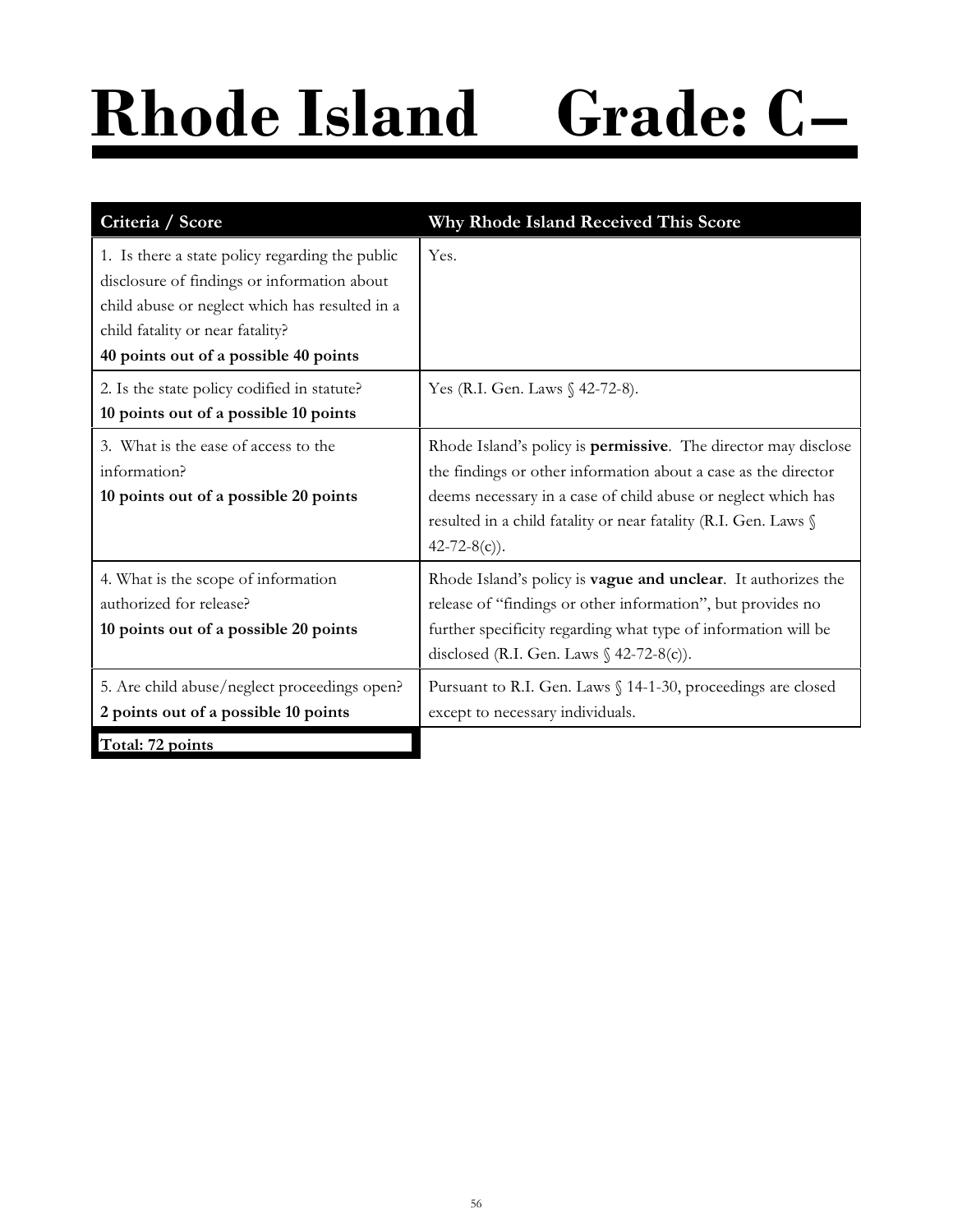# **South Carolina Grade: C**

| Criteria / Score                                                                                                                                                                                                              | Why South Carolina Received This Score                                                                                                                                                                                                                                                                                                                                                                                                                                                                                                                                                                                           |
|-------------------------------------------------------------------------------------------------------------------------------------------------------------------------------------------------------------------------------|----------------------------------------------------------------------------------------------------------------------------------------------------------------------------------------------------------------------------------------------------------------------------------------------------------------------------------------------------------------------------------------------------------------------------------------------------------------------------------------------------------------------------------------------------------------------------------------------------------------------------------|
| 1. Is there a state policy regarding the public<br>disclosure of findings or information about<br>child abuse or neglect which has resulted in a<br>child fatality or near fatality?<br>40 points out of a possible 40 points | Yes.                                                                                                                                                                                                                                                                                                                                                                                                                                                                                                                                                                                                                             |
| 2. Is the state policy codified in statute?<br>10 points out of a possible 10 points                                                                                                                                          | Yes (S.C. Code Ann. $\S 20$ -7-690(G) and (H) (the latter is<br>applicable to deaths only).                                                                                                                                                                                                                                                                                                                                                                                                                                                                                                                                      |
| 3. What is the ease of access to the<br>information?<br>10 points out of a possible 20 points                                                                                                                                 | South Carolina's policy is permissive. The director "may"<br>disclose to the media information contained in child protective<br>services records (S.C. Code Ann. § 20-7-690(G) and "is<br>authorized" to prepare and release reports of the results of the<br>department's investigations into the deaths of children in its<br>custody or receiving child welfare services at the time of death<br>(arguably, such release would be to the public) (S.C. Code Ann.<br>$$20-7-690(H)$ .                                                                                                                                          |
| 4. What is the scope of information<br>authorized for release?<br>10 points out of a possible 20 points                                                                                                                       | South Carolina's policy is narrow. Disclosure is explicitly<br>limited to discussion of the department's activities in handling<br>the case including information placed in the public domain by<br>other public officials, a criminal prosecution, the alleged<br>perpetrator or the attorney for the alleged perpetrator, or other<br>public judicial proceedings (S.C. Code Ann. § 20-7-690(G)).<br>S.C. Code Ann. § 20-7-690(H) limits available information to<br>the results of the department's investigations into the deaths of<br>children in its custody or receiving child welfare services at the<br>time of death. |
| 5. Are child abuse/neglect proceedings open?<br>4 points out of a possible 10 points                                                                                                                                          | Pursuant to S.C. Code Ann. § 20-7-755, proceedings are closed<br>except to necessary individuals and persons interested in the<br>work of the court. However, when and if challenged by the<br>public or the press, the decision of a judge to close any<br>proceeding must be supported by findings which explain the<br>balancing of interests and the need for closure of the<br>proceeding (Ex parte Columbia Newspapers, Inc. 286 S.C. 116,<br>118-19, 333 S.E. 2d 337, 338 (S.C. 1985)).                                                                                                                                   |
| Total: 74 points                                                                                                                                                                                                              |                                                                                                                                                                                                                                                                                                                                                                                                                                                                                                                                                                                                                                  |

*<sup>\*</sup> Although the statute is silent with regard to its scope, the South Carolina Department of Social Services contends that S.C. Code Ann. § 20-7-690(G) allows for disclosure in both fatality and near fatality situations.*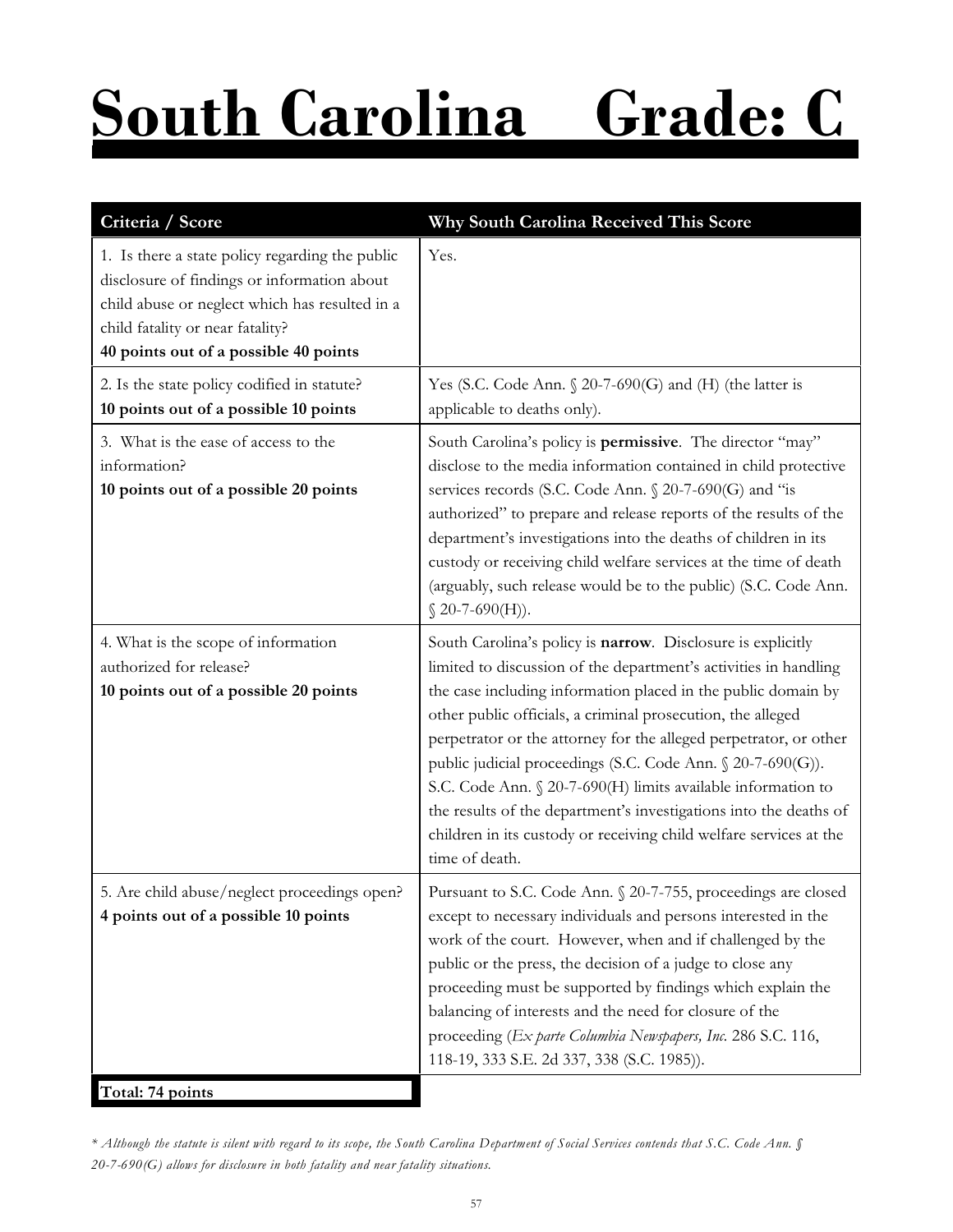## **South Dakota Grade: F**

| Criteria / Score                                                                                                                                                                                                              | Why South Dakota Received This Score                                                                                                                                                                                                                                                                                                                                                                                                                                                                                                                                                  |
|-------------------------------------------------------------------------------------------------------------------------------------------------------------------------------------------------------------------------------|---------------------------------------------------------------------------------------------------------------------------------------------------------------------------------------------------------------------------------------------------------------------------------------------------------------------------------------------------------------------------------------------------------------------------------------------------------------------------------------------------------------------------------------------------------------------------------------|
| 1. Is there a state policy regarding the public<br>disclosure of findings or information about<br>child abuse or neglect which has resulted in a<br>child fatality or near fatality?<br>40 points out of a possible 40 points | Yes.                                                                                                                                                                                                                                                                                                                                                                                                                                                                                                                                                                                  |
| 2. Is the state policy codified in statute?<br>10 points out of a possible 10 points                                                                                                                                          | Yes                                                                                                                                                                                                                                                                                                                                                                                                                                                                                                                                                                                   |
| 3. What is the ease of access to the<br>information?<br>2 points out of a possible 20 points                                                                                                                                  | South Dakota's policy is permissive with severely restrictive<br>conditional language. The Department of Social Services<br>"may" release information and findings to the media regarding<br>the abuse or neglect of a child that resulted in a fatality or near<br>fatality of the child, if the release of the information has been<br>approved by the prosecutor who has commenced or who has<br>authority to commence legal action, and if such disclosure has<br>been authorized by the court (S.D. Codified Laws § 26-8A-13).                                                   |
| 4. What is the scope of information<br>authorized for release?<br>4.25 points out of a possible 20 points                                                                                                                     | South Dakota's policy has some breadth with a severely<br>restrictive substantive limitation. Information to be released<br>shall "relate to the acts of child abuse or neglect that caused the<br>fatality or near fatality of the child", but provides that the<br>identity of the child may never be released. A severely<br>restrictive substantive limitation authorizes the Department to<br>withhold information if disclosure is contrary to the best<br>interests of the child, the child's siblings, or other children in<br>the household (S.D. Codified Laws § 26-8A-13). |
| 5. Are child abuse/neglect proceedings open?<br>3 points out of a possible 10 points                                                                                                                                          | Pursuant to S.D. Codified Laws § 26-7A-36, proceedings are<br>closed unless the court finds a compelling reason to open the<br>court to the public.                                                                                                                                                                                                                                                                                                                                                                                                                                   |
| Total: 59 points (rounded down from 59.25)                                                                                                                                                                                    |                                                                                                                                                                                                                                                                                                                                                                                                                                                                                                                                                                                       |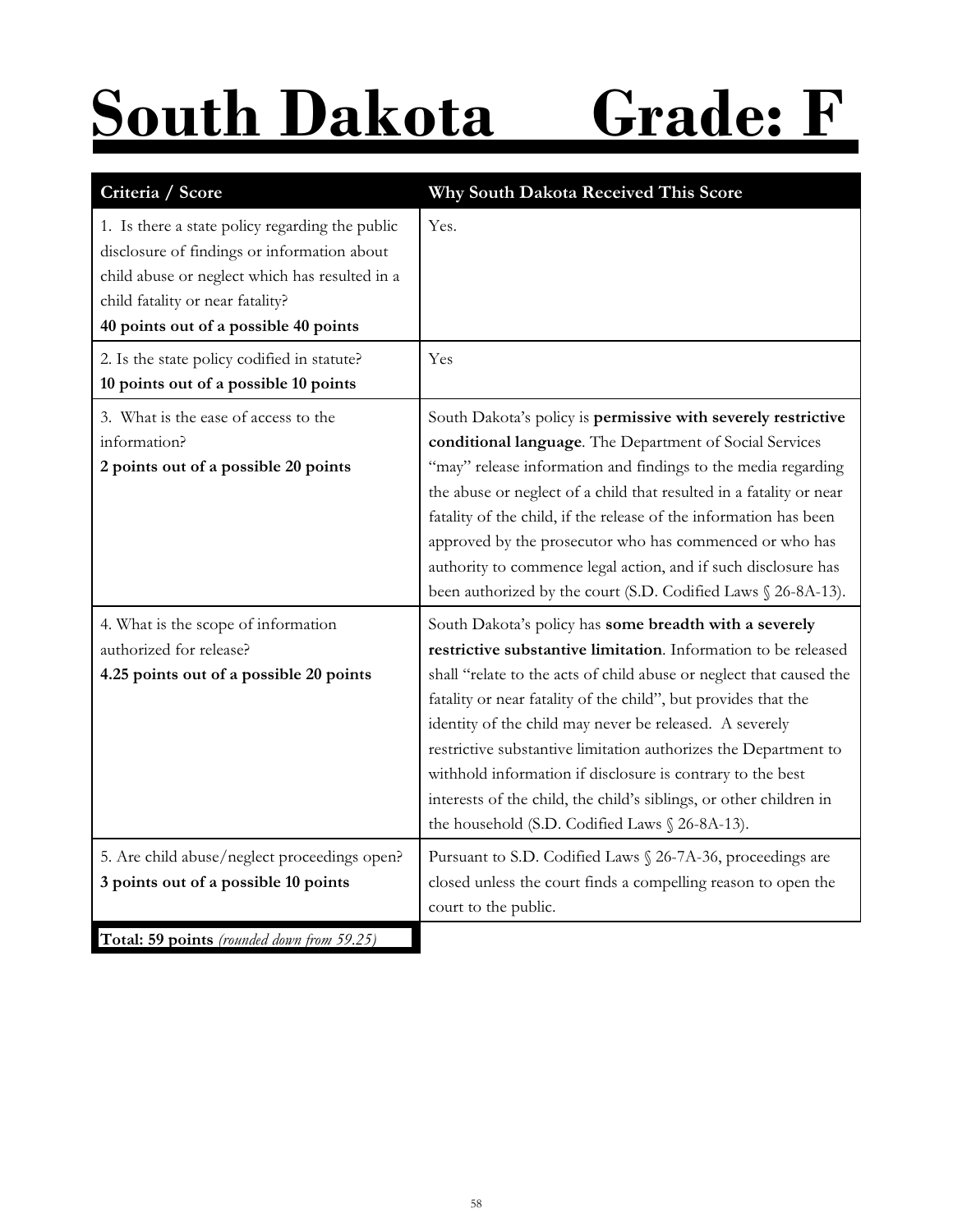### **Tennessee Grade: F**

| Criteria / Score                                                                                                                                                                                                              | <b>Why Tennessee Received This Score</b>                                                                                                                                                                                                                                                                                                                                                                                                                                          |
|-------------------------------------------------------------------------------------------------------------------------------------------------------------------------------------------------------------------------------|-----------------------------------------------------------------------------------------------------------------------------------------------------------------------------------------------------------------------------------------------------------------------------------------------------------------------------------------------------------------------------------------------------------------------------------------------------------------------------------|
| 1. Is there a state policy regarding the public<br>disclosure of findings or information about<br>child abuse or neglect which has resulted in a<br>child fatality or near fatality?<br>30 points out of a possible 40 points | Yes, as to fatalities.*<br>No, as to near fatalities.                                                                                                                                                                                                                                                                                                                                                                                                                             |
| 2. Is the state policy codified in statute?<br>0 points out of a possible 10 points                                                                                                                                           | $No.*$                                                                                                                                                                                                                                                                                                                                                                                                                                                                            |
| 3. What is the ease of access to the<br>information?<br>7 points out of a possible 20 points                                                                                                                                  | Tennessee's policy, which applies to cases of death only, does<br>not indicate whether it is mandatory or permissive, so it is<br>being graded as <b>permissive.</b>                                                                                                                                                                                                                                                                                                              |
| 4. What is the scope of information<br>authorized for release?<br>7.5 points out of a possible 20 points                                                                                                                      | Tennessee's policy, which applies to cases of death only, is<br>vague and unclear. According to a Tennessee authority, the<br>"director of communications provides disclosure on child<br>fatalities when requested while withholding names and other<br>identifying information unless it has already been made public.<br>The known facts surrounding the death and information that is<br>necessary to ensure public accountability for our agency is [sic]<br>also released." |
| 5. Are child abuse/neglect proceedings open?<br>10 points out of a possible 10 points                                                                                                                                         | Proceedings are open unless the court rules otherwise (Tenn.<br>Code Ann. § 37-1-124(a), Tenn. R. Juv. P. Rule 27).                                                                                                                                                                                                                                                                                                                                                               |
| Total: 55 points (rounded up from 54.5)                                                                                                                                                                                       |                                                                                                                                                                                                                                                                                                                                                                                                                                                                                   |

\* *Tennessee authorities referred the authors to several sections of law, including Tenn. Code Ann. §§ 68-142-108(e), 37-1-612, and 37–5-107, and DCS Child Protective Services Policy Chapter 14.13; however, none of those provisions set forth a policy allowing public disclosure of findings or information about child abuse or neglect which has resulted in a child fatality or near fatality.* 

*However, a Tennessee authority indicated to the authors that "[t]he Director of Communications provides disclosure on child fatalities when requested while withholding names and other identifying information unless it has already been made public. The known facts surrounding the death and information that is necessary to ensure public accountability for our agency is also released." Although this language could not be located in any statutory, regulatory, or other official form, the authors are recognizing it as a policy worthy of receiving some credit. Formal adoption of this policy into statutory form would provide the public with predictable, consistent, and enforceable access to information it is entitled to receive pursuant to CAPTA.*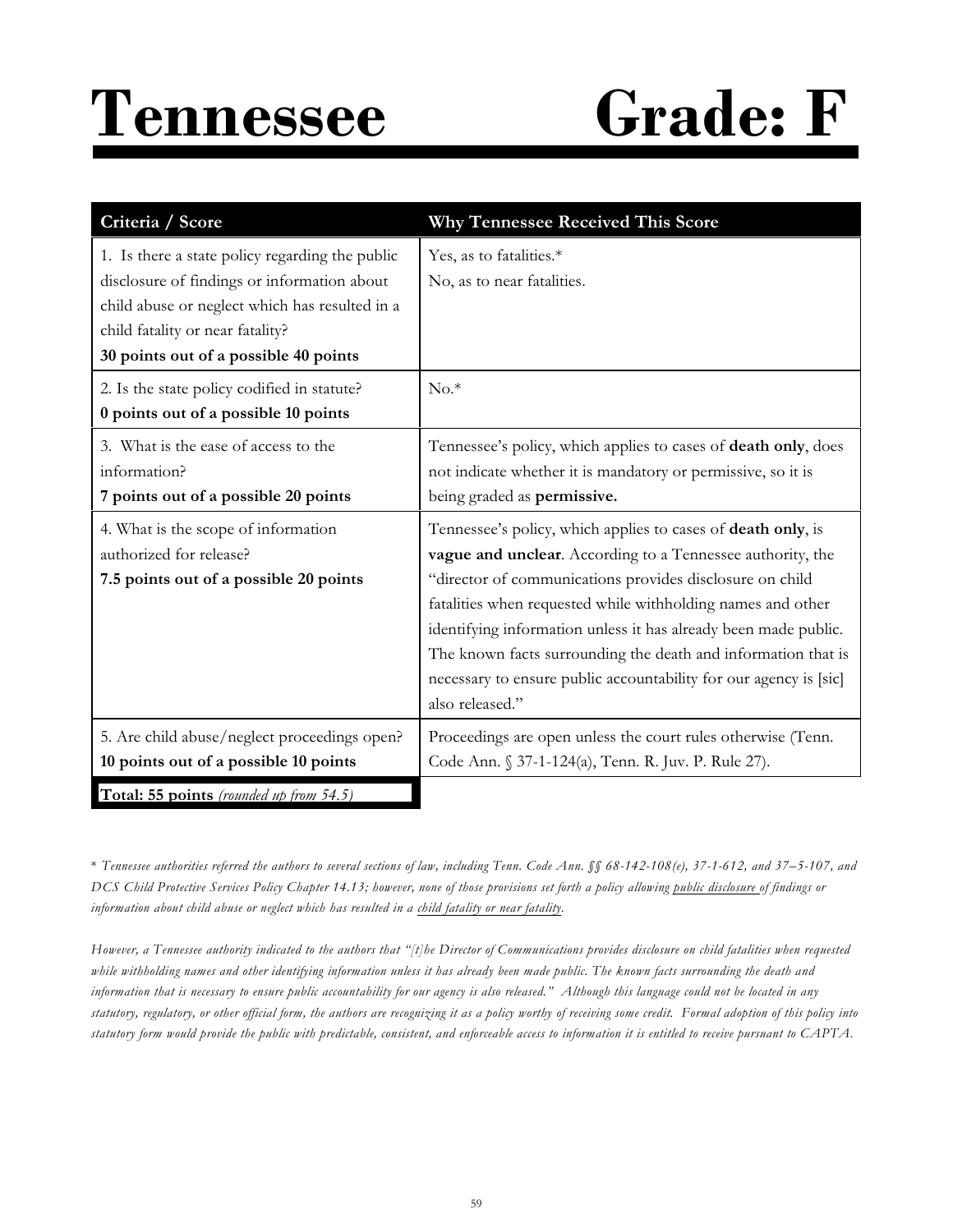### Texas Grade: C+

| Criteria / Score                                                                                                                                                                                                              | <b>Why Texas Received This Score</b>                                                                                                                                                                                                                                                                                                                                                                                                                                                           |
|-------------------------------------------------------------------------------------------------------------------------------------------------------------------------------------------------------------------------------|------------------------------------------------------------------------------------------------------------------------------------------------------------------------------------------------------------------------------------------------------------------------------------------------------------------------------------------------------------------------------------------------------------------------------------------------------------------------------------------------|
| 1. Is there a state policy regarding the public<br>disclosure of findings or information about<br>child abuse or neglect which has resulted in a<br>child fatality or near fatality?<br>30 points out of a possible 40 points | Yes, as to fatalities.*<br>No, as to near fatalities.                                                                                                                                                                                                                                                                                                                                                                                                                                          |
| 2. Is the state policy codified in statute?<br>7 points out of a possible 10 points                                                                                                                                           | Yes, as to fatalities (Tex. Fam. Code § 264.503).*<br>No, as to near fatalities.                                                                                                                                                                                                                                                                                                                                                                                                               |
| 3. What is the ease of access to the<br>information?<br>15 points out of a possible 20 points                                                                                                                                 | Texas' policy, regarding deaths only, is mandatory. The<br>Child Fatality Committee "shall issue a report" for each<br>preventable child death, and no later than April 1 of each year,<br>"shall publish" a compilation of the reports published during<br>the year, submit a copy of the compilation to the governor,<br>lieutenant governor, speaker of the house of representatives,<br>and department, and make the compilation available to the<br>public (Tex. Fam. Code § 264.503(f)). |
| 4. What is the scope of information<br>authorized for release?<br>15 points out of a possible 20 points                                                                                                                       | Texas' policy, regarding deaths only, has substantial<br>breadth. The report must include findings related to the child's<br>death; recommendations on how to prevent similar deaths; and<br>details surrounding the department's prior involvement with<br>child. Provisions are silent as to the release of name of the<br>child.                                                                                                                                                            |
| 5. Are child abuse/neglect proceedings open?<br>10 points out of a possible 10 points<br>Total: 77 points                                                                                                                     | Pursuant to Tex. Fam. Code Ann. § 105.003(b), proceedings<br>are open to the general public. Proceedings are closed for<br>children under the age of 14 unless the child's/public's<br>interests are better served by opening them.                                                                                                                                                                                                                                                            |

\* *Although Texas does not have a policy specifically implementing the CAPTA requirement regarding public disclosure of findings or information on cases of child abuse or neglect that result in fatalities or near fatalities, it does require its child fatality review team to release certain information to the public; thus, points were provided based on the quality and availability of that public information.*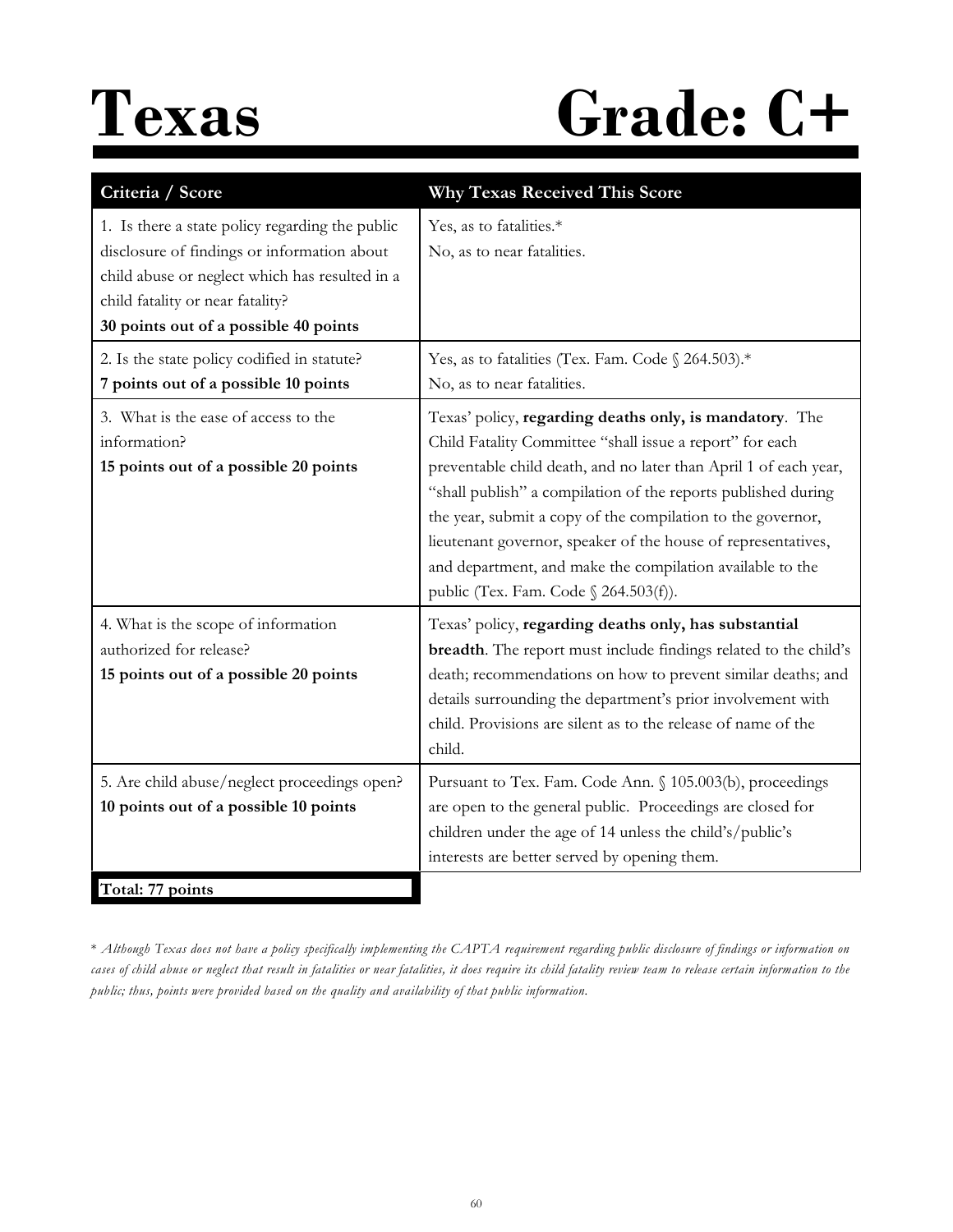### **Utah Grade: F**

| Criteria / Score                                                                                                                                                                                                             | <b>Why Utah Received This Score</b>                                                                                                                                       |
|------------------------------------------------------------------------------------------------------------------------------------------------------------------------------------------------------------------------------|---------------------------------------------------------------------------------------------------------------------------------------------------------------------------|
| 1. Is there a state policy regarding the public<br>disclosure of findings or information about<br>child abuse or neglect which has resulted in a<br>child fatality or near fatality?<br>0 points out of a possible 40 points | No.                                                                                                                                                                       |
| 2. Is the state policy codified in statute?<br>0 points out of a possible 10 points                                                                                                                                          | No.                                                                                                                                                                       |
| 3. What is the ease of access to the<br>information?<br>0 points out of a possible 20 points                                                                                                                                 | No policy on public disclosure was identified.                                                                                                                            |
| 4. What is the scope of information<br>authorized for release?<br>0 points out of a possible 20 points                                                                                                                       | No policy on public disclosure was identified.                                                                                                                            |
| 5. Are child abuse/neglect proceedings open?<br>10 points out of a possible 10 points                                                                                                                                        | Pursuant to Utah Code Ann. $\sqrt{78-3a-115.1(2)(a)}$ , proceedings<br>are open to the general public. The court may exclude<br>individuals in the interest of the child. |
| Total: 10 points                                                                                                                                                                                                             |                                                                                                                                                                           |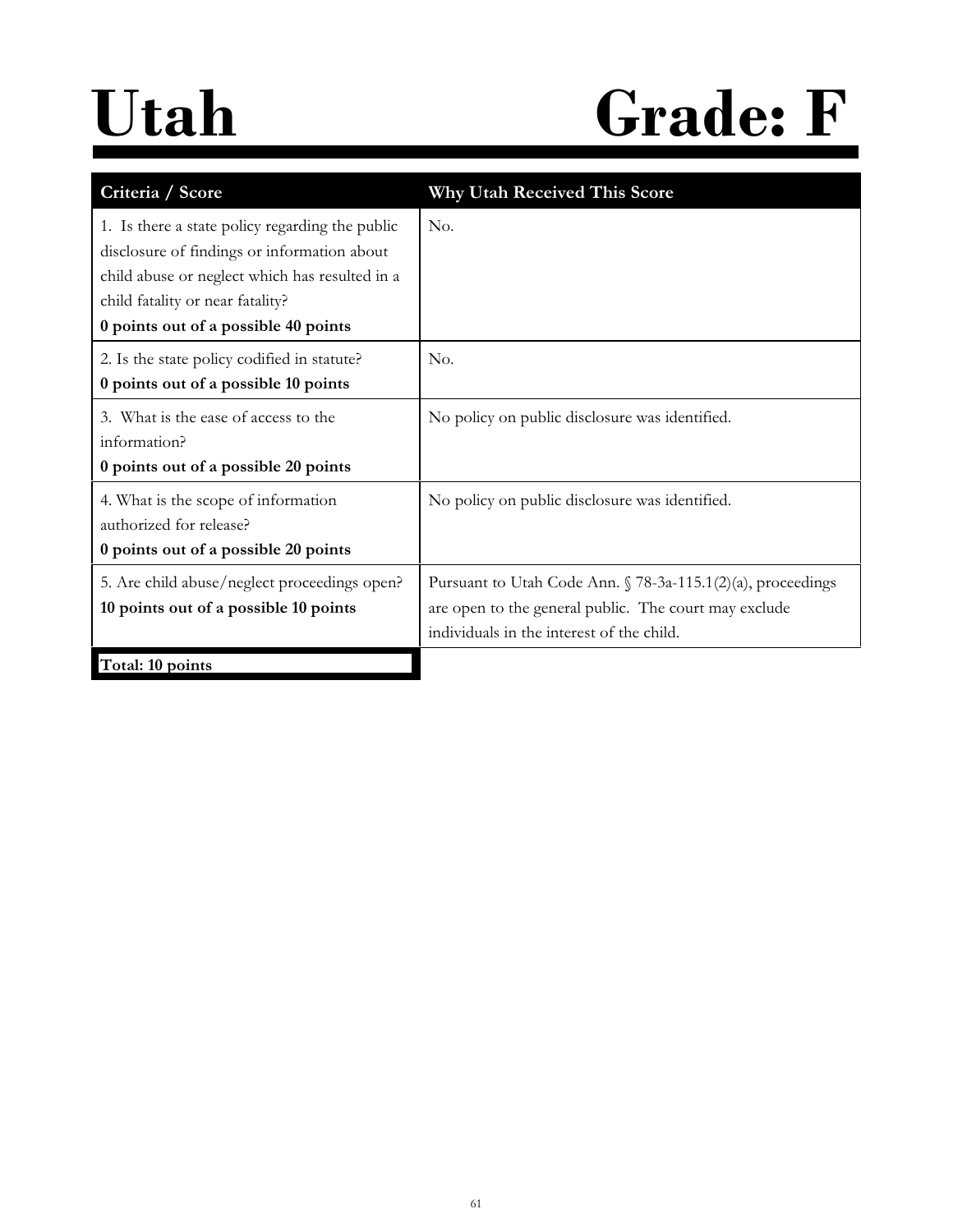

| Criteria / Score                                                                                                                                                                                                              | <b>Why Vermont Received This Score</b>                                                                                                                                                                                                                                                                                                       |
|-------------------------------------------------------------------------------------------------------------------------------------------------------------------------------------------------------------------------------|----------------------------------------------------------------------------------------------------------------------------------------------------------------------------------------------------------------------------------------------------------------------------------------------------------------------------------------------|
| 1. Is there a state policy regarding the public<br>disclosure of findings or information about<br>child abuse or neglect which has resulted in a<br>child fatality or near fatality?<br>30 points out of a possible 40 points | Yes, for fatalities.<br>No, as to near fatalities.                                                                                                                                                                                                                                                                                           |
| 2. Is the state policy codified in statute?<br>7 points out of a possible 10 points                                                                                                                                           | Yes, as to fatalities $(33 \text{ V.S.A. } § 306)$ .<br>No, as to near fatalities.                                                                                                                                                                                                                                                           |
| 3. What is the ease of access to the<br>information?<br>7 points out of a possible 20 points                                                                                                                                  | Vermont's policy, regarding deaths only, is permissive. The<br>commissioner "may" publicly disclose the findings or<br>information about any case of child abuse or neglect that has<br>resulted in the fatality of a child $(33 \text{ V.S.A. }$ \$ 306(c)).                                                                                |
| 4. What is the scope of information<br>authorized for release?<br>7.5 points out of a possible 20 points                                                                                                                      | Vermont's policy, regarding deaths only, is vague and<br>unclear. It authorizes the release of the "findings or<br>information about any case of child abuse or neglect that has<br>resulted in the fatality of a child", with no further specificity<br>regarding the types of information that will be released (33<br>V.S.A. $$306(c)$ ). |
| 5. Are child abuse/neglect proceedings open?<br>2 points out of a possible 10 points                                                                                                                                          | Pursuant to 33 V.S.A. § 5523(c), proceedings are closed except<br>to necessary individuals. Persons interested in the work of the<br>court may be admitted.                                                                                                                                                                                  |
| Total: 54 points (rounded up from 53.5)                                                                                                                                                                                       |                                                                                                                                                                                                                                                                                                                                              |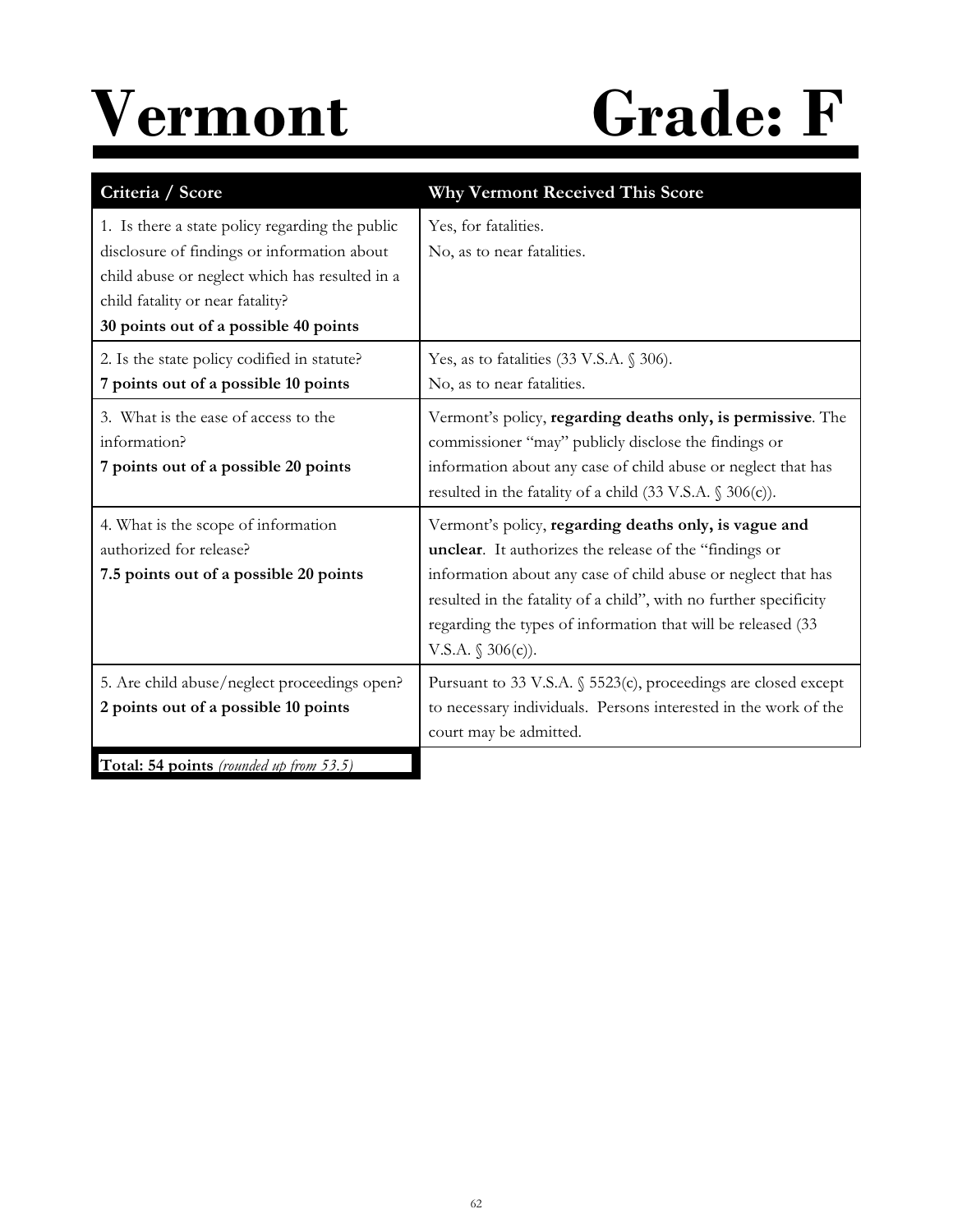# **Virginia Grade: C–**

| Criteria / Score                                                                                                                                                                                                              | Why Virginia Received This Score                                                                                                                                                                                                                                                                                                                                                                                                                                                                                                                                                                                                                                                                                                                         |
|-------------------------------------------------------------------------------------------------------------------------------------------------------------------------------------------------------------------------------|----------------------------------------------------------------------------------------------------------------------------------------------------------------------------------------------------------------------------------------------------------------------------------------------------------------------------------------------------------------------------------------------------------------------------------------------------------------------------------------------------------------------------------------------------------------------------------------------------------------------------------------------------------------------------------------------------------------------------------------------------------|
| 1. Is there a state policy regarding the public<br>disclosure of findings or information about<br>child abuse or neglect which has resulted in a<br>child fatality or near fatality?<br>40 points out of a possible 40 points | Yes.                                                                                                                                                                                                                                                                                                                                                                                                                                                                                                                                                                                                                                                                                                                                                     |
| 2. Is the state policy codified in statute?<br>7 points out of a possible 10 points                                                                                                                                           | No, Virginia's policy is not codified in statute, but is contained<br>in regulation (22 VAC 40-910-100).                                                                                                                                                                                                                                                                                                                                                                                                                                                                                                                                                                                                                                                 |
| 3. What is the ease of access to the<br>information?<br>10 points out of a possible 20 points                                                                                                                                 | Virginia's policy is permissive. The public has a legitimate<br>interest to limited information about child abuse or neglect<br>cases that resulted in a child fatality or near fatality. Agencies<br>"may" release specified information to the public (22 VAC<br>$40-910-100(B)(3)(b)(2)$ .                                                                                                                                                                                                                                                                                                                                                                                                                                                            |
| 4. What is the scope of information<br>authorized for release?<br>12 points out of a possible 20 points                                                                                                                       | Virginia's policy has substantial breadth, with a moderately<br>restrictive substantive limitation. Information that may be<br>released includes the fact that a report was made; whether an<br>investigation was initiated; results of completed investigations;<br>whether previous reports were made and a summary of those<br>previous reports; dates and outcome of any investigations or<br>actions taken by agency in response to previous reports; and<br>the agency's activities in handling the case (22 VAC<br>40-910-100(B)(3)(b)(2)(a)-(e)). Provisions are silent as to release<br>of name of child. A substantive limitation allows disclosure to<br>be withheld if release is likely to endanger the emotional<br>well-being of a child. |
| 5. Are child abuse/neglect proceedings open?<br>2 points out of a possible 10 points                                                                                                                                          | Pursuant to Va. Code Ann. § 16.1-302, proceedings are closed.<br>The general public shall be excluded and only such persons as<br>the judge deems proper shall be admitted.                                                                                                                                                                                                                                                                                                                                                                                                                                                                                                                                                                              |
| Total: 71 points                                                                                                                                                                                                              |                                                                                                                                                                                                                                                                                                                                                                                                                                                                                                                                                                                                                                                                                                                                                          |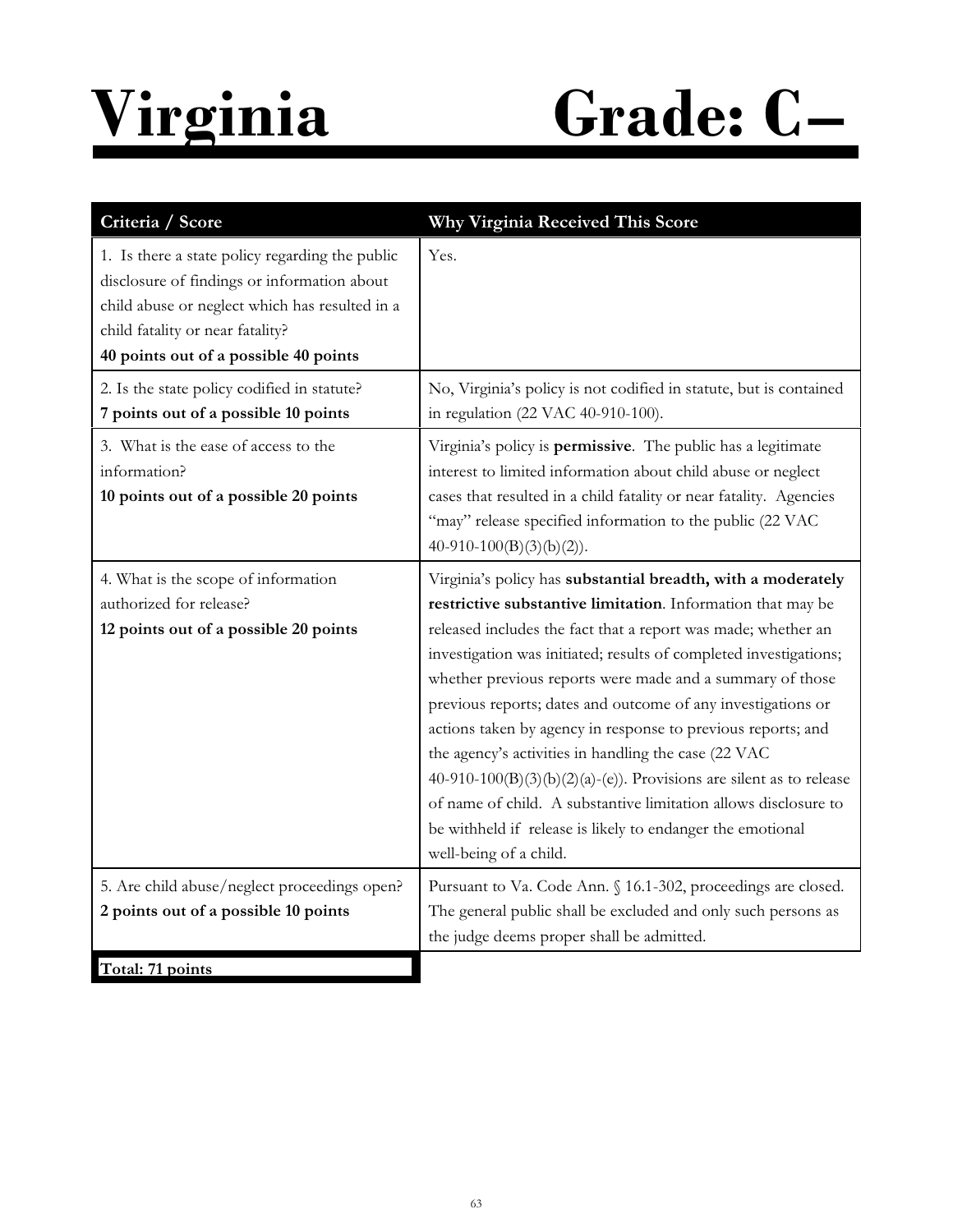### **Washington Grade: B**

| Criteria / Score                                                                                                                                                                                                              | Why Washington Received This Score                                                                                                                                                                                                                                                                                                                                                                                                                                                                                                                                                                                                                                                                                                                                                                                                                                                                                                                                                                                                                                                                                                                                                                                                                                                                                                                                                                                                                                                                                                                                                                                                                                                                                                                                                                                                                 |
|-------------------------------------------------------------------------------------------------------------------------------------------------------------------------------------------------------------------------------|----------------------------------------------------------------------------------------------------------------------------------------------------------------------------------------------------------------------------------------------------------------------------------------------------------------------------------------------------------------------------------------------------------------------------------------------------------------------------------------------------------------------------------------------------------------------------------------------------------------------------------------------------------------------------------------------------------------------------------------------------------------------------------------------------------------------------------------------------------------------------------------------------------------------------------------------------------------------------------------------------------------------------------------------------------------------------------------------------------------------------------------------------------------------------------------------------------------------------------------------------------------------------------------------------------------------------------------------------------------------------------------------------------------------------------------------------------------------------------------------------------------------------------------------------------------------------------------------------------------------------------------------------------------------------------------------------------------------------------------------------------------------------------------------------------------------------------------------------|
| 1. Is there a state policy regarding the public<br>disclosure of findings or information about<br>child abuse or neglect which has resulted in a<br>child fatality or near fatality?<br>40 points out of a possible 40 points | Yes.                                                                                                                                                                                                                                                                                                                                                                                                                                                                                                                                                                                                                                                                                                                                                                                                                                                                                                                                                                                                                                                                                                                                                                                                                                                                                                                                                                                                                                                                                                                                                                                                                                                                                                                                                                                                                                               |
| 2. Is the state policy codified in statute?<br>10 points out of a possible 10 points                                                                                                                                          | Yes (Rev. Code Wash. § 74.13.500).                                                                                                                                                                                                                                                                                                                                                                                                                                                                                                                                                                                                                                                                                                                                                                                                                                                                                                                                                                                                                                                                                                                                                                                                                                                                                                                                                                                                                                                                                                                                                                                                                                                                                                                                                                                                                 |
| 3. What is the ease of access to the<br>information?<br>16 points out of a possible 20 points                                                                                                                                 | Washington's policy regarding deaths is mandatory, and its<br>policy regarding near deaths is mandatory with severely<br>restrictive conditional language. The secretary "shall"<br>disclose information regarding the abuse or neglect of a child,<br>the investigation of the abuse, neglect, or near fatality of a<br>child, and any services related to the abuse or neglect of a child<br>if the child named in the report has died and the child's death<br>resulted from abuse or neglect (Rev. Code Wash. §<br>$74.13.500(1)(d)$ .<br>For near fatalities, the secretary "shall" disclose information if<br>one of the following factors is present: (a) the subject of the<br>report has been charged in an accusatory instrument with<br>committing a crime related to a report maintained by the<br>department in its case and management information system; (b)<br>the investigation of the abuse or neglect of the child by the<br>department or the provision of services by the department has<br>been publicly disclosed in a report required to be disclosed in<br>the course of their official duties, by a law enforcement agency<br>or official, a prosecuting attorney, any other state or local<br>investigative agency or official, or by a judge of the superior<br>court; (c) there has been a prior knowing, voluntary public<br>disclosure by an individual concerning a report of child abuse<br>or neglect in which such individual is named as the subject of<br>the report (Rev. Code Wash. $\int 74.13.500(1)(a) - (c)$ ). Except for<br>child fatalities, requests for information shall specifically<br>identify the case about which information is sought and the<br>facts that support a determination that one of the factors set<br>forth in (a)–(c) are present (Rev. Code Wash. $\sqrt{74.13.500(3)}$ ). |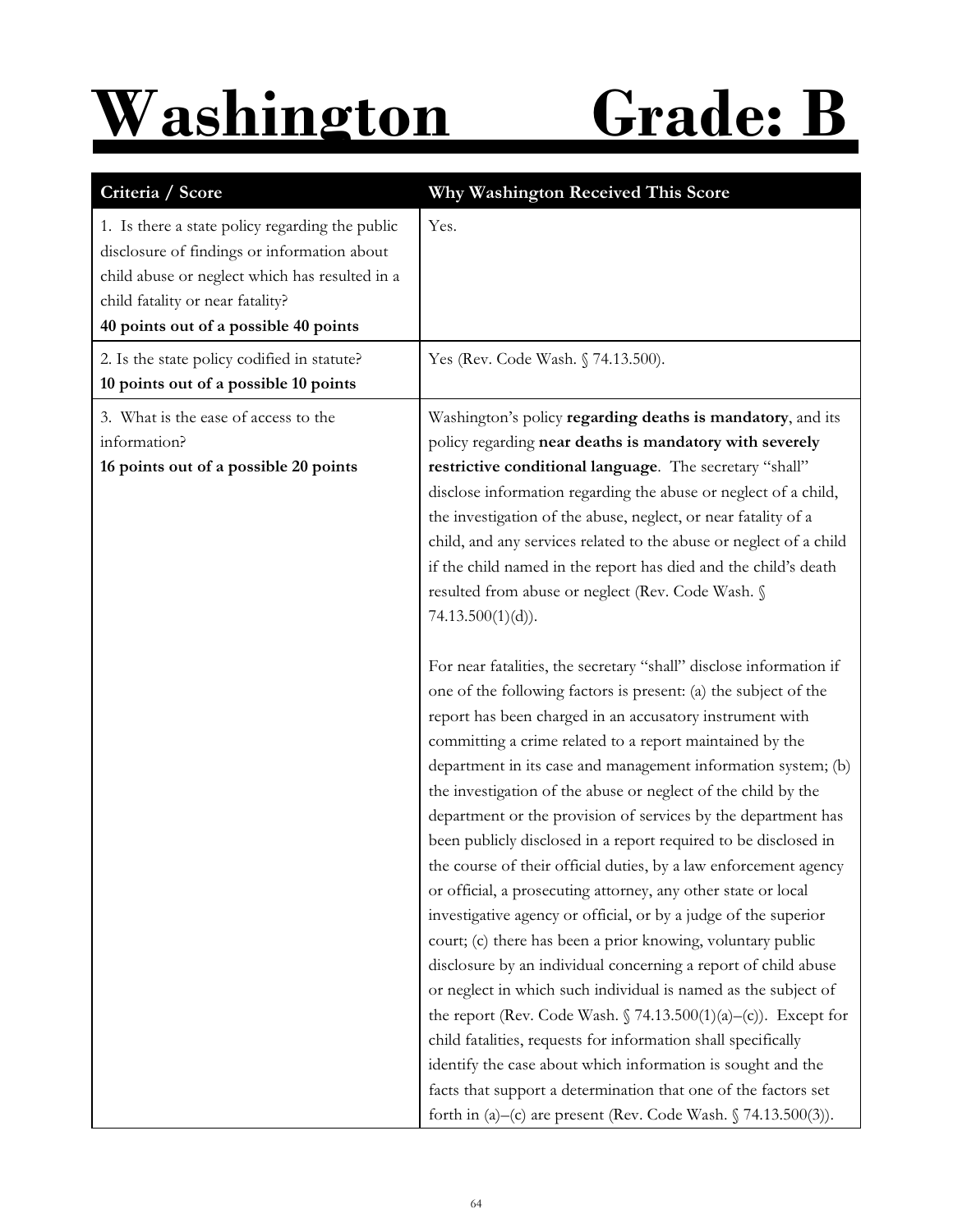| 4. What is the scope of information          | Washington's policy has substantial breadth with a severely          |
|----------------------------------------------|----------------------------------------------------------------------|
| authorized for release?                      | restrictive substantive limitation. It authorizes that               |
| 7.25 points out of a possible 20 points      | disclosable information includes the name of the abused or           |
|                                              | neglected child; the determination made by the department of         |
|                                              | the referrals, if any, for abuse or neglect; identification of child |
|                                              | protective or other services provided or actions, if any, taken      |
|                                              | regarding the child named in the report and his or her family as     |
|                                              | a result of any such report or reports (these records include but    |
|                                              | are not limited to administrative reports of fatality, fatality      |
|                                              | review reports, case files, inspection reports, and reports          |
|                                              | relating to social work practice issues); and any actions taken by   |
|                                              | the department in response to reports of abuse or neglect of         |
|                                              | the child. A severely restrictive substantive limitation provides    |
|                                              | that information may be withheld if the secretary "specifically      |
|                                              | determines the disclosure is contrary to the best interests of the   |
|                                              | child, the child's siblings, or other children in the household"     |
|                                              | (Rev. Code Wash. § 74.13.500(2)).                                    |
| 5. Are child abuse/neglect proceedings open? | Pursuant to Rev. Code Wash. § 13.34.115, all proceedings shall       |
| 10 points out of a possible 10 points        | be public unless the judge determines that a public hearing is       |
|                                              | contrary to the best interests of the child.                         |
| Total: 83 points (rounded down from 83.25)   |                                                                      |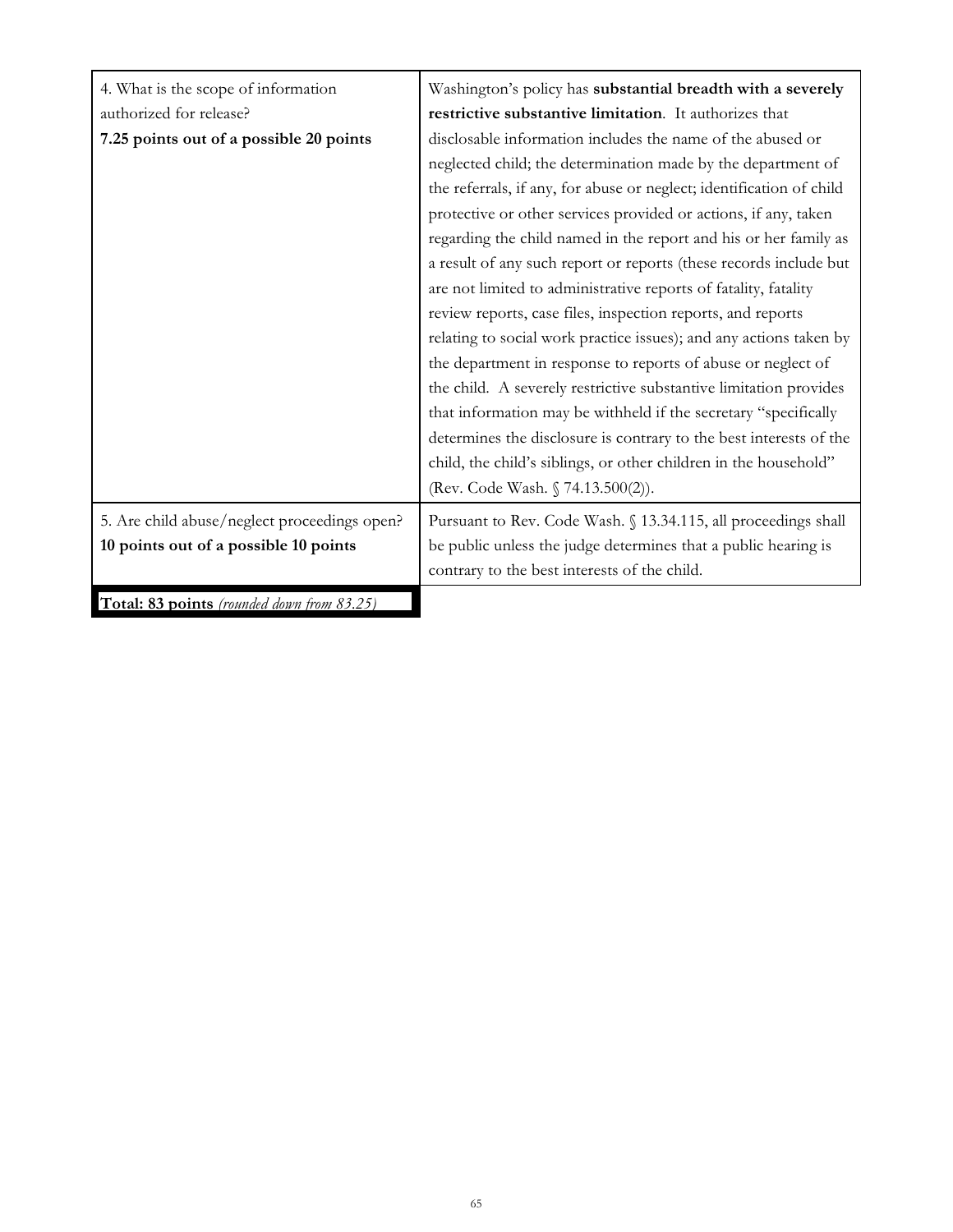## **West Virginia Grade: B–**

| Criteria / Score                                                                                                                                                                                                              | Why West Virginia Received This Score                                                                                                                                                                                                                                                                        |
|-------------------------------------------------------------------------------------------------------------------------------------------------------------------------------------------------------------------------------|--------------------------------------------------------------------------------------------------------------------------------------------------------------------------------------------------------------------------------------------------------------------------------------------------------------|
| 1. Is there a state policy regarding the public<br>disclosure of findings or information about<br>child abuse or neglect which has resulted in a<br>child fatality or near fatality?<br>40 points out of a possible 40 points | Yes.                                                                                                                                                                                                                                                                                                         |
| 2. Is the state policy codified in statute?<br>10 points out of a possible 10 points                                                                                                                                          | Yes (W. Va. Code § 49-7-1).                                                                                                                                                                                                                                                                                  |
| 3. What is the ease of access to the<br>information?<br>20 points out of a possible 20 points                                                                                                                                 | West Virginia's policy is mandatory. In the event of a child<br>fatality or near fatality due to child abuse and neglect,<br>information relating to such fatality or near fatality "shall be<br>made public" by the department of health and human<br>resources, as specified (W. Va. Code $\S$ 49-7-1(d)). |
| 4. What is the scope of information<br>authorized for release?<br>10 points out of a possible 20 points                                                                                                                       | West Virginia's policy is <b>vague and unclear</b> . It authorizes the<br>release of information related to a fatality or near fatality, but<br>provides no further specificity regarding what type of<br>information will be disclosed (W. Va. Code $\S$ 49-7-1(d))                                         |
| 5. Are child abuse/neglect proceedings open?<br>0 points out of a possible 10 points                                                                                                                                          | Pursuant to W. Va. Fam. Ct. R. 8, proceedings are closed to the<br>general public.                                                                                                                                                                                                                           |
| Total: 80 points                                                                                                                                                                                                              |                                                                                                                                                                                                                                                                                                              |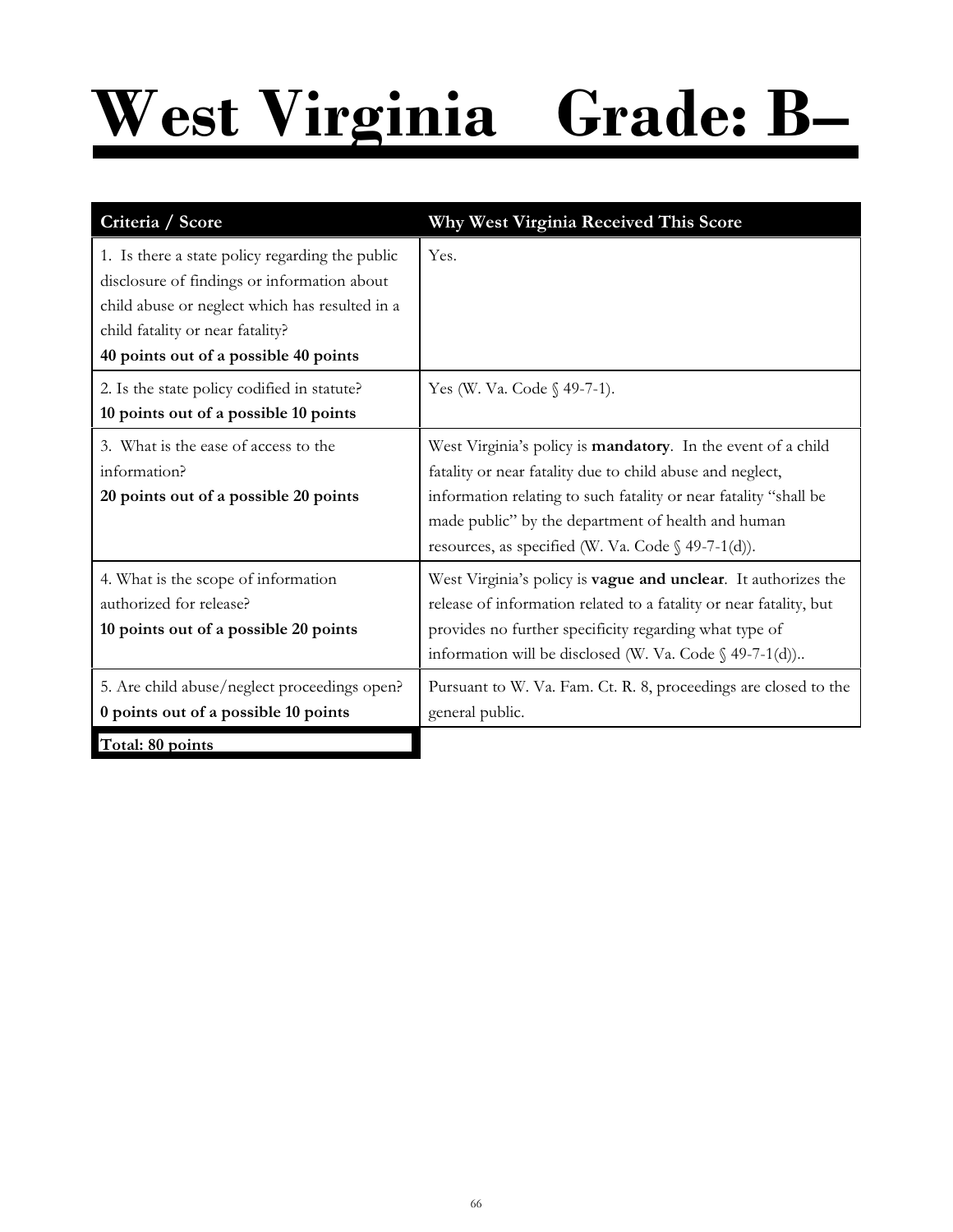## **Wisconsin Grade: D**

| Criteria / Score                                                                                                                                                                                                              | Why Wisconsin Received This Score                                                                                                                                                                                                                                                                                                                                                                                                                                                                                                                                                                                                                                                                                                                                                                                                                                                                                                                                                                                                                                                                                                                                                                                                                                                                                                                                                                                                                                                                                                         |
|-------------------------------------------------------------------------------------------------------------------------------------------------------------------------------------------------------------------------------|-------------------------------------------------------------------------------------------------------------------------------------------------------------------------------------------------------------------------------------------------------------------------------------------------------------------------------------------------------------------------------------------------------------------------------------------------------------------------------------------------------------------------------------------------------------------------------------------------------------------------------------------------------------------------------------------------------------------------------------------------------------------------------------------------------------------------------------------------------------------------------------------------------------------------------------------------------------------------------------------------------------------------------------------------------------------------------------------------------------------------------------------------------------------------------------------------------------------------------------------------------------------------------------------------------------------------------------------------------------------------------------------------------------------------------------------------------------------------------------------------------------------------------------------|
| 1. Is there a state policy regarding the public<br>disclosure of findings or information about<br>child abuse or neglect which has resulted in a<br>child fatality or near fatality?<br>40 points out of a possible 40 points | Yes.                                                                                                                                                                                                                                                                                                                                                                                                                                                                                                                                                                                                                                                                                                                                                                                                                                                                                                                                                                                                                                                                                                                                                                                                                                                                                                                                                                                                                                                                                                                                      |
| 2. Is the state policy codified in statute?<br>10 points out of a possible 10 points                                                                                                                                          | Yes (Wis. Stat. § 48.981).                                                                                                                                                                                                                                                                                                                                                                                                                                                                                                                                                                                                                                                                                                                                                                                                                                                                                                                                                                                                                                                                                                                                                                                                                                                                                                                                                                                                                                                                                                                |
| 3. What is the ease of access to the<br>information?<br>2 points out of a possible 20 points                                                                                                                                  | Wisconsin's policy is permissive with severely restrictive<br>conditional language. An agency "may" disclose to the<br>general public a written summary of the information relating to<br>any child who has died or been placed in serious or critical<br>condition, as determined by a physician, as a result of any<br>suspected abuse or neglect that has been reported if (1) a<br>person has been charged with a crime for causing the death or<br>serious or critical condition of the child as a result of the<br>suspected abuse or neglect, or the district attorney indicates<br>that a person who is deceased would have been charged with a<br>crime for causing the death or serious or critical condition of<br>the child as a result of the suspected abuse or neglect, but for<br>the fact that the person is deceased; (2) a judge, district<br>attorney, law enforcement officer, law enforcement agency or<br>any other officer or agency whose official duties include the<br>investigation or prosecution of crime has previously disclosed<br>to the public, in the performance of the official duties of the<br>officer or agency, that the suspected abuse or neglect of the<br>child has been investigated or that child welfare services have<br>been provided to the child or the child's family; or (3) a parent,<br>guardian or legal custodian of the child or the child, if 14 years<br>of age or over, has previously disclosed or authorized the<br>disclosure of the information (Wis. Stat. § 48.981). |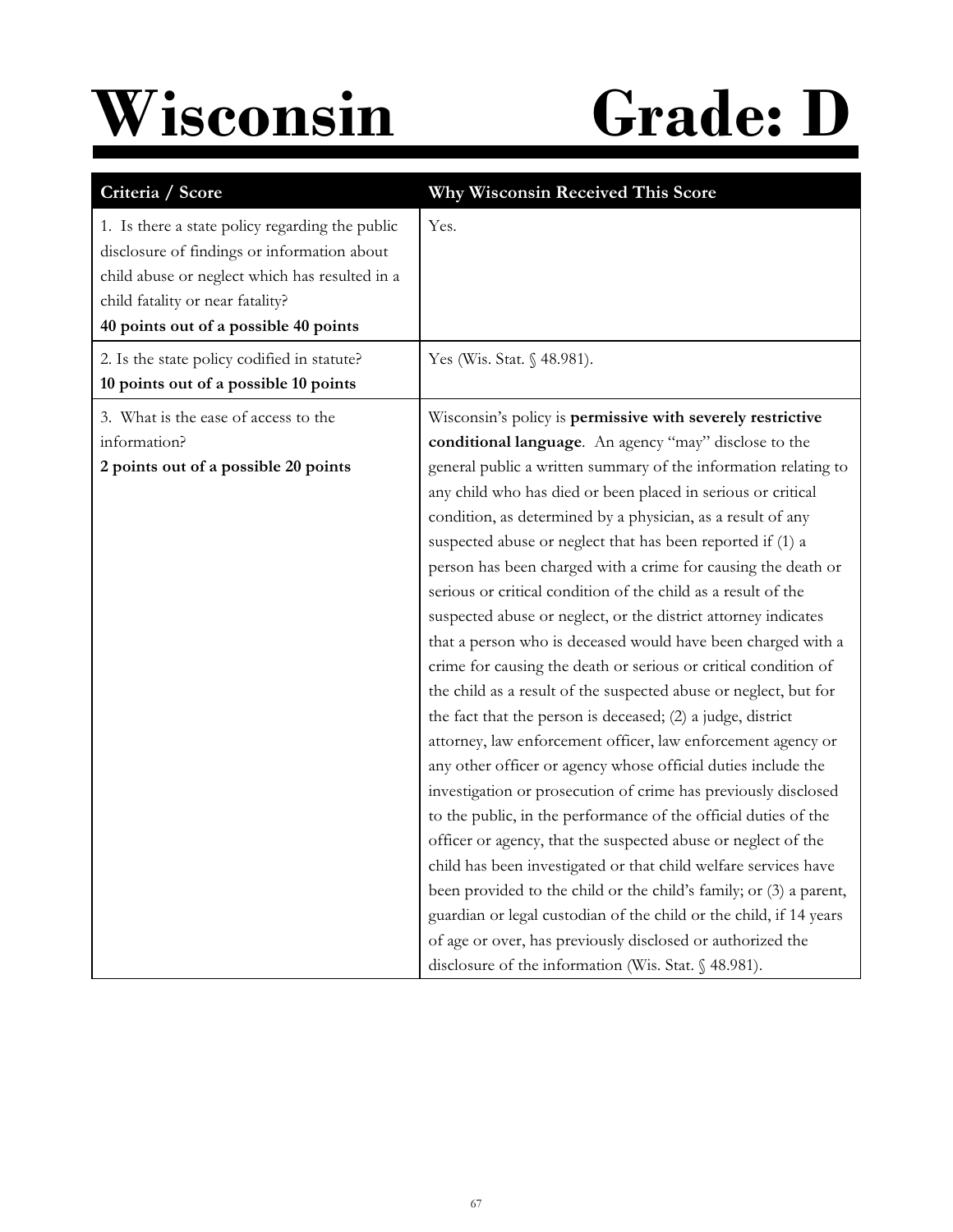| 4. What is the scope of information          | Wisconsin's policy has substantial breadth, with multiple                      |  |  |  |  |
|----------------------------------------------|--------------------------------------------------------------------------------|--|--|--|--|
| authorized for release?                      | substantive limitations. The agency may disclose a                             |  |  |  |  |
| 7.25 points out of a possible 20 points      | description of any investigation made by agency in response to                 |  |  |  |  |
|                                              | the report; a statement of determination made by agency and                    |  |  |  |  |
|                                              | the basis for the determination; whether any services were                     |  |  |  |  |
|                                              | offered or provided; whether any other action was taken by the                 |  |  |  |  |
|                                              | agency; whether any previous reports were made to agency; and                  |  |  |  |  |
|                                              | whether the child received any services prior to report of abuse.              |  |  |  |  |
|                                              | The agency may withhold the name of child if not "previously                   |  |  |  |  |
|                                              | disclosed to the public." Multiple substantive limitations allow               |  |  |  |  |
|                                              | the agency to withhold information if release is contrary to the               |  |  |  |  |
|                                              | best interests of the child who is the subject of the report, the              |  |  |  |  |
|                                              | child's siblings or any other child residing in the same dwelling              |  |  |  |  |
|                                              | as the child who is the subject of the report, or if disclosure of             |  |  |  |  |
|                                              | the information is likely to cause mental or emotional harm or                 |  |  |  |  |
|                                              | danger to the child who is the subject of the report, the child's              |  |  |  |  |
|                                              | siblings, any other child residing in the same dwelling as the                 |  |  |  |  |
|                                              | child who is the subject of the report or any other person (Wis.               |  |  |  |  |
|                                              | Stat. § 48.981).                                                               |  |  |  |  |
| 5. Are child abuse/neglect proceedings open? | Pursuant to Wis. Stat. $\frac{6}{9}$ 48.299(1)(a), the general public shall be |  |  |  |  |
| 6 points out of a possible 10 points         | excluded from proceedings unless a public hearing is demanded                  |  |  |  |  |
|                                              | by the child through his counsel.                                              |  |  |  |  |
| Total: 65 points (rounded down from 65.25)   |                                                                                |  |  |  |  |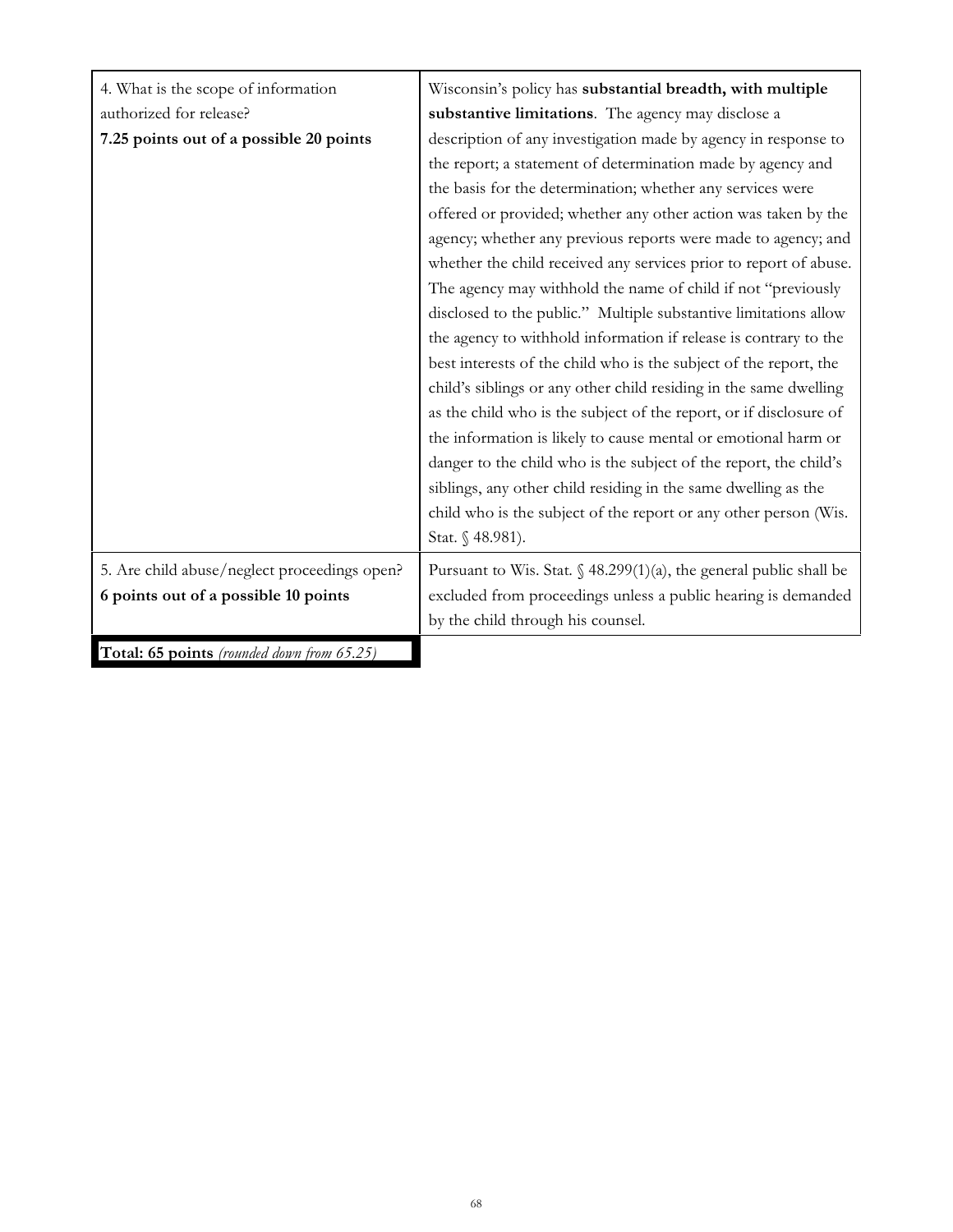

## **Wyoming Grade: D+**

| 1. Is there a state policy regarding the public<br>disclosure of findings or information about                              | Yes.                                                                                                                                                                                                                                                                                                                                                                                                                                                                                                  |
|-----------------------------------------------------------------------------------------------------------------------------|-------------------------------------------------------------------------------------------------------------------------------------------------------------------------------------------------------------------------------------------------------------------------------------------------------------------------------------------------------------------------------------------------------------------------------------------------------------------------------------------------------|
| child abuse or neglect which has resulted in a<br>child fatality or near fatality?<br>40 points out of a possible 40 points |                                                                                                                                                                                                                                                                                                                                                                                                                                                                                                       |
| 2. Is the state policy codified in statute?<br>3 points out of a possible 10 points                                         | No, but Wyoming's policy is contained in Department of<br>Family Services Rule 4469 and Department of Family Services<br>Policy 3.19.                                                                                                                                                                                                                                                                                                                                                                 |
| 3. What is the ease of access to the<br>information?<br>10 points out of a possible 20 points                               | Wyoming's policy appears to be permissive, providing that an<br>annual report is to be submitted to the Department containing<br>non-identifying information and recommendations regarding<br>cases of all major injuries/fatalities appearing to have resulted<br>from child abuse or neglect (Department of Family Services<br>Rule 4469). Department policy to date has been to make these<br>reports available to the public; however, no language mandating<br>that release could be identified. |
| 4. What is the scope of information<br>authorized for release?<br>12 points out of a possible 20 points                     | Wyoming's policy has some breadth, providing information<br>regarding the cause of the major injury or fatality, whether<br>there was any prior involvement with the child protection<br>system, subsequent actions taken by the authorities, and<br>disposition of the investigation and judicial proceedings, where<br>applicable.                                                                                                                                                                  |
| 5. Are child abuse/neglect proceedings open?<br>2 points out of a possible 10 points<br>Total: 67 points                    | Pursuant to Wyo. Stat. Ann. § 14-3-424(b), proceedings are<br>closed except to necessary individuals and persons interested in<br>the work of the court.                                                                                                                                                                                                                                                                                                                                              |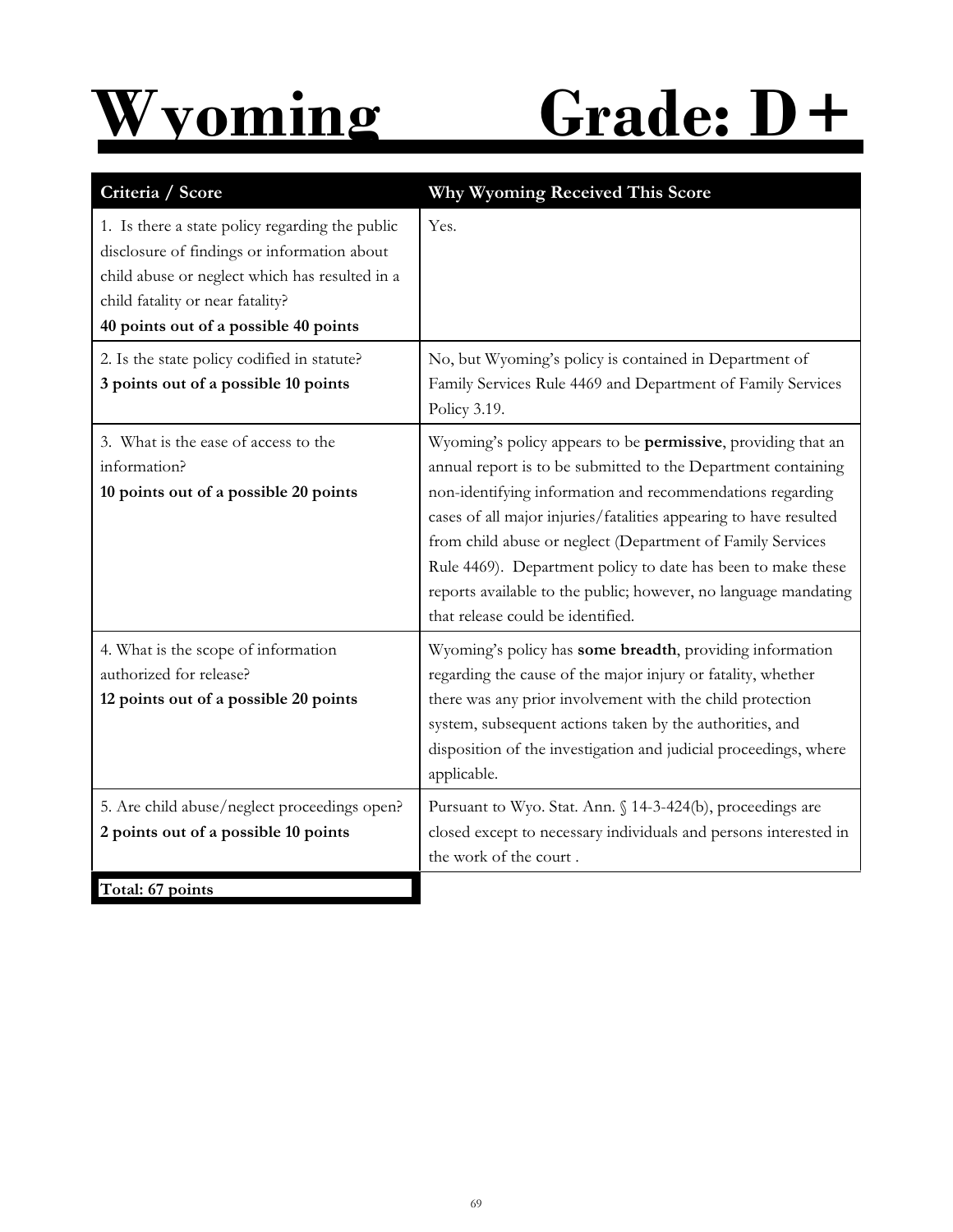### **Appendix A**

### **Correspondent State Liaison Officers for Abuse and Neglect & Correspondent Child Death Review Team Members**

| Jurisdiction         | Contact Person <sup>1</sup>                                                                                                                                                                                                                 |
|----------------------|---------------------------------------------------------------------------------------------------------------------------------------------------------------------------------------------------------------------------------------------|
| Alabama              | · Shirley Scanlan, Dept. of Human Resources, sscanlan@dhr.state.al.us<br>· Richard Burleson, Director Alabama Child Death Review, rburleson@adph.state.al.us                                                                                |
| Alaska               | · Joanne Gibbens, Department of Health & Social Services, joanne_gibbens@health.state.ak.us<br>· Kathleen Hickman, Alaska Medical Examiner's Office, Kathleen_Hickman@health.state.ak.us                                                    |
| Arizona              | · Linda Johnson, Admin. for Children, Youth & Families, lindajohnson@azdes.gov<br>· Jamie Smith, Child Fatality Review Program Manager, smithja@azdhs.gov                                                                                   |
| Arkansas             | • Wilma Tatum, Division of Children & Family Services, Wilma.J.Tatum@arkansas.gov<br>. Max Snowden, Commission on Child Abuse, Rape & Domestic Violence Executive Director,<br>Snowdenmaxd@uams.edu                                         |
| California           | · Greg Rose, Department of Social Services, greg.rose@dss.ca.gov<br>· Mary Ault, Department of Social Services, 916.657.2614<br>· Craig Pierini, Attorney General's Office, craig.pierini@doj.ca.gov                                        |
| Colorado             | · Shirley Mondragon, Department of Human Services, Shirley.mondragon@state.co.us<br>· Susan Ludwig, susan.ludwig@state.co.us<br>• Rochelle Manchego, Child Fatality Prevention System Program Coordinator,<br>Rochelle.manchego@state.co.us |
| Connecticut          | · Karl Kemper, Department of Children & Families, karl.kemper@po.state.ct.us<br>· Faith Vos Winkel, MSW, Assistant Child Advocate, Office of Child Advocate,<br>faith.voswinkel@ct.gov                                                      |
| Delaware             | · Linda Shannon, Department of Services for Children, Linda.Shannon@state.de.us<br>· Anne Pedrick, Department of Services for Children, anne.pedrick@state.de.us, 302.255.1761                                                              |
| District of Columbia | · Virginia Monteiro, Children & Family Services Administration, Virginia.monteiro@dc.gov<br>· Sharan D. James, Interim CFRC Coordinator, Office of the Chief Medical Examiner,<br>sharan.james@dc.gov                                       |
| Florida              | · John Harper, Department of Children & Families, John_Harper@dcf.state.fl.us<br>. Michael L. Haney, Ph.D., N.C.C., L.M.H.C, State Child Abuse Health Review Coordinator,<br>Mike_Haney@doh.state.fl.us                                     |
| Georgia              | • Martha Okafor, Department of Human Resources (no response)<br>· Eva Pattillo, Georgia Child Fatality Review, eva_p@bellsouth.net                                                                                                          |
| Hawaii               | · Gibby Fukutomi, Department of Human Services, gfukutomi@dhs.hawaii.gov<br>· Susan Anderson, Child Death Review Nurse Coordinator,<br>susan.anderson@fhsd.health.state.hi.us                                                               |
| Idaho                | • Shirley Alexander, Department of Health & Welfare, Alexande@dhw.idaho.gov                                                                                                                                                                 |
| Illinois             | • Arlene Grant-Brown, Department of Children & Family Services,<br>Arlene.Grant-Brown@illinois.gov<br>· Sherry Barr, Illinois Department of Children & Family Services, Child Death Review State<br>Coordinator, Sherry.Barr@illinois.gov   |

An underlined name indicates the state liaison officer for abuse and neglect who received a copy of both the preliminary report card and the revised report for 1 comment. A **bolded** name indicates the child death review team member who received a revised report card for comment. Those states in which the representatives did<br>not respond to our requests for information, the grades a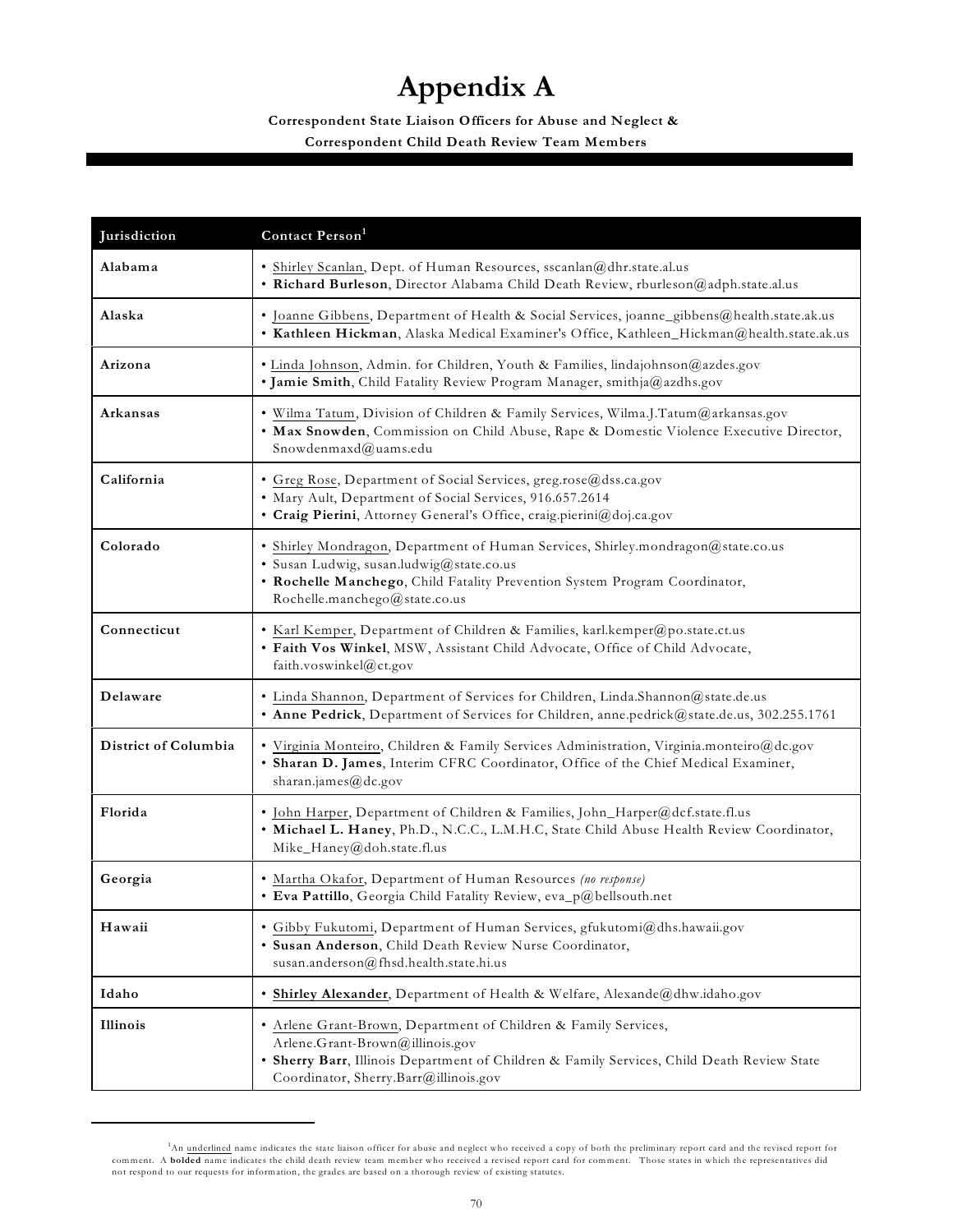| Indiana       | · John Wood, Department of Child Services, Deputy General Counsel, LJohn.Wood@dcs.in.gov<br>· Angela Green, angela.green@dcs.in.gov<br>· James W. Payne, james.payne@dcs.in.gov<br>. Alison Cheney, Assistant Deputy Director, Field Operations, Indiana Department of Child<br>Services, allison.chaney@dcs.in.gov, 317.234.4993                                                                                                                 |
|---------------|---------------------------------------------------------------------------------------------------------------------------------------------------------------------------------------------------------------------------------------------------------------------------------------------------------------------------------------------------------------------------------------------------------------------------------------------------|
| Iowa          | · Rosemary Norlin, Department of Human Services, RNORLIN@dhs.state.ia.us<br>· Laurie Robison, Iowa Department of Health, lrobison@idph.state.ia.us                                                                                                                                                                                                                                                                                                |
| Kansas        | · Roberta Sue McKenna, Department of Social & Rehabilitation Services, RSM@srs.ks.gov<br>· Paula Ellis, PXKE@srs.ks.gov<br>. Angela Nordhus, Executive Director, State Child Death Review Board, nordhusa@ksag.org                                                                                                                                                                                                                                |
| Kentucky      | · Tina F. Webb, Child Fatality Specialist, Div. of Protection and Permanency, Tina. Webb@ky.gov<br>. Jennifer Lynn Hulsey, Department of Public Health, Maternal and Child Health Branch,<br>Jennifer.hulsey@ky.gov                                                                                                                                                                                                                               |
| Louisiana     | · Cindy Phillips, Department of Social Services, cphilli2@dss.state.la.us<br>· Patrice Waldrop, pwaldrop@dss.state.law.us<br>· Candice Leblanc, cleblanc@dss.state.law.us, 225.342.5738<br>· Janie Kelly, Child Death Review Panel Coordinator, jkelly2@dhh.la.gov                                                                                                                                                                                |
| Maine         | · Virginia Marriner, Department of Health & Human Services, Virginia.S.Marriner@maine.gov<br>· Dulcey Laberge, dulcey.laberge@maine.gov<br>· Vickie J. Fisher, LSW, CAAN Coordinator, vfisher@usm.maine.edu                                                                                                                                                                                                                                       |
| Maryland      | · Rosalind R. McDaniel, Department of Human Resources, RmcDanie@dhr.state.md.us<br>· Joan Patterson, State Child Fatality Review Team, Jpatterson@dhmh.state.md.us                                                                                                                                                                                                                                                                                |
| Massachusetts | · Liz Skinner-Reilly, liz.skinner-reilly@state.ma.us (no response)<br>. Holly Hackman, Bureau of Family & Community Health, holly.hackman@state.ma.us                                                                                                                                                                                                                                                                                             |
| Michigan      | · Ted Forrest, Department of Human Services, forrestt@michigan.gov<br>· Heidi Hilliard, Michigan Public Health Institute, hhilliar@mphi.org                                                                                                                                                                                                                                                                                                       |
| Minnesota     | · Ruth Clinard, Department of Human Services, Ruth.A.Clinard@state.mn.us<br>· Susan Krinkie, Department of Human Services, susan.krinkie@state.mn.us, 651.431.4697                                                                                                                                                                                                                                                                                |
| Mississippi   | · Alicia Cole, Department of Human Services (no response)<br>• Anita Bell Muhammad, abell-muhammad@mdhs.state.ms.us (only received revised copy)<br>· Stephanie Ivy, Mississippi State Department of Health, Infant Mortality Task Force,<br>stephanie.ivy@msdh.state.ms.us                                                                                                                                                                       |
| Missouri      | Kathryn Sapp, Department of Social Services, Kathryn.sapp@dss.mo.gov<br>· Bonnie Washeck, Department of Social Services, bonnie.r.washeck@dss.mo.gov (only received<br>revised copy)<br>• Gus Kolilis, State Technical Assistance Team, Gus.H.Kolilis@dss.mo.gov                                                                                                                                                                                  |
| Montana       | · Jeni Leary, Department of Public Health & Human Services, jeleary@mt.gov<br>· Brenda Wahler, Department of Public Health & Human Services, bwahler@mt.gov<br>· Robin Suzor, Department of Public Health & Human Services, 406.444.5903<br>· Julie Chaffee, R.N., Family & Community Health Bureau, DPHHS, 406.444.3394<br>· Shirley Brown, CFSD Division Administrator, shbrown@mt.gov<br>· Jon Ebert, Public Information Office, jebelt@mt.gov |
| Nebraska      | · Shirley Pickens-White, shirley.pickenswhite@hhss.ne.gov, 402.471.9196<br>. Debora Barnes-Josiah, PhD, Office of Family Health, Nebraska Health and Human Services<br>System, debora.barnesjosiah@hhss.ne.gov<br>· Jeanne Atkinson, Public Information OFficer III, DHHS COmmunications and Legislative<br>Services, jeanne.atkinson@dhhs.ne.gov                                                                                                 |
| Nevada        | • David Nason, Division of Child & Family Services, DNASON@washoecounty.us<br>· Michael J. Willden, Director, Nevada Dep't of Health & Human Services, 775-684-4000,<br>m.willden@dhhs.nv.gov<br>· Barbara Legier, Division of Child and Family Services, blegier@dcfs.state.nv.us                                                                                                                                                                |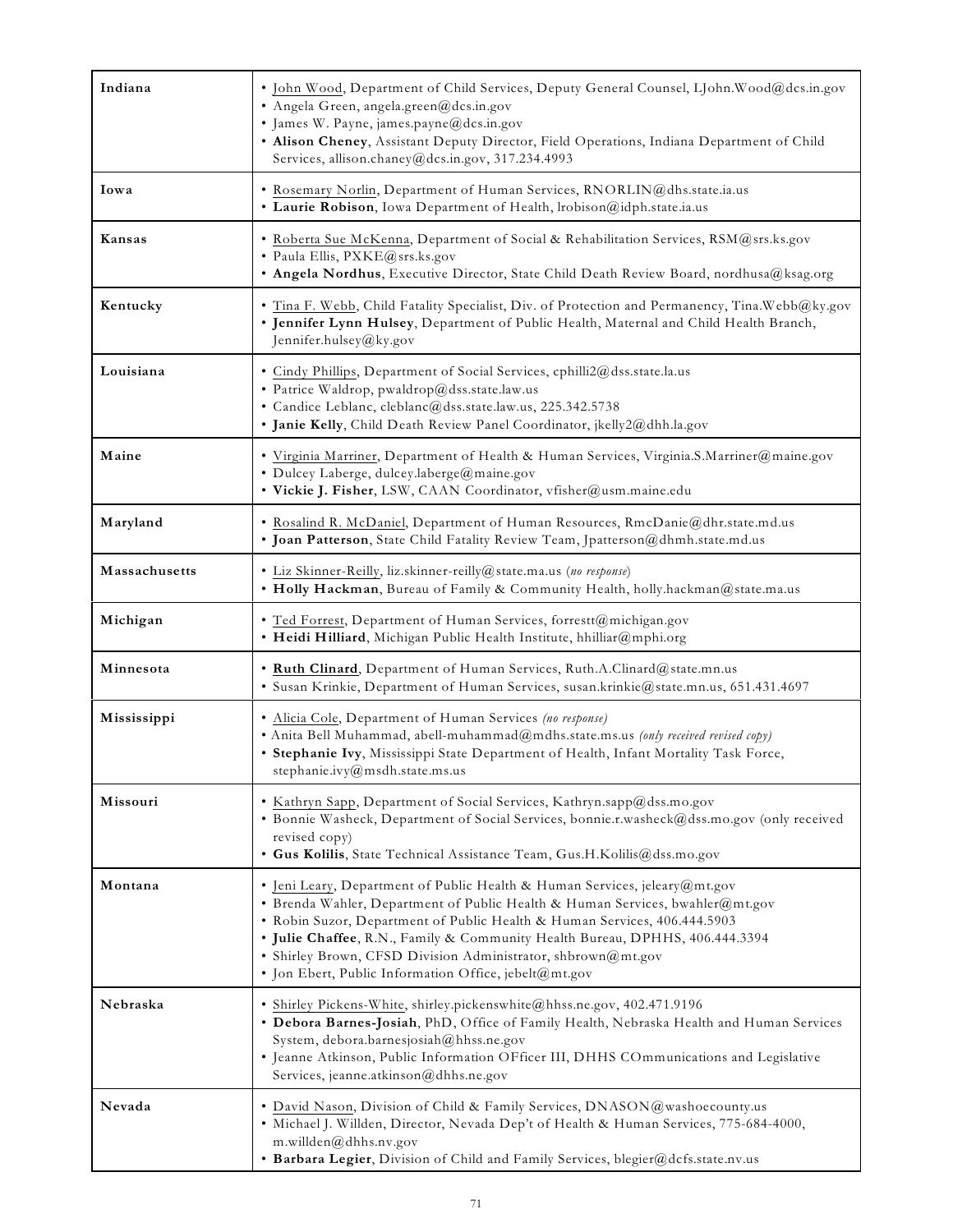| New Hampshire   | · Jack Lightfoot, Child and Family Services, LightfootJ@cfsnh.org                                                                                                                                                                                                                                                                                                                                                                                                            |
|-----------------|------------------------------------------------------------------------------------------------------------------------------------------------------------------------------------------------------------------------------------------------------------------------------------------------------------------------------------------------------------------------------------------------------------------------------------------------------------------------------|
| New Jersey      | · Michele Safrin, Department of Children & Family Services, 609.777.4536<br>· Kate Bernyk, kate.bernyk@dcf.state.nj.us, 609.292.9518                                                                                                                                                                                                                                                                                                                                         |
| New Mexico      | · Mary Ellen Bearzi, Protective Services Division, Maryellen.bearzi@state.nm.us<br>· Barbara K. Blount, MHSA, Child Fatality Review Coordinator, barbara.blount@state.nm.us                                                                                                                                                                                                                                                                                                  |
| <b>New York</b> | · Thomas Hess, Office of Children & Family Services, Thomas.Hess@ocfs.state.ny.us                                                                                                                                                                                                                                                                                                                                                                                            |
| North Carolina  | · Patrick Betancourt, Department of Health & Human Services, patrick.betancourt@ncmail.net<br>· Sarah Anderson Mims, sara.mims@ncmail.com<br>· Esther High, esther.high@ncmail.net<br>· JoAnn Lamm, JoAnn.Lamm@ncmail.net<br>· Angie Stephenson, Angie.Stephenson@ncmail.net<br>· Deborah Radisch, Director, Child Fatality Review Team, dradisch@ocme.unc.edu                                                                                                               |
| North Dakota    | · Tara Muhlauser, 701.328.3587<br>· Marlys Baker, Department of Human Services, sobakm@nd.gov                                                                                                                                                                                                                                                                                                                                                                                |
| Ohio            | · Dorothy Hughes, Department of Job & Family Services, HUGHED02@odjfs.state.oh.us<br>. Merrily Wholf, RN, MPH, Ohio CFR Coordinator, Bureau of Child and Family Health<br>Services, merrily.wholf@odh.ohio.gov                                                                                                                                                                                                                                                               |
| Oklahoma        | · Kathy Simms, Department of Human Services, Kathy.Simms@okdhs.org<br>· Lisa Rhoades, Oklahoma Child Death Review Board, lisa-rhoades@ouhsc.edu<br>· Janice Hendryx, Oklahoma Commission on Children and Youth, jhendryx@okkids.org                                                                                                                                                                                                                                          |
| Oregon          | · Una Swanson, Department of Human Services, una.m.swanson@state.or.us<br>· Karen Gunson, State Medical Examiner, State Medical Examiner's Office,<br>karen.gunson@state.or.us                                                                                                                                                                                                                                                                                               |
| Pennsylvania    | · Julie Hohney, Department of Public Welfare, jhohney@state.pa.us<br>· Vick Zittle, Child Death Review, vzittle@paaap.org<br>• Kathy Oats, 717.705.2912                                                                                                                                                                                                                                                                                                                      |
| Rhode Island    | · Dorothy Hultine, Department for Children, Youth, and Families, dorothy.hultine@dcyf.ri.gov<br>· Tom Dwire, Thomas.dwyer@dcyf.ri.gov, 401-528-3543<br>· William H. Hollinshead, MD, MPH, Rhode Island Department of Health, Division of<br>Community, Family Health and Equity, billh@doh.state.ri.us                                                                                                                                                                       |
| South Carolina  | Beth Williams, Department of Social Services, bwilliams@dss.state.sc.us<br>· Keisha Adams, Program Coordinator-Child Fatality, South Carolina Department of Health and<br>Environmental Control, adamsks@dhec.sc.gov                                                                                                                                                                                                                                                         |
| South Dakota    | · Jaime Reiff, Department of Social Services, jaime.reiff@state.sd.us, 605-773-3227<br>· Brad Randall, MD, Forensic Pathologist, fornsix@aol.com                                                                                                                                                                                                                                                                                                                             |
| Tennessee       | · Marjahna Hart, Marjahna.Hart@state.tn.us<br>· Rachel Sharp, Rachel.Sharp@state.tn.us<br>· Jacqueline Johnson, Public Health Program Director, Child Fatality Review Program,<br>Jacqueline.Johnson@state.tn.us<br>· Irma Buchanan, Director of Investigations, Office of Child Safety, Irma.Buchanan@state.tn.us<br>· Christina Dotson, Child Protective Services, Christina.Dotson@state.tn.us<br>· Carla Aaron, Executive Director, Office of Child Safety, 615-741-8278 |
| Texas           | · Liz Kromrei, Department of Family & Protective Services, elizabeth.kromrei@dfps.state.tx.us<br>· Susan Rodriguez, Family Health Research & Program Development, Rm.,<br>Susan.Rodriguez@dshs.state.tx.us                                                                                                                                                                                                                                                                   |
| Utah            | • Cora Peterson, Department of Human Services, corapeterson@utah.gov<br>· Patti Van Wagoner, Department of Human Services, pwestern@utah.gov<br>. Trish Keller, Utah Department of Health Violence and Injury, trishakeller@utah.gov                                                                                                                                                                                                                                         |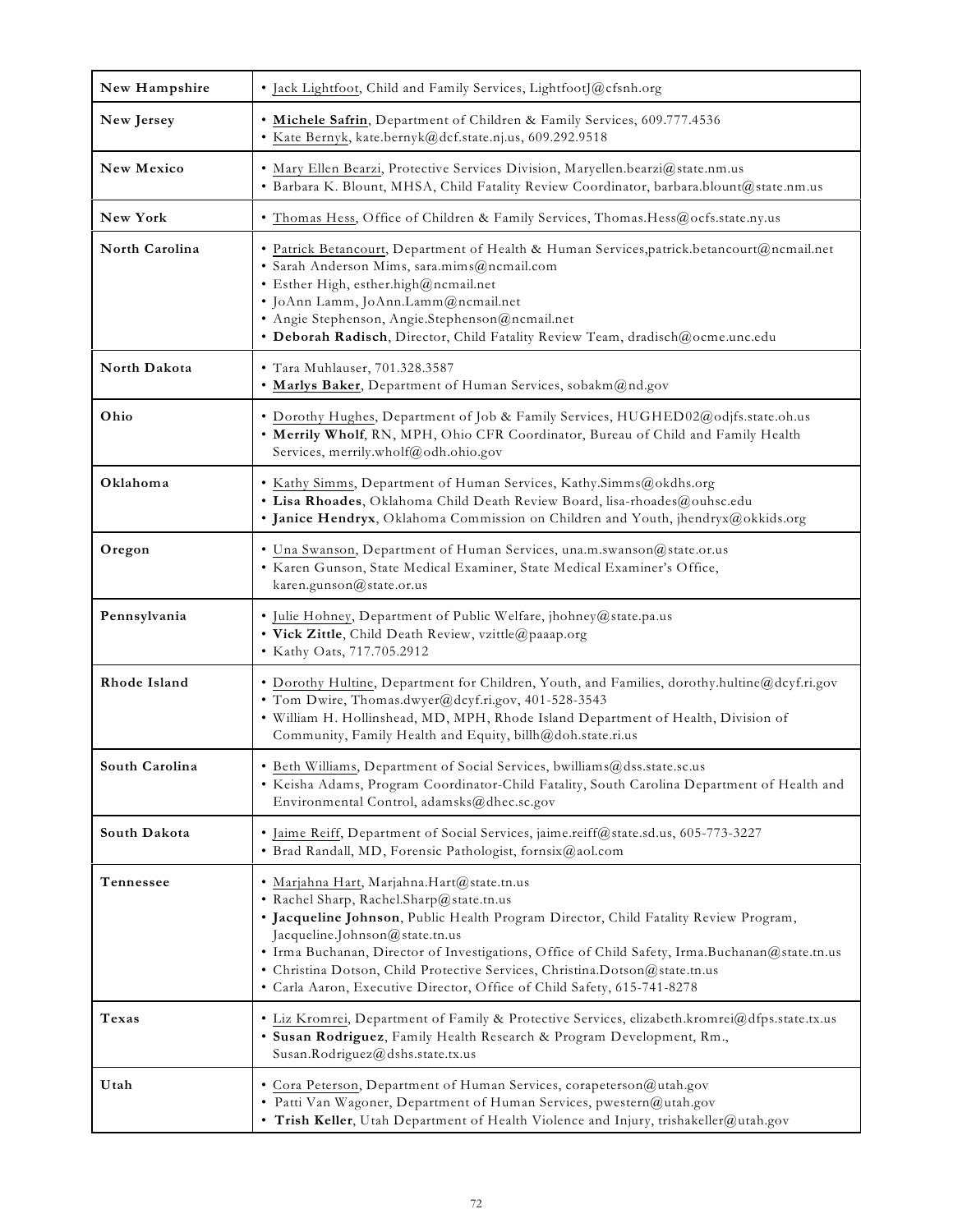| Vermont       | · Fred Ober, frederick.ober@ahs.state.vt.us<br>· Patrick Malone, University of Vermont, patrick.malone@uvm.edu                                                                                                                                                                                                                                                                     |
|---------------|------------------------------------------------------------------------------------------------------------------------------------------------------------------------------------------------------------------------------------------------------------------------------------------------------------------------------------------------------------------------------------|
| Virginia      | • Nan McKenney, Department of Social Services, nan.mckenney@dss.virginia.gov<br>. Katherine Suyes, RN, MPH, Coordinator, State Child Fatality Review, Office of the Chief<br>Medical Examiner, Kathryn.Suyes@vdh.virginia.gov                                                                                                                                                      |
| Washington    | · Barbara McPherson, Department of Social & Health Services, MCPB300@dshs.wa.gov<br>· Colette McCully, Children's Administration, comc300@dshs.wa.gov, 360.902.7918<br>· Brett Helling, helb300@dshs.wa.gov<br>· Leah Stajduhar, moul300@dshs.wa.gov<br>· Nicole Miller, nimc300@dshs.wa.gov<br>· Beth Siemon, M.Ed, OTR/L, Child Death Review Coordinator, beth.siemon@doh.wa.gov |
| West Virginia | • Laura Sperry, Department of Health & Human Resources, lsperry@wvdhhr.org<br>· Toby Lester, Department of Health & Human Resources, tobylester@wvdhhr.org,<br>304.558.2997<br>. Maureen Runyon, Coordinator, Office of Chief Medical Examiner,<br>maureenrunyon@wvdhhr.org                                                                                                        |
| Wisconsin     | • Connie Klick, Child Welfare and Family Violence Programs, klickcl@dhfs.state.wi.us<br>• Therese Dirkin, durkita@dhfs.state.wi.us, 608.267.9722<br>· Ann Rulseh, CJA Grant Coordinator, rulseham@doj.state.wi.us                                                                                                                                                                  |
| Wyoming       | · Maureen Clifton, Department of Family Services, mclift@state.wy.us<br>• Deborah Hibbard, 307.777.5479                                                                                                                                                                                                                                                                            |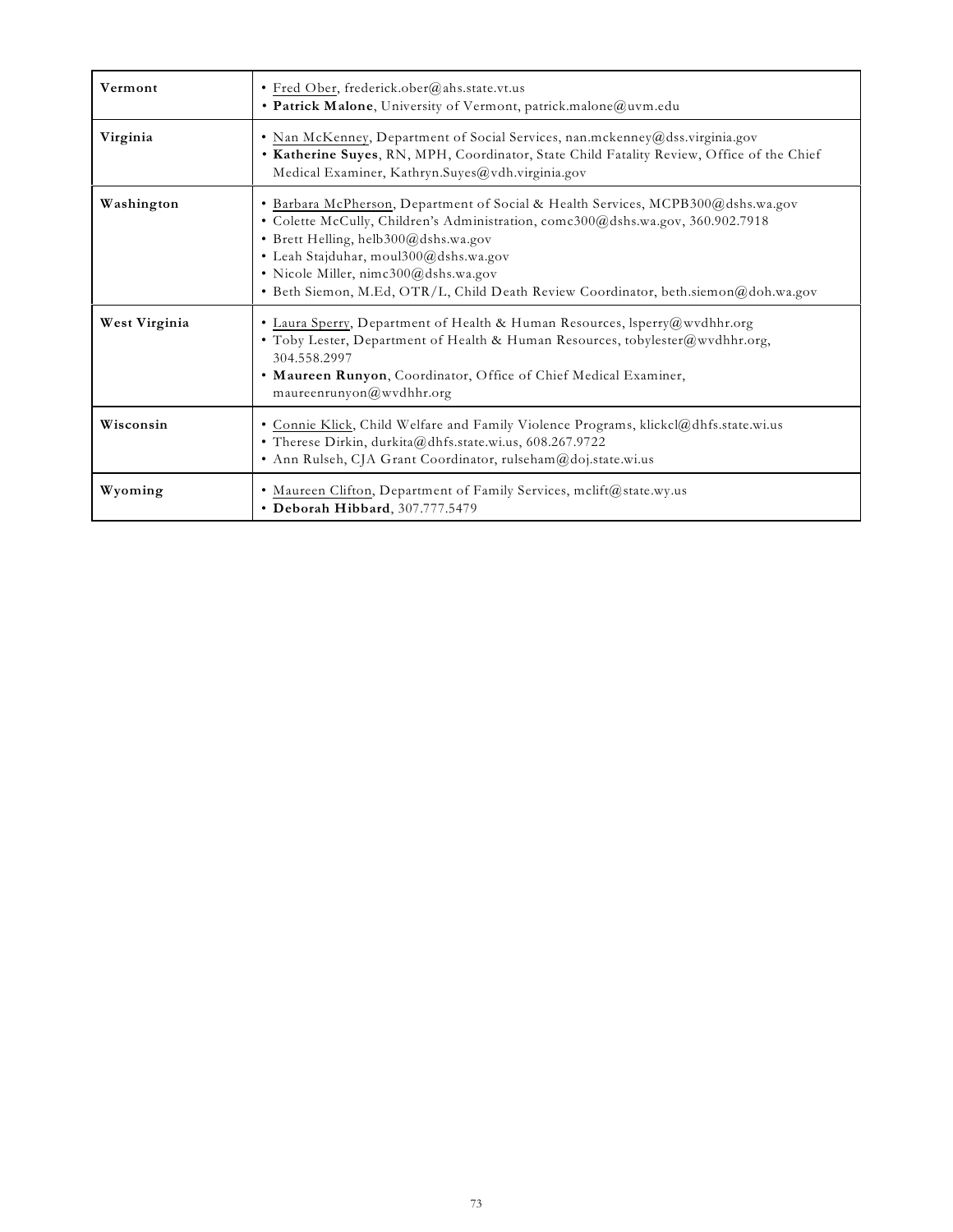### **Appendix B**

#### **Explanation of Grade Criteria**

**Criteria # 1**: Is there a state policy on the public disclosure of information regarding a case of child abuse or neglect that results in death or near death?

#### **Point Range:** 0–40

#### **Explanation:**

| <b>DESCRIPTION OF POLICY</b>       | <b>MAXIMUM POINTS</b> |
|------------------------------------|-----------------------|
| Policy covers death and near death |                       |
| Policy covers death only           | 30                    |
| No identifiable policy             |                       |

**Criteria # 2:** Is the state's policy on the release of information on cases of child deaths and near deaths resulting from abuse or neglect codified in statute, or is it contained in regulation or written (or oral) policy?

#### **Point Range:** 0–10

#### **Explanation:**

- 10 points maximum will be given if the state has a policy addressing cases of death and near death which is **codified in statute**, which provides permanency and enforceability.
- 7 points maximum will be given if the state has a policy addressing cases of death and near death which is contained in an **agency-adopted regulation**.
- 3 points maximum will be given if the state has a policy addressing cases of death and near death which is contained in an **agency policy or guideline**.

For policies addressing only cases of death, or where a state has different policies for cases of death and near death, the following point structure applies. Note that these scores may be cumulative (*e.g.*, a state that has a policy addressing cases of death that is codified in statute and a policy addressing cases of near death that is set forth in agency policy or guideline would receive a  $7 + 1$ , for a total grade of 8 points).

|                                    | <b>MAXIMUM POINTS</b>                |                                                       |                                      |  |  |  |
|------------------------------------|--------------------------------------|-------------------------------------------------------|--------------------------------------|--|--|--|
| DESCRIPTION OF POLICY              | <b>CODIFIED IN</b><br><b>STATUTE</b> | <b>AGENCY-</b><br><b>ADOPTED</b><br><b>REGULATION</b> | <b>AGENCY POLICY</b><br>OR GUIDELINE |  |  |  |
| Policy covers death and near death | 10                                   |                                                       |                                      |  |  |  |
| Policy covers death only           |                                      |                                                       |                                      |  |  |  |
| Policy covers near death only      |                                      |                                                       |                                      |  |  |  |
| No identifiable policy             |                                      |                                                       |                                      |  |  |  |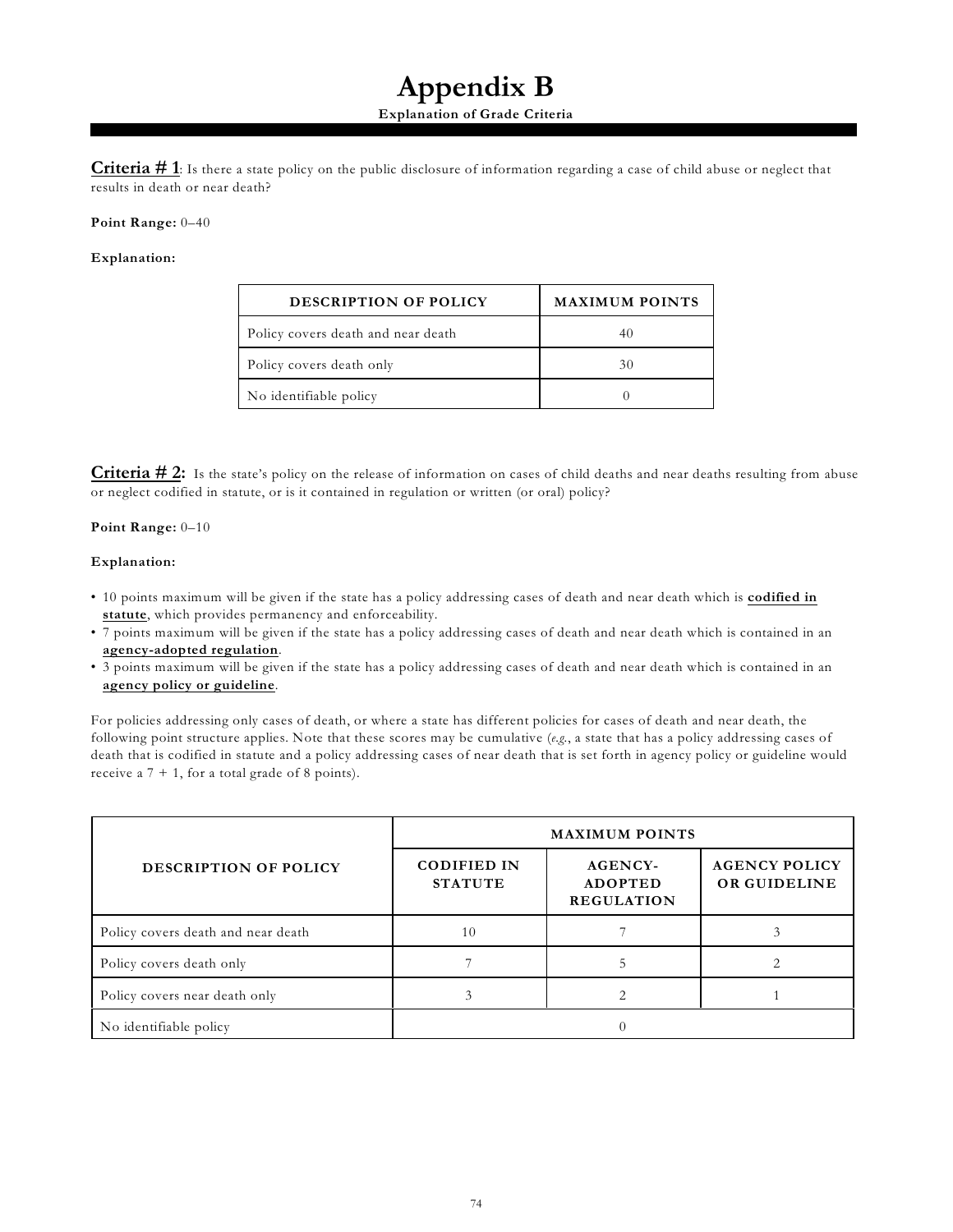#### **Criteria # 3:** What is the public's ease of access to the information?

#### **Point Range:** 0–20

#### **Explanation:**

- 20 points maximum will be given if the state's disclosure policy addresses cases of death and near death and clearly uses **mandatory** language (the state "shall" or "must" disclose).
- 10 points maximum will be given if the state's disclosure policy addresses cases of death and near death and uses **permissive** language (the state "may" or "is permitted" to disclose).

Points are deducted from the above maximums where there is a condition placed on the release of the information (classified as either (1) a moderately restrictive condition or (2) a severely restrictive or multiple condition(s)).

For policies that address only cases of death, or where states have different policies for cases of death and near death, the following point structure applies. Note that these scores may be cumulative (*e.g.*, a state that has a mandatory policy with no conditions addressing cases of death and a permissive policy with no conditions addressing cases of near death would receive a  $15 + 3$ , for a total grade of 18 points).

|                                    | <b>MAXIMUM POINTS</b> |           |                       |                  |                          |                       |  |
|------------------------------------|-----------------------|-----------|-----------------------|------------------|--------------------------|-----------------------|--|
| DESCRIPTION OF POLICY              |                       | Mandatory | Permissive            |                  |                          |                       |  |
| Conditions?                        | Moderate<br>None      |           | Severe<br>or multiple | Moderate<br>None |                          | Severe<br>or multiple |  |
| Policy covers death and near death | 20                    | 12        |                       | 10               | $^{(1)}$                 |                       |  |
| Policy covers death only           | 15                    |           |                       |                  | 4                        |                       |  |
| Policy covers near death only      | C                     |           |                       | 3                | $\mathfrak{D}_{1}^{(1)}$ |                       |  |
| No identifiable policy             |                       |           |                       |                  |                          |                       |  |

#### **Examples of moderately restrictive conditions:**

- the requestor must petition a court or otherwise obtain court authorization or approval of disclosure request
- the child must have been subject of one or more reports of harm
- the agency must have had prior involvement with the child or the child's family
- disclosure must be authorized by the district attorney or comparable official

#### **Examples of severely restrictive conditions:**

- the requestor must be able to specify the identity of the child
- criminal charges must be filed
- the death must first be a matter of public record
- the requestor must meet specified criteria, none of which is being a member of the general public
- the requestor must obtain both the approval of the prosecutor and court authorization

**Criteria # 4:** What is the scope of information that will be released?

#### **Point Range:** 0–20

#### **Explanation:**

- 20 points maximum will be given for a state policy that has **substantial breadth**. A state's scope has substantial breadth if it is silent as to the release of the child's name, but explicitly authorizes the release of other pertinent information (emphasis on circumstances of abuse or neglect), or if it explicitly authorizes the release of the child's name under specified circumstances as well as other pertinent information (emphasis on circumstances of abuse or neglect), or if it prohibits the release of the child's name but provides an extensive list of pertinent information (emphasis on circumstances of abuse or neglect).
- 12 points maximum will be given for a state policy that has **some breadth**. A state's scope has some breadth if it authorizes the release of the child's name but provides no further specificity; or if it withholds the child's name but explicitly authorizes the release of other pertinent information (emphasis on circumstances of abuse or neglect).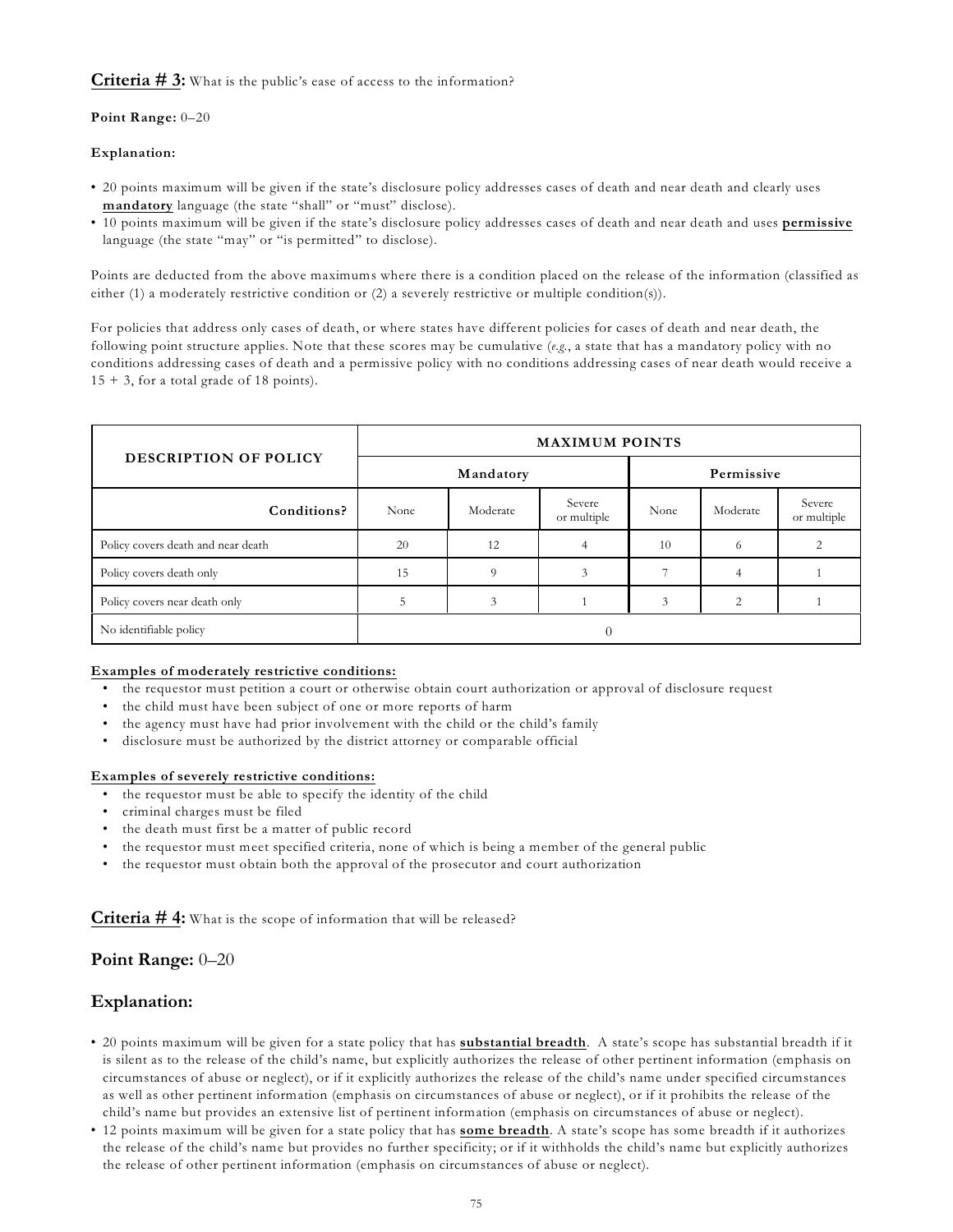- 10 points maximum will be given if a state policy is **narrow**. A state's scope is considered narrow if it explicitly limits release of pertinent information (emphasis on circumstances of abuse or neglect).
- 10 points maximum will be given if a state policy is **vague and unclear**. A state's policy is vague and unclear if it provides no specificity (*i.e*., there is no clear indication of what type of information is released upon request), but also provides no explicit limitations on what will be disclosed.

Points are deducted from the above maximums where there is a substantive limitation on the information that will be released (classified as either (1) a moderately restrictive substantive limitation or (2) a severely restrictive or multiple substantive limitation(s)).

For policies that address only cases of death, or where states have different policies for cases of death and near death, the following point structure applies. Note that these scores may be cumulative (*e.g.*, a state that has a narrow policy with no substantive limitations addressing cases of death and a vague and unclear policy with no substantive limitations addressing cases of near death would receive a maximum of 7.5 + 2.5, for a total possible grade of 10 points).

| <b>DESCRIPTION OF</b><br><b>POLICY</b> | <b>MAXIMUM POINTS</b> |          |                       |      |          |                                |      |          |                       |
|----------------------------------------|-----------------------|----------|-----------------------|------|----------|--------------------------------|------|----------|-----------------------|
|                                        | Substantial Breadth   |          | Some Breadth          |      |          | Narrow OR Vague and<br>Unclear |      |          |                       |
| Substantive<br>Limitations?            | None                  | Moderate | Severe or<br>Multiple | None | Moderate | Severe or<br>Multiple          | None | Moderate | Severe or<br>Multiple |
| Policy covers death and near death     | 20                    | 12       | 7.25                  | 12   | 7.25     | 4.25                           | 10   | 6        | 3.5                   |
| Policy covers death only               | 15                    | 9        | 5.5                   | 9    | 5.5      | 3.25                           | 7.5  | 4.5      | 2.75                  |
| Policy covers near death only          | 5                     | 3        | 1.75                  | 3    | 1.75     |                                | 2.5  | 1.5      | 0.75                  |
| No identifiable policy                 |                       |          |                       |      | $\theta$ |                                |      |          |                       |

#### **Examples of moderately restrictive substantive limitations:**

- information disclosure of which is likely to result in an emotional or mental reaction
- information that is otherwise confidential, exempt, or privileged

#### **Examples of severely restrictive substantive limitations:**

- information disclosure of which would be contrary to the best interests of the child
- information disclosure of which would interfere with the privacy of the child, sibling, or parent
- information disclosure of which would jeopardize the well-being of a person named in the report if that concern outweighs the public's interest in the disclosure of that information
- information that contains no findings or information about specific cases of death or near death caused by abuse or neglect, and instead provides only system-wide recommendations

**Criteria # 5:** Are the state's dependency courts open or closed to the public?

#### **Point Range:** 0–10

### **Explanation:**

- 10 points maximum will be given to a state having an open or presumably open dependency court system, which provides greater public access to information about the efficacy of the child welfare system.
- 6 points maximum will be given to a state if its dependency court is presumptively closed but subject to being opened to some extent under specified conditions
- 0 points will be given to a state with a closed dependency court system.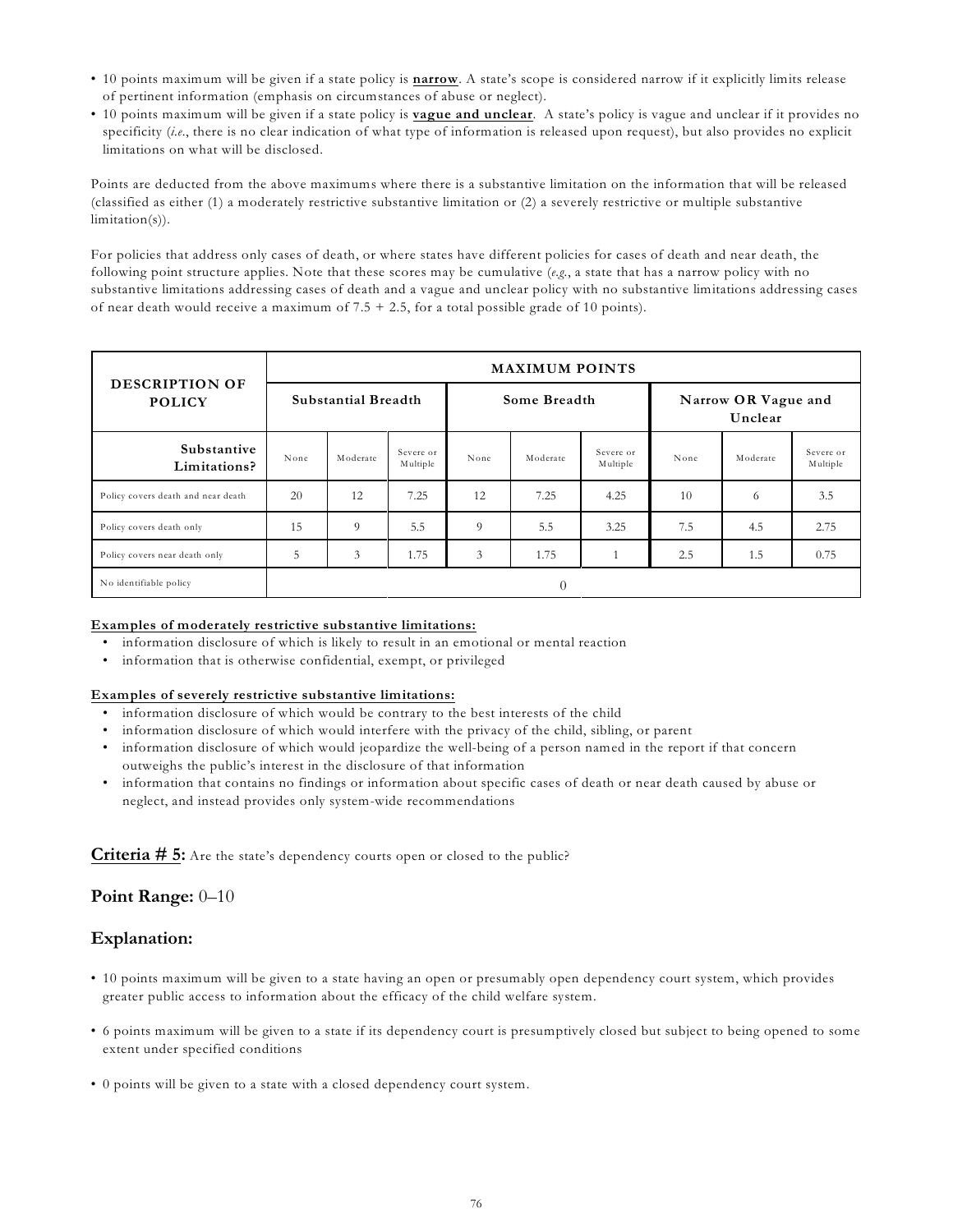### **Appendix C**

**Child Welfare Resource List**

#### **Government Agencies and Private Organizations**

**Administration for Children & Families, U.S. Dep't of Health & Human Services** — [www.acf.hhs.gov/acf\\_about.html](http://www.acf.hhs.gov/acf_about.html) **American Bar Association Center on Children and the Law** —<http://www.abanet.org/child/home.html> **American Professional Society on the Abuse of Children —** <http://www.apsac.org> **American Public Human Services Association —** <http://www.aphsa.org/Home/News.asp> **Chadwick Center For Children and Families** —<http://www.ChadwickCenter.org> **Chapin Hall Center for Children —** <http://www.chapinhall.org/> **Child Abuse Prevention Network** —<http://www.child-abuse.com> **Child Welfare Information Gateway —** [www.childwelfare.gov/](http://www.childwelfare.gov/) **Child Welfare League of America —** <http://www.cwla.org/> **Childhelp® —** <http://www.childhelp.org/> **Children's Advocacy Institute —** [www.caichildlaw.org](http://www.caichildlaw.org) **Children's Bureau** — <http://www.acf.hhs.gov/programs/cb/> **Children's Bureau Express** —<http://cbexpress.acf.hhs.gov/> **Children's Bureau: Child Maltreatment 2006** —<http://www.acf.hhs.gov/programs/cb/pubs/cm06/index.htm> **Children's Defense Fund** —<http://www.childrensdefense.org> **Children's Safety Network —** <http://cbexpress.acf.hhs.gov/> **First Star —** [www.firststar.org](http://www.firststar.org) **Kempe Children's Center** —<http://www.kempecenter.org> **National Association of Counsel for Children —** [www.naccchildlaw.org](http://www.naccchildlaw.org) **National Center on Child Fatality Review —** [www.ican-ncfr.org/](http://www.ican-ncfr.org/) **National Center for Health Statistics —** [www.cdc.gov/nchs/](http://www.cdc.gov/nchs/) **National Center for Injury Prevention and Control —** [www.cdc.gov/ncipc/](http://www.cdc.gov/ncipc/) **National Center for Youth Law** — [www.youthlaw.org](http://www.youthlaw.org) **National Children's Advocacy Center** —<http://www.nationalcac.org/> **National Citizen's Review Panels —** [www.uky.edu/SocialWork/crp/](http://www.uky.edu/SocialWork/crp/) **National Foster Parent Association** —<http://www.nfpainc.org> **National MCH Center for Death Review —** [www.childdeathreview.org](http://www.childdeathreview.org) **National Resource Center for Child Protective Services —** <http://www.acf.hhs.gov/programs/cb/tta/nrccps.htm> **Prevent Child Abuse America** — <http://www.preventchildabuse.org/> **Voices for America's Children —** [www.voices.org](http://www.voices.org)

#### **Child Abuse Reporting Hotlines:**

#### **Childhelp National Child Abuse Hotline:** 1-800-4-A-CHILD

The following are state hotline numbers and websites for specific agencies designated to receive and investigate reports of suspected child abuse and neglect.

**Alabama:** (334) 242-9500 /<http://www.dhr.state.al.us/page.asp?pageid=304> **Alaska:** (800) 478-4444 / <http://www.hss.state.ak.us/ocs/default.htm> **Arizona:** (888) SOS-CHILD (888-767-2445) /<https://www.azdes.gov/dcyf/cps/reporting.asp> **Arkansas:** (800) 482-5964 / [http://www.state.ar.us/dhs/chilnfam/child\\_protective\\_services.htm](http://www.state.ar.us/dhs/chilnfam/child_protective_services.htm) **California:** Find hotlines for all 58 counties at <http://www.childsworld.ca.gov/res/pdf/CPSEmergNumbers.pdf>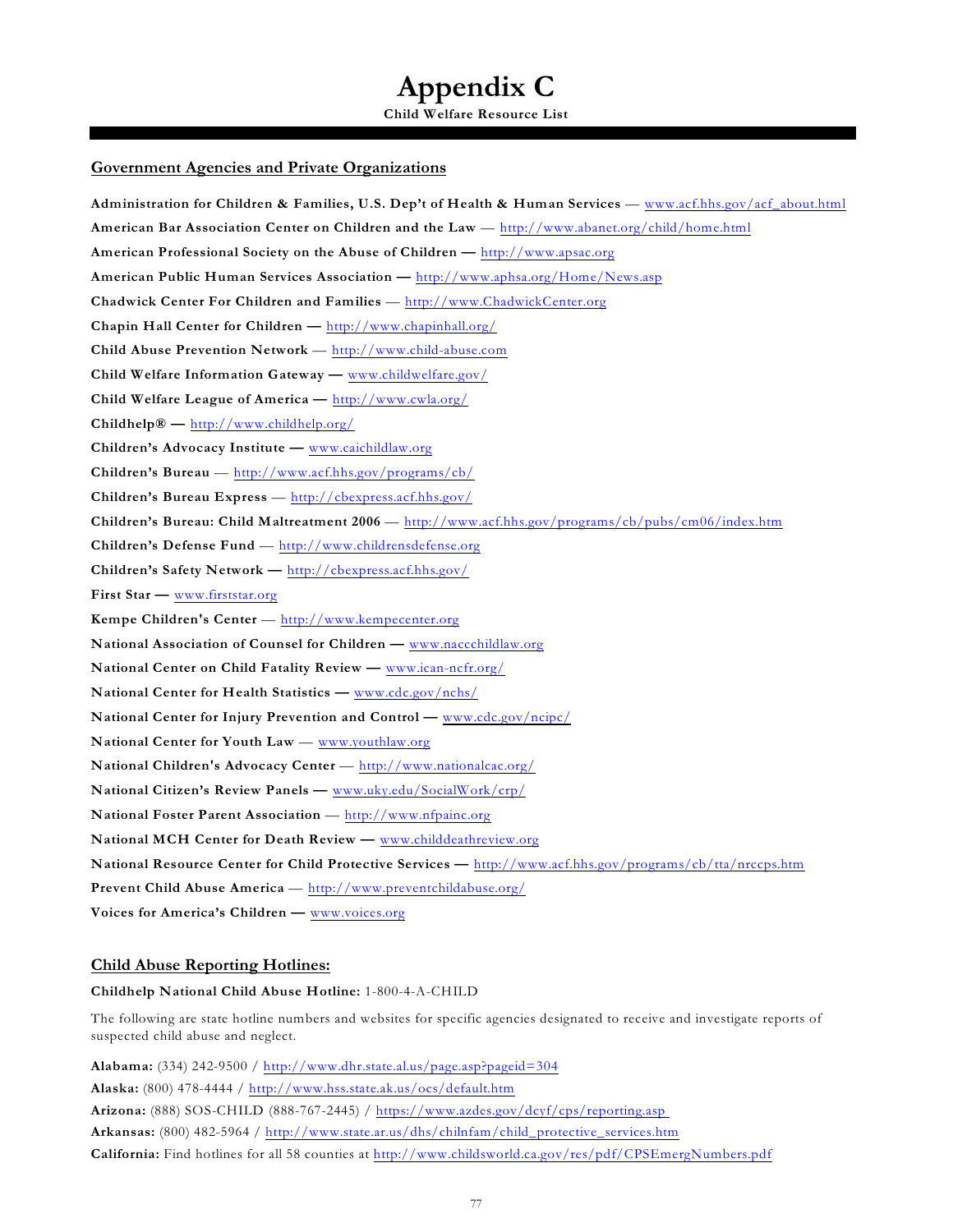| Colorado: (303) 866-5932. http://www.cdhs.state.co.us/childwelfare/FAQ.htm                                                                                                                         |
|----------------------------------------------------------------------------------------------------------------------------------------------------------------------------------------------------|
| Connecticut: (800) 624-5518 / (800) 842-2288 / http://www.state.ct.us/dcf/HOTLINE.htm                                                                                                              |
| Delaware: (800) 292-9582 / http://www.state.de.us/kids/                                                                                                                                            |
| <b>District of Columbia:</b> (202) 671-SAFE (202-671-7233) / http://cfsa.dc.gov/cfsa/cwp/view.asp?a=3&q=520663&cfsaNav=[31319]                                                                     |
| Florida: (800) 96-ABUSE (800-962-2873) / http://www.dcf.state.fl.us/abuse/                                                                                                                         |
| Georgia: http://dfcs.dhr.georgia.gov/portal/site or call Childhelp® at (800) 422-4453                                                                                                              |
| Hawaii: (808) 832-5300 / http://www.hawaii.gov/dhs/protection/social_services/child_welfare/                                                                                                       |
| Idaho: (800) 926-2588 / http://www.healthandwelfare.idaho.gov/site/3333/default.aspx                                                                                                               |
| Illinois: (800) 252-2873 / (217) 524-2606 / http://www.state.il.us/dcfs/child/index.shtml                                                                                                          |
| Indiana: (800) 800-5556 / http://www.in.gov/dcs/protection/dfcchi.html                                                                                                                             |
| Iowa: (800) 362-2178/ http://www.dhs.state.ia.us/dhs2005/dhs_homepage/children_family/abuse_reporting/child_abuse.html                                                                             |
| Kansas: (800) 922-5330 / http://www.srskansas.org/services/child_protective_services.htm                                                                                                           |
| Kentucky: (800) 752-6200 / http://chfs.ky.gov/dcbs/dpp/childsafety.htm                                                                                                                             |
| Louisiana: http://www.dss.state.la.us/departments/ocs/Reporting_Child_Abuse-Neglect.html or call Childhelp® at (800) 422-4453                                                                      |
| Maine: (800) 963-9490 / (800) 452-1999 / http://www.maine.gov/dhhs/bcfs/abusereporting.htm                                                                                                         |
| Maryland: http://www.dhr.state.md.us/cps/report.htm or call Childhelp® at (800) 422-4453                                                                                                           |
| Massachusetts: (800) 792-5200 /                                                                                                                                                                    |
| http://mass.gov/?pageID=eohhs2terminal&L=5&L0=Home&L1=Consumer&L2=Family+Services&L3=Violence%2c+Abuse+or+Neglect&L4=Chil                                                                          |
| d+Abuse+and+Neglect&sid=Eeohhs2&b=terminalcontent&f=dss_c_can_reporting&csid=Eeohhs2                                                                                                               |
| Michigan: http://www.michigan.gov/dhs/0,1607,7-124-5452_7119_7193-15252--,00.html or call Childhelp® at (800) 422-4453                                                                             |
| Minnesota: http://www.dhs.state.mn.us/main/idcplg?IdcService=GET_DYNAMIC_CONVERSION&RevisionSelectionMethod=LatestReleased&dDocName=id_000152<br>or call Childhelp $\Omega$ at (800) 422-4453      |
| Mississippi: (800) 222-8000 / (601) 359-4991 / http://www.mdhs.state.ms.us/fcs_prot.html                                                                                                           |
| Missouri: (800) 392-3738 / (573) 751-3448 / http://www.dss.mo.gov/cd/rptcan.htm                                                                                                                    |
| Montana: (866) 820-5437 / http://www.dphhs.mt.gov/cfsd/index.shtml                                                                                                                                 |
| Nebraska: (800) 652-1999 / http://www.hhs.state.ne.us/cha/chaindex.htm                                                                                                                             |
| Nevada: (800) 992-5757 / http://dcfs.state.nv.us/DCFS_ReportSuspectedChildAbuse.htm                                                                                                                |
| New Hampshire: (800) 894-5533 / (603) 271-6556 / http://www.dhhs.state.nh.us/DHHS/BCP/default.htm                                                                                                  |
| New Jersey: (800) 835-5510 / (800) 835-5510 / (877) 652-2873 / http://www.state.nj.us/dcf/abuse/how/                                                                                               |
| New Mexico: (800) 797-3260 / (505) 841-6100 / http://www.cyfd.org/report.htm                                                                                                                       |
| New York: TDD: (800) 369-2437 / (800) 342-3720 / (518) 474-8740 / http://www.ocfs.state.ny.us/main/cps/                                                                                            |
| North Carolina: http://www.dhhs.state.nc.us/dss/cps/index.htm or call Childhelp® at (800) 422-4453                                                                                                 |
|                                                                                                                                                                                                    |
| North Dakota: http://www.nd.gov/dhs/services/childfamily/cps/#reporting or call Childhelp® at (800) 422-4453)<br>Ohio: http://jfs.ohio.gov/county/cntydir.stm or call Childhelp® at (800) 422-4453 |
| Oklahoma: (800) 522-3511 / http://www.okdhs.org/programsandservices/cps/default.htm                                                                                                                |
| Oregon: http://www.oregon.gov/DHS/children/abuse/cps/report.shtml or call Childhelp® at (800) 422-4453                                                                                             |
|                                                                                                                                                                                                    |
| Pennsylvania: (800) 932-0313 / http://www.dpw.state.pa.us/ServicesPrograms/ChildWelfare/003671030.htm                                                                                              |
| Rhode Island: (800) RI-CHILD (800-742-4453) / http://www.dcyf.ri.gov/child_welfare/index.php<br>South Carolina: (803) 898-7318 / http://www.state.sc.us/dss/cps/index.html                         |
|                                                                                                                                                                                                    |
| South Dakota: http://dss.sd.gov/cps/protective/reporting.asp or call Childhelp® (800) 422-4453                                                                                                     |
| Tennessee: (877) 237-0004 / http://state.tn.us/youth/childsafety.htm                                                                                                                               |
| Texas: (800) 252-5400 / https://www.dfps.state.tx.us/Child_Protection/About_Child_Protective_Services/reportChildAbuse.asp                                                                         |
| Utah: (800) 678-9399 / http://www.hsdcfs.utah.gov                                                                                                                                                  |
| Vermont: (800) 649-5285 / http://www.dcf.state.vt.us/fsd/reporting/index.html                                                                                                                      |
| Virginia: (800) 552-7096 / (804) 786-8536 / http://www.dss.virginia.gov/family/cps/index.html                                                                                                      |
| Washington: TTY: (800) 624-6186 / (866) END-HARM (866-363-4276) / After hours: (800) 562-5624 /<br>http://www1.dshs.wa.gov/ca/safety/abuseReport.asp?2                                             |
| West Virginia: (800) 352-6513 / http://www.wvdhhr.org/bcf/children_adult/cps/report.asp                                                                                                            |
| Wisconsin: http://www.dhfs.state.wi.us/Children/CPS/cpswimap.HTM or call Childhelp® (800) 422-4453                                                                                                 |
|                                                                                                                                                                                                    |

**Wyoming:** <http://dfsweb.state.wy.us/menu.htm> or call Childhelp® (800) 422-4453